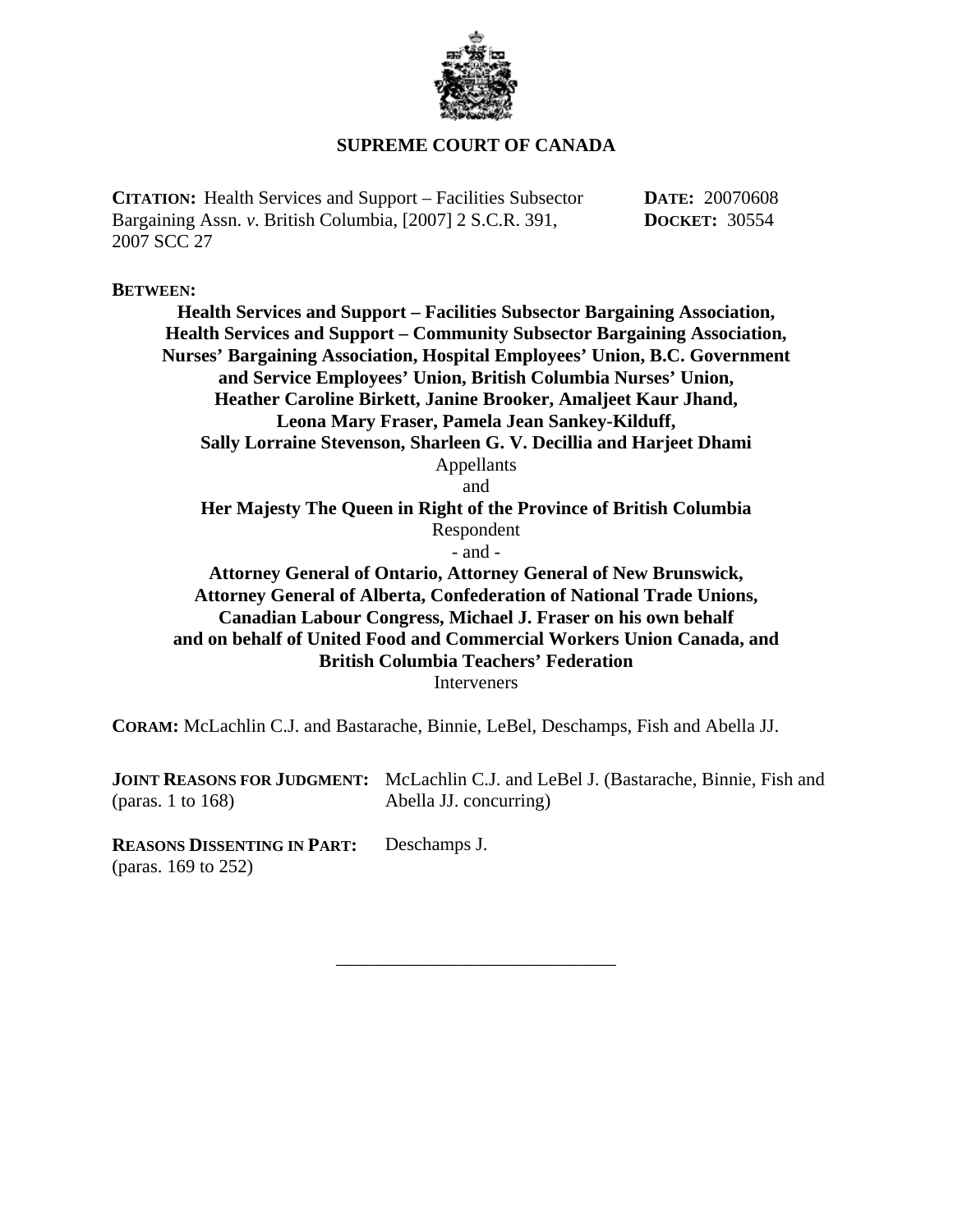health services and support *v*. b.c.

**Health Services and Support – Facilities Subsector Bargaining Association, Health Services and Support — Community Subsector Bargaining Association, Nurses' Bargaining Association, Hospital Employees' Union, B.C. Government and Service Employees' Union, British Columbia Nurses' Union, Heather Caroline Birkett, Janine Brooker, Amaljeet Kaur Jhand, Leona Mary Fraser, Pamela Jean Sankey-Kilduff, Sally Lorraine Stevenson, Sharleen G. V. Decillia and Harjeet Dhami** *Appellants v.*

**Her Majesty The Queen in Right of the Province of British Columbia** *Respondent*

and

**Attorney General of Ontario, Attorney General of New Brunswick, Attorney General of Alberta, Confederation of National Trade Unions, Canadian Labour Congress, Michael J. Fraser on his own behalf and on behalf of United Food and Commercial Workers Union Canada and British Columbia Teachers' Federation** *Interveners*

**Indexed as: Health Services and Support — Facilities Subsector Bargaining Assn.** *v***. British Columbia**

**Neutral citation: 2007 SCC 27.**

File No.: 30554.

2006: February 8; 2007: June 8.

Present: McLachlin C.J. and Bastarache, Binnie, LeBel, Deschamps, Fish and Abella JJ.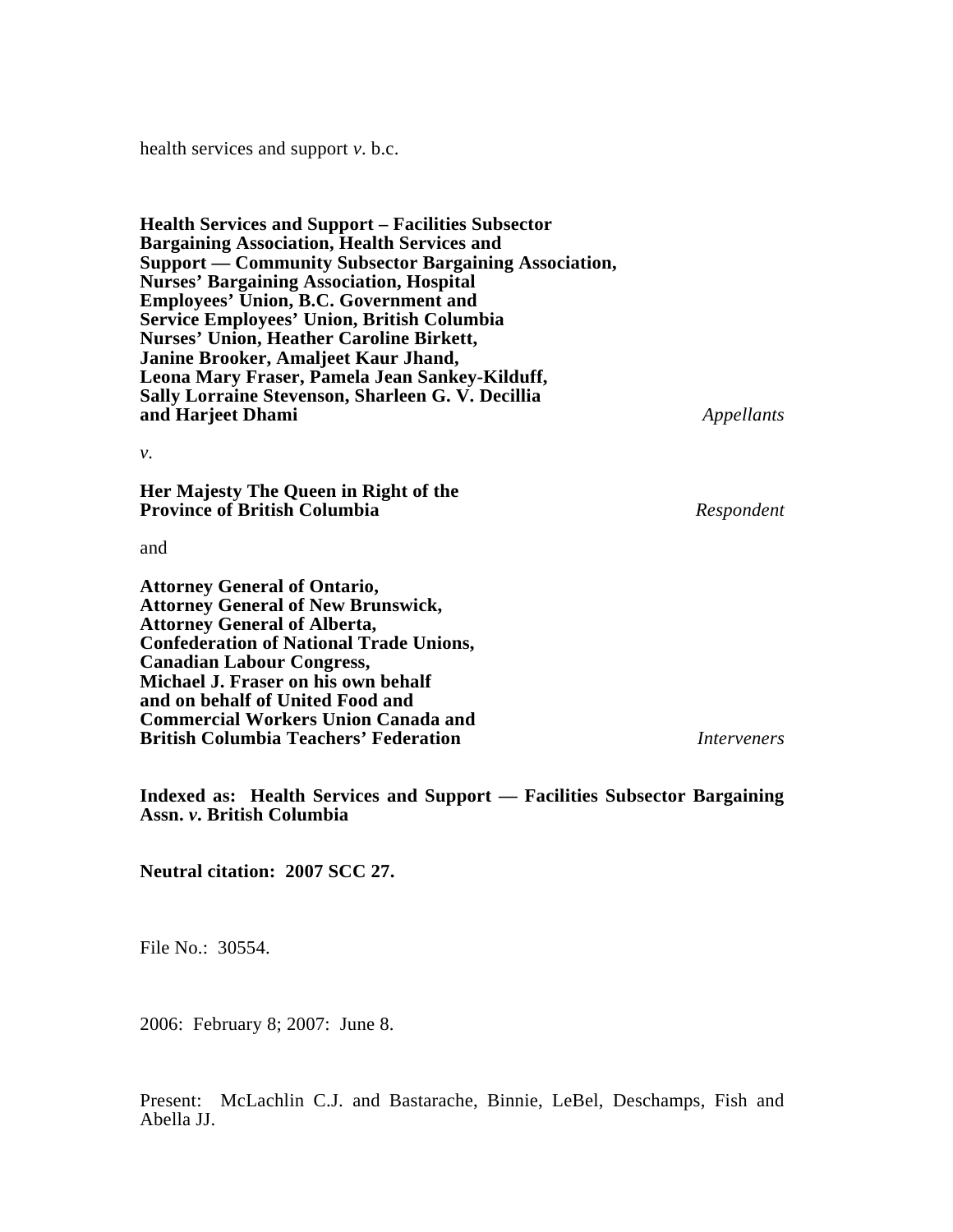on appeal from the court of appeal for british columbia

*Constitutional law — Charter of Rights — Freedom of association — Right to bargain collectively — Health and social services delivery improvement legislation adopted by provincial government in response to pressing health care crisis — Legislation affecting health care workers' terms of employment — Whether constitutional guarantee of freedom of association includes procedural right to collective bargaining — If so, whether legislation infringes right to bargain collectively — Whether infringement justifiable — Canadian Charter of Rights and Freedoms, ss. 1, 2(d) — Health and Social Services Delivery Improvement Act, S.B.C. 2002, c. 2, Part 2.*

*Constitutional law — Charter of Rights — Equality rights — Health care workers — Health and social services delivery improvement legislation adopted by provincial government in response to pressing health care crisis — Legislation affecting health care workers' terms of employment — Whether effects of legislation on health care workers constitute discrimination under s. 15 of Canadian Charter of Rights and Freedoms — Health and Social Services Delivery Improvement Act, S.B.C. 2002, c. 2, Part 2.*

The *Health and Social Services Delivery Improvement Act* was adopted as a response to challenges facing British Columbia's health care system. The Act was quickly passed and there was no meaningful consultation with unions before it became law. Part 2 of the Act introduced changes to transfers and multi-worksite assignment rights (ss. 4 and 5), contracting out (s. 6), the status of contracted out employees (s. 6), job security programs (ss. 7 and 8), and layoffs and bumping rights (s. 9). It gave health care employers greater flexibility to organize their relations with their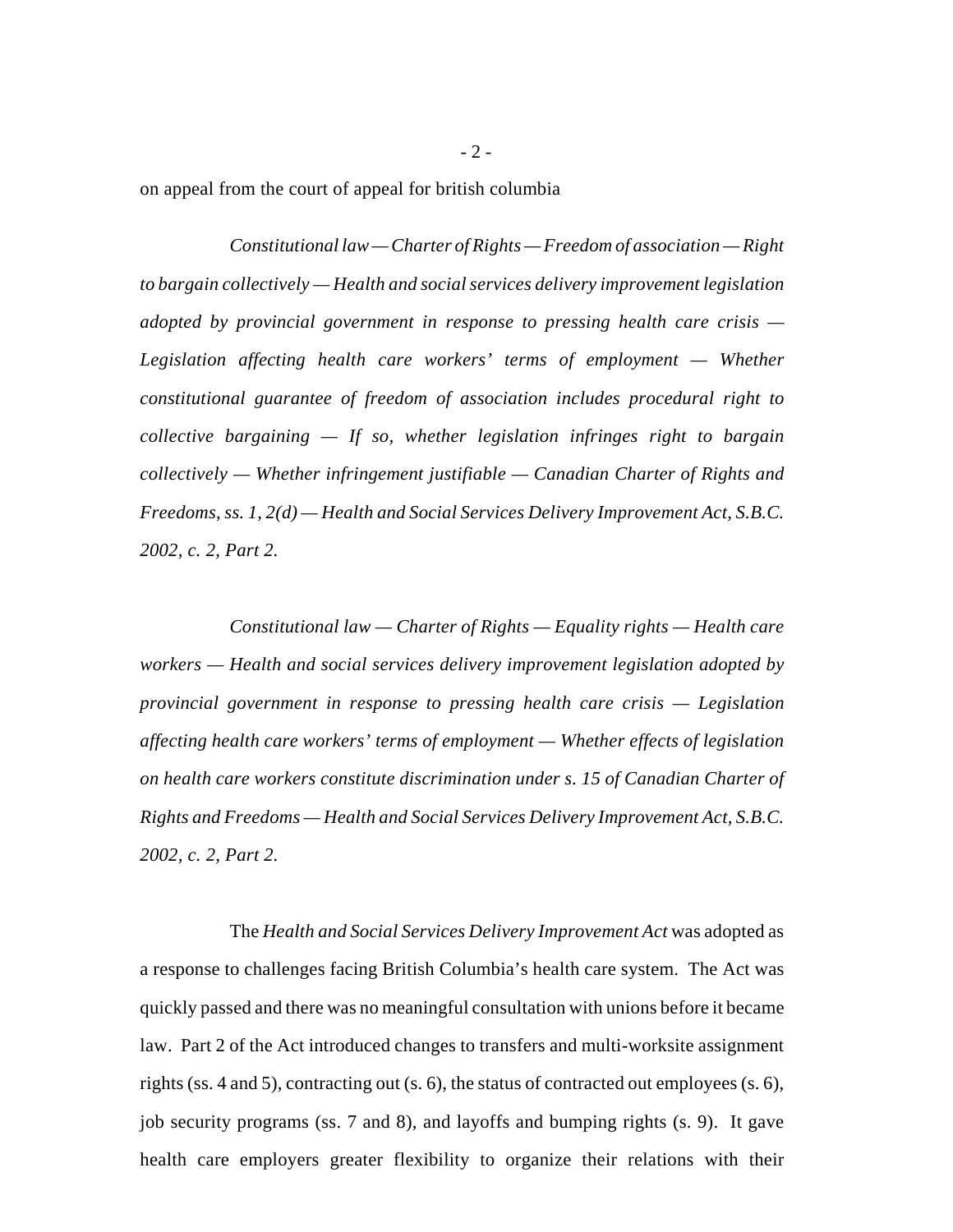employees as they see fit, and in some cases, to do so in ways that would not have been permissible under existing collective agreements and without adhering to requirements of consultation and notice that would otherwise obtain. It invalidated important provisions of collective agreements then in force, and effectively precluded meaningful collective bargaining on a number of specific issues. Furthermore, s. 10 voided any part of a collective agreement, past or future, which was inconsistent with Part 2, and any collective agreement purporting to modify these restrictions. The appellants, who are unions and members of the unions representing the nurses, facilities, or community subsectors, challenged the constitutional validity of Part 2 of the Act as violative of the guarantees of freedom of association and equality protected by the *Canadian Charter of Rights and Freedoms*. Both the trial judge and the Court of Appeal found that Part 2 of the Act did not violate ss. 2(*d*) or 15 of the *Charter*.

*Held* (Deschamps J. dissenting in part): The appeal is allowed in part. Sections  $6(2)$ ,  $6(4)$ , and 9 of the Act are unconstitutional. This declaration is suspended for a period of 12 months.

*Per* **McLachlin C.J.** and Bastarache, Binnie, **LeBel**, Fish and Abella JJ.: Freedom of association guaranteed by s. 2(*d*) of the *Charter* includes a procedural right to collective bargaining. The grounds advanced in the earlier decisions of this Court for the exclusion of collective bargaining from the s. 2(*d*)'s protection do not withstand principled scrutiny and should be rejected. The general purpose of the *Charter* guarantees and the broad language of s. 2(*d*) are consistent with a measure of protection for collective bargaining. Further, the right to collective bargaining is neither of recent origin nor merely a creature of statute. The history of collective bargaining in Canada reveals that long before the present statutory labour regimes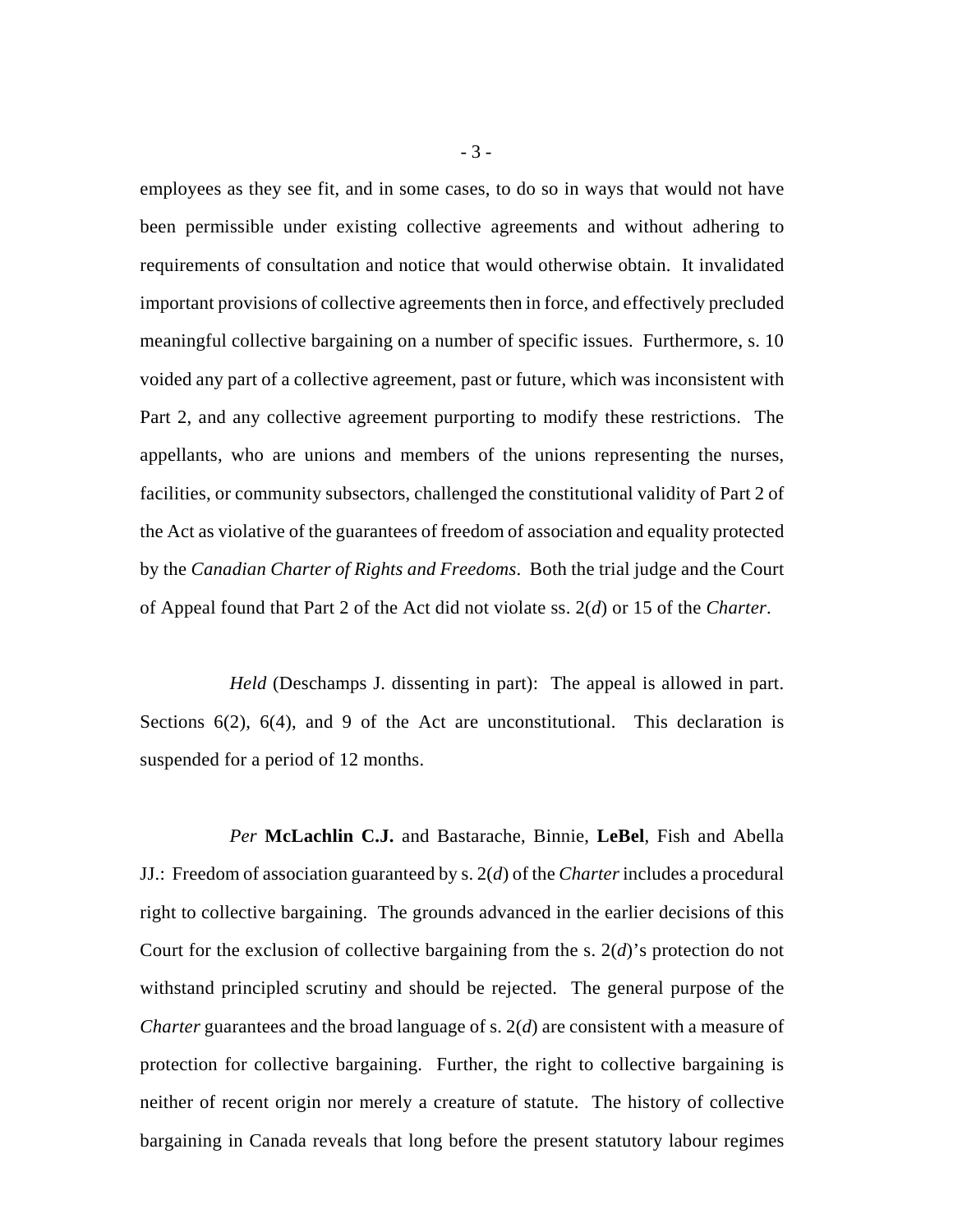were put in place, collective bargaining was recognized as a fundamental aspect of Canadian society, emerging as the most significant collective activity through which freedom of association is expressed in the labour context. Association for purposes of collective bargaining has long been recognized as a fundamental Canadian right which predated the *Charter*. The protection enshrined in s. 2(*d*) of the *Charter* may properly be seen as the culmination of a historical movement towards the recognition of a procedural right to collective bargaining. Canada's adherence to international documents recognizing a right to collective bargaining also supports recognition of that right in s. 2(*d*). The *Charter* should be presumed to provide at least as great a level of protection as is found in the international human rights documents that Canada has ratified. Lastly, the protection of collective bargaining under s. 2(*d*) is consistent with and supportive of the values underlying the *Charter* and the purposes of the *Charter* as a whole. Recognizing that workers have the right to bargain collectively as part of their freedom to associate reaffirms the values of dignity, personal autonomy, equality and democracy that are inherent in the *Charter*. [22] [39-41] [66] [68] [70] [86]

The constitutional right to collective bargaining concerns the protection of the ability of workers to engage in associational activities, and their capacity to act in common to reach shared goals related to workplace issues and terms of employment. Section 2(*d*) of the *Charter* does not guarantee the particular objectives sought through this associational activity but rather the process through which those goals are pursued. It means that employees have the right to unite, to present demands to government employers collectively and to engage in discussions in an attempt to achieve workplace-related goals. Section 2(*d*) imposes corresponding duties on government employers to agree to meet and discuss with them. It also puts constraints on the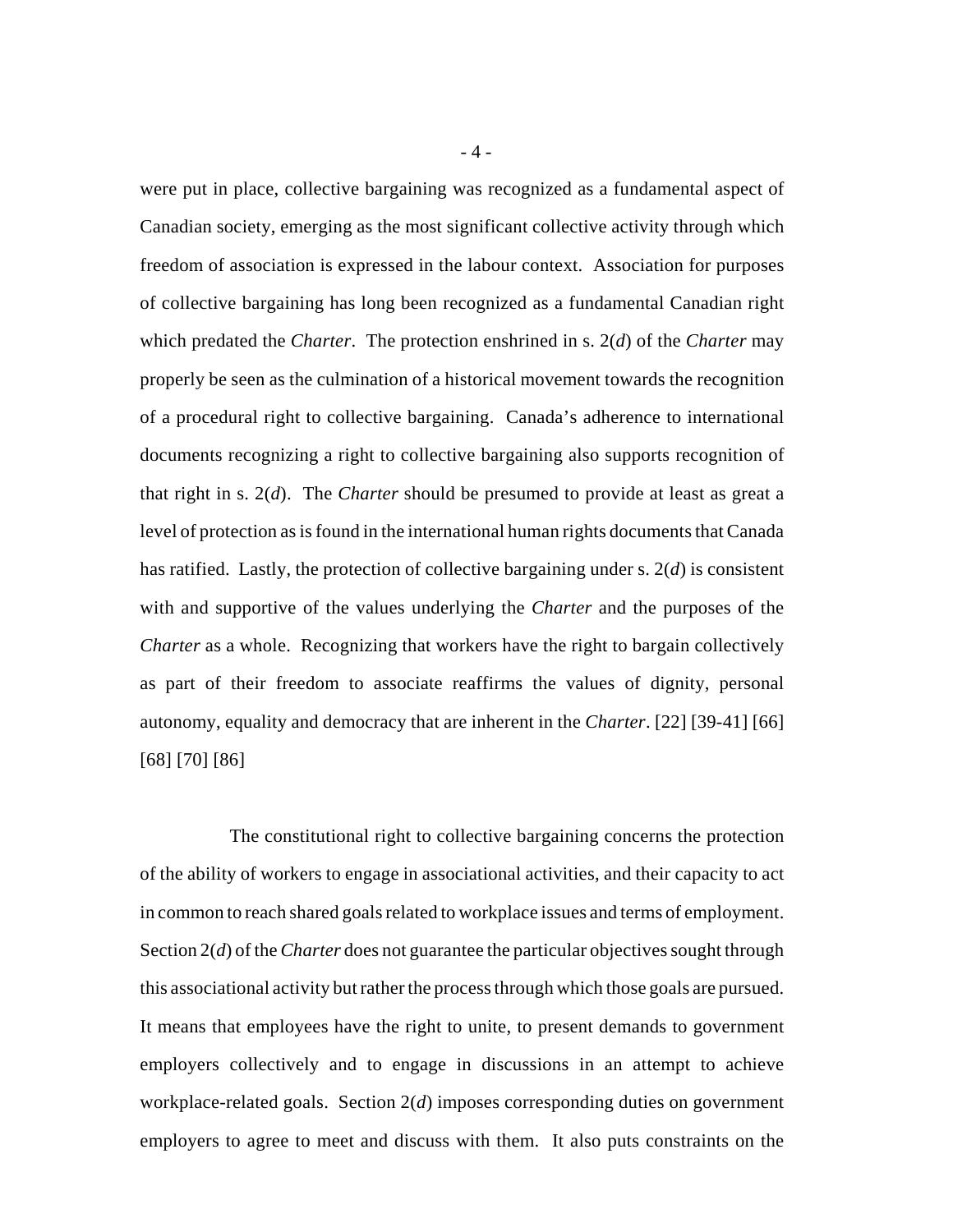exercise of legislative powers in respect of the right to collective bargaining. However, s. 2(*d*) does not protect all aspects of the associational activity of collective bargaining. It protects only against "substantial interference" with associational activity. Intent to interfere with the associational right of collective bargaining is not essential to establish breach of s. 2(*d*). It is enough if the effect of the state law or action is to substantially interfere with the activity of collective bargaining. To constitute substantial interference with freedom of association, the intent or effect must seriously undercut or undermine the activity of workers joining together to pursue the common goals of negotiating workplace conditions and terms of employment with their employer. [89-90] [92]

Determining whether a government measure affecting the protected process of collective bargaining amounts to substantial interference involves two inquiries: (1) the importance of the matter affected to the process of collective bargaining, and more specifically, the capacity of the union members to come together and pursue collective goals in concert; and (2) the manner in which the measure impacts on the collective right to good faith negotiation and consultation. If the matters affected do not substantially impact on the process of collective bargaining, the measure does not violate s.  $2(d)$  and the employer may be under no duty to discuss and consult. If, on the other hand, the changes substantially touch on collective bargaining, they will still not violate s. 2(*d*) if they preserve a process of consultation and good faith negotiation. Only where the matter is both important to the process of collective bargaining and has been imposed in violation of the duty of good faith negotiation will s. 2(*d*) be breached. [93-94] [109]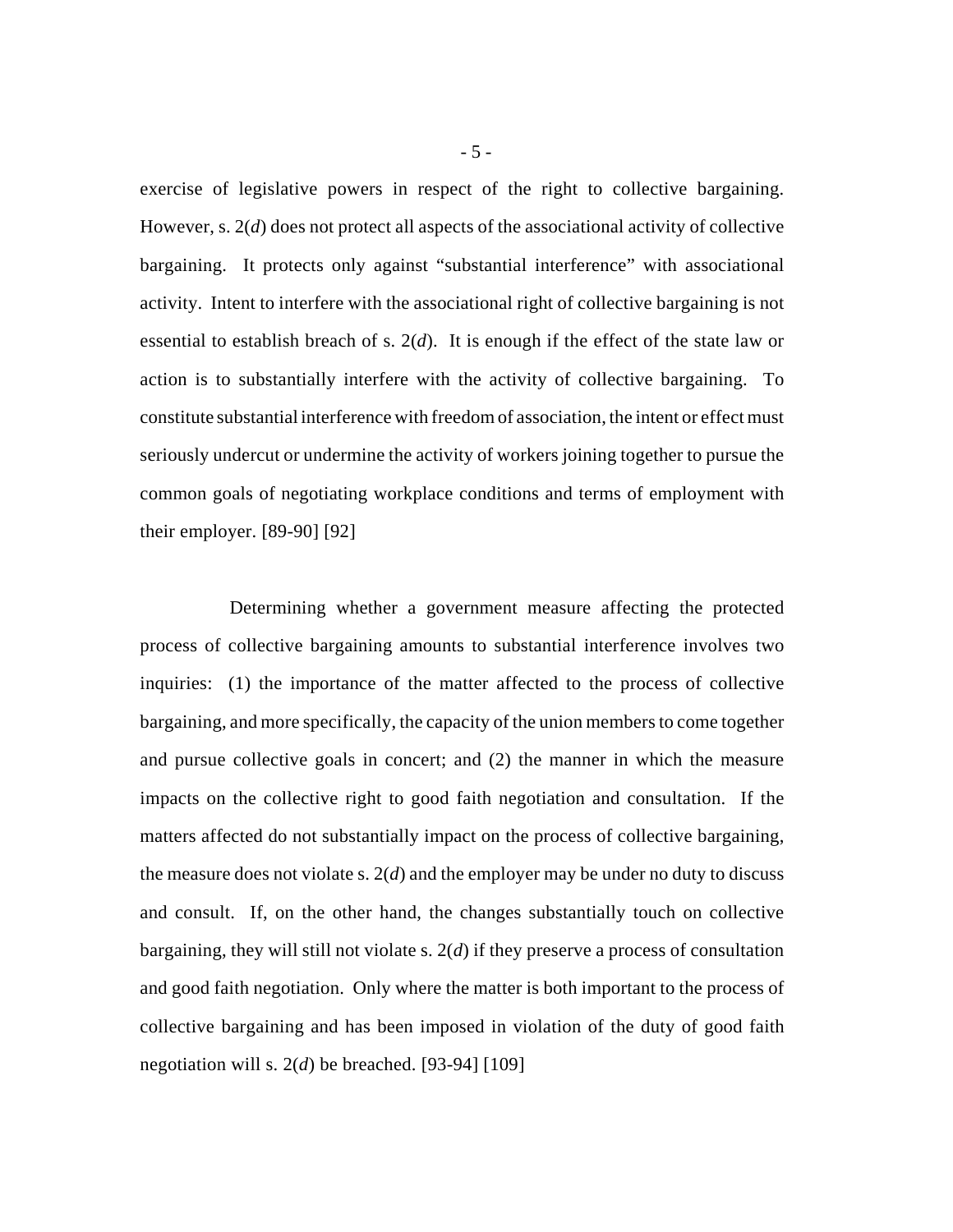A basic element of the duty to bargain in good faith is the obligation to actually meet and to commit time to the process. The parties have a duty to engage in meaningful dialogue, to exchange and explain their positions and to make a reasonable effort to arrive at an acceptable contract. However, the duty to bargain in good faith does not impose on the parties an obligation to conclude a collective agreement, nor does it include a duty to accept any particular contractual provisions. In considering whether the legislative provisions impinge on the collective right to good faith negotiations and consultation, regard must be had for the circumstances surrounding their adoption. Situations of exigency and urgency may affect the content and the modalities of the duty to bargain in good faith. Different situations may demand different processes and timelines. Moreover, failure to comply with the duty to consult and bargain in good faith should not be lightly found, and should be clearly supported on the record. [100-101] [103] [107]

In this case, ss. 4, 5,  $6(2)$ ,  $6(4)$  and 9 of the Act, in conjunction with s. 10, interfere with the process of collective bargaining, either by disregarding past processes of collective bargaining, by pre-emptively undermining future processes of collective bargaining, or both. Sections 4 and 5 are concerned with relatively minor modifications to in-place schemes for transferring and reassigning employees. Significant protections remained in place. While the Act took these issues off the collective bargaining table for the future, on balance, ss. 4 and 5 cannot be said to amount to a substantial interference with the union's ability to engage in collective bargaining so as to attract the protection under s. 2(*d*) of the *Charter*. However, the provisions dealing with contracting out (ss.  $6(2)$  and  $6(4)$ ), layoffs (ss.  $9(a)$ ,  $9(b)$  and  $9(c)$ ) and bumping (s.  $9(d)$ ) infringe the right to bargain collectively protected by s. 2(*d*). These provisions deal with matters central to the freedom of association and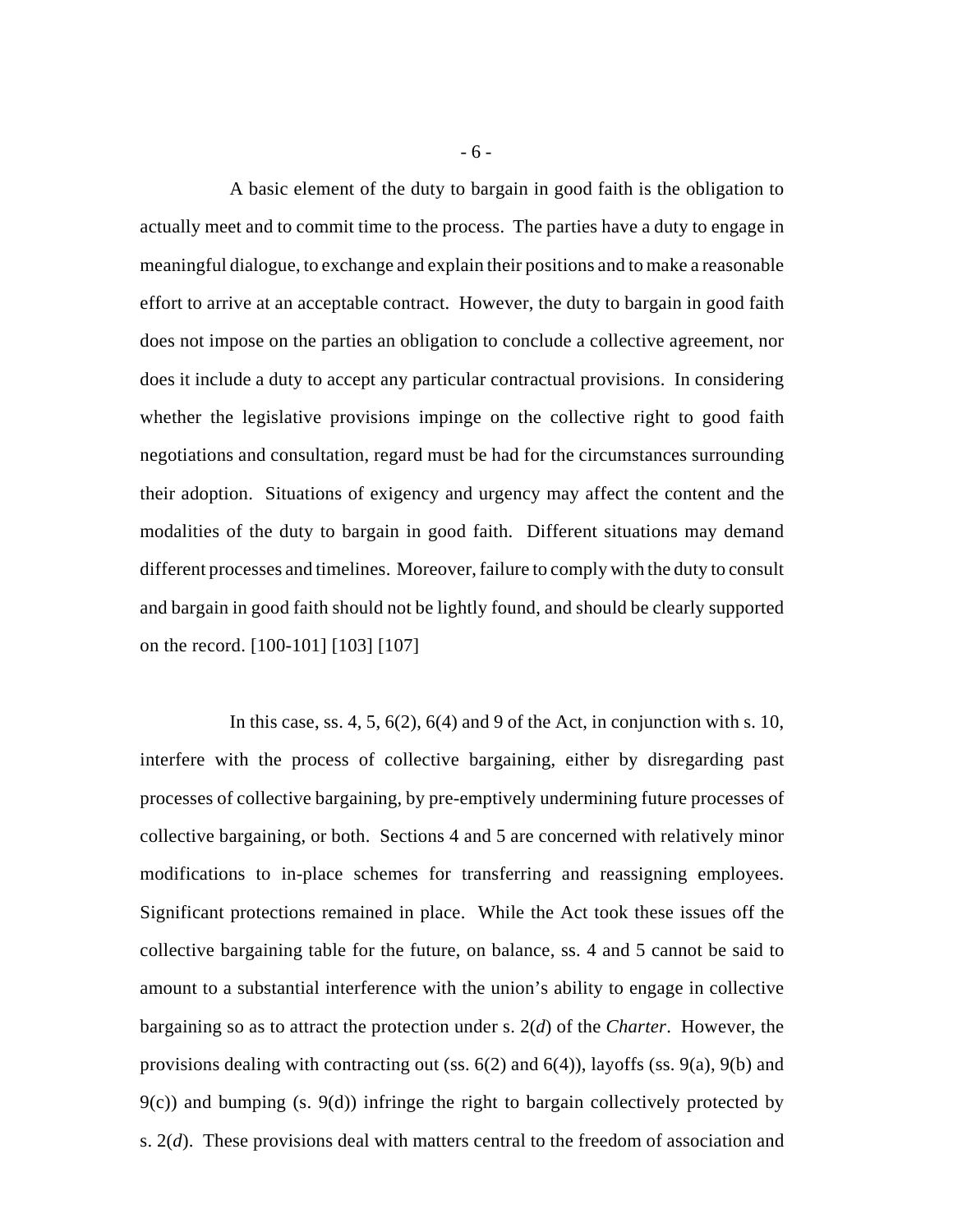amount to substantial interference with associational activities. Furthermore, these provisions did not preserve the processes of collective bargaining. Although the government was facing a situation of exigency, the measures it adopted constituted a virtual denial of the s. 2(*d*) right to a process of good faith bargaining and consultation. [128] [130-132] [134-135]

The section 2(*d*) infringement is not justified under s. 1 of the *Charter*. While the government established that the Act's main objective of improving the delivery of health care services and sub-objectives were pressing and substantial, and while it could logically and reasonably be concluded that there was a rational connection between the means adopted by the Act and the objectives, it was not shown that the Act minimally impaired the employees' s. 2(*d*) right of collective bargaining. The record discloses no consideration by the government of whether it could reach its goal by less intrusive measures. A range of options were on the table, but the government presented no evidence as to why this particular solution was chosen and why there was no meaningful consultation with the unions about the range of options open to it. This was an important and significant piece of labour legislation which had the potential to affect the rights of employees dramatically and unusually. Yet, it was adopted rapidly with full knowledge that the unions were strongly opposed to many of the provisions, and without consideration of alternative ways to achieve the government objective, and without explanation of the government's choices. [143-144] [147] [149] [156] [158] [160-161]

Part 2 of the Act does not violate s. 15 of the *Charter*. The distinctions made by the Act relate essentially to segregating different sectors of employment, in accordance with the long-standing practice in labour regulation of creating legislation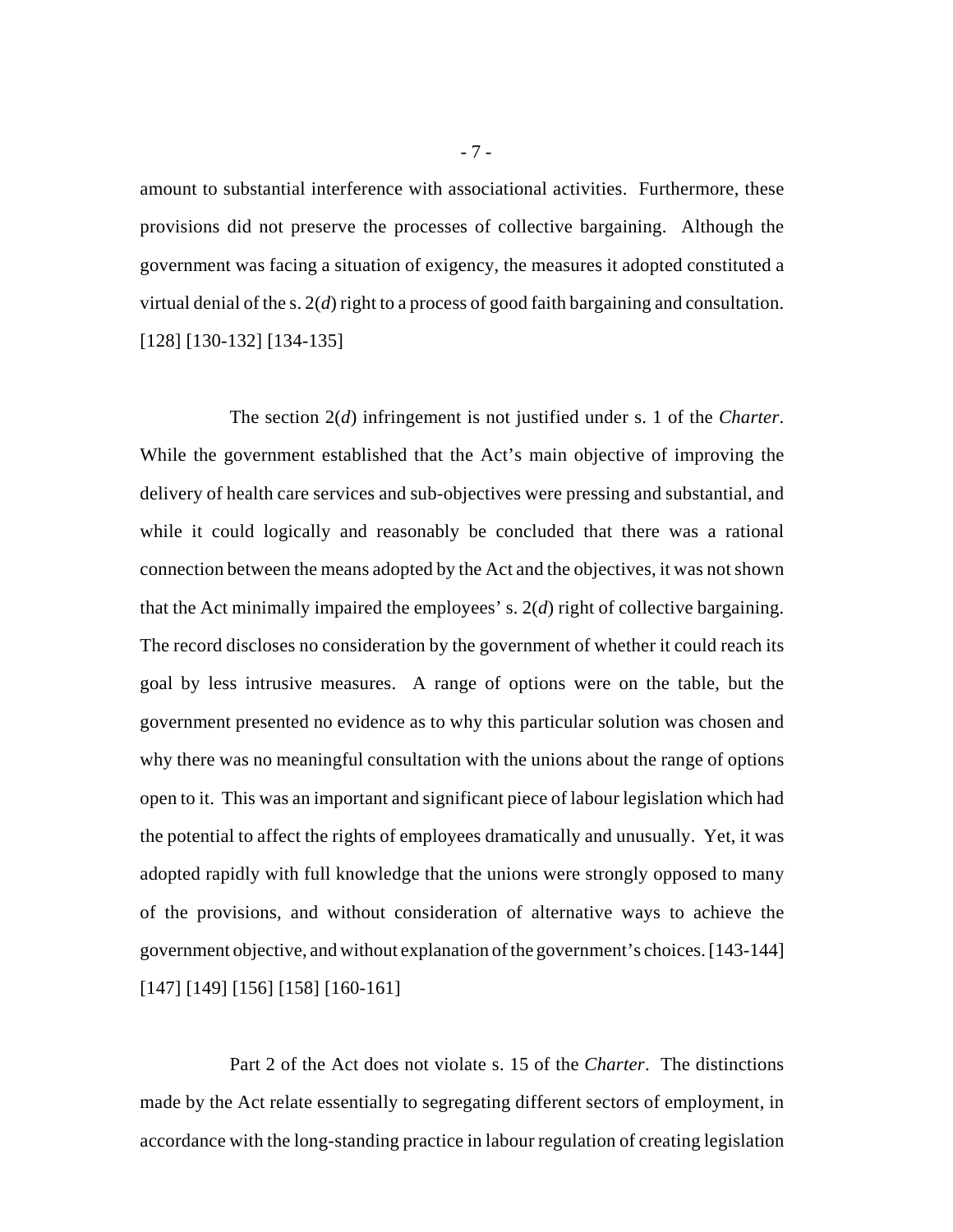specific to particular segments of the labour force, and do not amount to discrimination under s. 15. The differential and adverse effects of the legislation on some groups of workers relate essentially to the type of work they do, and not to the persons they are. Nor does the evidence disclose that the Act reflects the stereotypical application of group or personal characteristics. [165] [167]

*Per* **Deschamps J.** (dissenting in part): The majority's reasons concerning the scope of freedom of association under s. 2(*d*) of the *Charter* in the collective bargaining context are generally agreed with, as is their conclusion that no claim of discrimination contrary to s. 15 of the *Charter* has been established. However, the analysis relating to both the infringement of s. 2(*d*) and the justification of the infringement under s. 1 of the *Charter* is disagreed with. [170]

Given that this case does not involve a claim of underinclusive legislation, but an obligation that the state not interfere in a collective bargaining process, a "substantial interference" standard for determining whether a government measure amounts to an infringement of s. 2(*d*) should not be imposed. Furthermore, since there is no constitutional protection for the substantive outcome of a collective bargaining process, the matter affected is not the threshold issue when a claim is being evaluated under s.  $2(d)$ . Rather, the primary focus of the inquiry should be whether the legislative measures infringe the ability of workers to act in common in relation to workplace issues. In the present context, a more appropriate test for determining whether s. 2(*d*) has been infringed can be stated as follows: Laws or state actions that prevent or deny meaningful discussion and consultation about significant workplace issues between employees and their employer may interfere with the activity of collective bargaining, as may laws that unilaterally nullify negotiated terms on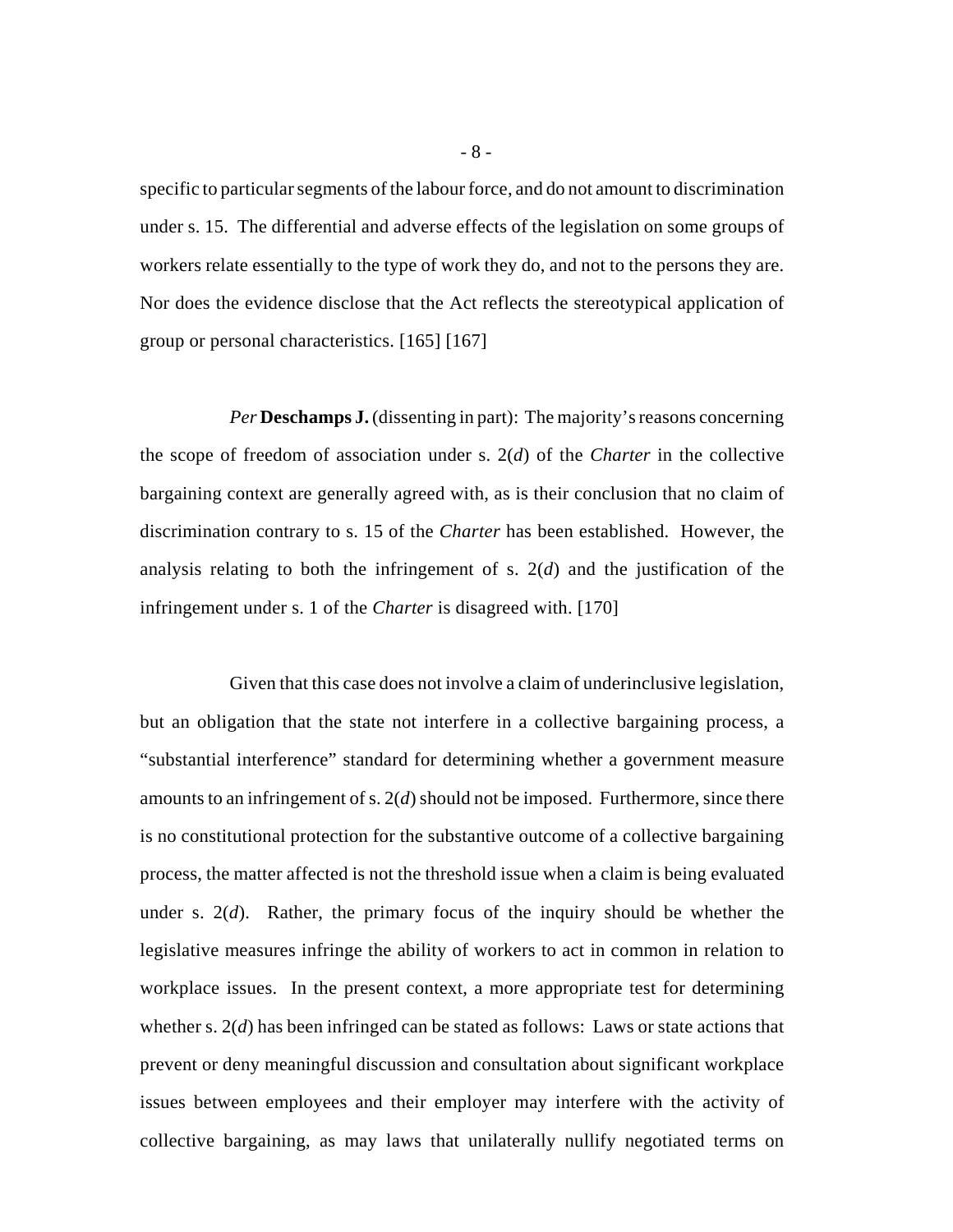significant workplace issues in existing collective agreements. The first inquiry is into whether the process of negotiation between employers and employees or their representatives is interfered with in any way. If so, the court should then turn to the second inquiry and consider whether the issues involved are significant. Only interference with significant workplace issues is relevant to s. 2(*d*). [175] [177-178] [180-181]

In this case, the freedom of association of health care employees has been infringed in several instances, because ss. 4, 5, 6(2), 6(4) and 9 of the Act (in conjunction with s. 10) interfere with their right to a process of collective bargaining with the employer. Sections 4 and 5 nullify some existing terms of collective agreements, limit the scope of future negotiations and prevent workers from engaging in associational activities relating to the important matter of transfer and assignment of employees. Sections 6(2) and 6(4) nullify past collective bargaining relating to contracting out, thereby rendering the process nugatory, and preclude future collective bargaining on the issue. These provisions concern a significant issue of employment security, and negotiating such issues is one of the purposes of associational activities in the workplace. Lastly, s. 9 makes collective bargaining over specified aspects of layoff and bumping meaningless and invalidates parts of collective agreements dealing with these significant workplace issues. [186-188] [252]

In enacting Part 2 of the Act, the government's objectives were to respond to growing demands on services, to reduce structural barriers to patient care, and to improve planning and accountability, so as to achieve long term sustainability. In addition to these general objectives, the specific impugned provisions were designed to provide a more seamless and flexible health care delivery system and develop more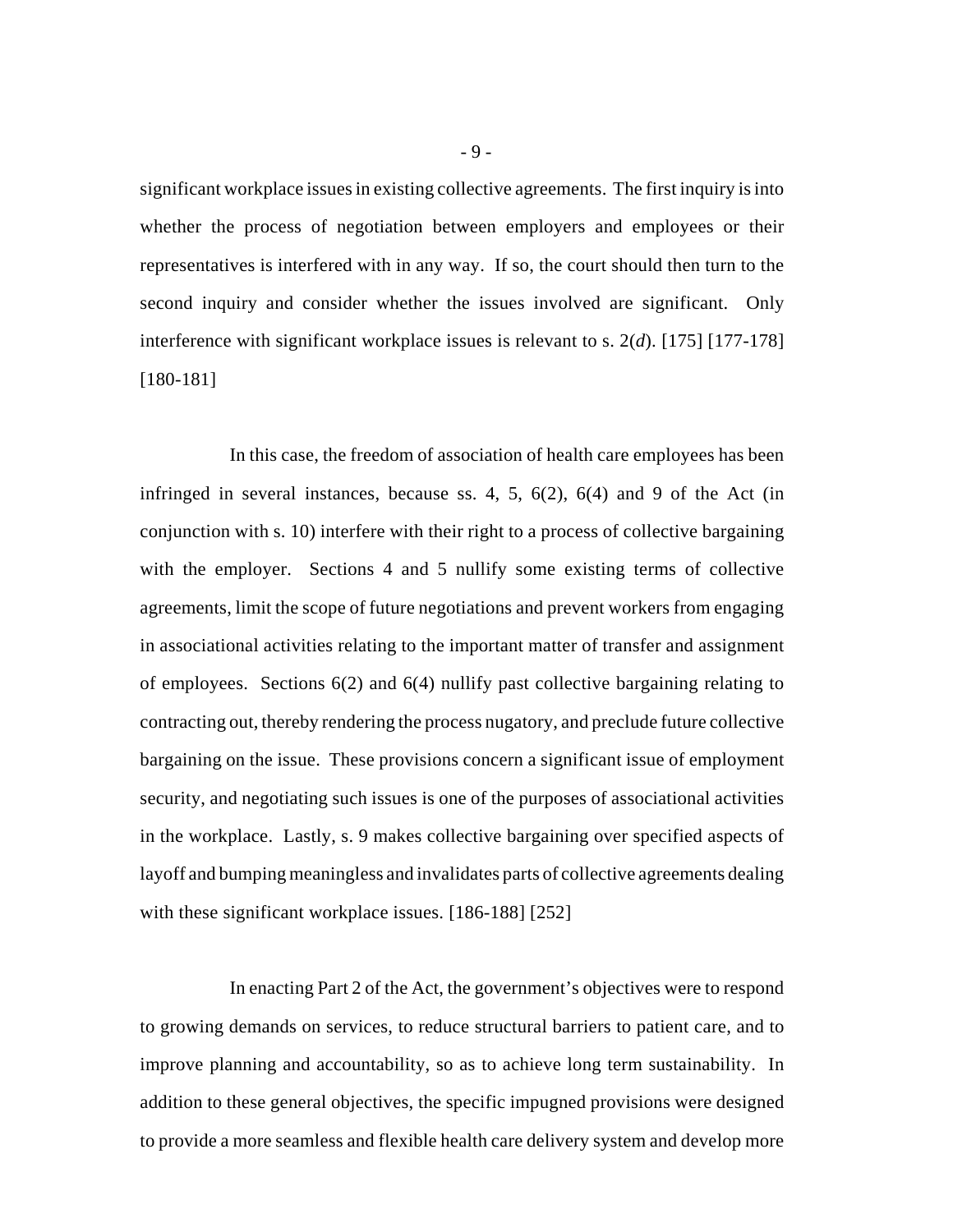cost-effective and efficient ways to deliver health services in order to improve patient care and reduce costs. The objectives of Part 2 of the Act and of the impugned provisions are important ones. The health care system is under serious strain and is facing a crisis of sustainability. There is little hope that it can survive in its current form. [198-200]

It is clear from the context of these objectives that while the nature of some of the working conditions that are likely to be affected tends to favour a less deferential approach, substantial deference must be shown in determining whether the measures adopted in this case are justified under s. 1, in particular, in light of the crisis of sustainability in the health care sector and the vulnerability of patients. Here, the measures provided for in ss. 4, 5, 6(2), 6(4) and 9 of the Act are rationally connected to the pressing and substantial objectives being pursued and, with the exception of s. 6(4), meet the requirements of minimal impairment and proportionate effects. [193] [222-223]

With respect to minimal impairment, the record shows that the government adopted the impugned measures after considering and rejecting other options that it believed would not meet its objectives. Further, Part 2 of the Act was not aimed directly at the *Charter* rights of the affected employees. Rather, the goal was to respond to growing demands on services, to reduce structural barriers to patient care and to improve planning and accountability so as to achieve long- term sustainability. Section 4 was specifically designed to facilitate the reorganization of health care service delivery by enabling employers to transfer functions or services to another worksite or to another health sector employer within a region. As for s. 5, it relates to the temporary assignment of an employee to another worksite or another employer.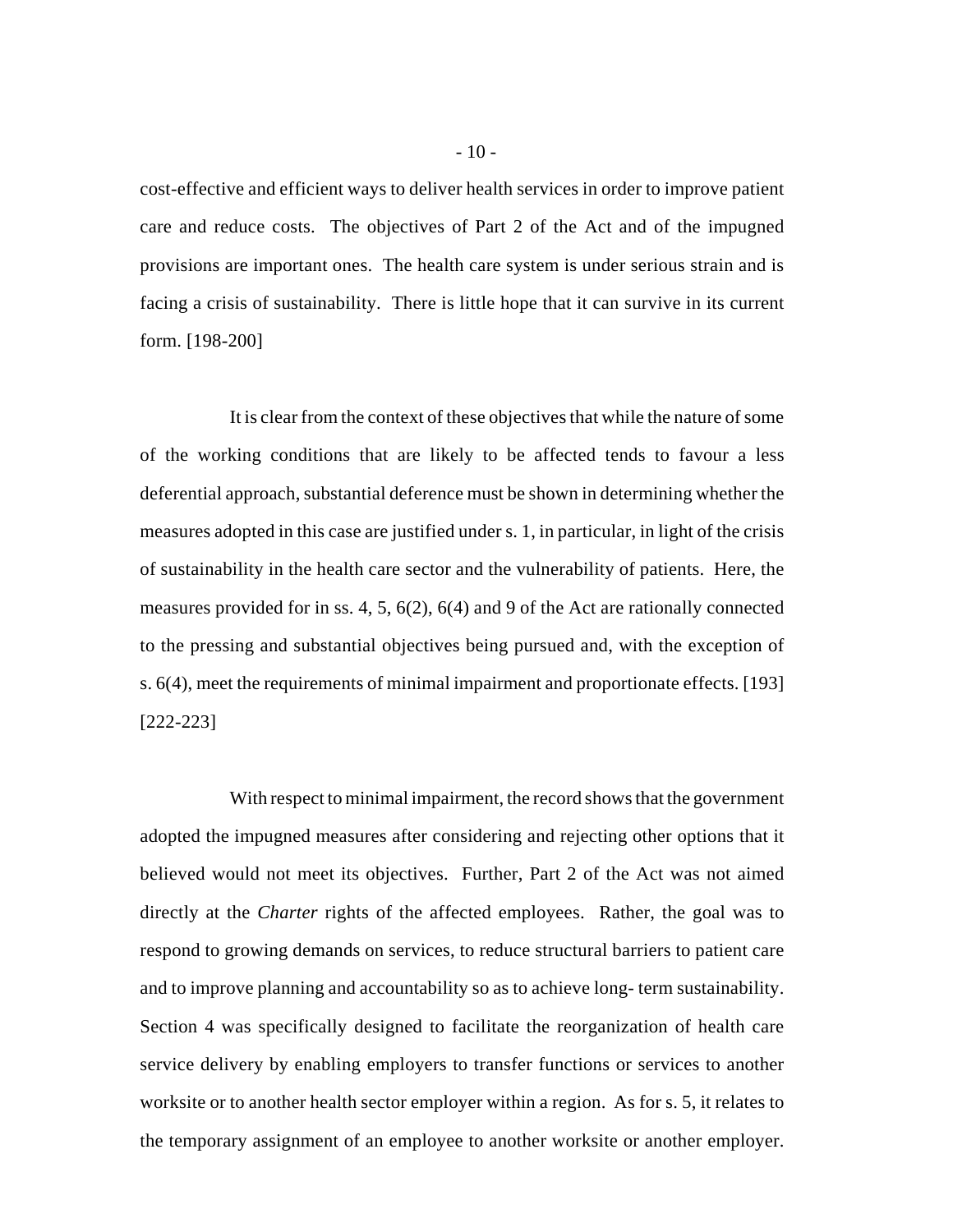Employees do not lose their employment as a result of ss. 4 and 5 and the regulations adopted pursuant to the Act mitigate the impact of these provisions on employees. Under s. 6(2), contracting out is not obligatory; rather, this provision prohibits collective agreement clauses preventing contracting out. Thus, although union density may be lower when work is contracted out, there is still substantial room for all employees providing non-clinical services to exercise their right to freedom of association and to engage in a process of collective bargaining, even when certain of those services are contracted out. In the context of the province's health care crisis, removing prohibitions on contracting out in collective agreements furthered the government's objective in ways that alternative responses could not. Moreover, the alternative measures considered by the government were problematic in that many may have directly affected other *Charter* rights. As for s. 9, it impaired the collective bargaining process in respect of layoffs and bumping, but was limited by a time period. It was adopted as a transitional measure. It did not ban bumping or layoff provisions in collective agreements, but only imposed by legislative means attenuated terms for layoffs and bumping in place of those agreed to in the collective bargaining process. Not only was the impact of s. 9(d) on workers minimized by safeguards provided for in s. 5 of the regulations made under the Act, but there is also sufficient evidence that s. 9 enabled the government to meet its objectives of making the health care system more sustainable and improving service to patients in ways that other alternatives would not permit. As with s. 6(2), the history of labour relations in the province strongly suggests that the terms set out in s. 9 could not have been successfully negotiated by health care sector employers and unions. Sections 4, 5, 6(2) and 9 are carefully tailored so as to ensure that the government's objectives are attained while infringing s. 2(*d*) as little as possible. They are also a proportionate response to the crisis of sustainability in health care, striking an appropriate balance between the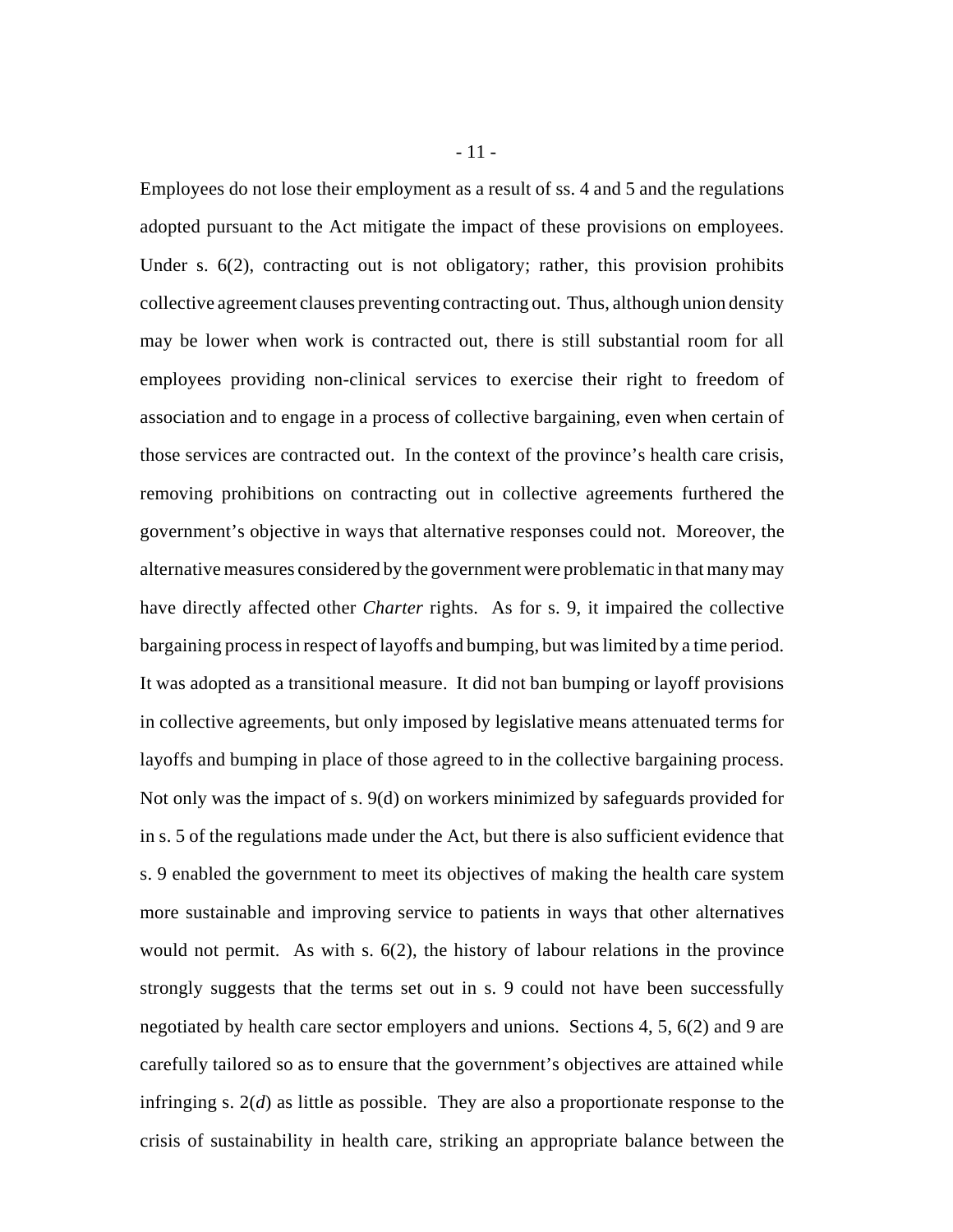government's objectives and the freedom of association of employees. [229-230] [232] [234-236] [238] [240] [245] [248] [250-251]

Section 6(4) fails both the minimal impairment test and the proportionate effects test and is unconstitutional. The government has failed to establish by evidence, inference or common sense that the employers' ability to contract out would be restricted unreasonably by a requirement to consult with the relevant unions beforehand. While s. 6(4) does not, strictly speaking, prohibit consultations on contracting out, declaring that any clause in a collective agreement providing for consultation is void is an invitation to employers not to consult. Taking consultation, which is an important component of the collective bargaining process, off the table is also a disproportionate measure. The marginal benefits of this provision are outweighed by the deleterious effects of denying consultation to affected unions. [242] [249] [252]

### **Cases Cited**

By McLachlin C.J. and LeBel J.

**Overruled:** *Reference re Public Service Employee Relations Act (Alta.)*, [1987] 1 S.C.R. 313; *PSAC v. Canada*, [1987] 1 S.C.R. 424; *RWDSU v. Saskatchewan*, [1987] 1 S.C.R. 460; *Professional Institute of the Public Service of Canada v. Northwest Territories (Commissioner)*, [1990] 2 S.C.R. 367; **applied:** *Dunmore v. Ontario (Attorney General)*, [2001] 3 S.C.R. 1016, 2001 SCC 94; **referred to:** *Law v. Canada (Minister of Employment and Immigration)*, [1999] 1 S.C.R. 497; *Canadian Egg Marketing Agency v. Richardson*, [1998] 3 S.C.R. 157; *R. v. Advance Cutting &*

- 12 -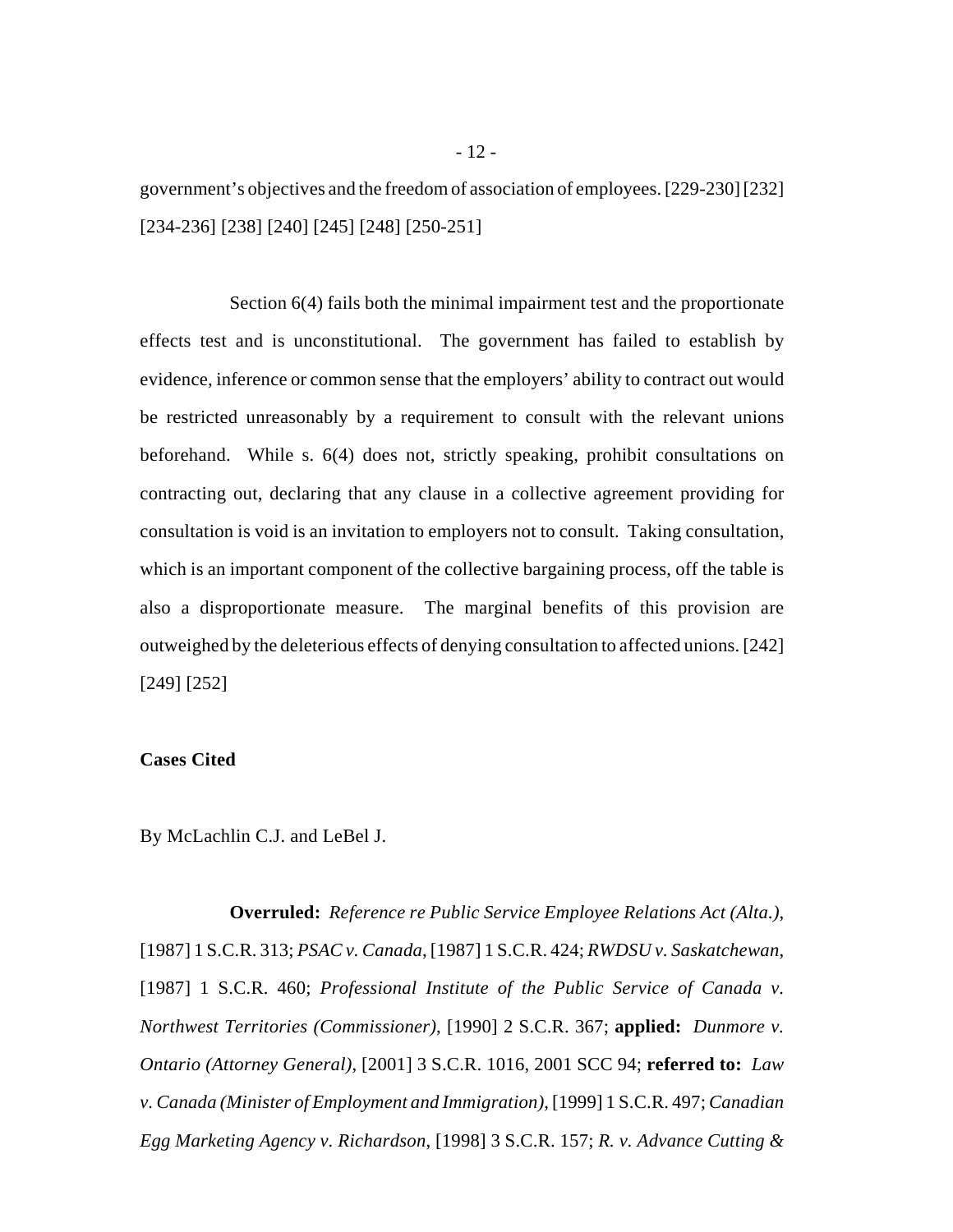*Coring Ltd.*, [2001] 3 S.C.R. 209, 2001 SCC 70; *Delisle v. Canada (Deputy Attorney General)*, [1999] 2 S.C.R. 989; *R. v. Big M Drug Mart Ltd.*, [1985] 1 S.C.R. 295; *Perrault v. Gauthier* (1898), 28 S.C.R. 241; *Suresh v. Canada (Minister of Citizenship and Immigration)*, [2002] 1 S.C.R. 3, 2002 SCC 1; *Dubois v. The Queen*, [1985] 2 S.C.R. 350; *Nova Scotia (Attorney General) v. Walsh*, [2002] 4 S.C.R. 325, 2002 SCC 83; *R. v. Zundel*, [1992] 2 S.C.R. 731; *Corbiere v. Canada (Minister of Indian and Northern Affairs)*, [1999] 2 S.C.R. 203; *R. v. Oakes*, [1986] 1 S.C.R. 103; *Wallace v. United Grain Growers Ltd.*, [1997] 3 S.C.R. 701; *R.W.D.S.U., Local 558 v. Pepsi-Cola Canada Beverages (West) Ltd.*, [2002] 1 S.C.R. 156, 2002 SCC 8; *Lavigne v. Ontario Public Service Employees Union*, [1991] 2 S.C.R. 211; *Royal Oak Mines Inc. v. Canada (Labour Relations Board)*, [1996] 1 S.C.R. 369; *Canadian Union of Public Employees v. Nova Scotia Labour Relations Board*, [1983] 2 S.C.R. 311; *Re United Electrical Workers, Local 512, and Tung-Sol of Canada Ltd.* (1964), 15 L.A.C. 161; *Dagenais v. Canadian Broadcasting Corp.*, [1994] 3 S.C.R. 835; *Thomson Newspapers Co. v. Canada (Attorney General)*, [1998] 1 S.C.R. 877; *Harper v. Canada (Attorney General)*, [2004] 1 S.C.R. 827, 2004 SCC 33; *Chaoulli v. Quebec (Attorney General)*, [2005] 1 S.C.R. 791, 2005 SCC 35; *Newfoundland (Treasury Board) v. N.A.P.E.*, [2004] 3 S.C.R. 381, 2004 SCC 66; *Nova Scotia (Workers' Compensation Board) v. Martin*, [2003] 2 S.C.R. 504, 2003 SCC 54; *Little Sisters Book and Art Emporium v. Canada (Minister of Justice)*, [2000] 2 S.C.R. 1120, 2000 SCC 69; *Trociuk v. British Columbia (Attorney General),* [2003] 1 S.C.R. 835, 2003 SCC 34; *RJR-MacDonald Inc. v. Canada (Attorney General)*, [1995] 3 S.C.R. 199.

- 13 -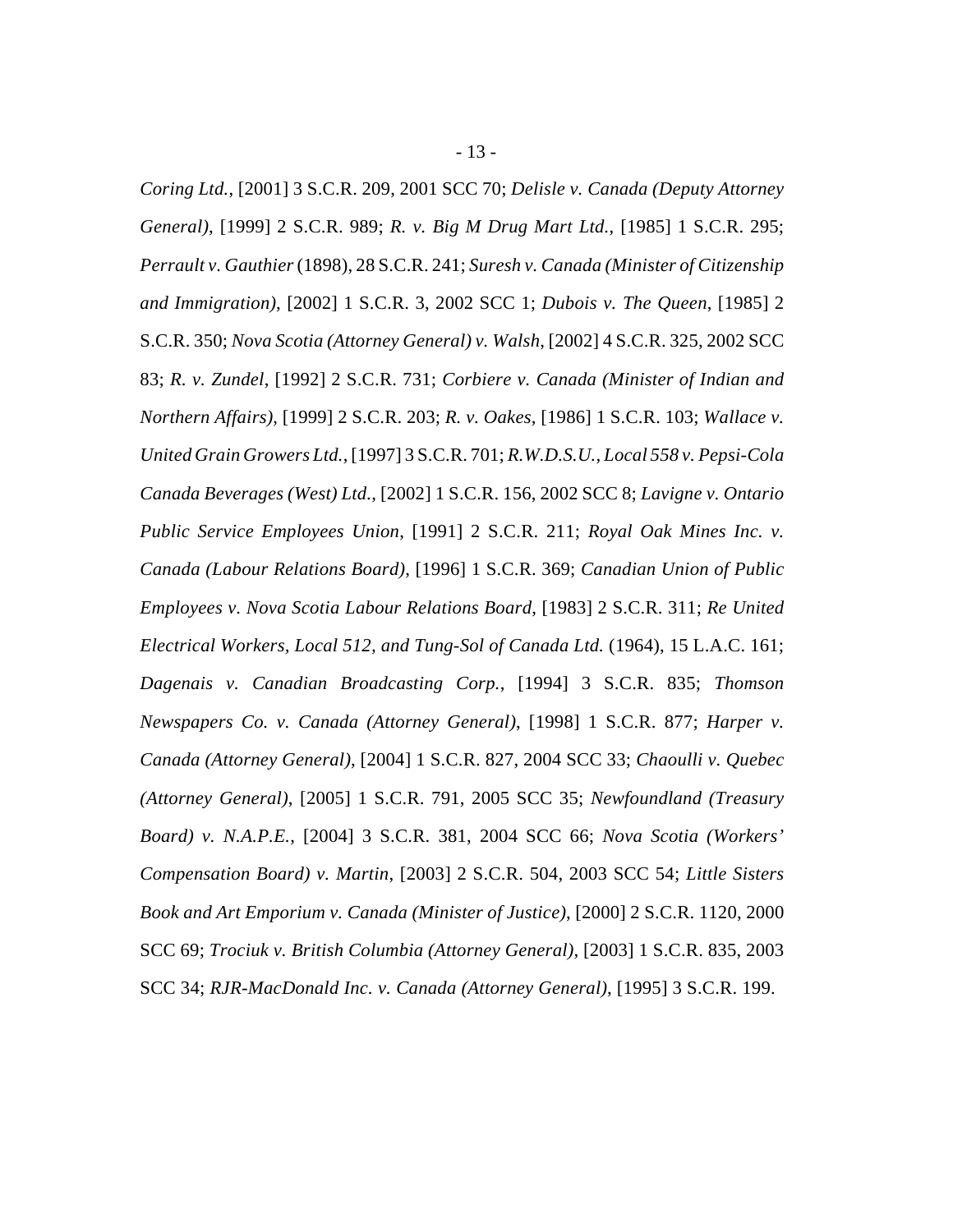By Deschamps J. (dissenting in part)

*Dunmore v. Ontario (Attorney General)*, [2001] 3 S.C.R. 1016, 2001 SCC 94; *Haig v. Canada*, [1993] 2 S.C.R. 995; *Native Women's Assn. of Canada v. Canada*, [1994] 3 S.C.R. 627; *Delisle v. Canada (Deputy Attorney General)*, [1999] 2 S.C.R. 989; *Thomson Newspapers Co. v. Canada (Attorney General)*, [1998] 1 S.C.R. 877; *Harper v. Canada (Attorney General)*, [2004] 1 S.C.R. 827, 2004 SCC 33; *R. v. Bryan*, 2007 SCC 12; *R. v. Oakes*, [1986] 1 S.C.R. 103; *Chaoulli v. Quebec (Attorney General)*, [2005] 1 S.C.R. 791, 2005 SCC 35; *RJR-MacDonald Inc. v. Canada (Attorney General)*, [1995] 3 S.C.R. 199; *R. v. Keegstra*, [1990] 3 S.C.R. 697; *R. v. Edwards Books and Art*, [1986] 2 S.C.R. 713; *Dagenais v. Canadian Broadcasting Corp.*, [1994] 3 S.C.R. 835; *Multani v. Commission scolaire Marguerite-Bourgeoys*, [2006] 1 S.C.R. 256, 2006 SCC 6.

#### **Statutes and Regulations Cited**

*Canada Labour Code*, R.S.C. 1970, c. L-1 [am. S.C. 1972, c. 18], Preamble.

*Canadian Charter of Rights and Freedoms*, ss. 1, 2(*d*), 7, 15, 32.

*Conciliation Act, 1900*, S.C. 1900, c. 24.

*Constitution Act, 1982*, s. 52.

*Health and Social Services Delivery Improvement Act*, S.B.C. 2002, c. 2, ss. 3, 4, 5, 6, 7, 8, 9, 10.

*Health Sector Labour Adjustment Regulation*, B.C. Reg. 39/2002, s. 2(1).

*Industrial Disputes Investigation Act, 1907*, S.C. 1907, c. 20.

*Labour Relations Code*, R.S.B.C. 1996, c. 244, ss. 35, 38.

*Public Sector Employers Act*, R.S.B.C. 1996, c. 384, ss. 3, 6.

*Railway Labour Disputes Act, 1903*, S.C. 1903, c. 55.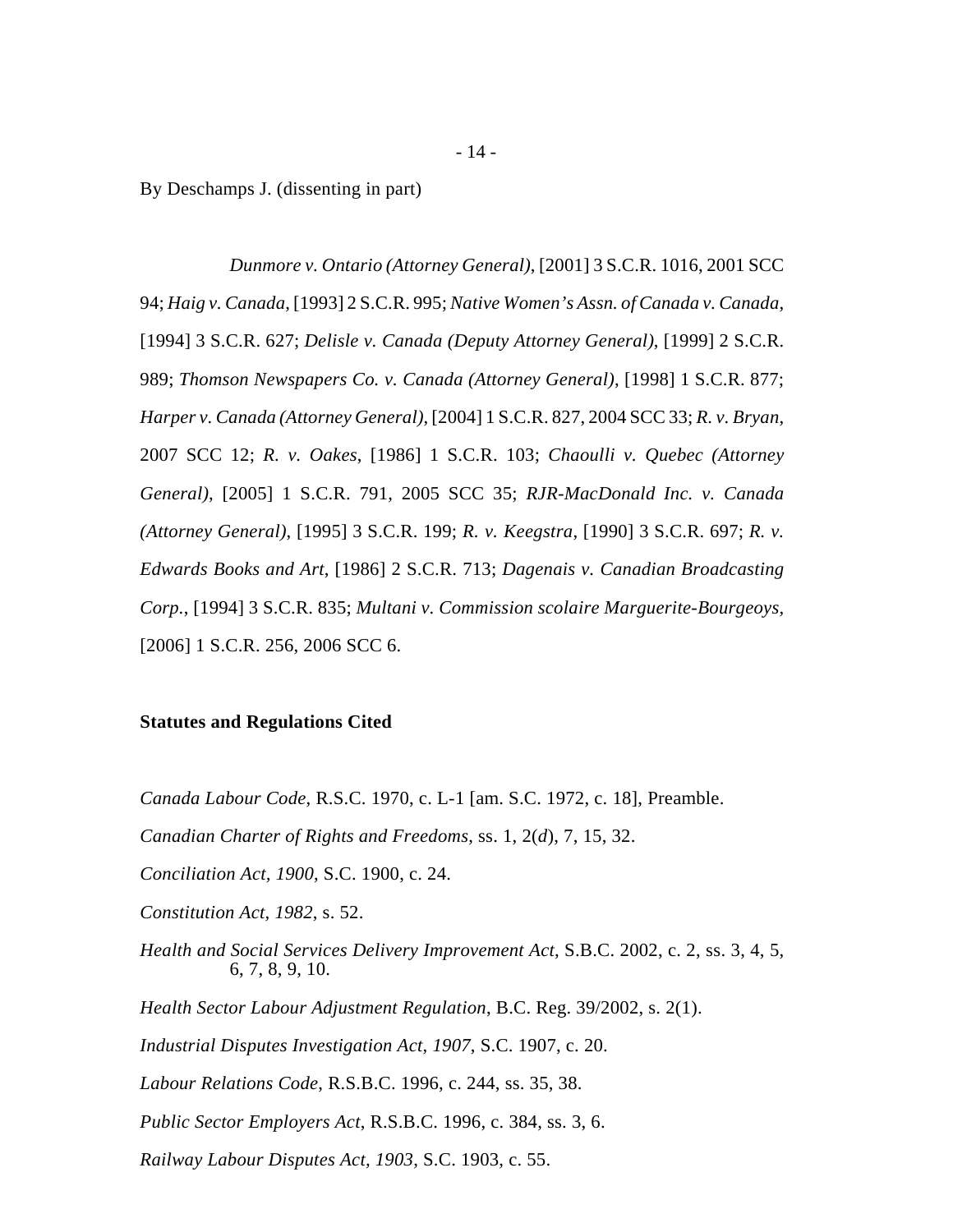*Wartime Labour Relations Regulations*, P.C. 1003 (1944).

#### **Authors Cited**

- Adams, George W. *Canadian Labour Law*, 2nd ed. Aurora, Ont.: Canada Law Book, 1993 (loose-leaf updated October 2006, release No. 26).
- Baggaley, Carman D. *A Century of Labour Regulation in Canada*. Working Paper No. 19, prepared for the Economic Council of Canada. Ottawa: The Council, 1981.
- Beaulieu, M.-L. *Les Conflits de Droit dans les Rapports Collectifs du Travail*. Québec: Presses universitaires Laval, 1955.
- Bernatchez, Stéphane. "La procéduralisation contextuelle et systémique du contrôle de constitutionnalité à la lumière de l'affaire *Sauvé*" (2006), 20 *N.J.C.L.* 73.
- British Columbia. *Debates of the Legislative Assembly*, vol. 2, No. 28, 2nd Sess., 37th Parl., January 25, 2002, p. 865.
- British Columbia. *Debates of the Legislative Assembly*, vol. 2, No. 29, 2nd Sess., 37th Parl., January 26, 2002, p. 909.
- Brown, Donald J. M., and David M. Beatty. *Canadian Labour Arbitration*, 4th ed., vol. 2. Aurora, Ont.: Canada Law Book, 2006 (loose-leaf updated September 2006).
- Calvert, John R. "Collective Bargaining in the Public Sector in Canada: Teething Troubles or Genuine Crisis?" (1987), 2 *Brit. J. Can. Stud.* 1.
- Canada. Special Joint Committee of the Senate and of the House of Commons on the Constitution of Canada. *Minutes of Proceedings and Evidence*, Issue No. 43, January 22, 1981, pp. 69-70.
- Canada. Task Force on Labour Relations. *Canadian Industrial Relations: The Report of Task Force on Labour Relations*. Ottawa: Privy Council Office, 1968.
- Carrothers, A. W. R., E. E. Palmer and W. B. Rayner. *Collective Bargaining Law in Canada*, 2nd ed. Toronto: Butterworths, 1986.
- Carter, Donald D., et al. *Labour law in Canada*, 5th ed. Markham: Butterworths, 2002.
- Chartrand, Mark. "The First Canadian Trade Union Legislation: An Historical Perspective" (1984), 16 *Ottawa L. Rev.* 267.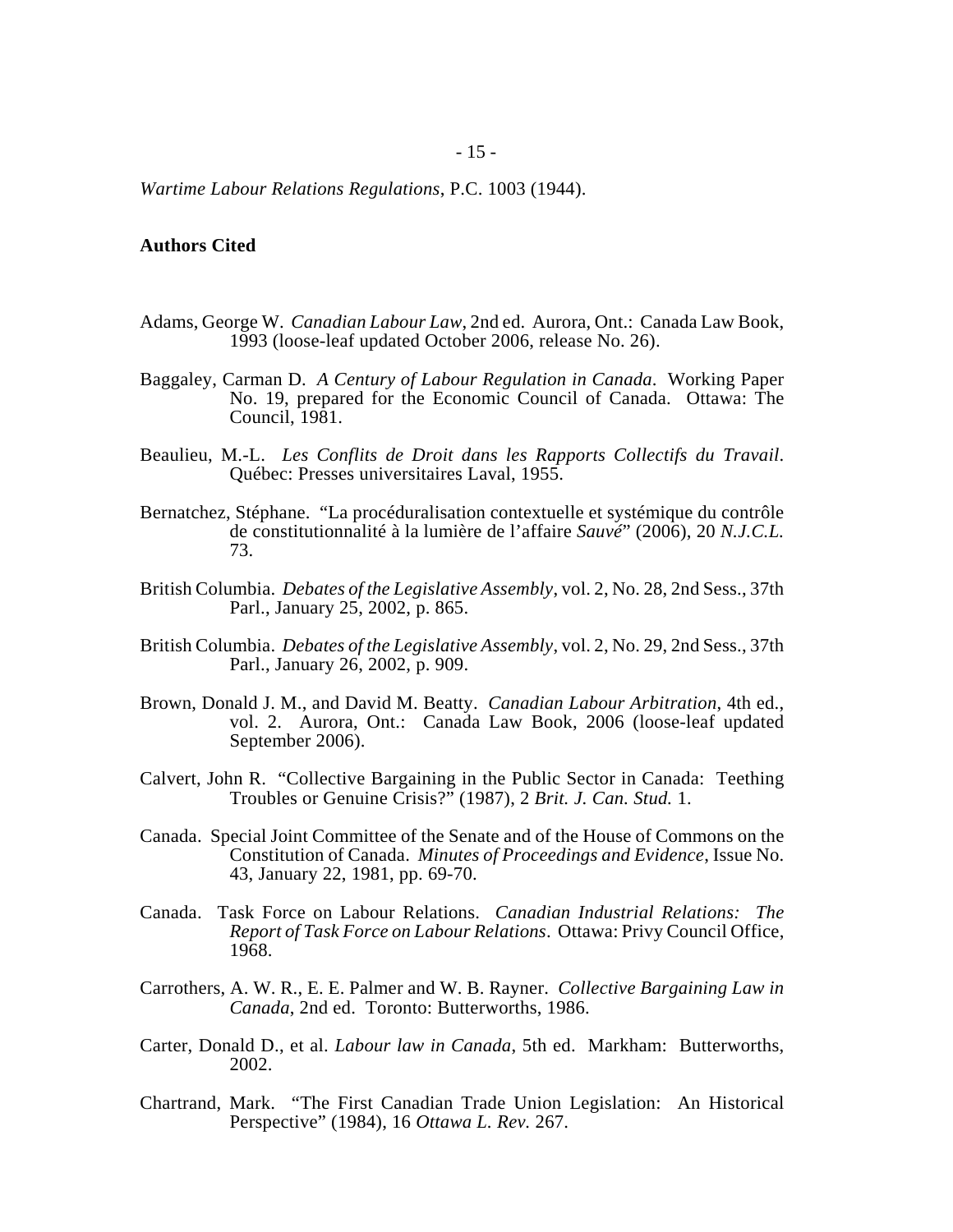- Cornish, W. R. and G. de N. Clark. *Law and Society in England 1750-1950*. London: Sweet & Maxwell, 1989.
- Coutu, Michel. *Les libertés syndicales dans le secteur public.* Cowansville, Québec: Yvon Blais, 1989.
- Deakin, Simon, and Gillian S. Morris. *Labour Law*, 4th ed. Oxford: Hart Publishing, 2005.
- Forde, M. "The European Convention on Human Rights and Labor Law" (1983), 31 *Am. J. Comp. L*. 301
- Fudge, Judy, and Eric Tucker. *Labour Before the Law: The Regulation of Workers' Collective Action in Canada, 1900-1948.* Oxford: Oxford University Press, 2001.
- Fudge, Judy, and Harry Glasbeek. "The Legacy of PC 1003" (1995), 3 *C.L.E.L.J.* 357.
- Gagnon, Robert P., Louis LeBel et Pierre Verge. *Droit du travail*, 2<sup>e</sup> éd. Sainte-Foy: Presses de l'Université Laval, 1991.
- Gall, Peter A. "Freedom of Association and Trade Unions: A Double-Edged Constitutional Sword", in Joseph M. Weiler and Robin M. Elliot, eds., *Litigating the Values of a Nation: The Canadian Charter of Rights and Freedoms*. Toronto: Carswell, 1986, 245.
- Gernigon, Bernard, Alberto Odero, and Horacio Guido, "ILO principles concerning collective bargaining" (2000), 139 *Intern'l Lab. Rev.* 33.
- Glenday, Daniel, and Christopher Schrenk. "Trade Unions and the State: An Interpretative Essay on the Historical Development of Class and State Relations in Canada, 1889-1947" (1978), 2 *Alternate Routes* 114.
- Health Employers Association of British Columbia. *Briefing Document Collective Agreement Efficiencies* (2001).
- Hogg, Peter W. *Constitutional Law of Canada*, student ed. Scarborough, Ont.: Carswell, 2002.
- International Labour Office. Committee on Freedom of Association. Report No. 330. Cases Nos. 2166, 2173, 2180 and 2196 "Complaints against the Government of Canada concerning the Province of British Columbia", *I.L.O. Official Bulletin*, vol. LXXXVI, 2003, Series B, No. 1.
- Kealey, Greg, ed. *Canada investigates industrialism: The Royal Commission on the Relations of Labor and Capital, 1889 (abridged)*. Toronto: University of Toronto Press, 1973.
- Klare, Karl E. "Judicial Deradicalization of the Wagner Act and the Origins of Modern Legal Consciousness, 1937-1941" (1978), 62 *Minn. L. Rev.* 265.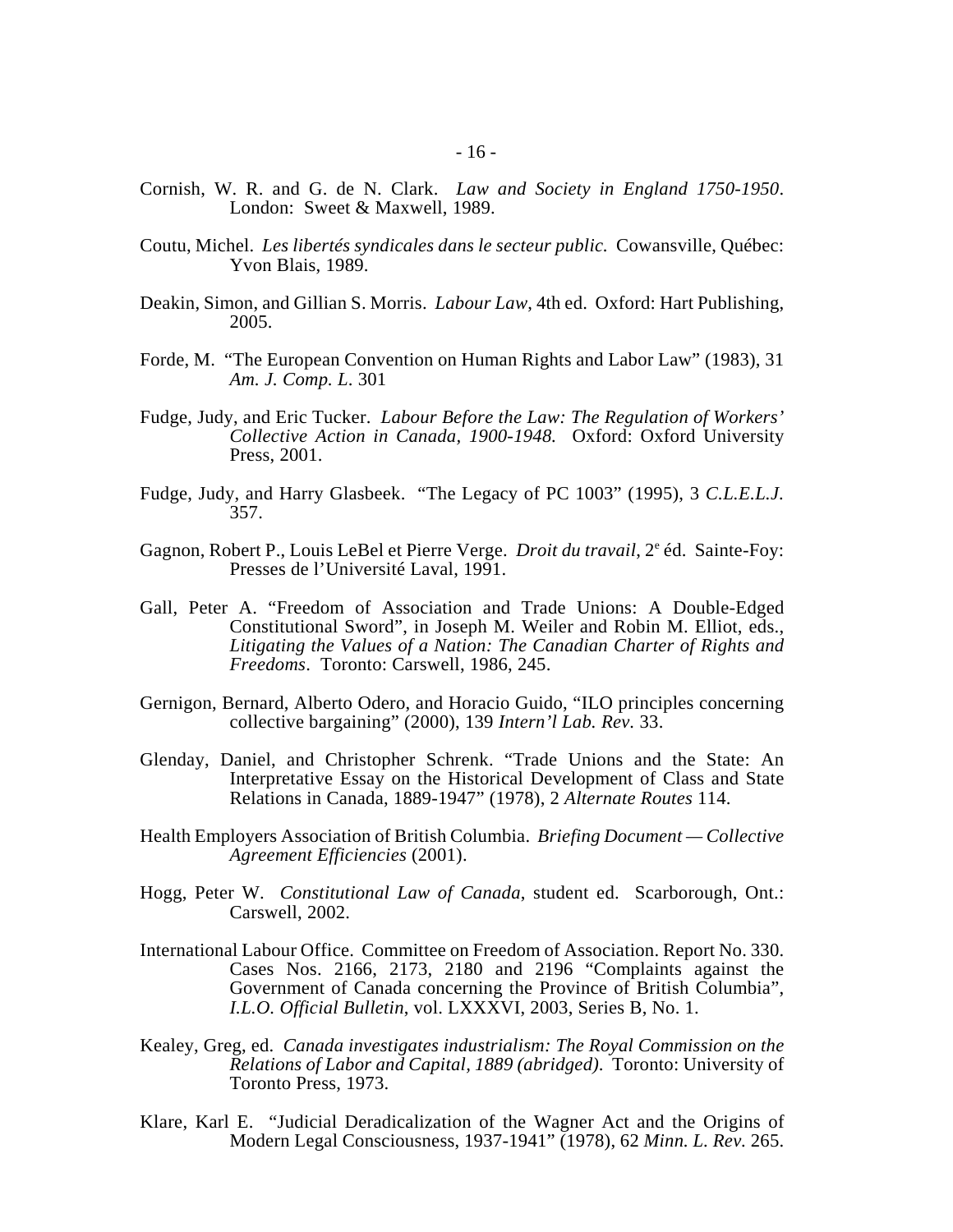- Laskin, Bora. "Collective Bargaining in Canada: In Peace and in War" (1941), 2:3 *Food for Thought* 8.
- Lipton, Charles. *The Trade Union Movement of Canada, 1827-1959*, 4th ed. Toronto: NC Press, 1978.
- Morin, Fernand, Jean-Yves Brière et Dominic Roux. *Le droit de l'emploi au Québec*, 3e éd*.* Montréal: Wilson & Lafleur, 2006.
- Palmer, Bryan D. *Working-Class Experience: Rethinking the History of Canadian Labour, 1800-1991*, 2nd ed. Toronto: McClelland & Stewart, 1992.
- Riddall, J. G. *The Law of Industrial Relations*. London: Butterworths, 1981.
- Rose, Joseph B. "Public Sector Bargaining: From Retrenchment to Consolidation" (2004), 59 *IR* 271.
- Rouillard, Jacques. *Histoire du syndicalisme au Québec: Des origines à nos jours*. Montréal: Boréal, 1989.
- Thompson, Mark. "Wagnerism in Canada: Compared to What?", in Anthony Giles, Anthony E. Smith and Kurt Wetzel, eds., *Proceedings of the XXXIst Conference - Canadian Industrial Relations Association*. Toronto: CIRA, 1995, 59.
- Tucker, Eric. "'That Indefinite Area of Toleration': Criminal Conspiracy and Trade Unions in Ontario, 1837-77" (1991), 27 *Labour* 15.
- Tucker, Eric. "The Faces of Coercion: The Legal Regulation of Labor Conflict in Ontario, 1880-1889" (1994), 12 *Law & Hist. Rev.* 277.
- United Nations. Human Rights Committee. *Consideration of reports submitted by States parties under article 40 of the Covenant — Concluding Observations of the Human Rights Committee — Canada*, U.N. Doc. CCPR/C/79/Add.105, 7 April 1999.
- Villaggi, Jean-Pierre. "La convention collective et l'obligation de négocier de bonne foi: les leçons du droit du travail" (1996), 26 *R.D.U.S.* 355.
- Webber, Jeremy. "Compelling Compromise: Canada chooses Conciliation over Arbitration 1900-1907" (1991), 28 *Labour* 15.
- Wedderburn, K. *The Worker and the Law*, 3rd ed. London: Sweet & Maxwell, 1986.
- Weiler, Paul C. *Reconcilable Differences: New Directions in Canadian Labour Law.* Toronto: Carswell, 1980.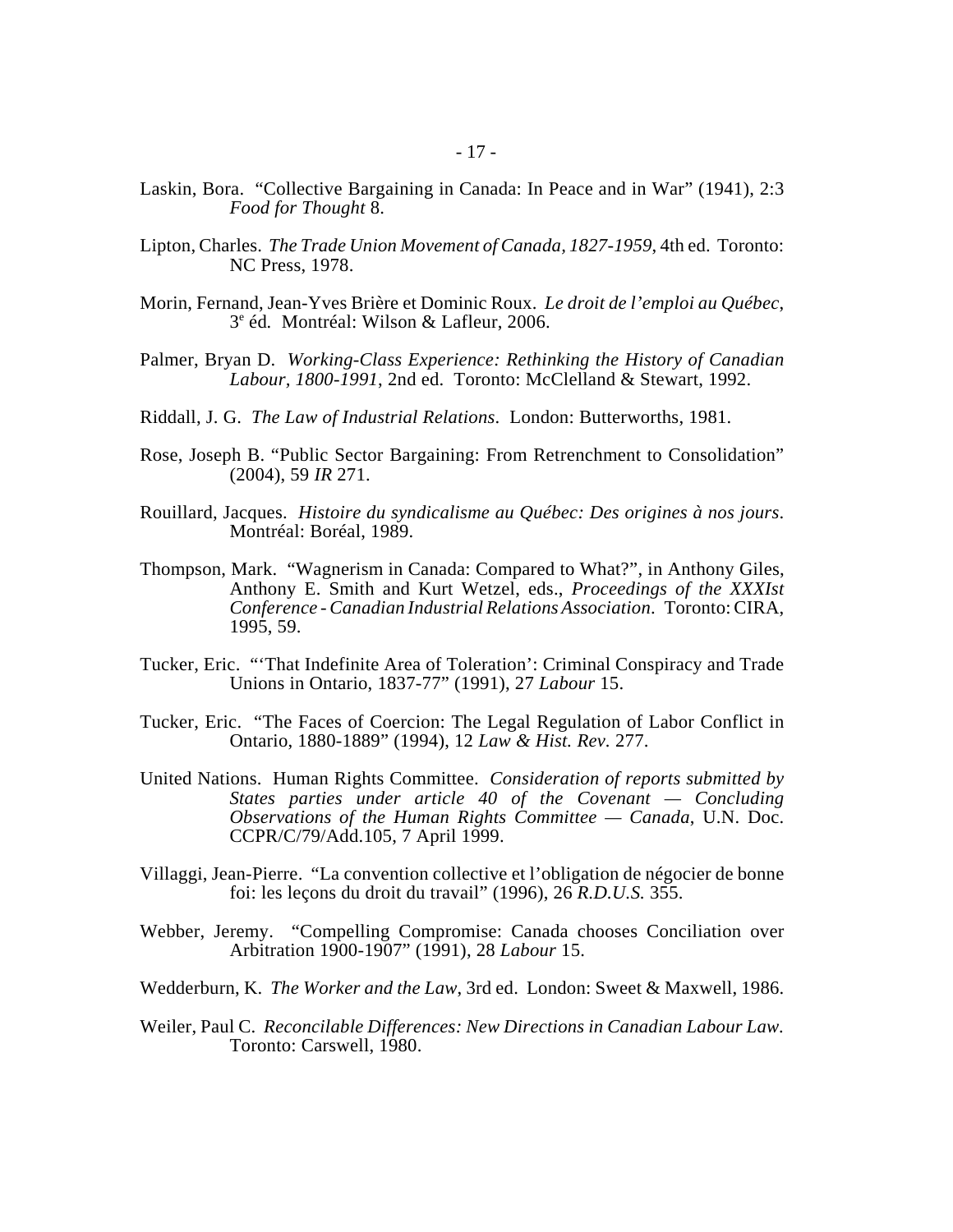#### **Treaties and Other International Instruments**

*Convention (No. 87) Concerning Freedom of Association and Protection of the Right to Organize*, 68 U.N.T.S. 17.

*Declaration on Fundamental Principles and Rights at Work*, 6 IHRR 285 (1999).

- *International Covenant on Civil and Political Rights*, 999 U.N.T.S. 171, art. 22(1),  $(2).$
- *International Covenant on Economic, Social and Cultural Rights*, 993 U.N.T.S. 3, Art.  $8(1)(c)$ .

APPEAL from a judgment of the British Columbia Court of Appeal (Esson, Low and Thackray JJ.A.) (2004), 30 B.C.L.R. (4th) 219, 243 D.L.R. (4th) 175, [2004] 11 W.W.R. 64, 201 B.C.A.C. 255, 120 C.R.R. (2d) 266, [2004] B.C.J. No. 1354 (QL), 2004 BCCA 377, upholding a judgment of Garson J. (2003), 19 B.C.L.R. (4th) 37, 110 C.R.R. (2d) 320, [2003] B.C.J. No. 2107 (QL), 2003 BCSC 1379. Appeal allowed in part, Deschamps J. dissenting in part.

*Joseph J. Arvay*, *Q.C.*, and *Catherine J. Boies Parker*, for the appellants.

*Peter A. Gall*, *Q.C.*, *Nitya Iyer* and *Neena Sharma*, for the respondent.

*Robin K. Basu* and *Shannon Chace-Hall*, for the intervener the Attorney General of Ontario.

Written submissions only by *Gaétan Migneault* for the intervener the Attorney General of New Brunswick.

*Roderick S. Wiltshire*, for the intervener the Attorney General of Alberta.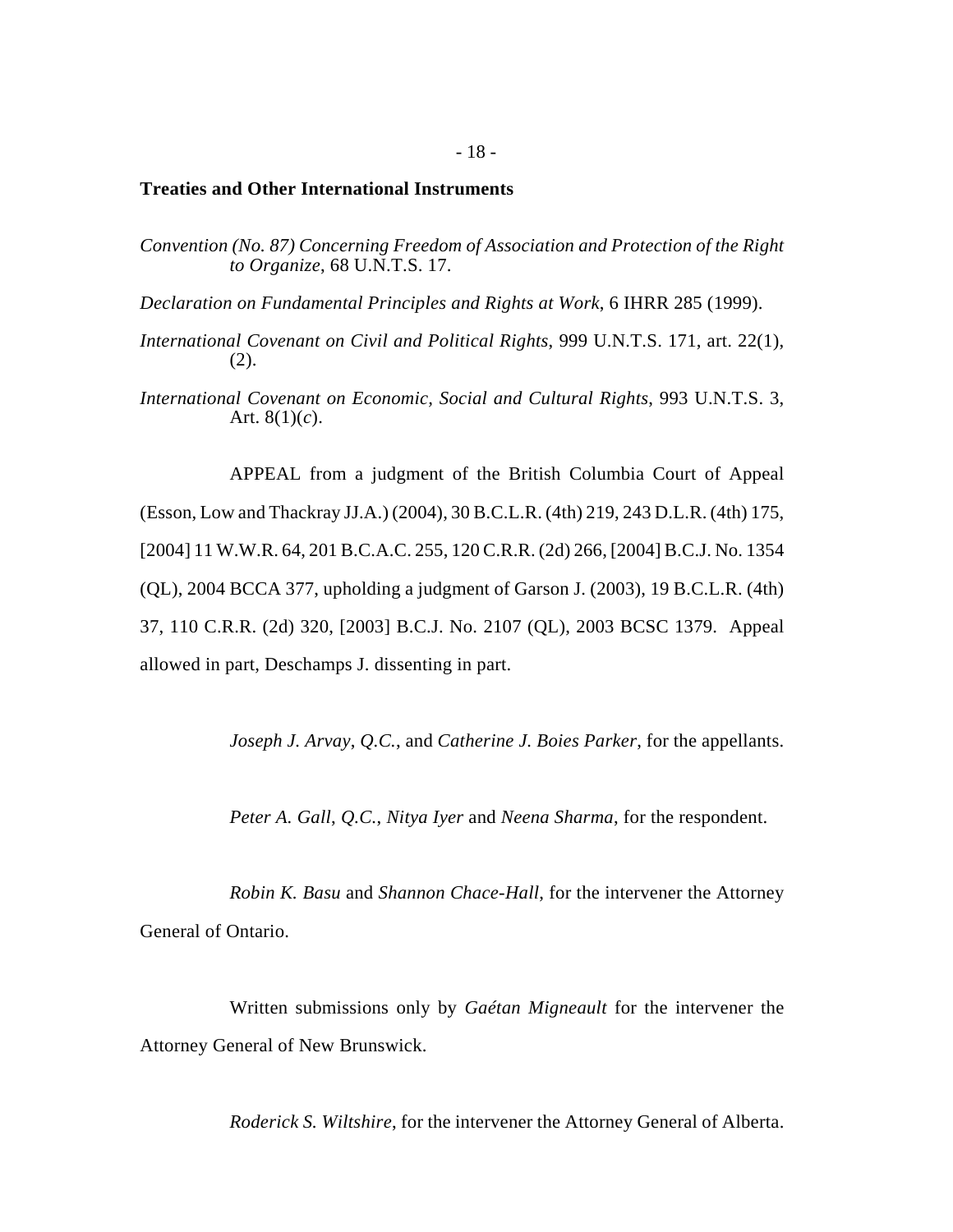*Mario Évangéliste*, for the intervener the Confederation of National Trade Unions.

*Steven M. Barrett* and *Ethan Poskanzer*, for the intervener the Canadian Labour Congress.

*Paul J. J. Cavalluzzo* and *Fay C. Faraday*, for the intervener Michael J. Fraser on his own behalf and on behalf of United Food and Commercial Workers Union Canada.

*John Baigent* and *David Yorke*, for the intervener the British Columbia Teachers' Federation.

The judgment of McLachlin C.J. and Bastarache, Binnie, LeBel, Fish and Abella JJ. was delivered by

THE CHIEF JUSTICE AND LEBEL J. –

I. Introduction

A. *Overview*

1 The appellants challenge the constitutional validity of Part 2 of the *Health and Social Services Delivery Improvement Act*, S.B.C. 2002, c. 2 ("Act"), as violative of the *Canadian Charter of Rights and Freedoms* guarantees of freedom of association  $(s. 2(d))$  and equality  $(s. 15)$ .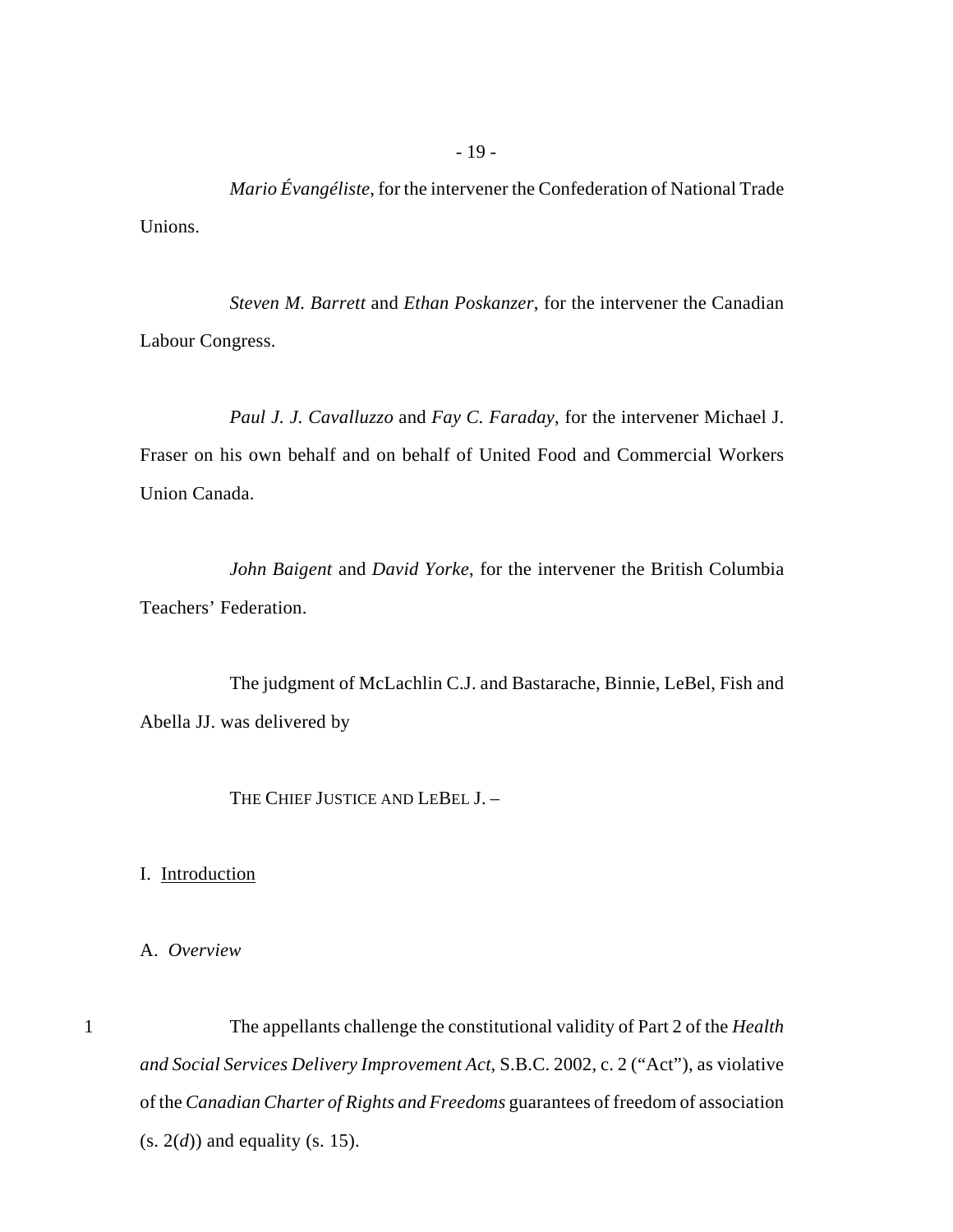2 We conclude that the s. 2(*d*) guarantee of freedom of association protects the capacity of members of labour unions to engage in collective bargaining on workplace issues. While some of the impugned provisions of the Act comply with this guarantee, ss. 6(2), 6(4) and 9 breach it and have not been shown to be justified under s. 1 of the *Charter*. We further conclude that the Act does not violate the right to equal treatment under s. 15 of the *Charter.* In the result, the appeal is allowed in part.

- 20 -

#### B. *The Background*

3 This case requires the Court to balance the need for governments to deliver essential social services effectively with the need to recognize the *Charter* rights of employees affected by such legislation, who were working for health and social service employers. The respondent government characterizes the impugned legislation as a crucial element of its response to a pressing health care crisis, necessary and important to the well-being of British Columbians. The appellants, unions and individual workers representing some of the subsectors of the health care sector affected by the legislation, by contrast, see the Act as an affront to the fundamental rights of employees and union members under the *Charter*, which they understand as including a collective right to pursue fundamental workplace goals through collective bargaining in respect of terms of employment.

# C. *The Act*

4 The Act was adopted as a response to challenges facing British Columbia's health care system. Demand for health care and the cost of providing needed health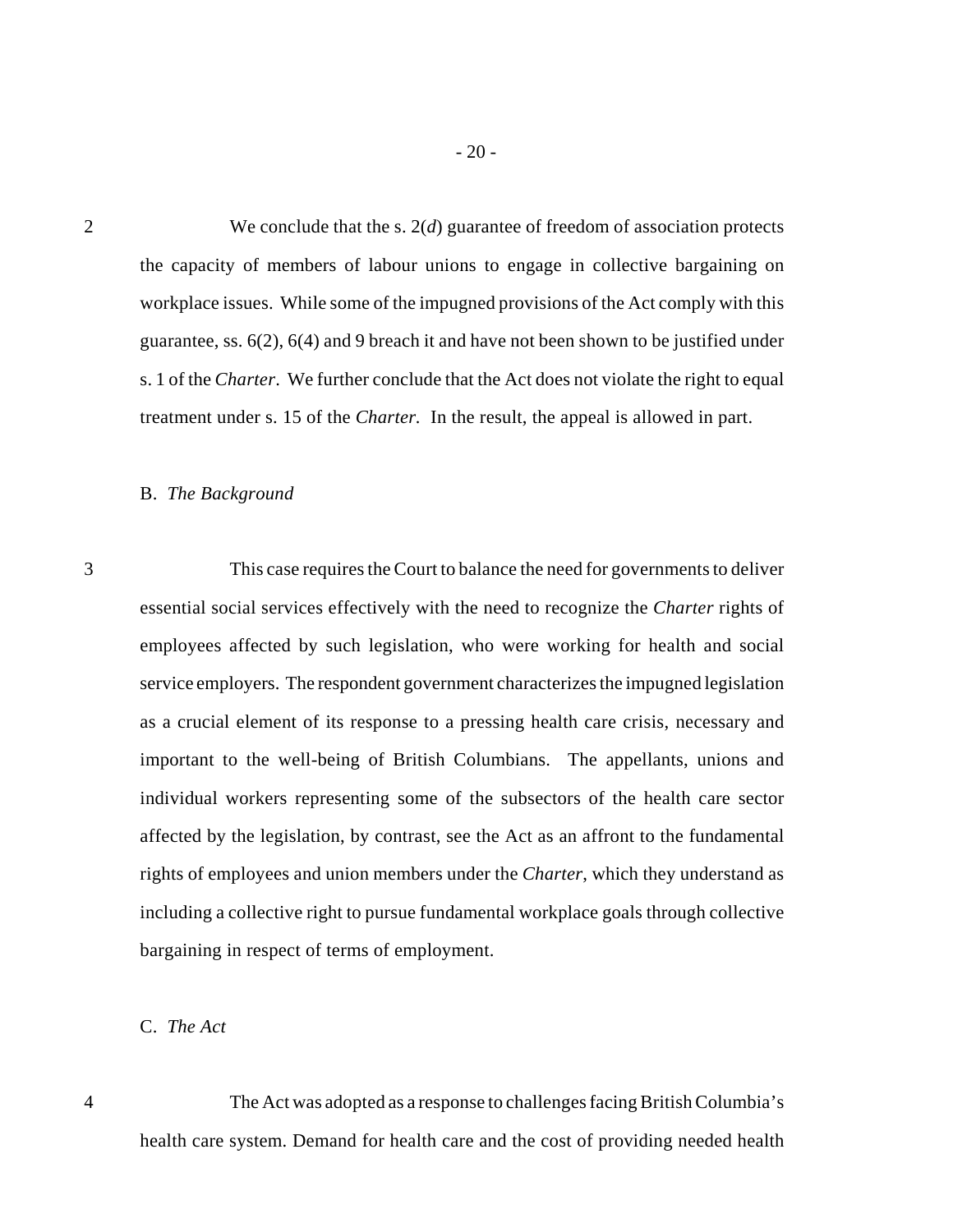care services had been increasing significantly for years. For example, in the period from 1991 to 2001, the growth rate of health care costs in British Columbia was three times that of the provincial economy. As a result, the government of British Columbia found itself struggling to provide health care services to its citizens. The government characterized the state of affairs in 2001 as a "crisis of sustainability" in the health care system (Respondent's Factum, at para. 3).

5 The goals of the Act were to reduce costs and to facilitate the efficient management of the workforce in the health care sector. Not wishing to decrease employees' wages, the government attempted to achieve these goals in more sustainable ways. According to the government, the Act was designed in particular to focus on permitting health care employers to reorganize the administration of the labour force and on making operational changes to enhance management's ability to restructure service delivery (see British Columbia, *Debates of the Legislative Assembly*, 2nd Sess., 37th Parl., vol. 2, No. 28, January 25, 2002, at p. 865).

6 The Act was quickly passed. It came into force three days after receiving a first reading as Bill 29 before the British Columbia legislature.

7 There was no meaningful consultation with unions before it became law. The government was aware that some of the areas affected by Bill 29 were of great concern to the unions and had expressed a willingness to consult. However, in the end, consultation was minimal. A few meetings were held between representatives of the unions and the government on general issues relating to health care. These did not deal specifically with Bill 29 and the changes that it proposed. Union representatives expressed their desire to be further consulted. The Minister of Health Services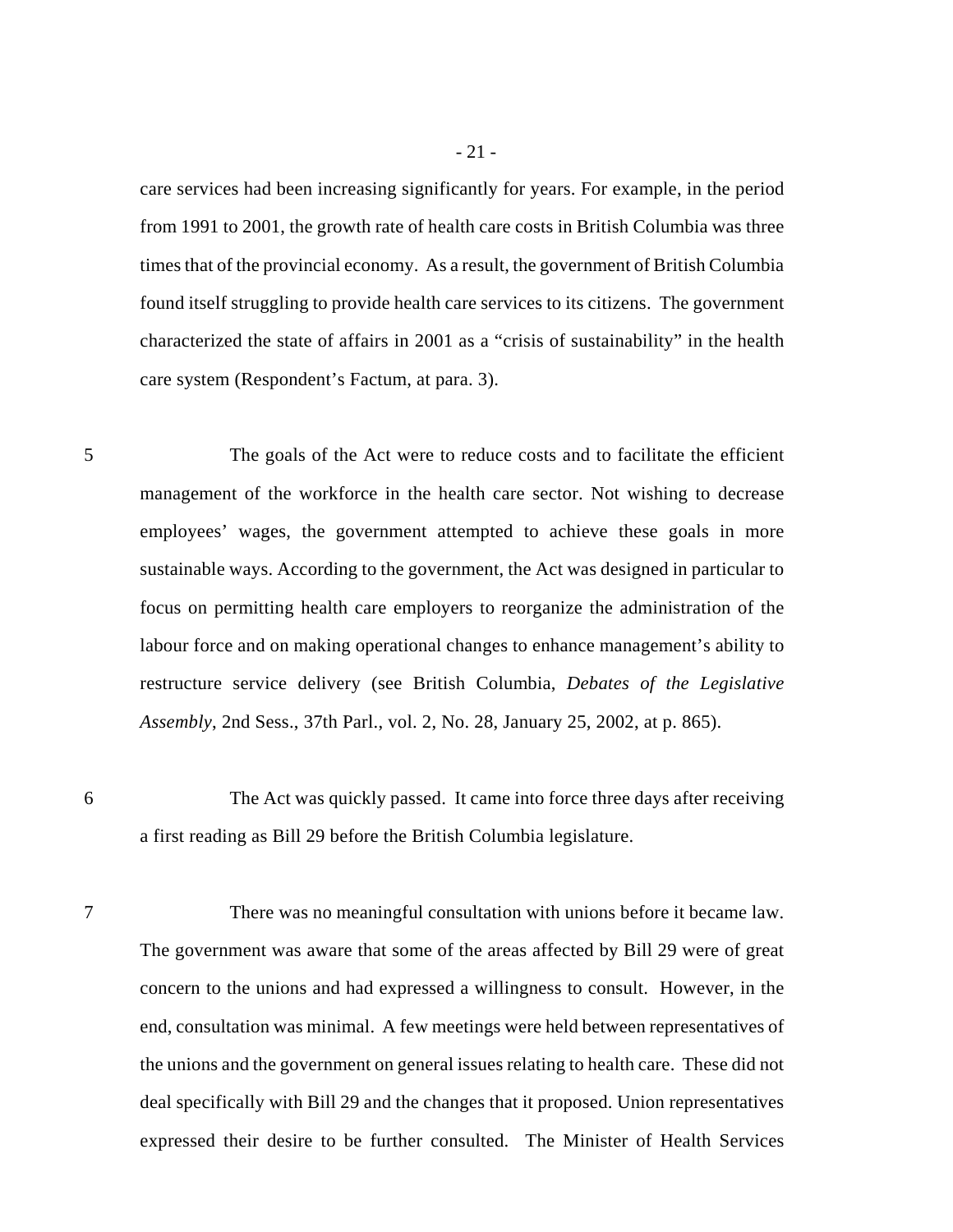telephoned a union representative 20 minutes before Bill 29 was introduced in the legislative assembly to inform the union that the government would be introducing legislation dealing with employment security and other provisions of existing collective agreements. This was the only consultation with unions before the Act was passed (A.R., at p. 1076).

8 In British Columbia, the collective bargaining structure in the health services is sectoral. Thus, the Act affects labour relations between "health sector employers" and their unionized employees. A "health sector employer", as defined under the Act, is a member of the Health Employers Association of British Columbia ("HEABC") established under s. 6 of the *Public Sector Employers Act*, R.S.B.C. 1996, c. 384, and whose employees are unionized (s. 3 of the Act). The HEABC is an employers' association accredited to act as the representative of its members in the bargaining process with health sector employees. Members of the HEABC are hospitals and other employers designated by regulation, including employers in the health sector receiving a substantial amount of funding from the Ministry of Health (A.R., at p. 212). Therefore, while the Act applies mainly to public sector employers, it also applies to some private sector employers.

9 The appellants in the present case are unions and members of the unions representing the nurses, facilities or community subsectors — groups affected by the legislation. Although they were affected by the legislation, other groups like residents and paramedical professionals did not join the litigation.

10 Only Part 2 of the Act is at issue in the current appeal (see Appendix). It introduced changes to transfers and multi-worksite assignment rights (ss. 4 and 5),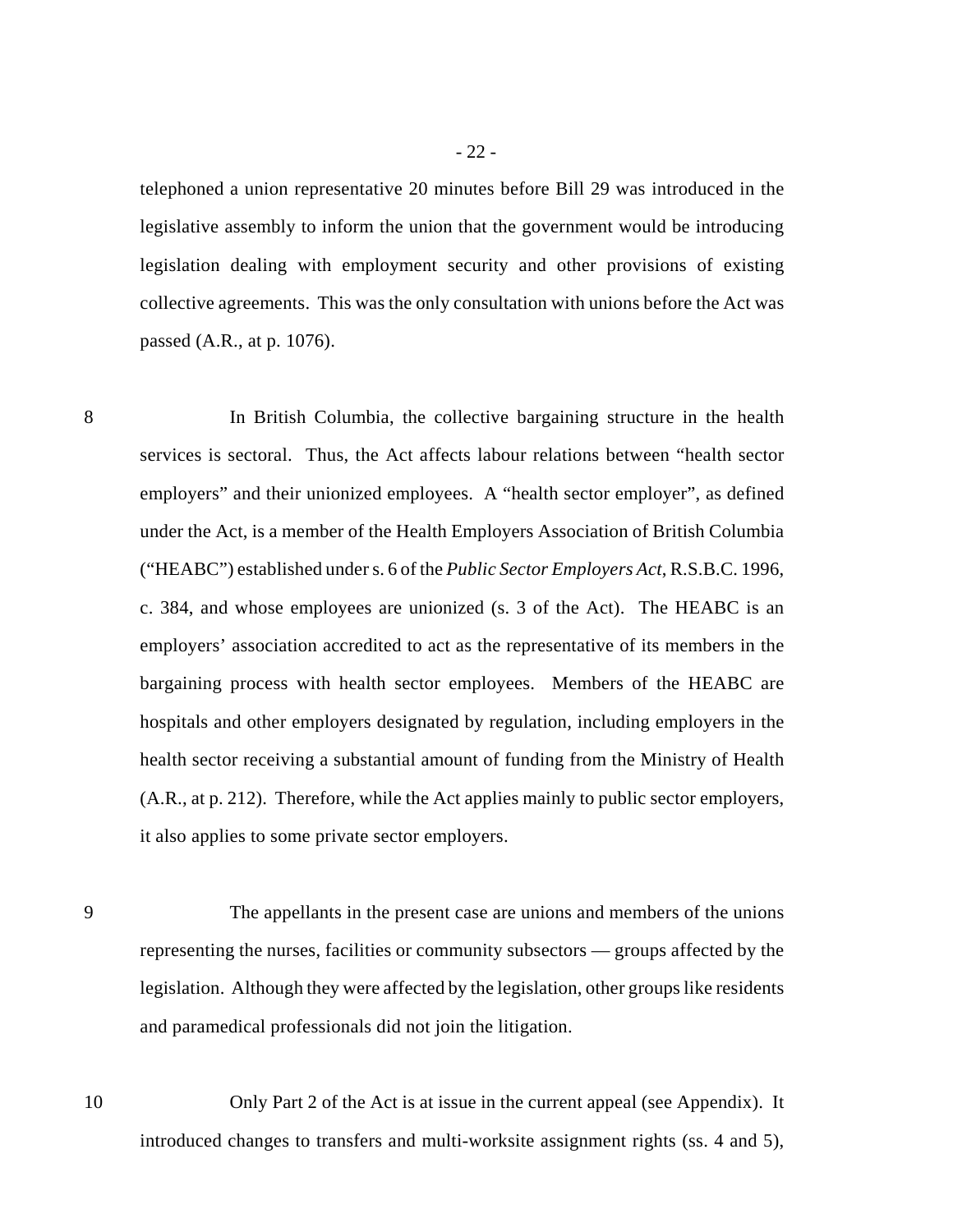contracting out (s. 6), the status of employees under contracting-out arrangements (s. 6), job security programs (ss. 7 and 8), and layoffs and bumping rights (s. 9).

11 Part 2 gave health care employers greater flexibility to organize their relations with their employees as they see fit, and in some cases, to do so in ways that would not have been permissible under existing collective agreements and without adhering to requirements of consultation and notice that would otherwise obtain. It invalidated important provisions of collective agreements then in force, and effectively precluded meaningful collective bargaining on a number of specific issues. Section 10 invalidated any part of a collective agreement, past or future, which was inconsistent with Part 2, and any collective agreement purporting to modify these restrictions. In the words of the Act, s. 10: "Part [2] prevails over collective agreements". It is not open to the employees (or the employer) to contract out of Part 2 or to rely on a collective agreement inconsistent with Part 2.

12 The details of the legislation and its practical ramifications for employees and their unions will be considered in greater detail later in these reasons. It suffices to state at this point that while some of the changes were relatively innocuous administrative changes, others had profound effects on the employees and their ability to negotiate workplace matters of great concern to them.

### II. Judicial History

13 Neither the trial court nor the British Columbia Court of Appeal was willing to recognize a right to collective bargaining under s. 2(*d*) of the *Charter*, although the Court of Appeal acknowledged that the Supreme Court of Canada had

- 23 -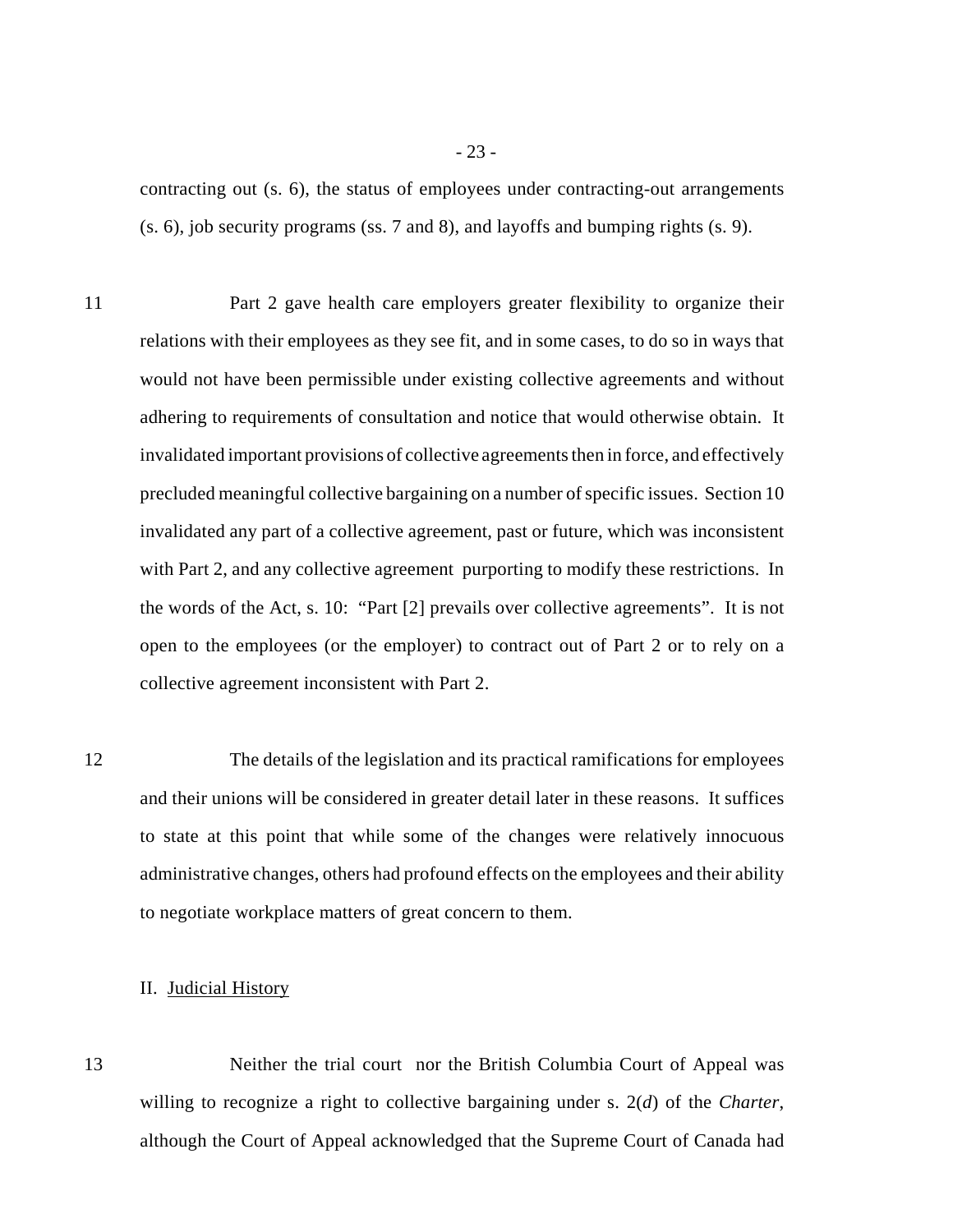opened the door to the recognition of such a right. In the result, the Act was held to be constitutional under ss. 2(*d*) and 15.

14 The plaintiffs argued at trial that the impugned legislation violated several constitutional rights guaranteed under the *Charter*: freedom of association (under s. 2(*d*)), life, liberty and security of the person (under s. 7), and equality (under s. 15). The s. 7 argument was not pursued on subsequent appeals.

### A. *British Columbia Supreme Court* (2003), 19 B.C.L.R. (4th) 37, 2003 BCSC 1379

15 The trial judge, Garson J., dismissed the plaintiffs' freedom of association claim on the ground that collective bargaining was not an activity recognized by the Supreme Court of Canada as falling within the scope of s. 2(*d*) of the *Charter*. Indeed, she noted that the Supreme Court's jurisprudence consistently and explicitly stated that the ability to bargain collectively was not a *Charter*-protected activity. In her opinion, the plaintiffs had not proved that the law targeted associational conduct because of its concerted nature.

16 The trial judge also dismissed the plaintiffs' claim under the equality provisions in s. 15 of the *Charter*. The plaintiffs argued that the Act subjected them to differential treatment in a manner affecting their dignity and personhood, based on overlapping grounds of sex and being workers who work in "women's jobs" (para. 154). The trial judge, applying *Law v. Canada (Minister of Employment and Immigration*), [1999] 1 S.C.R. 497, held that there was no violation of s. 15. First, the Act did not distinguish between the plaintiffs and others in appropriate comparator groups on the basis of personal characteristics; the distinctions made were based on

- 24 -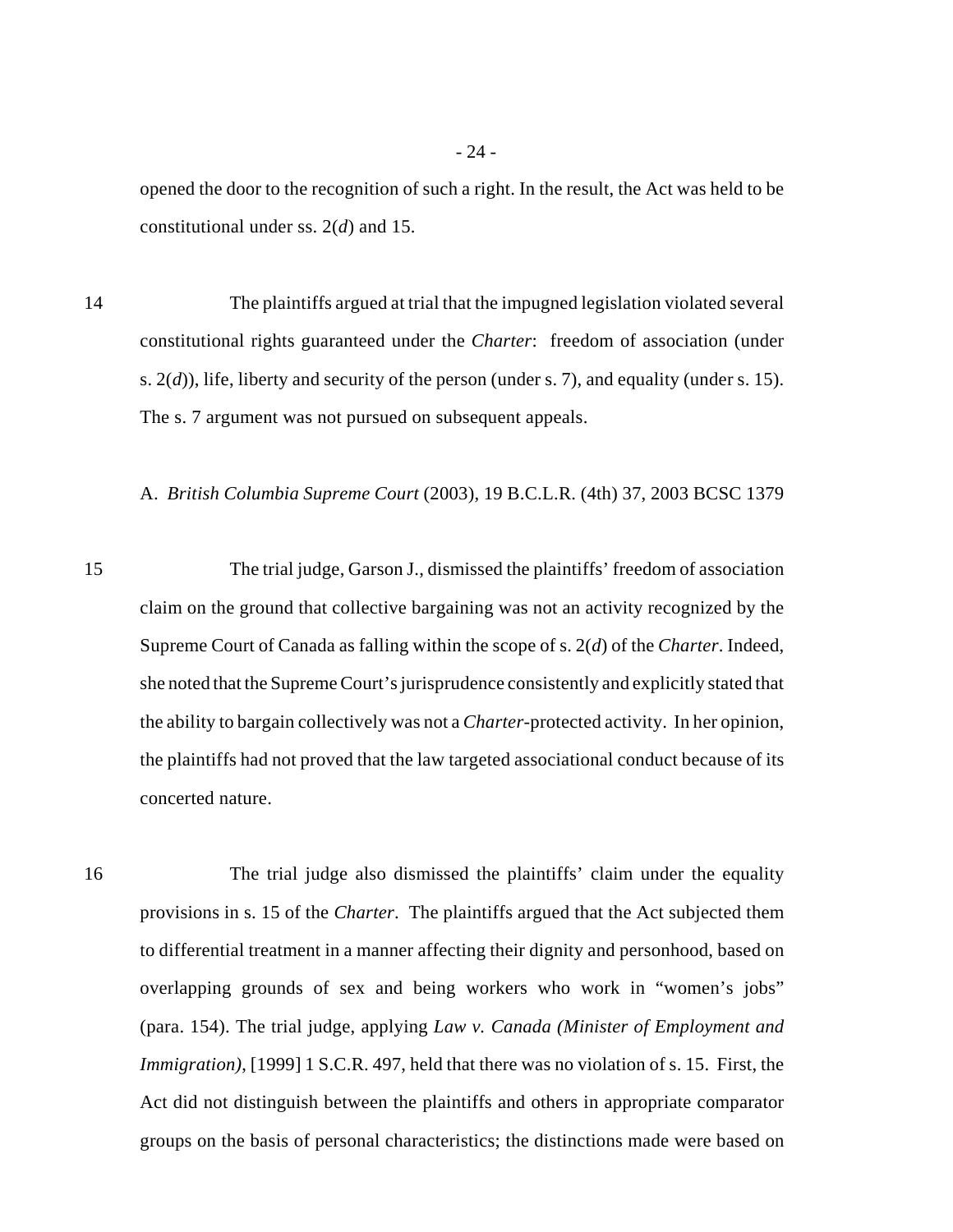the claimants' sector of employment, not their personal characteristics. Second, any adverse effects of the impugned law on the claimants did not amount to differential treatment as required for a s. 15 violation; "the fact that this group is predominantly female does not constitutionally shield it from governmental action that may adversely affect them without evidence that it is being subject to differential treatment on the basis of s. 15 characteristics" (see para. 174). Third, the Act did not discriminate on the basis of an enumerated or analogous ground. In making this finding, the trial judge characterized the ground of discrimination primarily in terms of occupational status as health care workers, although she explicitly acknowledged that health care workers were more predominantly female than other groups of unionized workers in British Columbia and that their work continued to be considered "women's work" (see para. 181). Finally, in the opinion of the trial judge, any adverse treatment imposed by the Act did not affect the dignity of the claimants, as required for a violation of s. 15 (para. 189).

### B. *British Columbia Court of Appeal* (2004), 30 B.C.L.R. (4th) 219, 2004 BCCA 377

17 The Court of Appeal (*per* Thackray J.A., Esson and Low JJ.A. concurring) concluded that there was no violation of s. 2(*d*) or s. 15 of the *Charter* and dismissed the appeal. After engaging in a detailed review of the Supreme Court's s. 2(*d*) jurisprudence, Thackray J.A. concluded that the current state of authority was insufficient to sustain the conclusion that a right of collective bargaining was protected under s. 2(*d*). He acknowledged that the decisions of the Supreme Court, especially in *Dunmore v. Ontario (Attorney General)*, [2001] 3 S.C.R. 1016, 2001 SCC 94, left room to recognize a right to collective bargaining in future cases. However, his view was that the appropriate forum for recognizing a right to collective bargaining under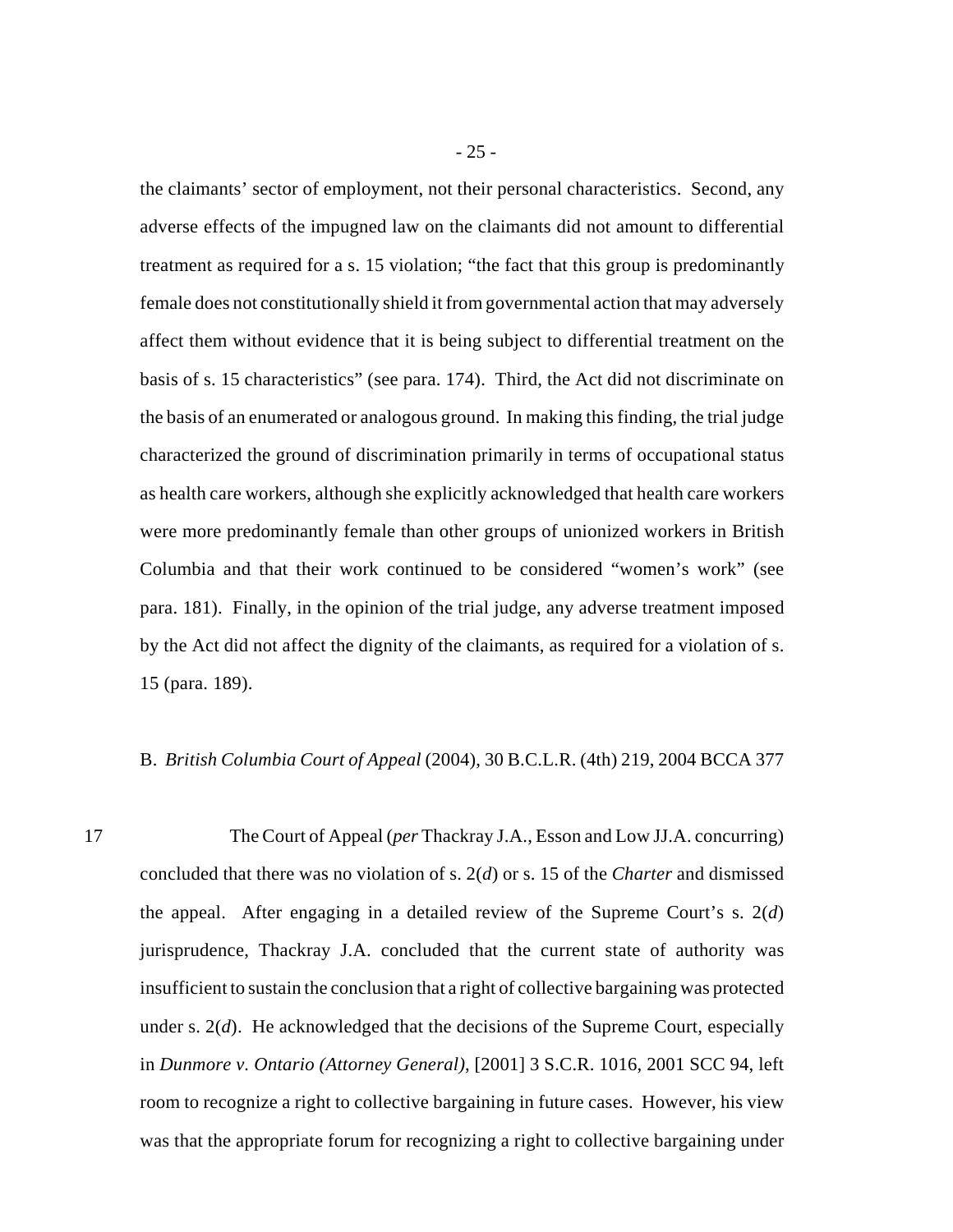s. 2(*d*) of the *Charter* was the Supreme Court of Canada, not lower courts (see para. 106).

18 Having held that the impugned legislation did not violate s. 2(*d*) of the *Charter*, Thackray J.A. went on to consider whether the legislation was also valid under the equality rights provisions in s. 15. He found no error in the analysis of the trial judge. Like the trial judge, he inclined to the view that any disadvantages imposed on health care workers under the Act related to their role as health care workers under a particular scheme of labour relations, and did not involve their personal characteristics, the enumerated or analogous grounds, or their dignity. Even though the appellants had legitimate complaints about the effects of the Act on their lives and work, these adverse effects were outside the scope of s. 15 of the *Charter*.

### III. Analysis

#### A. *Section 2(d) of the Charter*

19 At issue in the present appeal is whether the guarantee of freedom of association in s. 2(*d*) of the *Charter* protects collective bargaining rights. We conclude that s. 2(*d*) of the *Charter* protects the capacity of members of labour unions to engage, in association, in collective bargaining on fundamental workplace issues. This protection does not cover all aspects of "collective bargaining", as that term is understood in the statutory labour relations regimes that are in place across the country. Nor does it ensure a particular outcome in a labour dispute, or guarantee access to any particular statutory regime. What is protected is simply the right of employees to associate in a process of collective action to achieve workplace goals.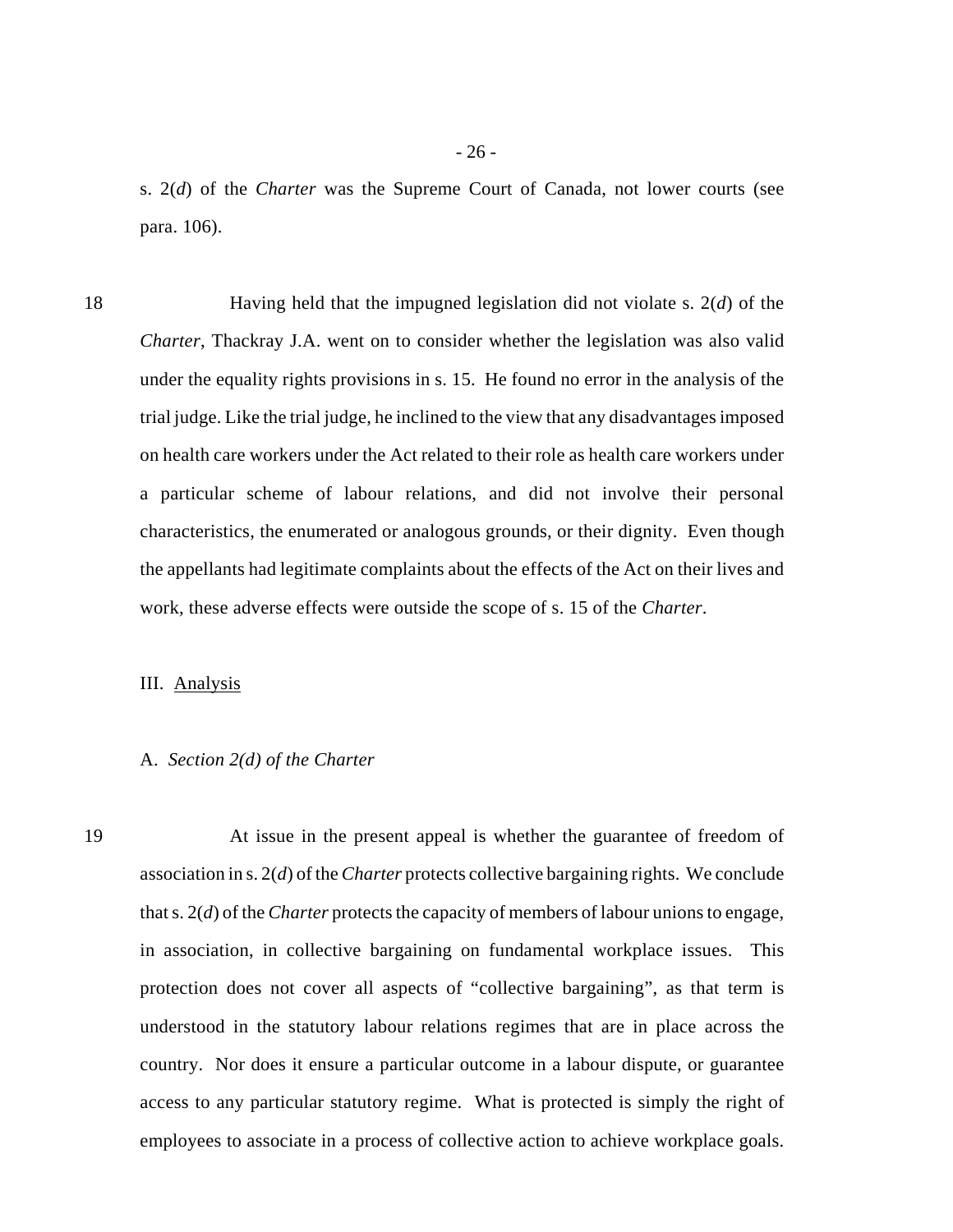If the government substantially interferes with that right, it violates s.  $2(d)$  of the *Charter*: *Dunmore*. We note that the present case does not concern the right to strike, which was considered in earlier litigation on the scope of the guarantee of freedom of association.

20 Our conclusion that s. 2(*d*) of the *Charter* protects a process of collective bargaining rests on four propositions. First, a review of the s. 2(*d*) jurisprudence of this Court reveals that the reasons evoked in the past for holding that the guarantee of freedom of association does not extend to collective bargaining can no longer stand. Second, an interpretation of s. 2(*d*) that precludes collective bargaining from its ambit is inconsistent with Canada's historic recognition of the importance of collective bargaining to freedom of association. Third, collective bargaining is an integral component of freedom of association in international law, which may inform the interpretation of *Charter* guarantees. Finally, interpreting s. 2(*d*) as including a right to collective bargaining is consistent with, and indeed, promotes, other *Charter* rights, freedoms and values.

21 In the sections that follow, we discuss each of these propositions. We then elaborate on the scope of the protection for collective bargaining found in s. 2(*d*) of the *Charter*. Ultimately, in applying our analysis to the facts of the case, we find provisions of the Act to be in violation of s. 2(*d*) and not justified by s. 1 of the *Charter*.

# (1) Reasons for Excluding Collective Bargaining from Section 2(*d*) in the Past Require Reconsideration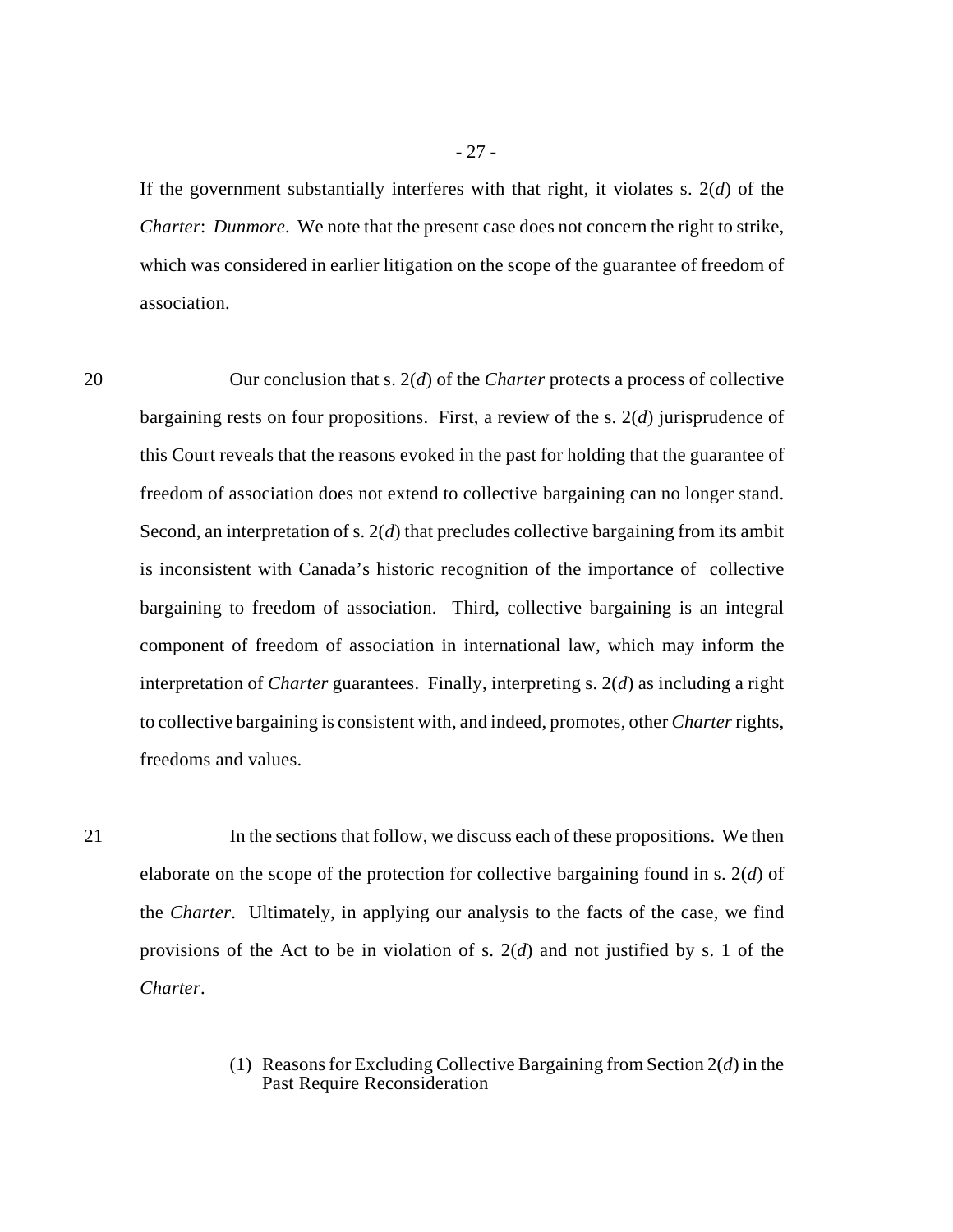22 In earlier decisions, the majority view in the Supreme Court of Canada was that the guarantee of freedom of association did not extend to collective bargaining. *Dunmore*, opened the door to reconsideration of that view. We conclude that the grounds advanced in the earlier decisions for the exclusion of collective bargaining from the *Charter*'s protection of freedom of association do not withstand principled scrutiny and should be rejected.

23 The first cases dealing squarely with the issue of whether collective bargaining is protected under s. 2(*d*) of the *Charter* were a group of three concurrently released appeals known as the labour "trilogy": *Reference re Public Service Employee Relations Act (Alta.)*, [1987] 1 S.C.R. 313 ("*Alberta Reference*"), *PSAC v. Canada*, [1987] 1 S.C.R. 424, and *RWDSU v. Saskatchewan*, [1987] 1 S.C.R. 460. The main reasons were delivered in the *Alberta Reference*, a case involving compulsory arbitration to resolve impasses in collective bargaining and a prohibition on strikes. Of the six justices participating in the case, three held that collective bargaining was not protected by s. 2(*d*); four held that strike activity was not protected. The next case to deal with the issue was *Professional Institute of the Public Service of Canada v. Northwest Territories (Commissioner)*, [1990] 2 S.C.R. 367 ("*PIPSC*"), in which the government of the Northwest Territories refused to enact legislation required in order for the PIPSC union to bargain collectively on behalf of nurses. A majority of four held that collective bargaining was not protected by s. 2(*d*).

24 In these cases, different members of the majorities put forth five main reasons in support of the contention that collective bargaining does not fall within s. 2(*d*)'s protection.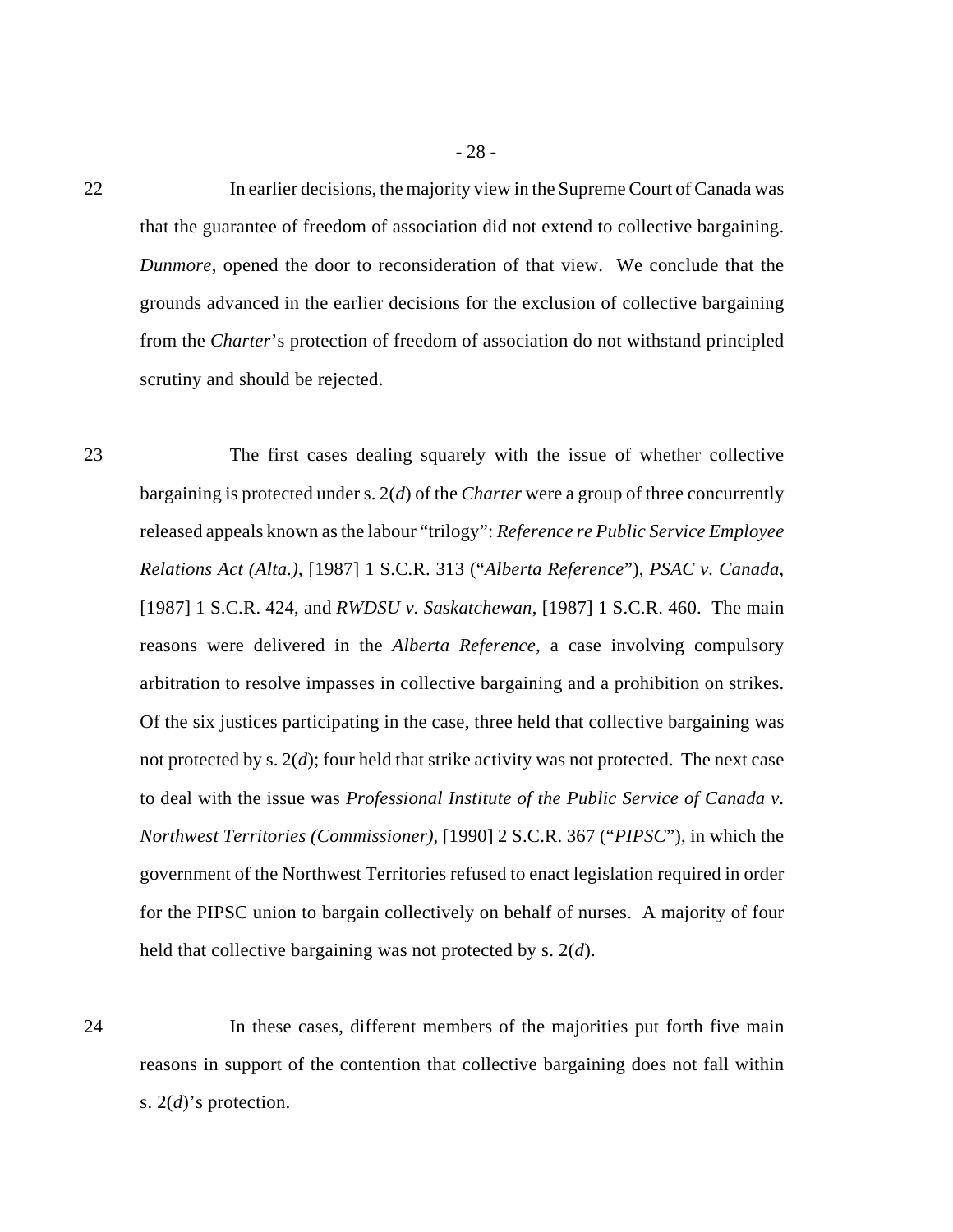25 The first suggested reason was that the rights to strike and to bargain collectively are "modern rights" created by legislation, not "fundamental freedoms" (*Alberta Reference*, *per* Le Dain J., writing on behalf of himself, Beetz and La Forest JJ., at p. 391). The difficulty with this argument is that it fails to recognize the history of labour relations in Canada. As developed more thoroughly in the next section of these reasons, the fundamental importance of collective bargaining to labour relations was the very reason for its incorporation into statute. Legislatures throughout Canada have historically viewed collective bargaining rights as sufficiently important to immunize them from potential interference. The statutes they passed did not create the right to bargain collectively. Rather, they afforded it protection. There is nothing in the statutory entrenchment of collective bargaining that detracts from its fundamental nature.

26 The second suggested reason was that recognition of a right to collective bargaining would go against the principle of judicial restraint in interfering with government regulation of labour relations (*Alberta Reference*, at p. 391). The regulation of labour relations, it is suggested, involves policy decisions best left to government. This argument again fails to recognize the fact that worker organizations historically had the right to bargain collectively outside statutory regimes and takes an overbroad view of judicial deference. It may well be appropriate for judges to defer to legislatures on policy matters expressed in particular laws. But to declare a judicial "no go" zone for an entire right on the ground that it may involve the courts in policy matters is to push deference too far. Policy itself should reflect *Charter* rights and values.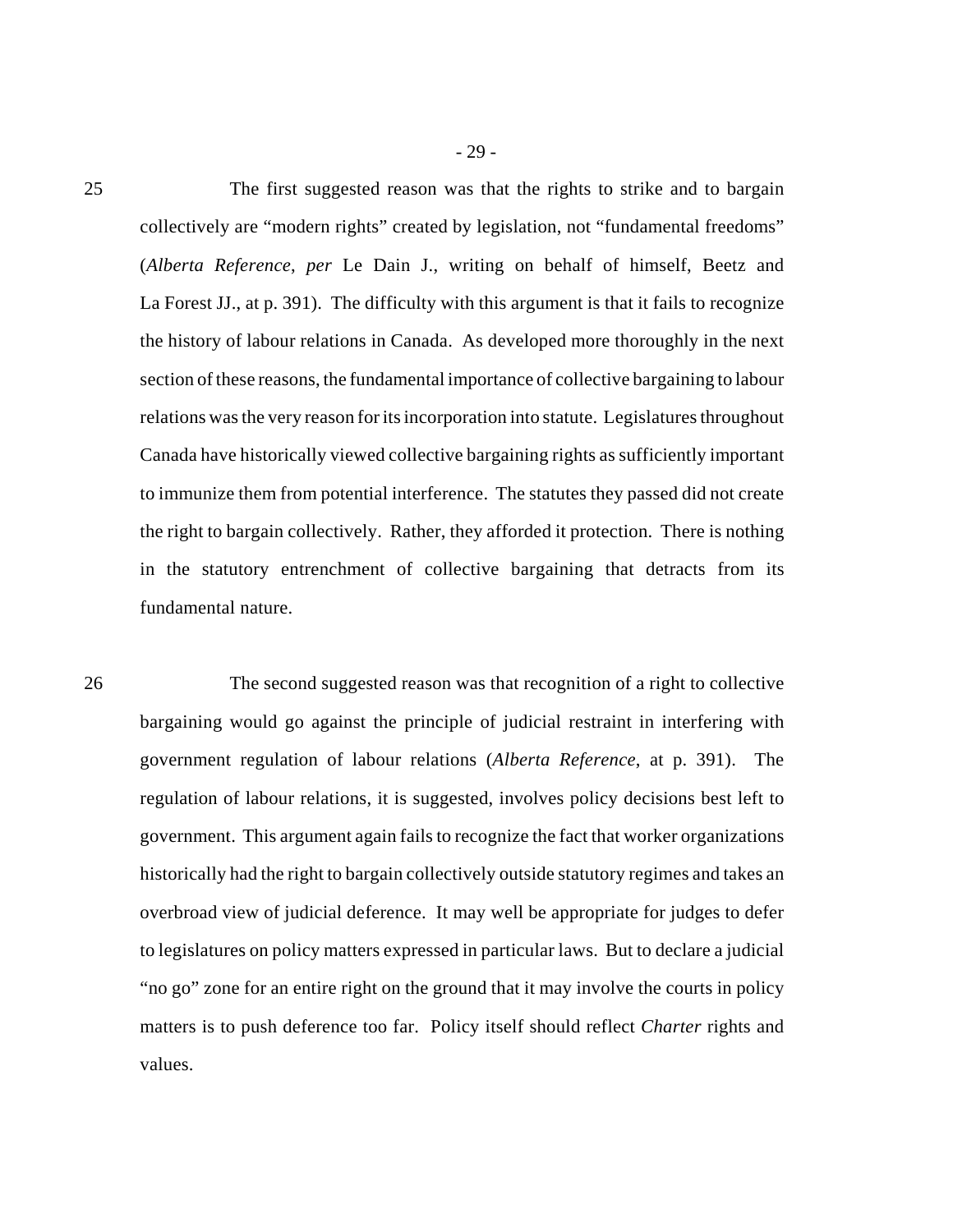27 The third suggested reason for excluding collective bargaining from s. 2(*d*) of the *Charter* rested on the view that freedom of association protects only those activities performable by an individual (see *PIPSC*, *per* L'Heureux-Dubé and Sopinka JJ.). This view arises from a passage in which Sopinka J. set out the scope of s. 2(*d*) in four oft-quoted propositions (at pp. 402-3): (1) s. 2(*d*) protects the freedom to establish, belong to and maintain an association; (2) it does not protect an activity solely on the ground that the activity is foundational or essential to the association; (3) it protects the exercise in association of the constitutional rights and freedoms of individuals; and (4) it protects the exercise in association of the lawful rights of individuals. If this framework and the premise that s. 2(*d*) covers only activities performable by an individual is accepted, it follows that collective bargaining cannot attract the protection of s. 2(*d*) because collective bargaining cannot be performed by an individual.

28 This narrow focus on individual activities has been overtaken by *Dunmore*, where this Court rejected the notion that freedom of association applies only to activities capable of performance by individuals. Bastarache J. held that "[t]o limit s.  $2(d)$  to activities that are performable by individuals would ... render futile these fundamental initiatives" (para. 16), since, as Dickson C.J. noted in his dissent in the *Alberta Reference*, some collective activities may, by their very nature, be incapable of being performed by an individual. Bastarache J. provided the example of expressing a majority viewpoint as being an inherently collective activity without an individual analogue (para. 16). He concluded that:

> As I see it, the very notion of "association" recognizes the qualitative differences between individuals and collectivities. It recognizes that the press differs qualitatively from the journalist, the language community from the language speaker, the union from the worker. In all cases, the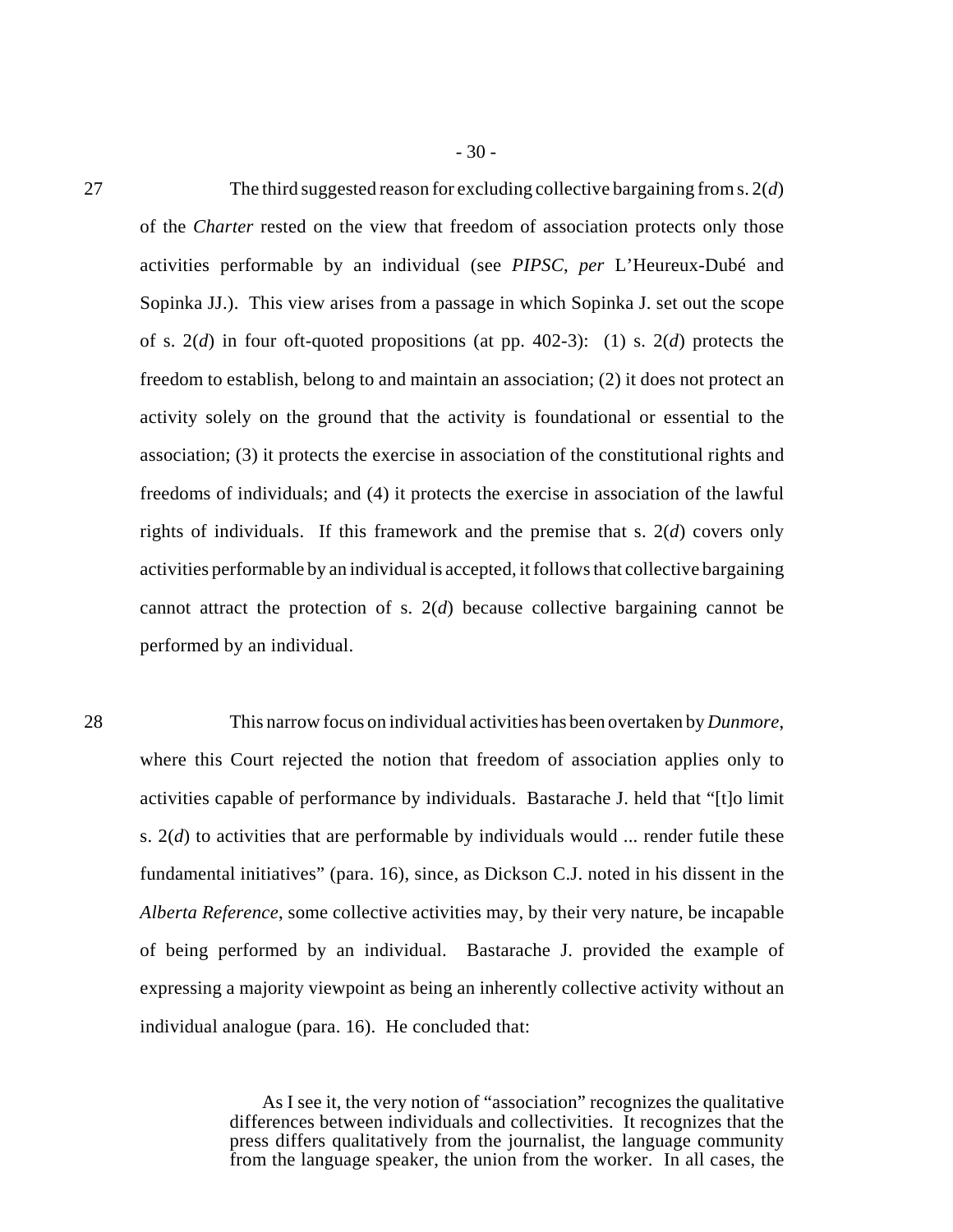community assumes a life of its own and develops needs and priorities that differ from those of its individual members. ... [B]ecause trade unions develop needs and priorities that are distinct from those of their members individually, they cannot function if the law protects exclusively what might be "the lawful activities of individuals". Rather, the law must recognize that certain union activities – making collective representations to an employer, adopting a majority political platform, federating with other unions – may be central to freedom of association even though they are inconceivable on the individual level. This is not to say that all such activities are protected by s. 2(*d*), nor that all collectivities are worthy of constitutional protection; indeed, this Court has repeatedly excluded the right to strike and collectively bargain from the protected ambit of s. 2(*d*).... It is to say, simply, that certain collective activities must be recognized if the freedom to form and maintain an association is to have any meaning. [Emphasis added; para. 17.]

29 The fourth reason advanced for excluding collective bargaining rights from s. 2(*d*) was the suggestion of L'Heureux-Dubé J. that s. 2(*d*) was not intended to protect the "objects" or goals of an association (see *PIPSC*, at pp. 391-93). This argument overlooks the fact that it will always be possible to characterize the pursuit of a particular activity in concert with others as the "object" of that association. Recasting collective bargaining as an "object" begs the question of whether or not the activity is worthy of constitutional protection. L'Heureux-Dubé J.'s underlying concern — that the *Charter* not be used to protect the substantive outcomes of any and all associations — is a valid one. However, "collective bargaining" as a procedure has always been distinguishable from its final outcomes (e.g., the results of the bargaining process, which may be reflected in a collective agreement). Professor Bora Laskin (as he then was) aptly described collective bargaining over 60 years ago as follows:

> Collective bargaining is the procedure through which the views of the workers are made known, expressed through representatives chosen by them, not through representatives selected or nominated or approved by employers. More than that, it is a procedure through which terms and conditions of employment may be settled by negotiations between an employer and his employees on the basis of a comparative equality of bargaining strength.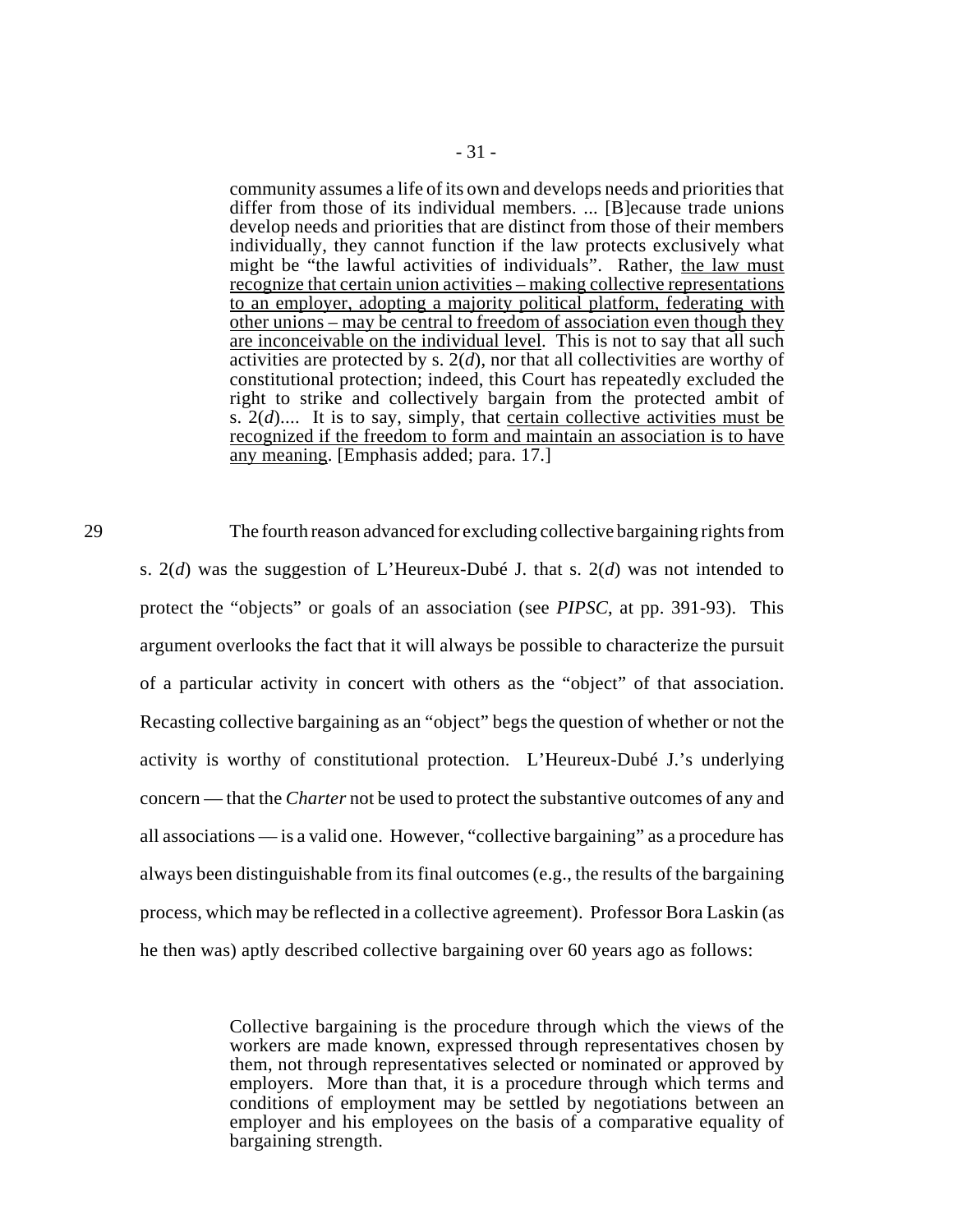# ("Collective Bargaining in Canada: In Peace and in War" (1941), 2:3 *Food for Thought*, at p. 8.)

In our view, it is entirely possible to protect the "procedure" known as collective bargaining without mandating constitutional protection for the fruits of that bargaining process. Thus, the characterization of collective bargaining as an association's "object" does not provide a principled reason to deny it constitutional protection.

30 An overarching concern is that the majority judgments in the *Alberta Reference* and *PIPSC* adopted a decontextualized approach to defining the scope of freedom of association, in contrast to the purposive approach taken to other *Charter* guarantees. The result was to forestall inquiry into the purpose of that *Charter* guarantee. The generic approach of the earlier decisions to s. 2(*d*) ignored differences between organizations. Whatever the organization — be it trade union or book club — its freedoms were treated as identical. The unfortunate effect was to overlook the importance of collective bargaining — both historically and currently — to the exercise of freedom of association in labour relations.

31 We conclude that the reasons provided by the majorities in the *Alberta Reference* and *PIPSC* should not bar reconsideration of the question of whether s. 2(*d*) applies to collective bargaining. This is manifestly the case since this Court's decision in *Dunmore*, which struck down a statute that effectively prohibited farm workers from engaging in collective bargaining by denying them access to the Province's labour relations regime, as violating of s. 2(*d*) of the *Charter*. *Dunmore* clarified three developing aspects of the law: what constitutes interference with the "associational aspect" of an activity; the need for a contextual approach to freedom of association; and the recognition that s.  $2(d)$  can impose positive obligations on government.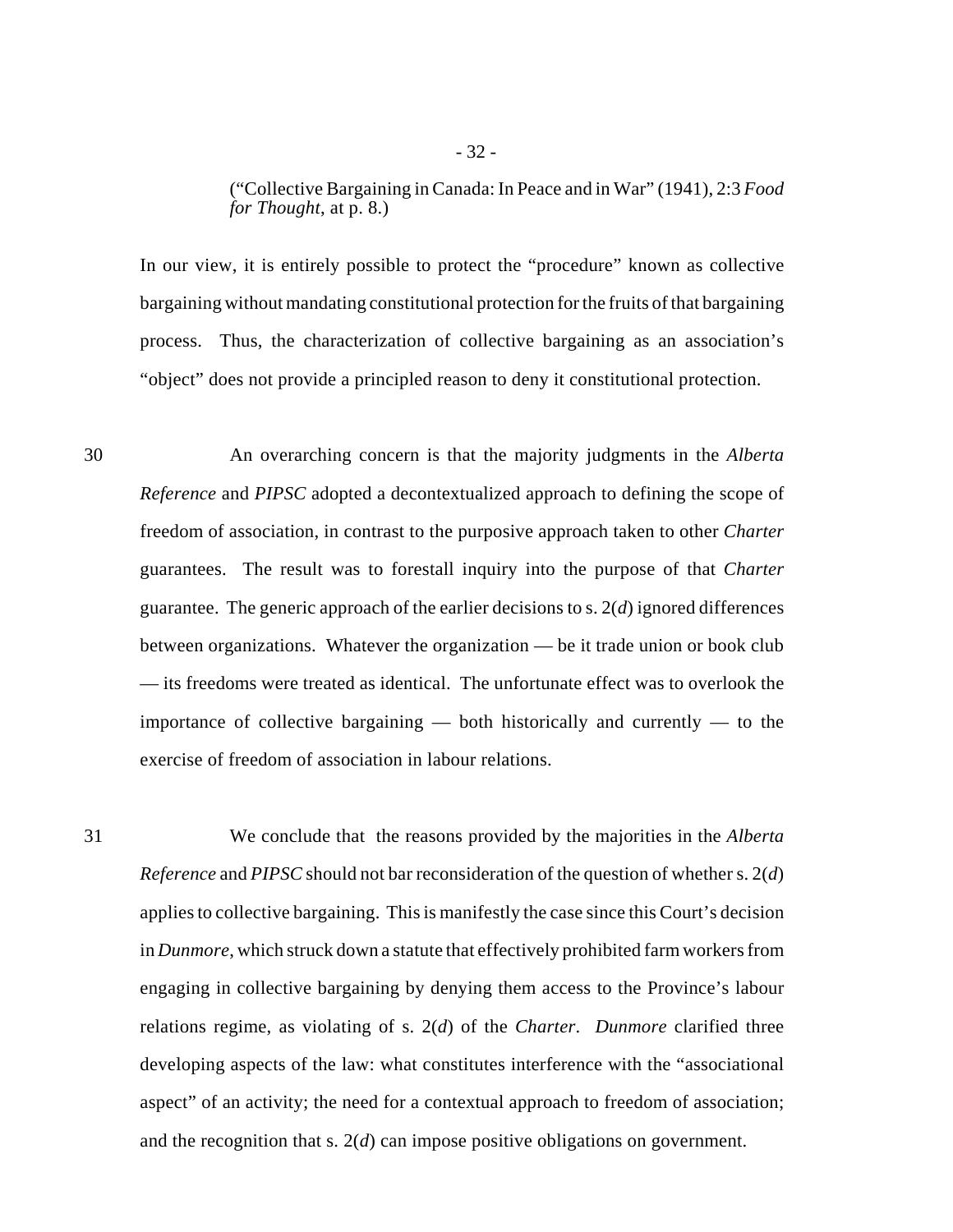32 *Dunmore* accepted the conclusion of the majority in *Canadian Egg Marketing Agency v. Richardson*, [1998] 3 S.C.R. 157, that only the "associational aspect" of an activity and not the activity itself are protected under s. 2(*d*). It clarified, however, that equal legislative treatment of individuals and groups does not mean that the "associational aspect" of an activity has not been interfered with. A prohibition on an individual may not raise associational concerns, while the same prohibition on the collective may do so. *Dunmore* concluded:

> In sum, a purposive approach to s. 2(*d*) demands that we "distinguish between the associational aspect of the activity and the activity itself", a process mandated by this Court in the *Alberta Reference* [p.1043] (see *Egg Marketing, supra*, *per* Iacobucci and Bastarache JJ., at para. 111). Such an approach begins with the existing framework established in that case, which enables a claimant to show that a group activity is permitted for individuals in order to establish that its regulation targets the association *per se* (see *Alberta Reference*, *supra*, *per* Dickson C.J., at p. 367). Where this burden cannot be met, however, it may still be open to a claimant to show, by direct evidence or inference, that the legislature has targeted associational conduct because of its concerted or associational nature.

(*Per* Bastarache J., at para. 18.)

33 Second, *Dunmore* correctly advocated a more contextual analysis than had hitherto prevailed. Showing that a legislature has targeted associational conduct because of its "concerted or associational nature" requires a more contextual assessment than found in the early s. 2(*d*) cases. This contextual approach was foreshadowed by the dissenting reasons of Bastarache J. in *R. v. Advance Cutting and Coring Ltd.*, [2001] 3 S.C.R. 209, 2001 SCC 70, expressing the view that to define the limits of s. 2(*d*), "the whole context of the right must be considered" (para. 9).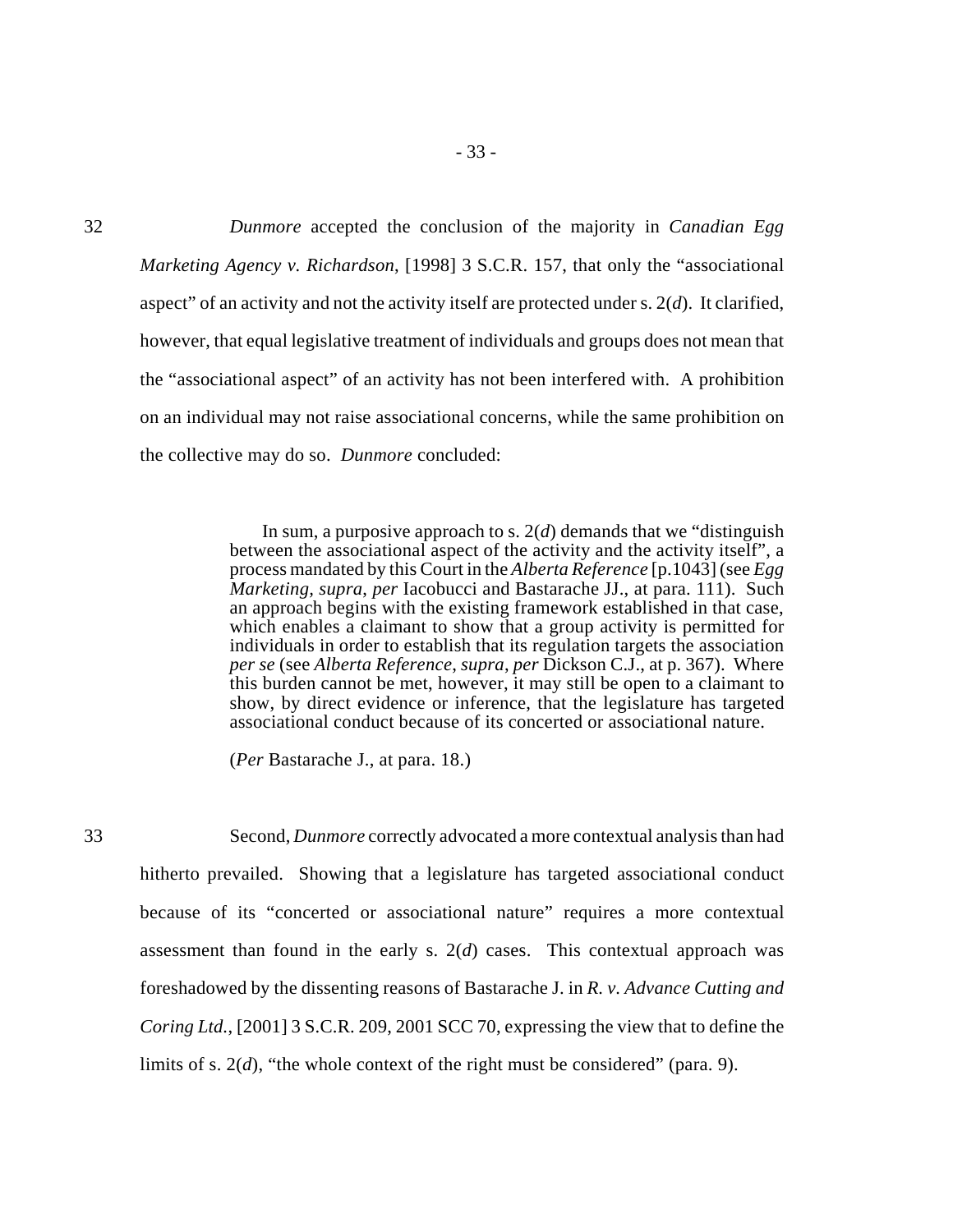34 Finally, *Dunmore* recognized that, in certain circumstances, s. 2(*d*) may place positive obligations on governments to extend legislation to particular groups. Underinclusive legislation may, "in unique contexts, substantially impact the exercise of a constitutional freedom" (para. 22). This will occur where the claim of underinclusion is grounded in the fundamental *Charter* freedom and not merely in access to a statutory regime (para. 24); where a proper evidentiary foundation is provided to create a positive obligation under the *Charter* (para. 25); and where the state can truly be held accountable for any inability to exercise a fundamental freedom (para. 26). There must be evidence that the freedom would be next to impossible to exercise without positively recognizing a right to access a statutory regime.

- 34 -

35 Bastarache J. reconciled the holding in *Dunmore* of a positive obligation on government to permit farm workers to join together to bargain collectively in an effective manner with the conclusion in *Delisle v. Canada (Deputy Attorney General)*, [1999] 2 S.C.R. 989, that the federal government was not under a positive obligation to provide RCMP officers with access to collective bargaining by distinguishing the effects of the legislation in the two cases. Unlike the RCMP members in *Delisle*, farm workers faced barriers that made them *substantially incapable* of exercising their right to form associations outside the statutory framework (*per* Bastarache J., at paras. 39, 41 and 48). The principle affirmed was clear: Government measures that substantially interfere with the ability of individuals to associate with a view to promoting workrelated interests violate the guarantee of freedom of association under s. 2(*d*) of the *Charter.*

36 In summary, a review of the jurisprudence leads to the conclusion that the holdings in the *Alberta Reference* and *PIPSC* excluding collective bargaining from the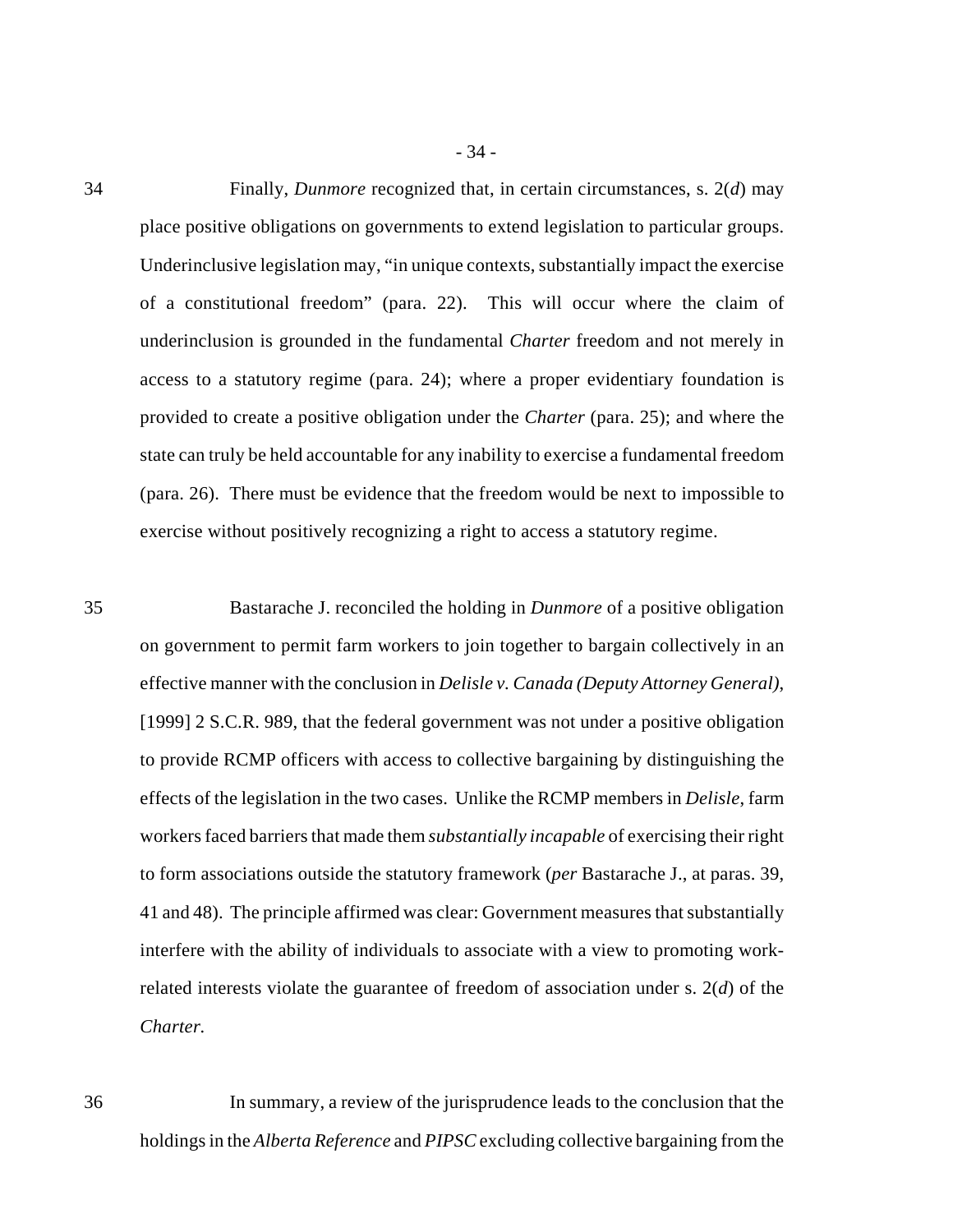scope of s. 2(*d*) can no longer stand. None of the reasons provided by the majorities in those cases survive scrutiny, and the rationale for excluding inherently collective activities from s. 2(*d*)'s protection has been overtaken by *Dunmore*.

37 Our rejection of the arguments previously used to exclude collective bargaining from s. 2(*d*) leads us to a reassessment of that issue, discussed below.

# (2) Collective Bargaining Falls Within the Scope of Section 2(*d*) of the *Charter*

38 The question is whether the s. 2(*d*) guarantee of freedom of association extends to the right of employees to join together in a union to negotiate with employers on workplace issues or terms of employment — a process described broadly as collective bargaining.

39 The general purpose of the *Charter* guarantees and the language of s. 2(*d*) are consistent with at least a measure of protection for collective bargaining. The language of s.  $2(d)$  is cast in broad terms and devoid of limitations. However, this is not conclusive. To answer the question before us, we must consider the history of collective bargaining in Canada, collective bargaining in relation to freedom of association in the larger international context, and whether *Charter* values favour an interpretation of s. 2(*d*) that protects a process of collective bargaining: *R. v. Big M Drug Mart Ltd.*, [1985] 1 S.C.R. 295, at p. 344, *per* Dickson J. Evaluating the scope of s. 2(*d*) of the *Charter* through these tools leads to the conclusion that s. 2(*d*) does indeed protect workers' rights to a process of collective bargaining.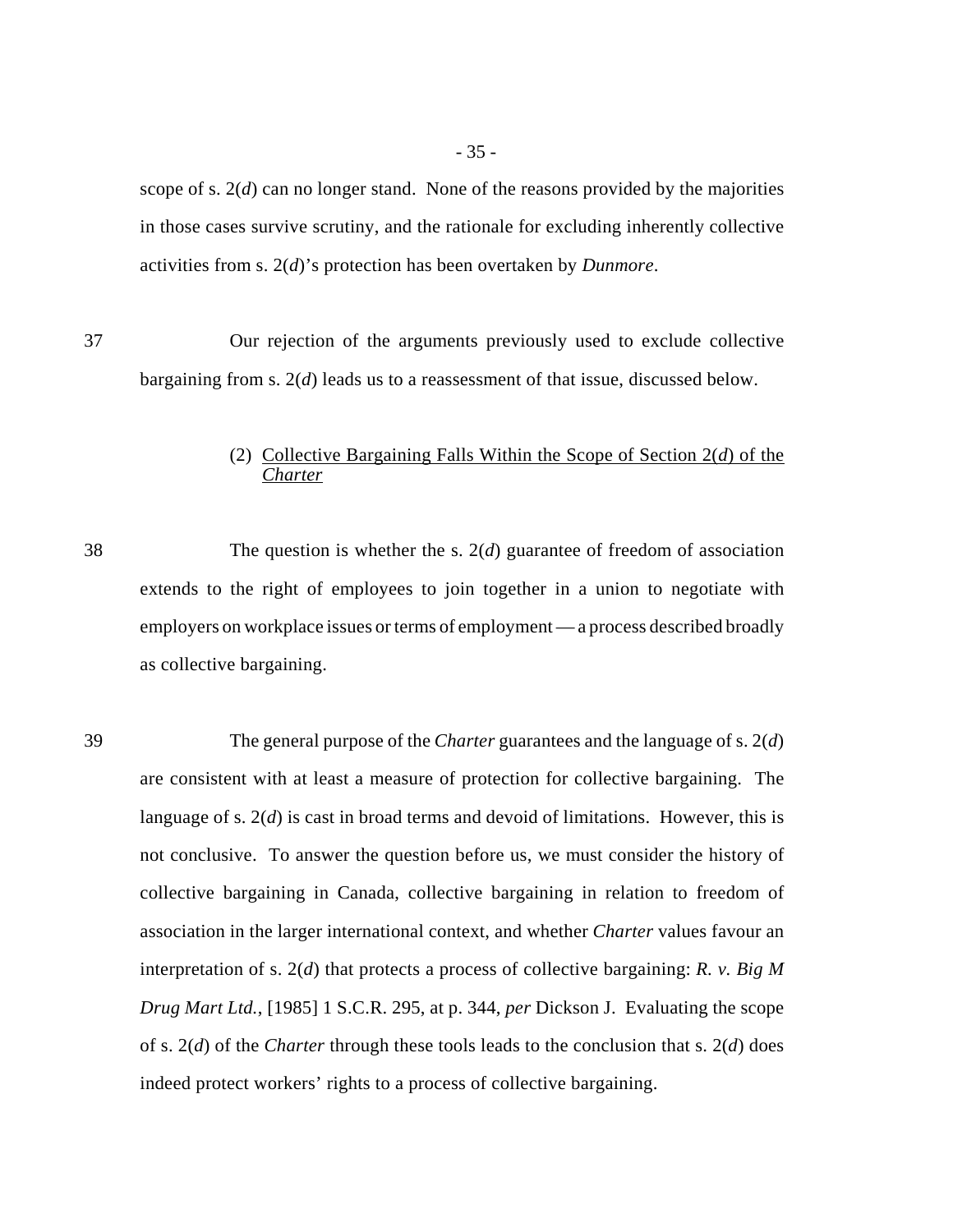## (a) *Canadian Labour History Reveals the Fundamental Nature of Collective Bargaining*

40 Association for purposes of collective bargaining has long been recognized as a fundamental Canadian right which predated the *Charter*. This suggests that the framers of the *Charter* intended to include it in the protection of freedom of association found in s. 2(*d*) of the *Charter*.

41 The respondent argues that the right to collective bargaining is of recent origin and is merely a creature of statute. This assertion may be true if collective bargaining is equated solely to the framework of rights of representation and collective bargaining now recognized under federal and provincial labour codes. However, the origin of a right to collective bargaining in the sense given to it in the present case (i.e., a procedural right to bargain collectively on conditions of employment), precedes the adoption of the present system of labour relations in the 1940s. The history of collective bargaining in Canada reveals that long before the present statutory labour regimes were put in place, collective bargaining was recognized as a fundamental aspect of Canadian society. This is the context against which the scope of the s. 2(*d*) must be considered.

42 Canadian labour history can be summarized by borrowing words from the 1968 *Report of the Task Force on Labour Relations*. As society entered into the industrialized era, "workers began to join unions and to engage in collective bargaining with their employers. Although employers resisted this development with all the resources at their command, it eventually became apparent that unions and collective bargaining were natural concomitants of a mixed enterprise economy. The state then assumed the task of establishing a framework of rights and responsibilities

- 36 -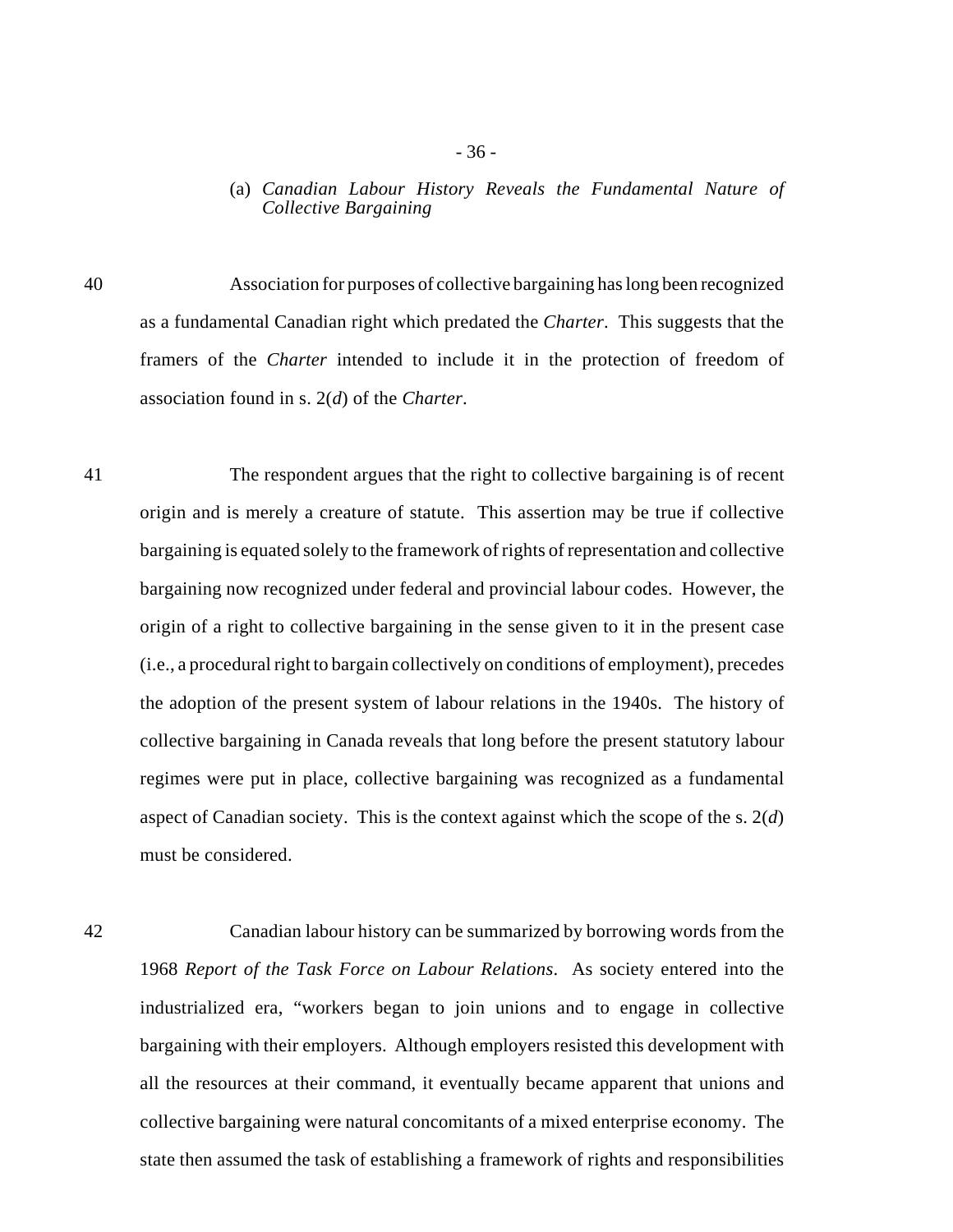within which management and organized labour were to conduct their relations" (Task Force on Labour Relations, *Canadian Industrial Relations: The Report of Task Force on Labour Relations* (1968) ("Woods Report"), at p. 13).

43 Canadian labour law traces its roots to various legal systems, most importantly to British and American law. Prior to the 1940s, British law had a significant influence on the development of our labour law. American law became an influential force when the United States passed the *Wagner Act* in 1935 (also called *National Labor Relations Act*). And a substantial part of Quebec's law governing labour relations and collective bargaining prior to 1944 was influenced by French law (see R. P. Gagnon, L. LeBel and P. Verge, *Droit du travail* (2nd ed. 1991), at pp. 26- 27).

44 The development of labour relations law in Canada may be divided into three major eras: repression, toleration and recognition. We are aware that such categorization may not necessarily draw a perfectly accurate picture of the evolution of labour law in our country (see, e.g., E. Tucker, "The Faces of Coercion: The Legal Regulation of Labor Conflict in Ontario, 1880-1889" (1994), 12 *Law & Hist. Rev.* 277). However, for present purpose, such categorization provides a sufficient historical framework in which to summarize the evolution of our law and to underline the flourishing of labour unions and collective bargaining as well as the historic openness of government and society to those organizations over the past century.

(i) Repression of Workers' Organizations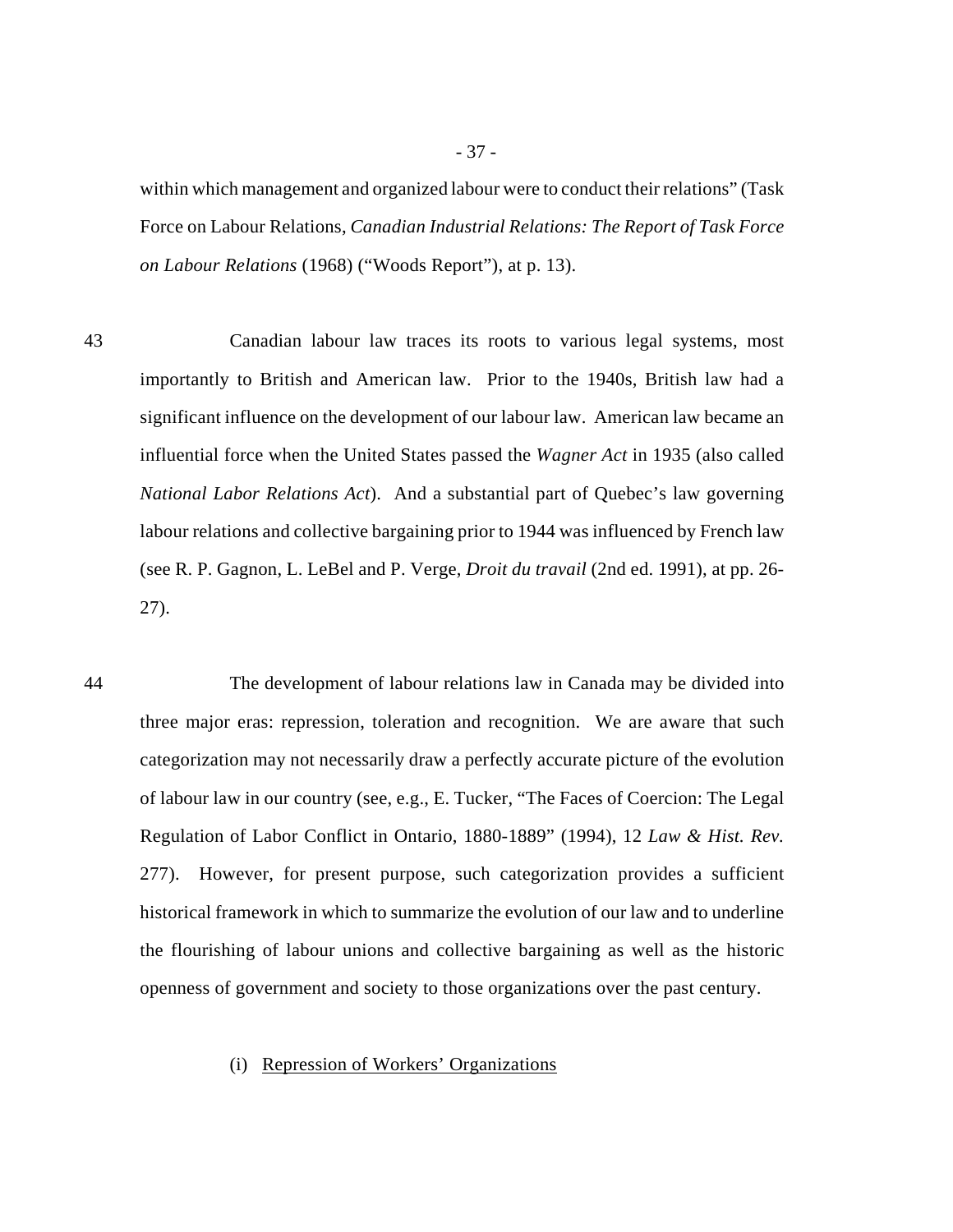45 Workers' associations have a long history. In England, as early as the end of the Middle Ages, workers were getting together to improve their conditions of employment. They were addressing petitions to Parliament, asking for laws to secure better wages or other more favourable working conditions. Soon thereafter, strike activity began (M.-L. Beaulieu, *Les Conflits de Droit dans les Rapports Collectifs du Travail* (1955), at pp. 29-30).

46 In Canada, workers' organizations can be traced back to the end of the 18th century. "As early as 1794 employees of the North West Fur Trading Company went on strike for higher wages" (D. D. Carter et al., *Labour Law in Canada* (5th ed. 2002), at p. 48). However, it was not until the industrial revolution that workers' organizations took on more than a marginal role, and that a real labour movement was born (Carter et al., at p. 48; C. Lipton, *The Trade Union Movement of Canada, 1827- 1959* (4th ed. 1978), at pp. 1-8; J. Rouillard, *Histoire du syndicalisme au Québec: Des origines à nos jours* (1989), at p. 11).

47 From the beginning, the law was used as a tool to limit workers' rights to unionize. In England, through the 18th and 19th centuries, labour organizations were considered illegal under the common law doctrine of criminal conspiracy (Lord Wedderburn, *The Worker and the Law* (3rd ed. 1986), at pp. 514-15); G. W. Adams, *Canadian Labour Law* (2nd ed. (loose-leaf)), § 1.30, at p. 1-2). Statutes soon added new limits. After the French Revolution, the British Parliament, convinced that labour organizations were the nesting ground of potential revolutions, adopted the *Combination Acts* of 1799 and 1800, making it unlawful for two or more workers to combine in an attempt to increase their wages, lessen their hours of work or persuade anyone to leave or refuse work. The Acts, which made it "a criminal offence to be a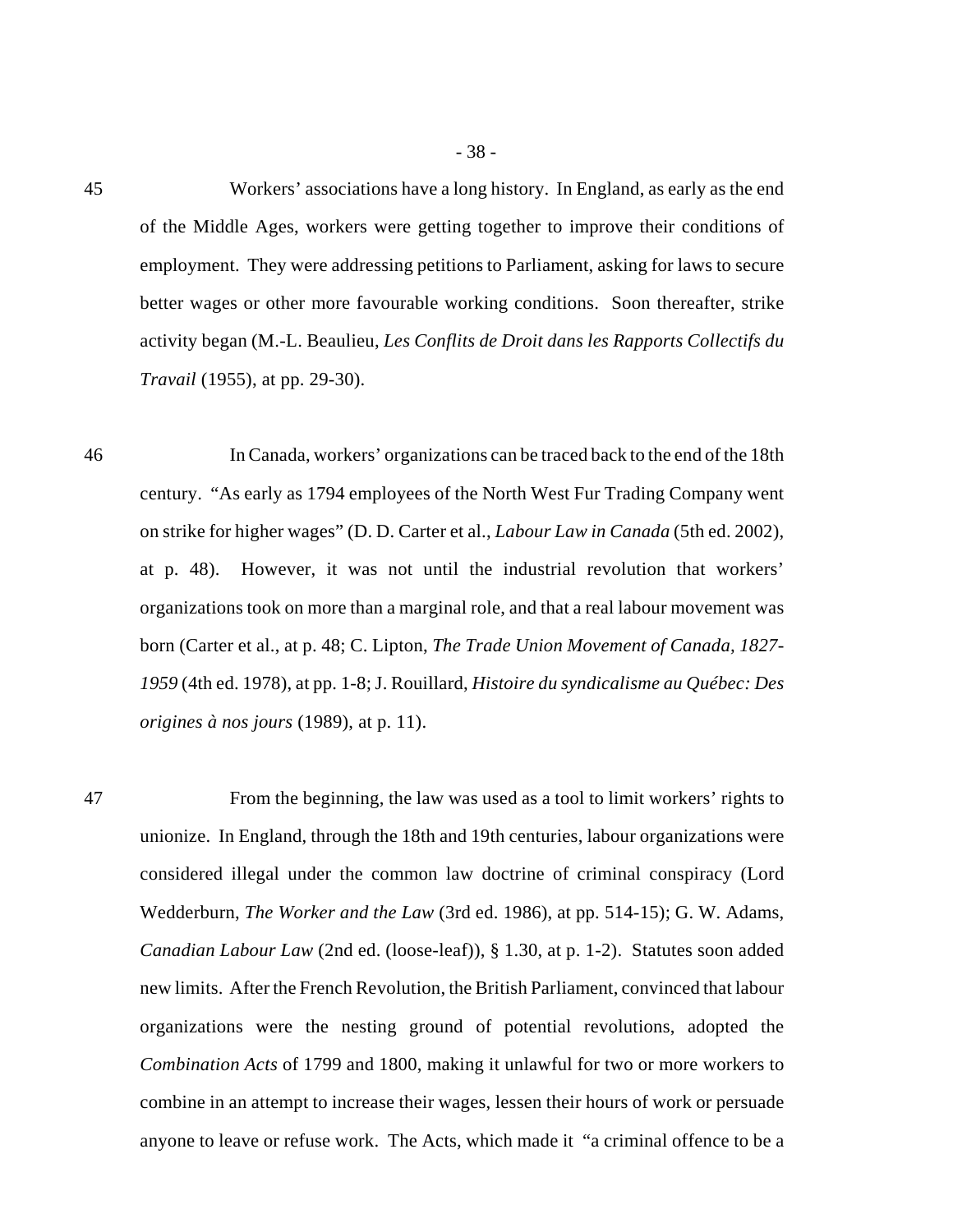- 39 -

member of a trade union, to call a strike, or to contribute money for trade union purposes", had the effect of suppressing a large series of collective actions (J. G. Riddall, *The Law of Industrial Relations* (1981), at p. 24). Combinations of workers were already illegal at common law. The *Combination Acts* reinforced the common law by providing faster and more effective tools to enforce criminal penalties upon workers (W. R. Cornish and G. de N. Clark, *Law and Society in England 1750- 1950* (1989), at p. 297).

48 In 1824, the English *Combination Acts* were repealed. The repeal was immediately followed by a series of strikes. The British Parliament responded with a new *Combination Act* less than a year later, which reintroduced strong criminal sanctions against workers. The new *Combination Act* of 1825 made it legal for workers to bargain collectively with their employers. However, it made strikes a criminal offence. S. Deakin and G. S. Morris summarize, as follows, the state of the law under the *Combination Act* of 1825:

> For the fifty years or so after 1825 the legal position was, in principle, that freedom of association was permitted, and that collective bargaining could be lawfully pursued; however, strike action remained tightly confined. In practice, there was no effective right to resist employers who refused to enter into collective bargaining since the main weapon open to trade unions, namely strike action, was regulated by the criminal law. The criminal law also imposed sanctions on individual workers who quit their employment in breach of contract, by virtue of the Master and Servant Act 1823 which was the successor to a number of eighteenth-century statutes which had a similar effect.

(*Labour Law* (4th ed. 2005), at p. 7)

49 In the 1860s, two important events led the British Parliament to change course. First, a Royal Commission on Trade Unions was appointed in 1867. It recommended better legal recognition for trade unions. Second, a reform of suffrage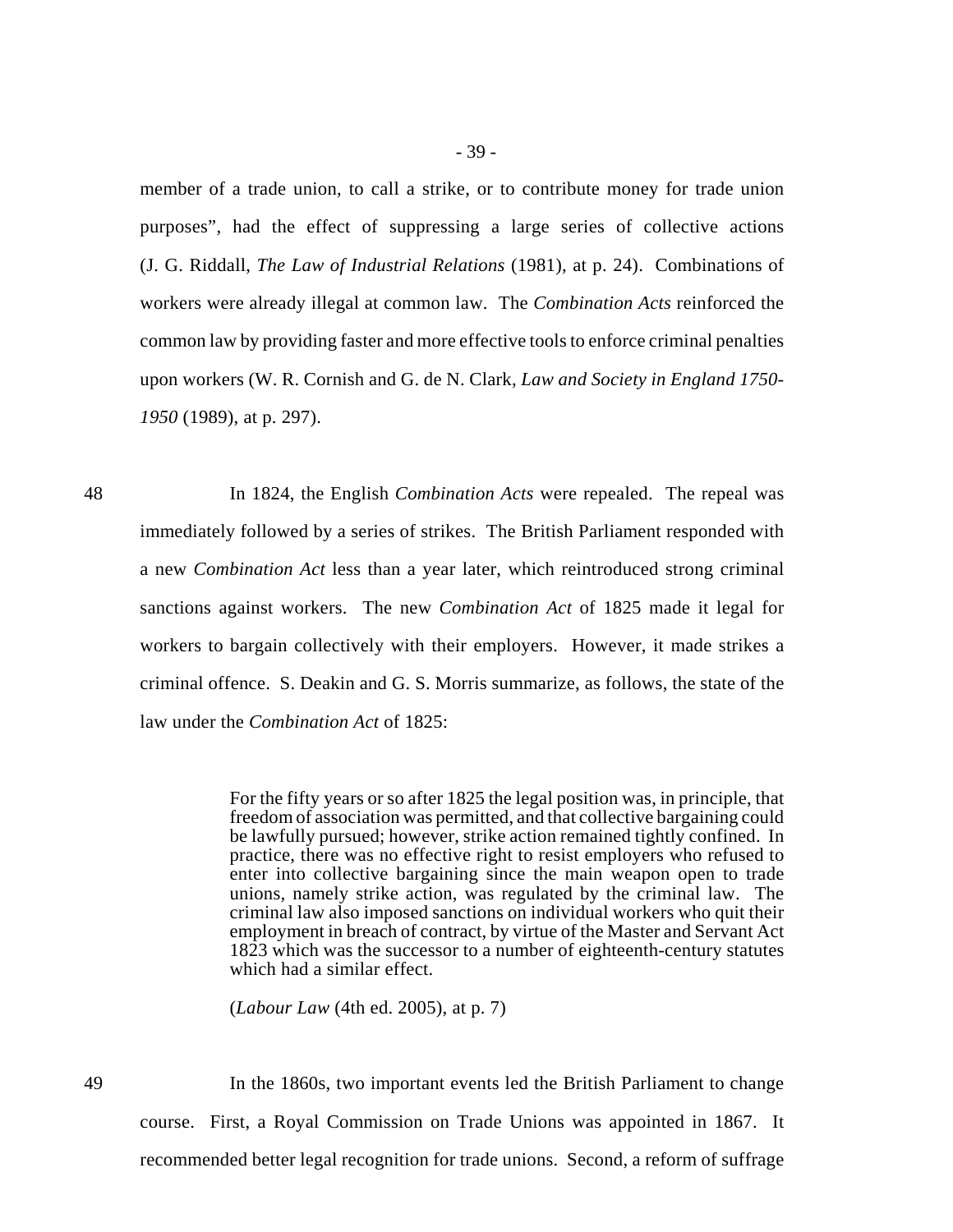law gave a large segment of the working class the right to vote, enabling them to exert more influence over Parliament (Adams, § 1.40, at p. 1-4; A. W. R. Carrothers, E. E. Palmer and W. B. Rayner, *Collective Bargaining Law in Canada* (2nd ed. 1986), at p. 16). In response to these events, in 1871 the British Parliament adopted the *Trade Union Act* and the *Criminal Law Amendment Act*, which were intended to immunize trade unions and their members from the criminal laws of conspiracy and restraint of trade. Nevertheless, British courts continued to view collective actions suspiciously, repressing strikes through the doctrine of criminal conspiracy and repressing other union activity through the application of economic torts. The British Parliament in turn responded on occasion by strengthening the legislative protection for trade unions in that country (Deakin and Morris, at pp. 8-10).

50 The question of whether the repressive common law doctrines and the *Combination Acts* of 1799 and 1800 were introduced into Canada is subject to controversy. Some scholars are of the opinion that the common law doctrines of conspiracy and restraint of trade were introduced into Canadian law (Adams, § 1.70, at p. 1-5; Beaulieu, at p. 73). Others, however, argue that the Canadian common law and the civil law of Quebec were more ambiguous and less oppressive to trade unions than the British common law (Gagnon, LeBel and Verge, at pp. 620-21; *Perrault v. Gauthier* (1898), 28 S.C.R. 241). It is unnecessary to resolve this debate. It suffices to recognize that, at least until 1872, Canadian laws "cast shadows on the legitimacy of trade unions ..." (B. D. Palmer, *Working-Class Experience: Rethinking the History of Canadian Labour, 1800-1991* (2nd ed. 1992), at p. 66; E. Tucker, "'That Indefinite Area of Toleration': Criminal Conspiracy and Trade Unions in Ontario, 1837-77" (1991), 27 *Labour* 15; see also Carrothers, Palmer and Rayner, at p. 18).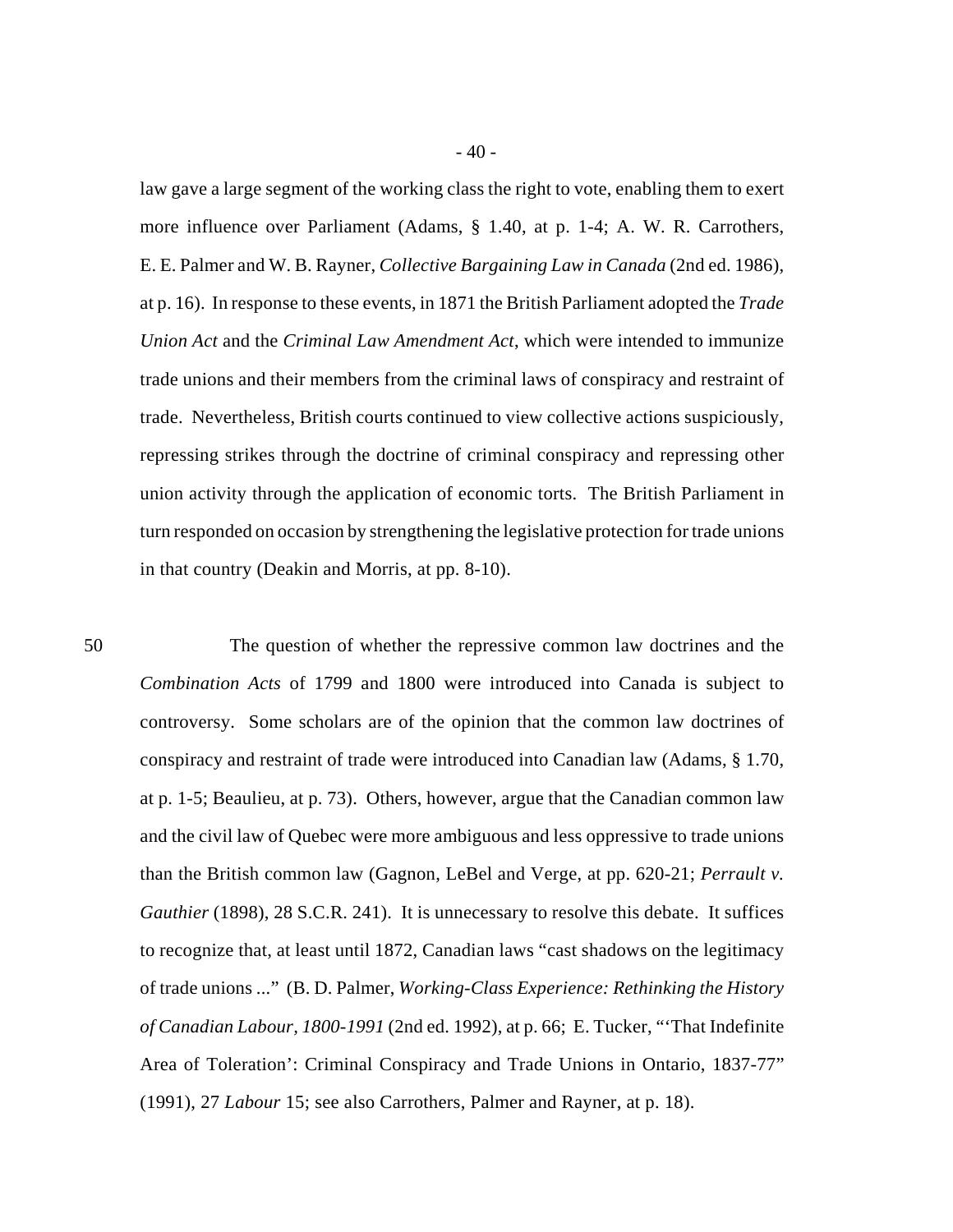# (ii) Tolerance of Workers' Organizations and Collective Bargaining

- 41 -

51 A major shift in Canadian labour law took place in the aftermath of the Toronto Typographical Unions' strike that occurred in 1872. The strike by the Toronto typographers, inspired by the call for a nine-hour work day, led to numerous arrests and charges against the strikers for common law criminal conspiracy. At that time, Canada had not yet adopted legislation immunizing trade union members from criminal charges for conspiracy or restraint of trade. The criminal charges against the Toronto strikers raised public concern and revealed that Canada was behind the times — at least compared to Britain — on the issue of union protection and recognition.

52 In consequence, Canada adopted its own legislation copied in part from the British *Trade Union Act* of 1871. The Canadian *Trade Unions Act* of 1872 "made it clear that no worker could be criminally prosecuted for conspiracy solely on the basis of attempting to influence the rate of wages, hours of labour, or other aspects of the work relation" (Palmer, at p. 111). Through this legislative action, the Canadian Parliament recognized the value for the individual of collective actions in the context of labour relations. As Sir John A. Macdonald mentioned in the House of Commons, the purpose of the *Trade Unions Act* of 1872 was to immunize unions from existing laws considered to be "opposed to the spirit of the liberty of the individual" (*Parliamentary Debates*, 5th sess., 1st Parl., 7 May 1872, at p. 392, as cited by M. Chartrand, "The First Canadian Trade Union Legislation: An Historical Perspective" (1984), 16 *Ottawa L. Rev.* 267).

53 By the beginning of the 1900s, the main criminal barriers to unionism in Canada had been brought down. Criminal law no longer prohibited employees from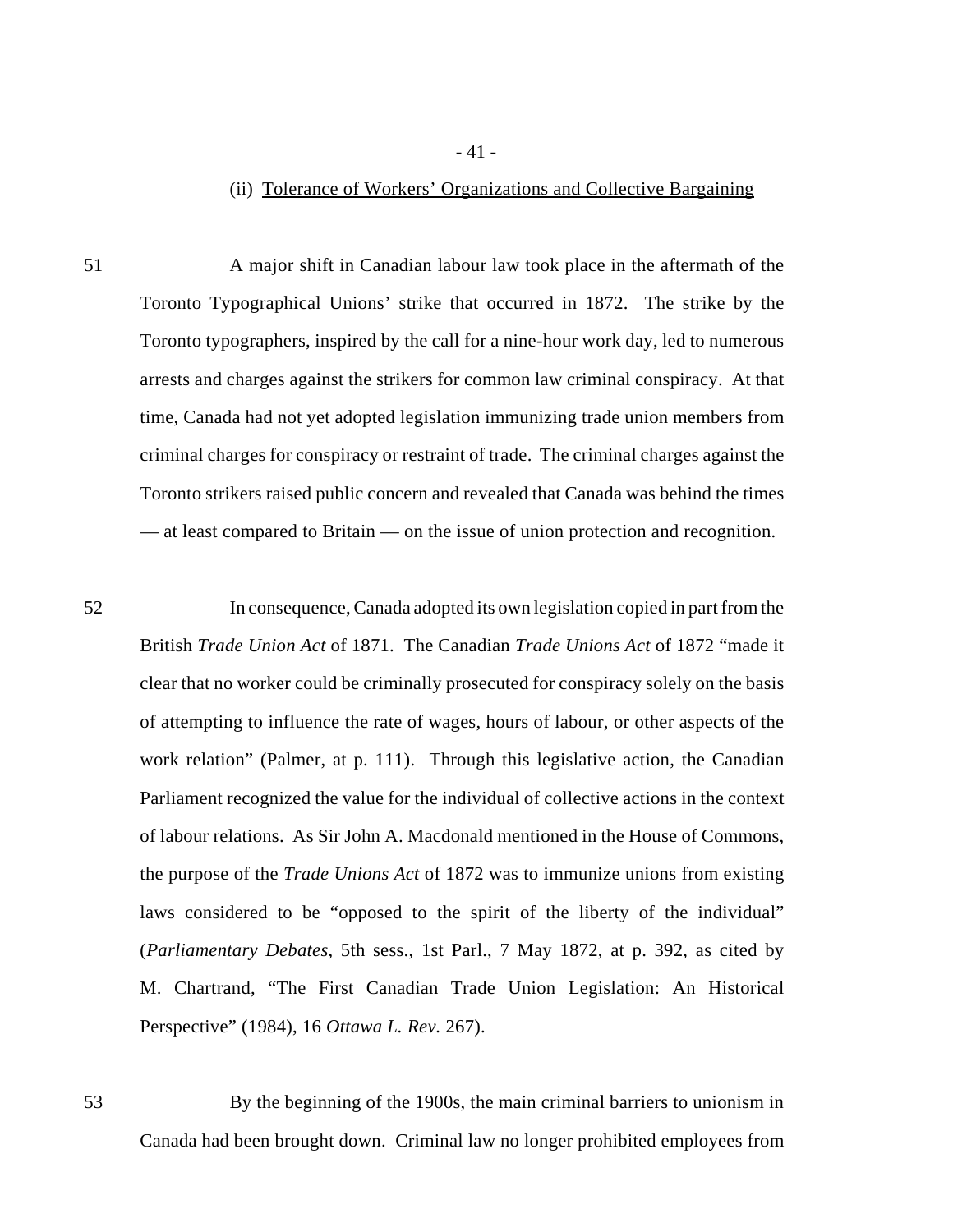combining for the purposes of ameliorating their working conditions (Carrothers, Palmer and Rayner, at p. 30). However, courts continued to apply common law doctrines to restrain union activities (Adams, p. 1-5, at para. 170; Carrothers, Palmer and Rayner, at p. 19). Moreover, nothing in the law required employers to recognize unions or to bargain collectively with them. Employers could simply ignore union demands and even refuse to hire union members. As J. Fudge and E. Tucker explain:

> While workers were also privileged to combine with other workers to advance their common interests, employers were free to contract only with those workers who were not part of a combination. In short, they could refuse to hire union members and could fire those who became union members after taking up employment.

> (*Labour Before the Law: The Regulation of Workers' Collective Action in Canada, 1900-1948* (2001), at p. 2)

54 While employers could refuse to recognize and bargain with unions, workers had recourse to an economic weapon: the powerful tool of calling a strike to force an employer to recognize a union and bargain collectively with it. The law gave both parties the ability to use economic weapons to attain their ends. Before the adoption of the modern statutory model of labour relations, the majority of strikes were motivated by the workers' desire to have an employer recognize a union and bargain collectively with it (D. Glenday and C. Schrenk, "Trade Union and the State: An Interpretative Essay on the Historical Development of Class and State Relations in Canada, 1889-1949" (1978), 2 *Alternate Routes* 114, at p. 128; M. Thompson, "Wagnerism in Canada: Compared to What?", in *Proceedings of the XXXIst Conference-Canadian Industrial Relations Association* (1995), 59, at p. 60; C. D. Baggaley, *A Century of Labour Regulation in Canada* (1981), Working Paper No. 19, prepared for the Economic Council of Canada, at p. 57). The unprecedented number of strikes, caused in large part by the refusal of employers to recognize unions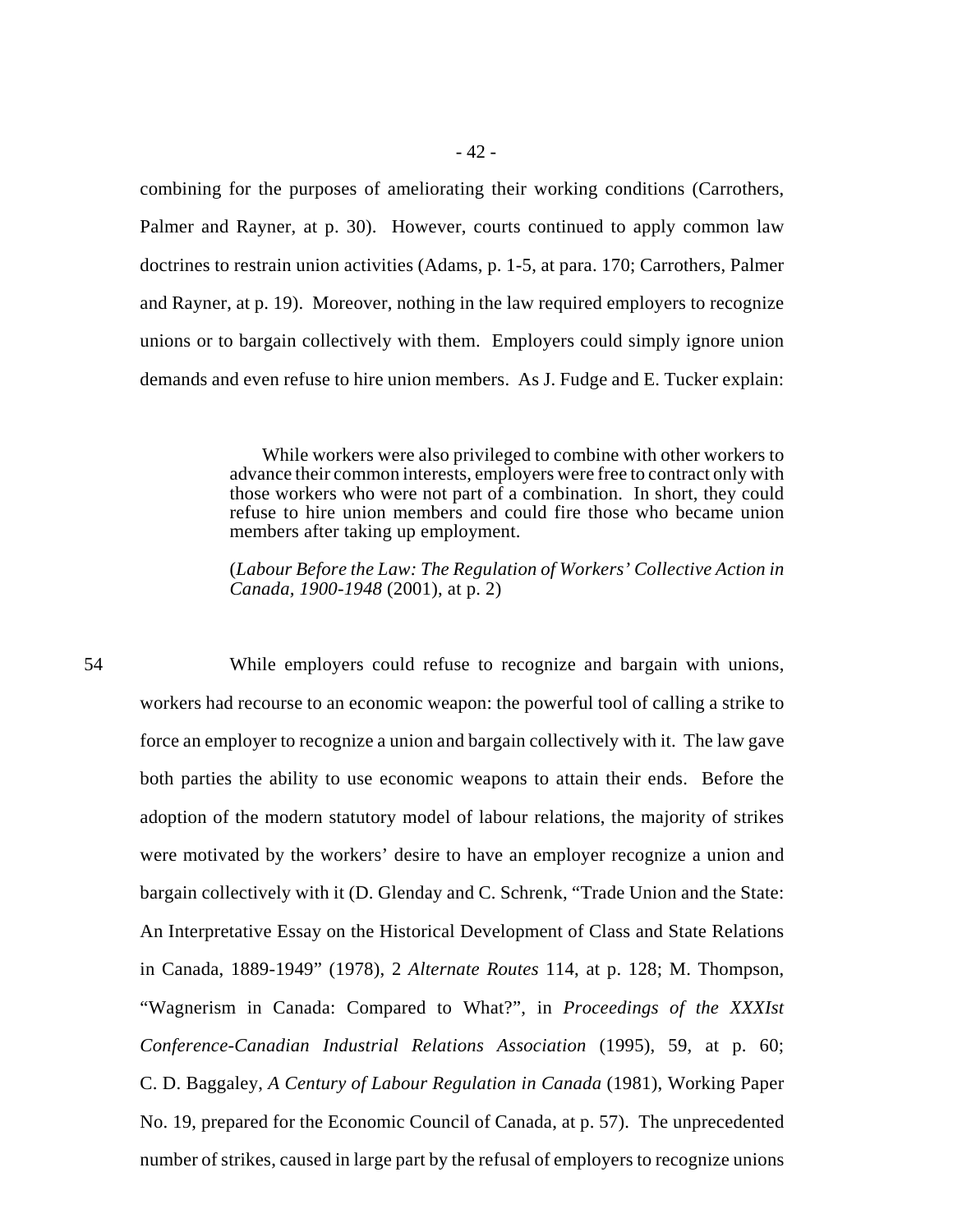and to bargain collectively, led to governments adopting the American *Wagner Act* model of legislation, discussed below.

#### (iii) Recognition of Collective Bargaining

55 The first few decades of the 20th century saw Parliament's promotion of voluntary collective bargaining. The federal Parliament enacted a series of statutes to promote collective bargaining by conferring on the labour minister the power to impose conciliation on the parties in an attempt to bring them to compromise (*The Conciliation Act, 1900*, S.C. 1900, c. 24; *The Railway Labour Disputes Act, 1903*, S.C. 1903, c. 55; *The Industrial Disputes Investigation Act, 1907*, S.C. 1907, c. 20). This model failed, mainly because employers had no real incentive to participate in the process. (See J. Webber, "Compelling Compromise: Canada chooses Conciliation over Arbitration 1900-1907" (1991), 28 *Labour* 15; Gagnon, LeBel and Verge, at p. 25; Carrothers, Palmer and Rayner, at p. 32; Adams, at p. 1-6.) Moreover, union members did not receive any protection against unfair labour practices undertaken by employers (Carrothers, Palmer and Rayner, at p. 37). In search of a better model, Canadian governments looked at what was happening in the United States.

56 In the United States, courts also relied heavily on the doctrine of conspiracy under criminal and civil law as well as antitrust law to limit union activities (Gagnon, LeBel and Verge, at pp. 19-20). In 1914, the American Congress immunized unions from the application of antitrust law and adopted a non-interventionist attitude in order to let workers and employers use their respective economic powers to manage their own labour relations. However, the Depression and resulting industrial tension of the 1930s rendered the old laissez-faire model inappropriate. The result was the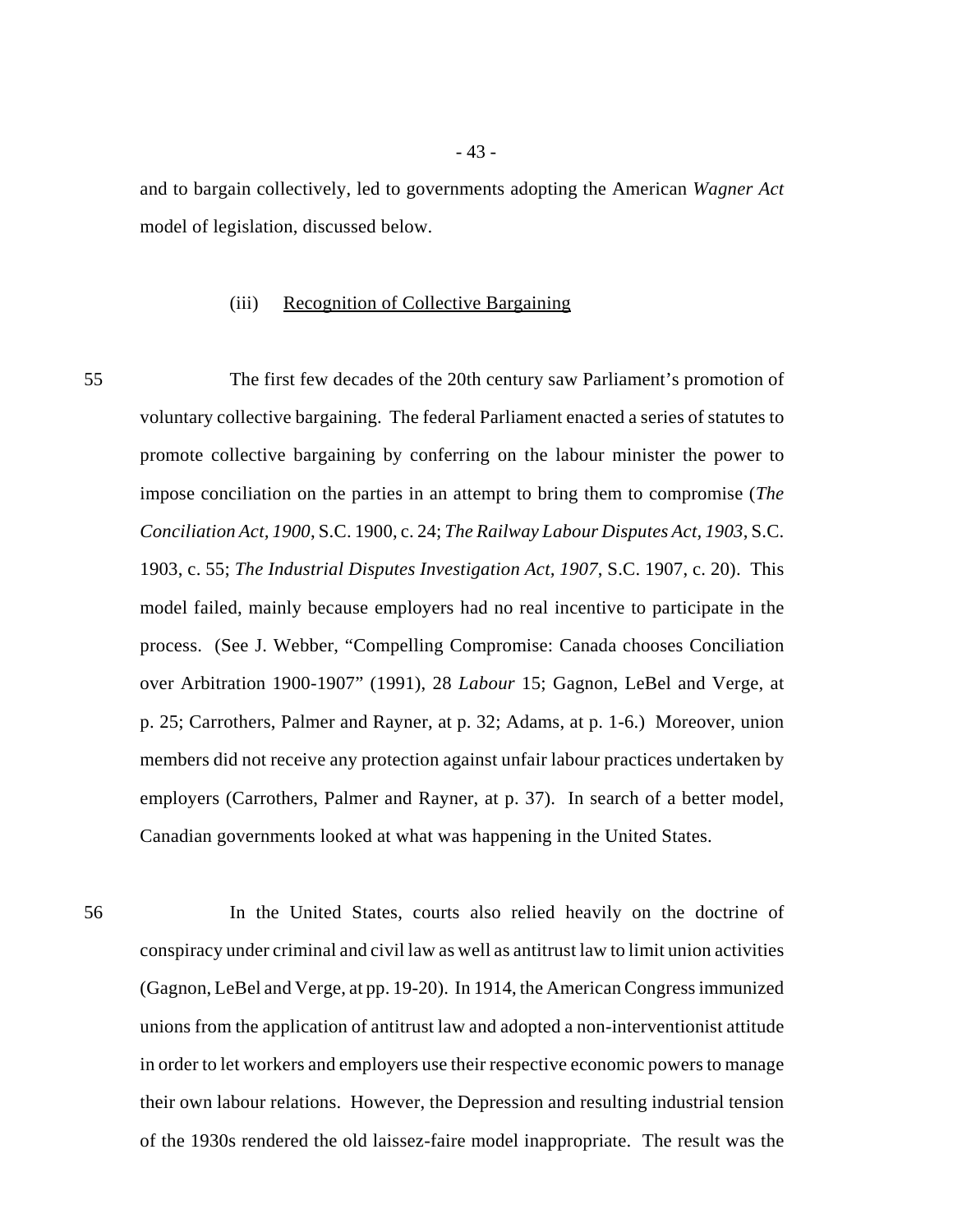*Wagner Act*, which explicitly recognized the right of employees to belong to a trade union of their choice, free of employer coercion or interference, and imposed a duty upon employers to bargain in good faith with their employees' unions (Adams, at p. 1-10).

57 K. E. Klare has identified the following main objects of the *Wagner Act*:

1. *Industrial Peace*: By encouraging collective bargaining, the Act aimed to subdue "strikes and other forms of industrial strife or unrest," because industrial warfare interfered with interstate commerce; that is, it was unhealthy in a business economy. Moreover, although this thought was not embodied in the text, industrial warfare clearly promoted other undesirable conditions, such as political turmoil, violence, and general uncertainty.

2. *Collective Bargaining*: The Act sought to enhance collective bargaining for its own sake because of its presumed "mediating" or "therapeutic" impact on industrial conflict.

3. *Bargaining Power*: The Act aimed to promote "actual liberty of contract" by redressing the unequal balance of bargaining power between employers and employees.

4. *Free Choice*: The Act was intended to protect the free choice of workers to associate amongst themselves and to select representatives of their own choosing for collective bargaining.

5. *Underconsumption*: The Act was designed to promote economic recovery and to prevent future depressions by increasing the earnings and purchasing power of workers.

6. *Industrial Democracy*: This is the most elusive aspect of the legislative purpose, although most commentators indicate that a concept of industrial democracy is embedded in the statutory scheme, or at the least was one of the articulated goals of the sponsors of the Act. Senator Wagner frequently sounded the industrial democracy theme in ringing notes, and scholars have subsequently seen in collective bargaining "the means of establishing industrial democracy, . . . the means of providing for the workers' lives in industry the sense of worth, of freedom, and of participation that democratic government promises them as citizens."

("Judicial Deradicalization of the Wagner Act and the Origins of Modern Legal Consciousness, 1937-1941" (1978), 62 *Minn. L. Rev.* 265, at pp. 281-84)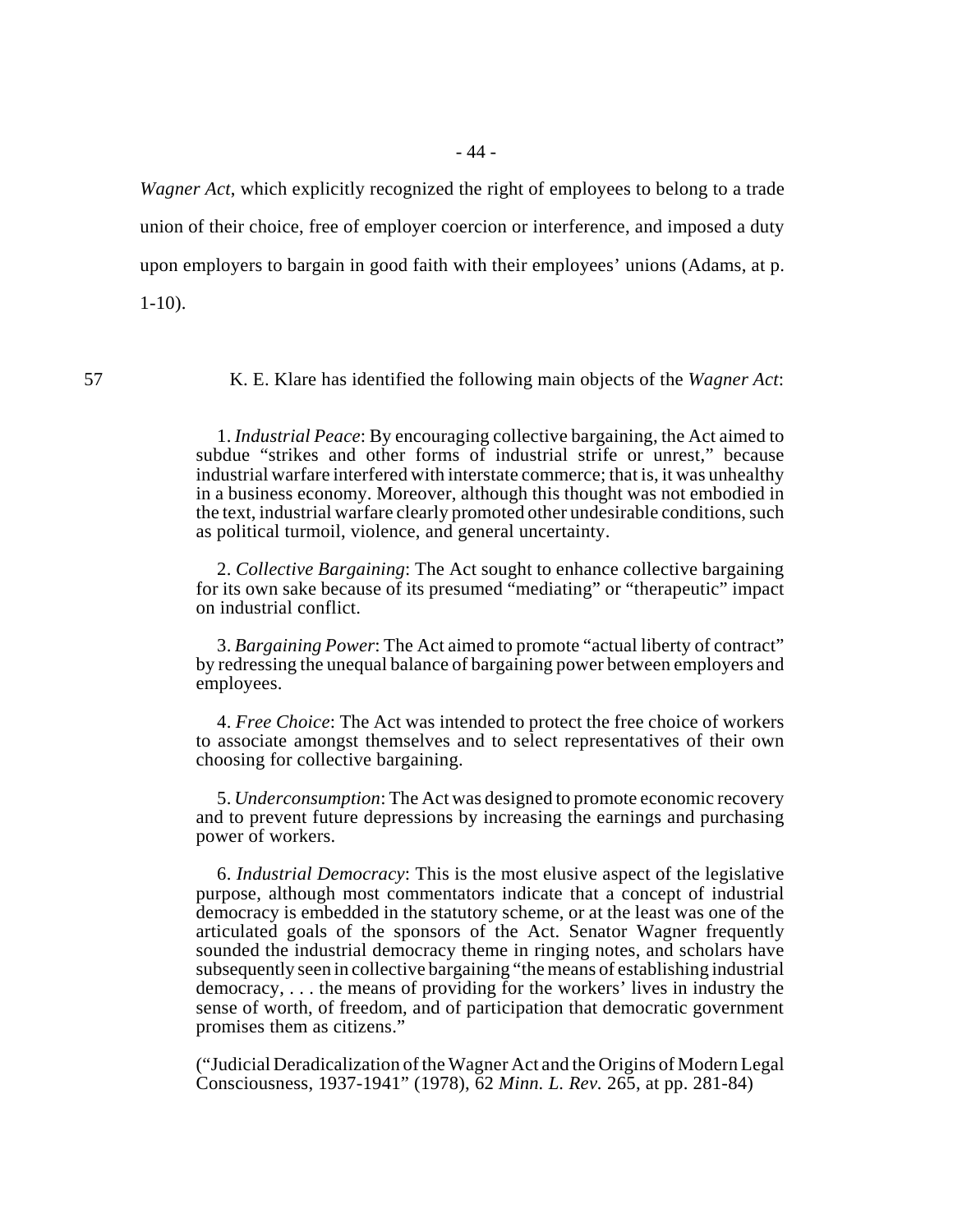58 By the end of the 1930s, most Canadian provinces had passed legislation incorporating the main objectives of the *Wagner Act* (Carrothers, Palmer and Rayner, at pp. 47-48). However, it is Order in Council P.C. 1003, a regulation adopted by the federal government to rule labour relations in time of war, that firmly implemented the principles of the *Wagner Act* in Canada and triggered further development of provincial labour laws (Carrothers, Palmer and Rayner, at p. 50; J. Fudge and H. Glasbeek, "The Legacy of PC 1003" (1995), 3 *C.L.E.L.J.* 357, at p. 358).

59 Fudge and Glasbeek emphasize the effects of P.C. 1003 on Canadian labour relations:

> For the first time in Canada's history, the government compelled employers to recognize and to bargain with duly elected representatives and/or trade unions. From the workers' perspective, this constituted a movement from having a right to state their interest in being represented by a union to having enforceable legal right to have their chosen representative treated as a union by their employer. There was no longer any need to use collective economic muscle — always seriously limited by the common law — to obtain the right to bargain collectively with employers. [p. 359]

60 P.C. 1003 was a compromise adopted to promote peaceful labour relations. On the one hand, it granted major protections to workers to organize without fear of unfair interference from the employers and guaranteed workers the right to bargain collectively in good faith with their employers without having to rely on strikes and other economic weapons. On the other hand, it provided employers with a measure of stability in their relations with their organized workers, without the spectre of intensive state intervention in the economy (Fudge and Glasbeek, at p. 370). These elements of P.C. 1003 continue to guide our system of labour relations to this day (Adams, at pp. 2-98 *et seq.*).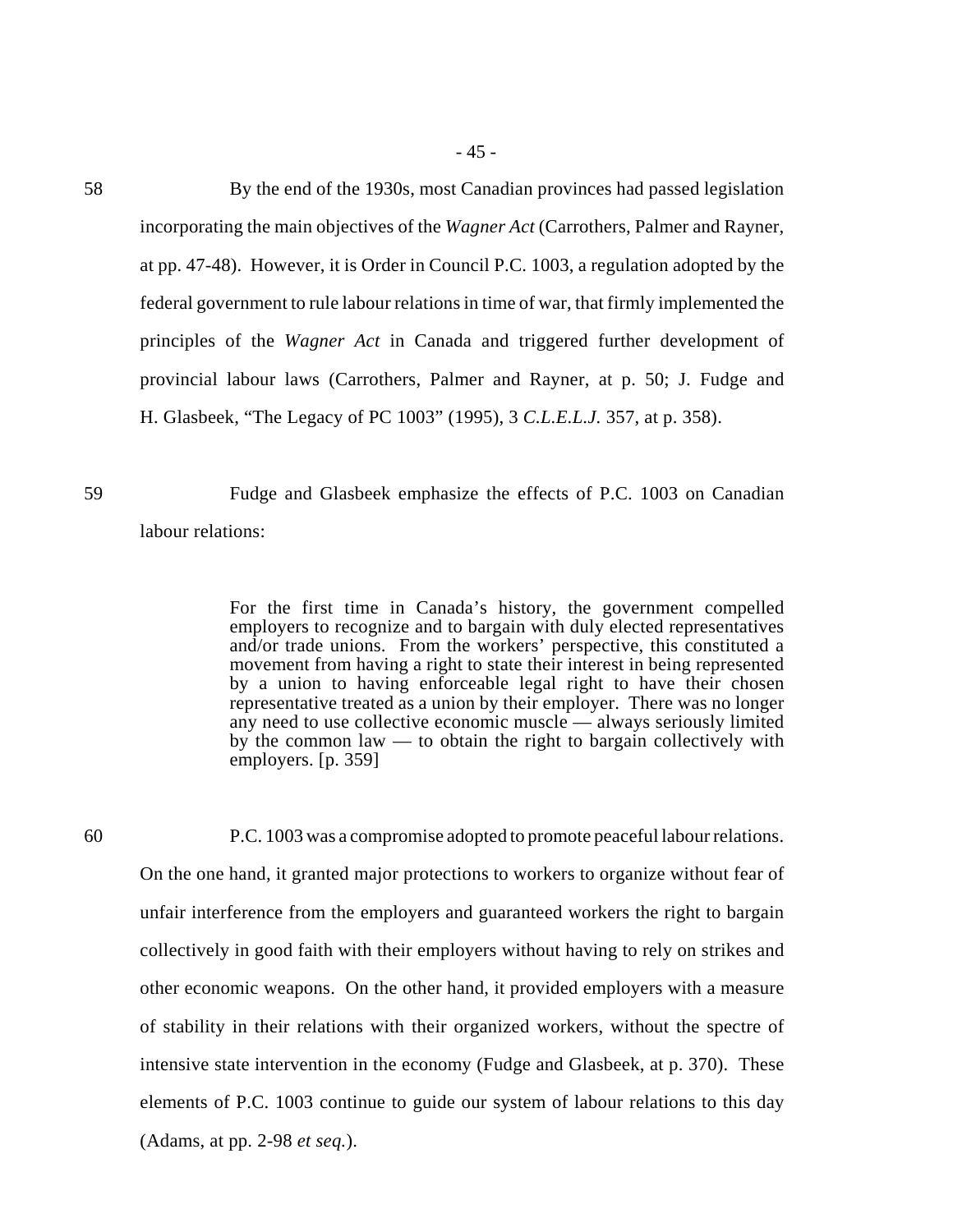61 In all the provinces except Saskatchewan, legislation inspired by the *Wagner Act* initially applied only to the private sector. Its extension to the public sector came later. Between 1965 and 1973 statutes were passed across the country extending labour protections to public sectors. (Fudge and Glasbeek, at p. 384; see also J. R. Calvert, "Collective Bargaining in the Public Sector in Canada: Teething Troubles or Genuine Crisis?" (1987), 2 *Brit. J. Can. Stud.* 1). However, the rights conferred to public sector employees were more restricted than in the private sector:

> Some employees are not allowed to bargain about certain subjects, some employees are given the alternative of striking or accepting a compulsory arbitrated award, some employees are not given the right to strike at all. Further, governments have retained the right to determine that, even if a public sector bargaining unit is given the right to strike, some of its members should be designated as being essential workers, that is, workers who must continue to deliver a governmental service during a lawful strike by their bargaining unit colleagues. Moreover, a government's assumed right and need to continue to look after the public's welfare makes it easy to pass legislation suspending or abrogating a trade union's previously granted strike rights. In the same vein, a government can always argue that, whatever collective bargaining rights its workers have, these can justifiably be curtailed to allow the government, not just to continue to deliver services, but also to pursue a major policy, such as the reduction of inflation or the balancing of the budget.

(Fudge et Glasbeek, at p. 385).

62 Moreover, on many occasions (and with increasing frequency during the 1980s and 1990s), governments used legislation to impose unilaterally upon their own employees specific conditions of employment, in most cases related to wages (J. B. Rose, "Public Sector Bargaining: From Retrenchment to Consolidation" (2004), 59 *IR* 271, at p. 275).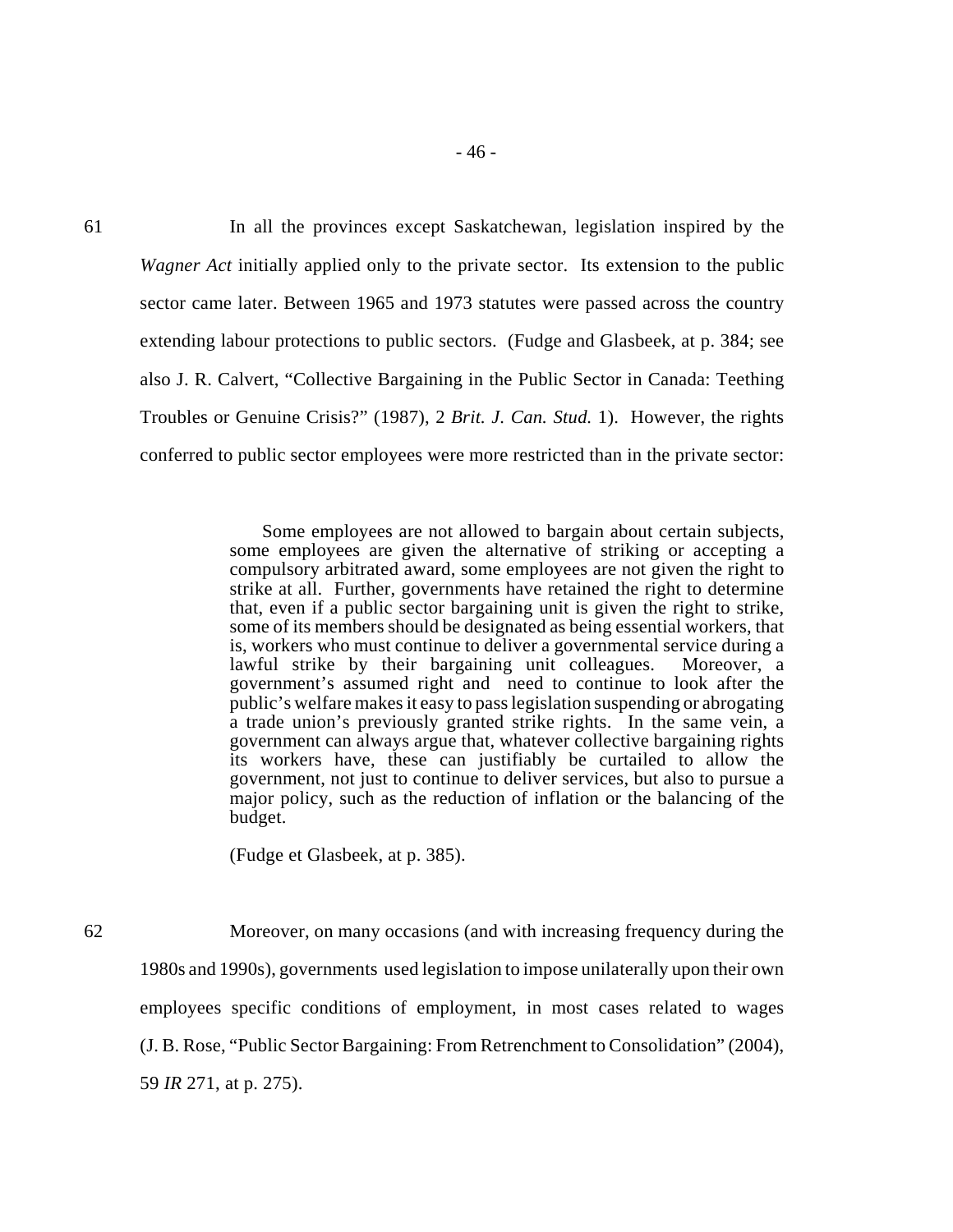63 In summary, workers in Canada began forming collectives to bargain over working conditions with their employers as early as the 18th century. However, the common law cast a shadow over the rights of workers to act collectively. When Parliament first began recognizing workers' rights, trade unions had no express statutory right to negotiate collectively with employers. Employers could simply ignore them. However, workers used the powerful economic weapon of strikes to gradually force employers to recognize unions and to bargain collectively with them. By adopting the *Wagner Act* model, governments across Canada recognized the fundamental need for workers to participate in the regulation of their work environment. This legislation confirmed what the labour movement had been fighting for over centuries and what it had access to in the laissez-faire era through the use of strikes — the right to collective bargaining with employers.

## (iv) Collective bargaining in the *Charter* era

64 At the time the *Charter* was enacted in 1982, collective bargaining had a long tradition in Canada and was recognized as part of freedom of association in the labour context. The 1968 Woods Report explained the importance of collective bargaining for our society and the special relationship between collective bargaining and freedom of association:

> Freedom to associate and to act collectively are basic to the nature of Canadian society and are root freedoms of the existing collective bargaining system. Together they constitute freedom of trade union activity: to organize employees, to join with the employer in negotiating a collective agreement, and to invoke economic sanctions, including taking a case to the public in the event of an impasse. ...

> In order to encourage and ensure recognition of the social purpose of collective bargaining legislation as an instrument for the advancement of fundamental freedoms in our industrial society, we recommend that the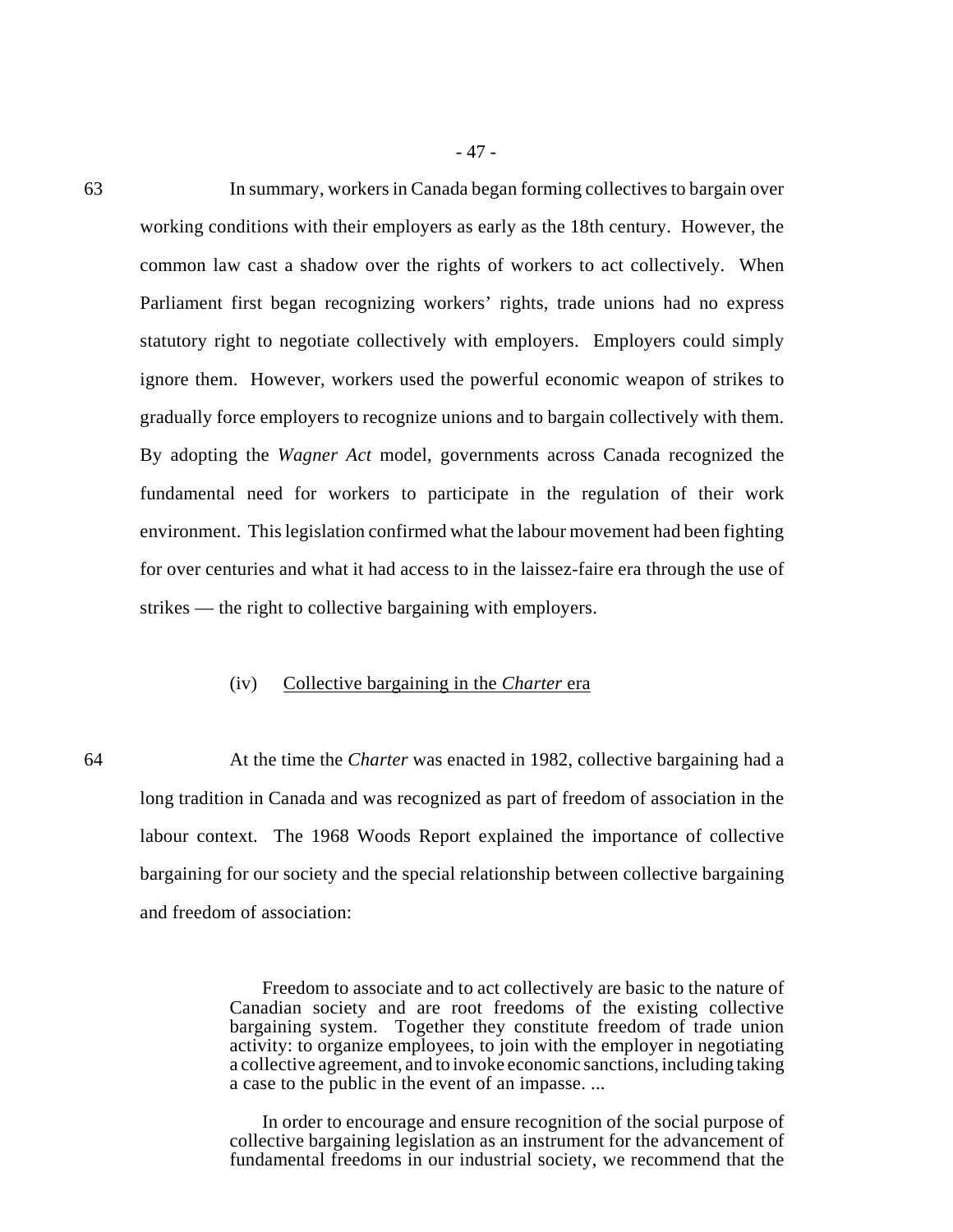legislation contain a preamble that would replace the neutral tone of the present statute with a positive commitment to the collective bargaining system. [p. 138]

65 The preamble of the *Canada Labour Code*, R.S.C. 1970, c. L-1, was later modified, in 1972 (S.C. 1972, c. 18), to express the benefits that collective bargaining brings to society:

> Whereas there is a long tradition in Canada of labour legislation and policy designed for the promotion of the common well-being through the encouragement of free collective bargaining and the constructive settlement of disputes;

> And Whereas Canadian workers, trade unions and employers recognize and support freedom of association and free collective bargaining as the bases of effective industrial relations for the determination of good working conditions and sound labour-management relations;

66 Collective bargaining, despite early discouragement from the common law, has long been recognized in Canada. Indeed, historically, it emerges as the most significant collective activity through which freedom of association is expressed in the labour context. In our opinion, the concept of freedom of association under s. 2(*d*) of the *Charter* includes this notion of a procedural right to collective bargaining.

67 This established Canadian right to collective bargaining was recognized in the Parliamentary hearings that took place before the adoption of the *Charter*. The acting Minister of Justice, Mr. Robert Kaplan, explained why he did not find necessary a proposed amendment to have the freedom to organize and bargain collectively expressly included under s. 2(*d*). These rights, he stated, were already implicitly recognized in the words "freedom of association":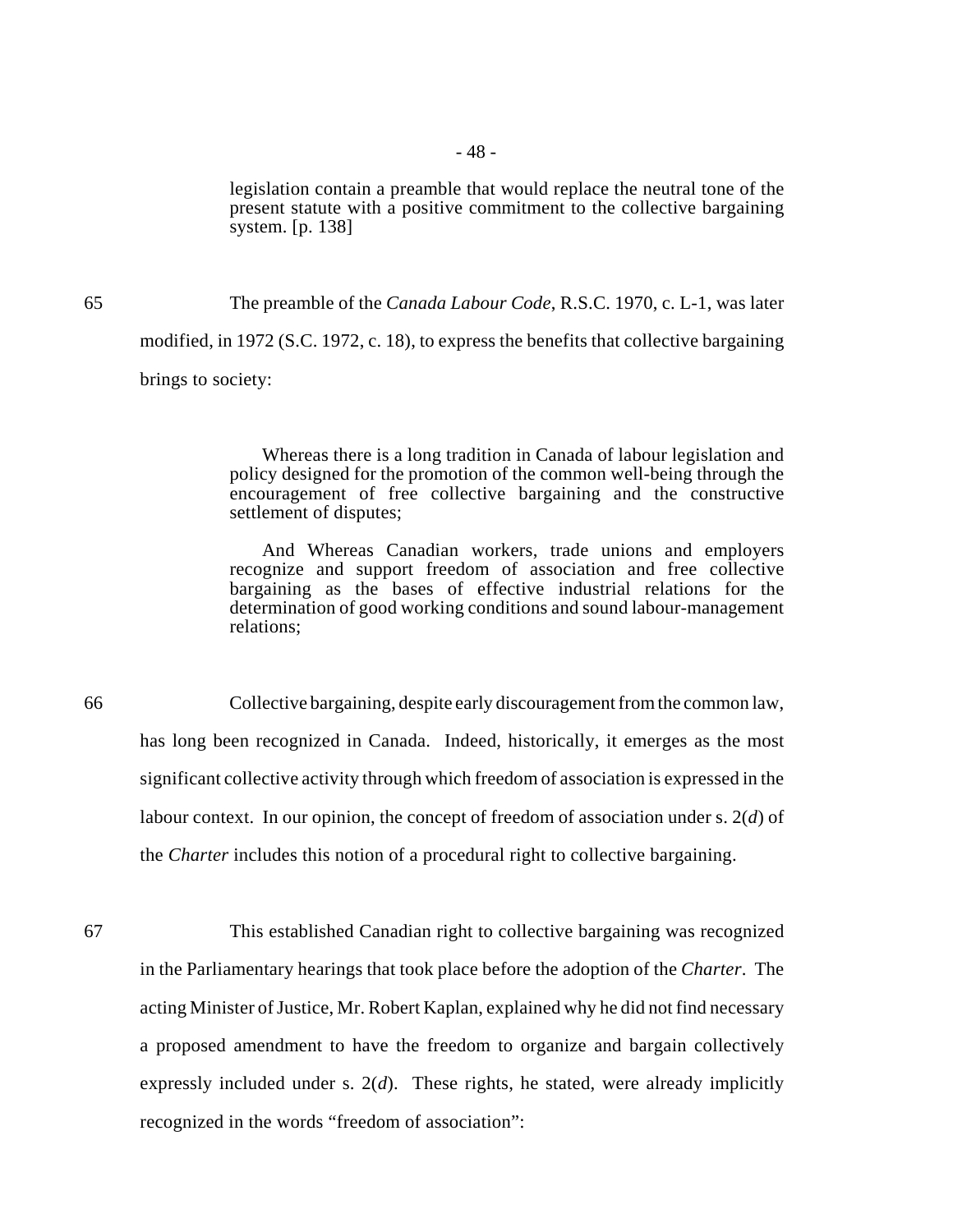Our position on the suggestion that there be specific reference to freedom to organize and bargain collectively is that that is already covered in the freedom of association that is provided already in the Declaration or in the Charter; and that by singling out association for bargaining one might tend to d[i]minish all the other forms of association which are contemplated church associations; associations of fraternal organizations or community organizations.

(Special Joint Committee of the Senate and of the House of Commons on the Constitution of Canada, *Minutes of Proceedings and Evidence*, Issue No. 43, January 22, 1981, at pp. 69-70)

68 The protection enshrined in s. 2(*d*) of the *Charter* may properly be seen as the culmination of a historical movement towards the recognition of a procedural right to collective bargaining.

## (b) *International Law Protects Collective Bargaining as Part of Freedom of Association*

69 Under Canada's federal system of government, the incorporation of international agreements into domestic law is properly the role of the federal Parliament or the provincial legislatures. However, Canada's international obligations can assist courts charged with interpreting the *Charter*'s guarantees (see *Suresh v. Canada (Minister of Citizenship and Immigration)*, [2002] 1 S.C.R. 3, 2002 SCC 1, at para. 46). Applying this interpretive tool here supports recognizing a process of collective bargaining as part of the *Charter*'s guarantee of freedom of association.

70 Canada's adherence to international documents recognizing a right to collective bargaining supports recognition of the right in s. 2(*d*) of the *Charter*. As Dickson C.J. observed in the *Alberta Reference*, at p. 349, the *Charter* should be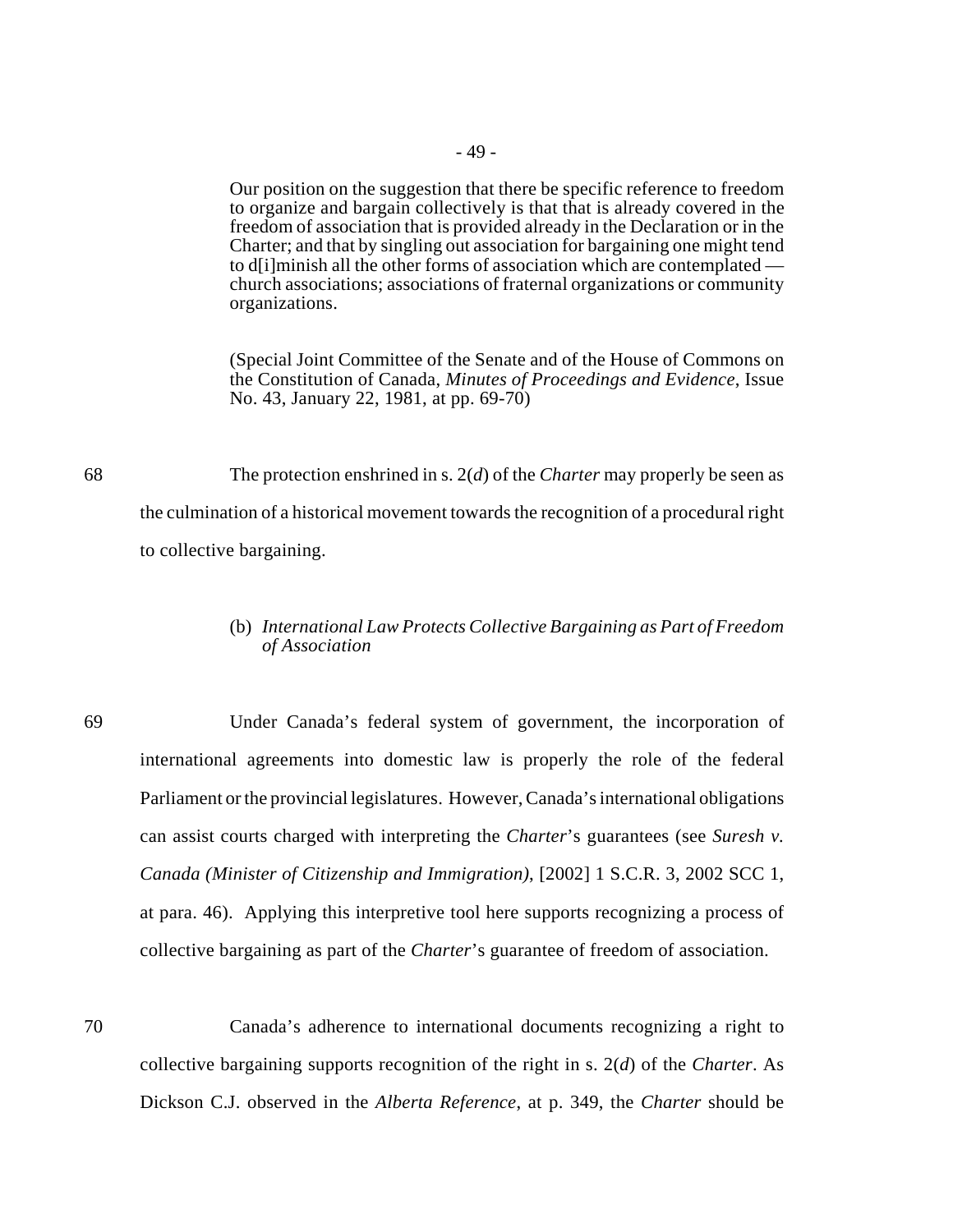presumed to provide at least as great a level of protection as is found in the international human rights documents that Canada has ratified.

- 71 The sources most important to the understanding of s. 2(*d*) of the *Charter* are the *International Covenant on Economic, Social and Cultural Rights*, 993 U.N.T.S. 3 ("*ICESCR*"), the *International Covenant on Civil and Political Rights*, 999 U.N.T.S. 171 ("*ICCPR*"), and the International Labour Organization's (ILO's) *Convention (No. 87) Concerning Freedom of Association and Protection of the Right to Organize*, 68 U.N.T.S. 17 ("*Convention No. 87*"). Canada has endorsed all three of these documents, acceding to both the *ICESCR* and the *ICCPR*, and ratifying *Convention No. 87* in 1972. This means that these documents reflect not only international consensus, but also principles that Canada has committed itself to uphold.
- 72 The *ICESCR*, the *ICCPR* and *Convention No. 87* extend protection to the functioning of trade unions in a manner suggesting that a right to collective bargaining is part of freedom of association. The interpretation of these conventions, in Canada and internationally, not only supports the proposition that there is a right to collective bargaining in international law, but also suggests that such a right should be recognized in the Canadian context under s. 2(*d*).
- 73 Article 8, para. (1)(*c*) of the *ICESCR* guarantees the "right of trade unions to function freely subject to no limitations other than those prescribed by law and which are necessary in a democratic society in the interests of national security or public order or for the protection of the rights and freedoms of others." This Article allows the "free functioning" of trade unions to be regulated, but not legislatively abrogated (*per* Dickson C.J., *Alberta Reference*, at p. 351). Since collective

- 50 -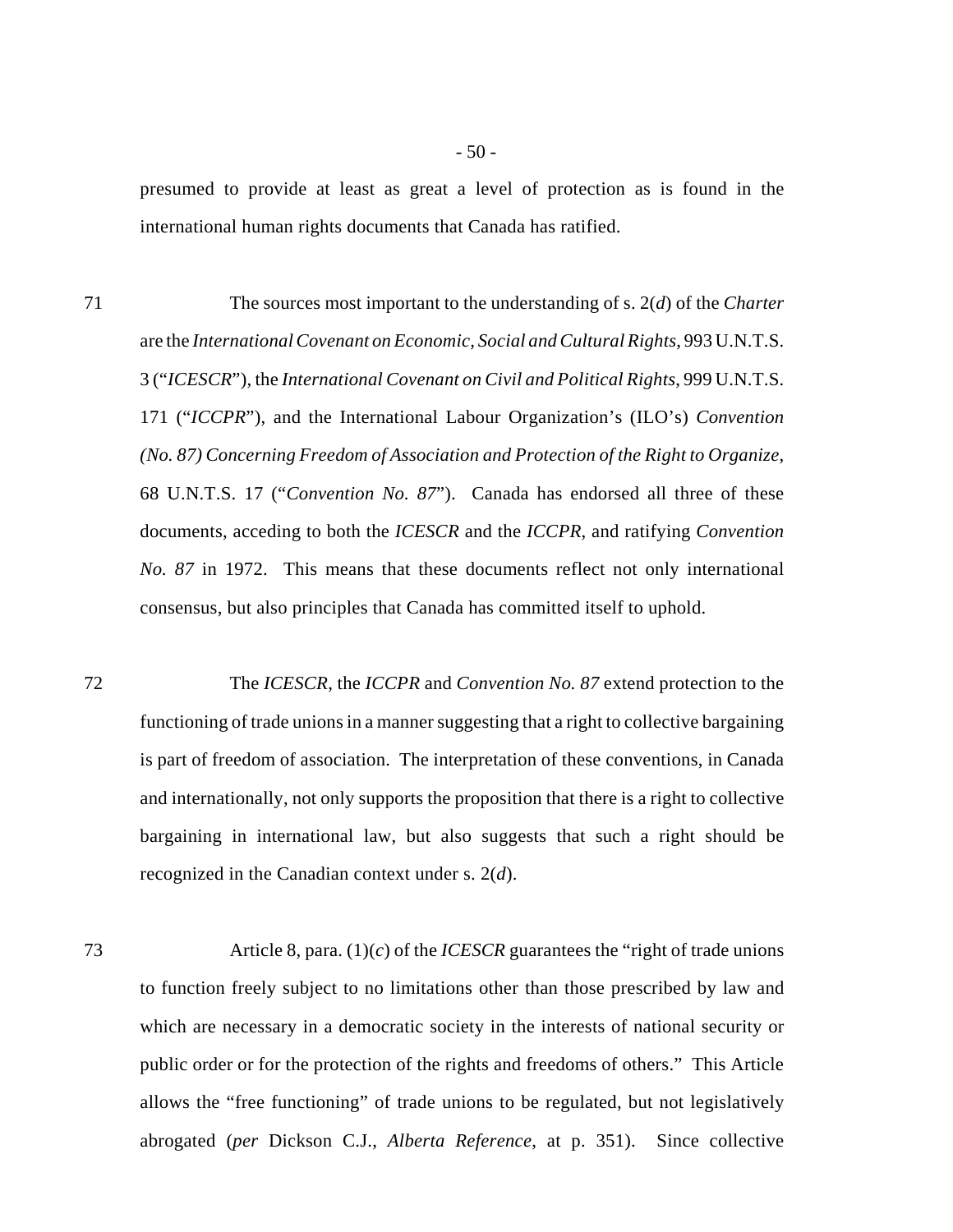bargaining is a primary function of a trade union, it follows that Article 8 protects a union's freedom to pursue this function freely.

- 74 Similarly, Article 22, para. 1 of the *ICCPR* states that "[e]veryone shall have the right to freedom of association with others, including the right to form and join trade unions for the protection of his interests." Paragraph 2 goes on to say that no restriction may be placed on the exercise of this right, other than those necessary in a free and democratic society for reasons of national security, public safety, public order, public health or the protection of the rights of others. This Article has been interpreted to suggest that it encompasses both the right to form a union and the right to collective bargaining: *Concluding Observations of the Human Rights Committee Canada*, U.N. Doc. CCPR/C/79/Add.105 (1999).
- 75 *Convention No. 87* has also been understood to protect collective bargaining as part of freedom of association. Part I of the Convention, entitled "Freedom of Association", sets out the rights of workers to freely form organizations which operate under constitutions and rules set by the workers and which have the ability to affiliate internationally. Dickson C.J., dissenting in the *Alberta Reference*, at p. 355, relied on *Convention No. 87* for the principle that the ability "to form and organize unions, even in the public sector, must include freedom to pursue the essential activities of unions, such as collective bargaining and strikes, subject to reasonable limits".

76 *Convention No. 87* has been the subject of numerous interpretations by the ILO's Committee on Freedom of Association, Committee of Experts and Commissions of Inquiry. These interpretations have been described as the "cornerstone of the

- 51 -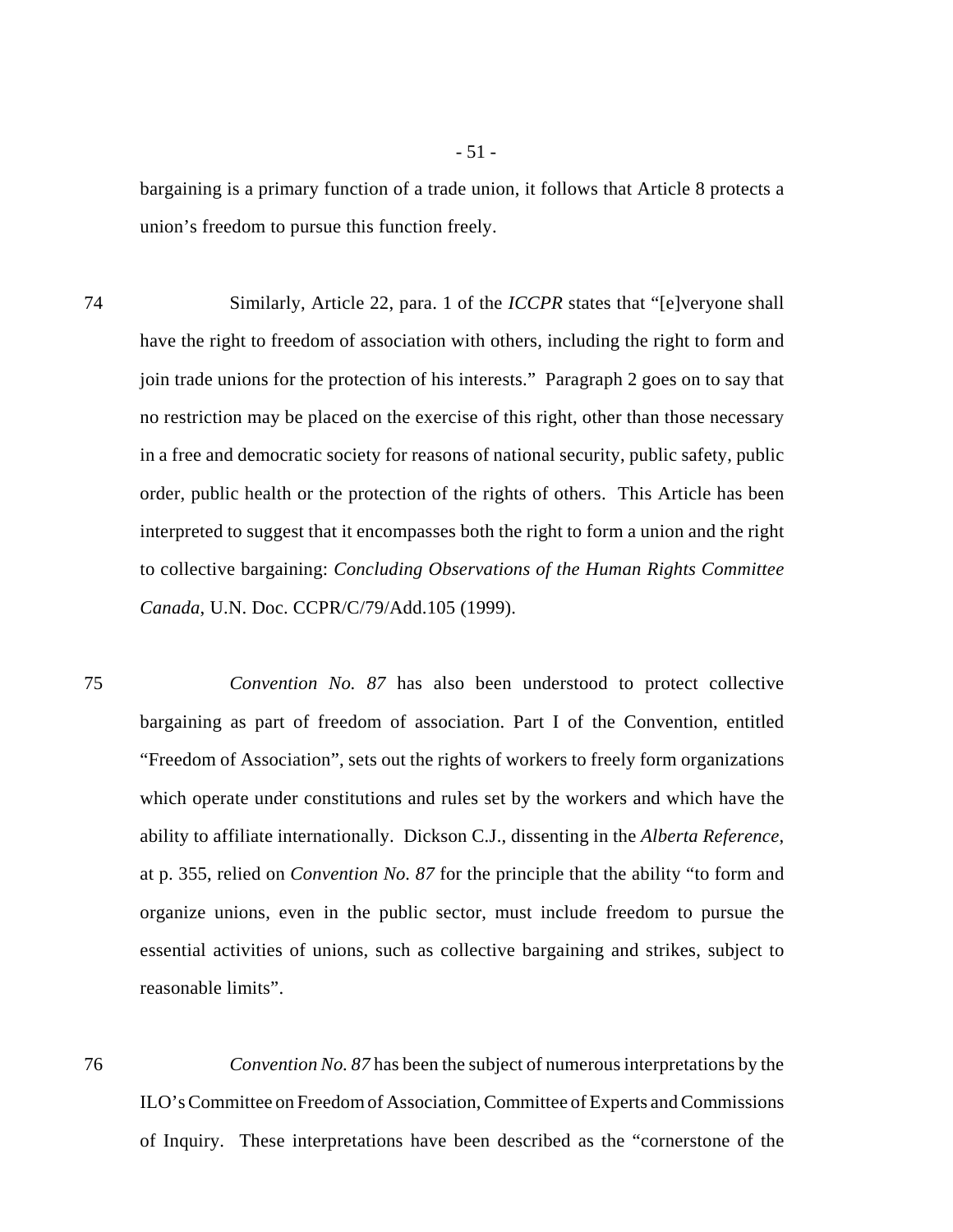international law on trade union freedom and collective bargaining": M. Forde, "The European Convention on Human Rights and Labor Law" (1983), 31 *Am. J. Comp. L*. 301, at p. 302. While not binding, they shed light on the scope of s. 2(*d*) of the *Charter* as it was intended to apply to collective bargaining: *Dunmore*, at paras. 16 and 27, *per* Bastarache J., applying the jurisprudence of the ILO's Committee of Experts and Committee on Freedom of Association.

77 A recent review by ILO staff summarized a number of principles concerning collective bargaining. Some of the most relevant principles in international law are summarized in the following terms (see B. Gernigon, A. Odero and H. Guido, "ILO principles concerning collective bargaining" (2000), 139 *Intern'l Lab. Rev.* 33, at pp. 51-52):

> A. The right to collective bargaining is a fundamental right endorsed by the members of the ILO in joining the Organization, which they have an obligation to respect, to promote and to realize, in good faith (ILO Declaration on Fundamental Principles and Rights at Work and its Followup).

> > ...

D. The purpose of collective bargaining is the regulation of terms and conditions of employment, in a broad sense, and the relations between the parties. ...

H. The principle of good faith in collective bargaining implies recognizing representative organizations, endeavouring to reach an agreement, engaging in genuine and constructive negotiations, avoiding unjustified delays in negotiation and mutually respecting the commitments entered into, taking into account the results of negotiations in good faith.

I. In view of the fact that the voluntary nature of collective bargaining is a fundamental aspect of the principles of freedom of association, collective bargaining may not be imposed upon the parties and procedures to support bargaining must, in principle, take into account its voluntary nature; moreover, the level of bargaining must not be imposed unilaterally by law or by the authorities, and it must be possible for bargaining to take place at any level.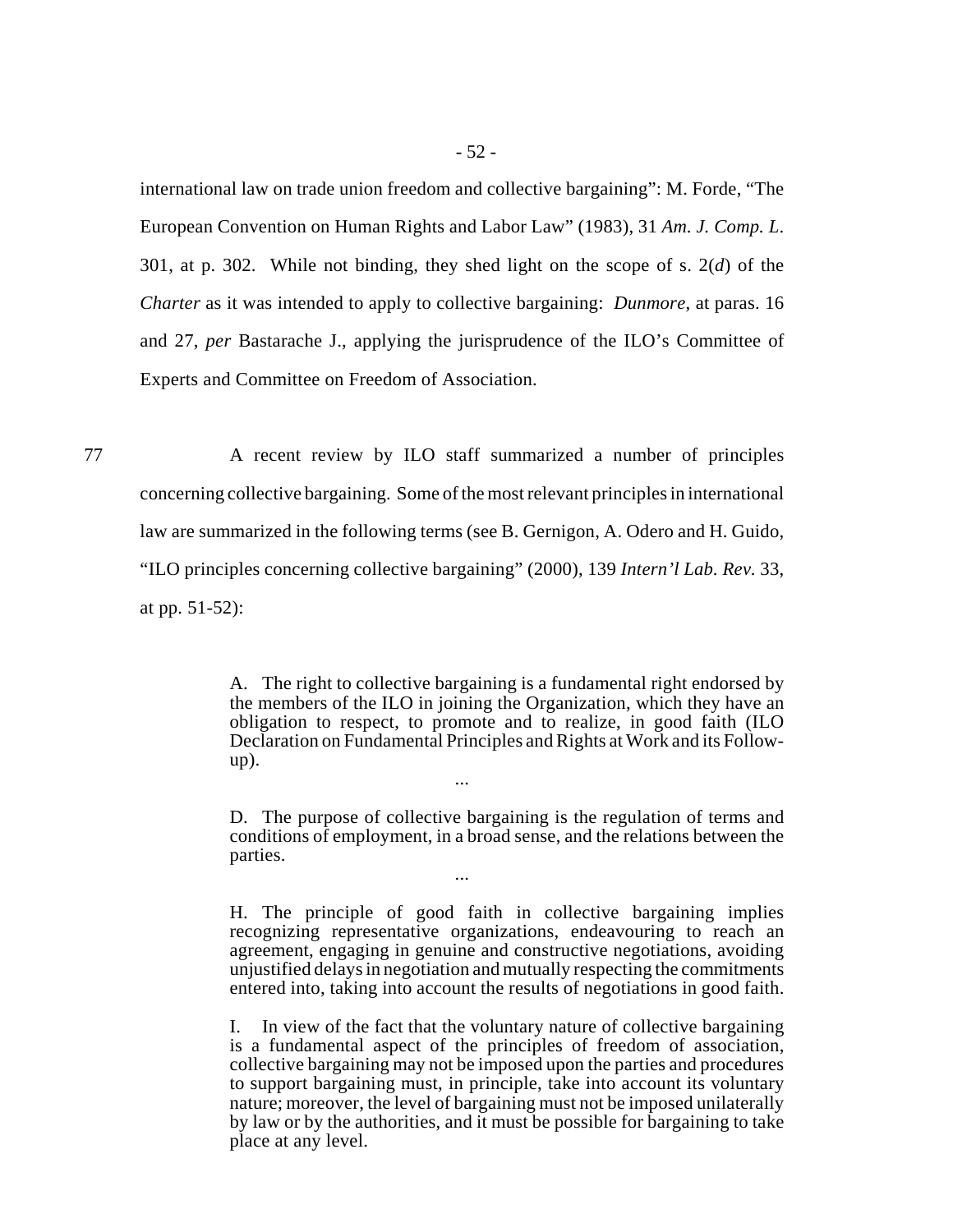J. It is acceptable for conciliation and mediation to be imposed by law in the framework of the process of collective bargaining, provided that reasonable time limits are established. However, the imposition of compulsory arbitration in cases where the parties do not reach agreement is generally contrary to the principle of voluntary collective bargaining and is only admissible: [cases of essential services, administration of the State, clear deadlock, and national crisis].

K. Interventions by the legislative or administrative authorities which have the effect of annulling or modifying the content of freely concluded collective agreements, including wage clauses, are contrary to the principle of voluntary collective bargaining. These interventions include: the suspension or derogation of collective agreements by decree without the agreement of the parties; the interruption of agreements which have already been negotiated; the requirement that freely concluded collective agreements be renegotiated; the annulment of collective agreements; and the forced renegotiation of agreements which are currently in force. Other types of intervention, such as the compulsory extension of the validity of collective agreements by law are only admissible in cases of emergency and for short periods.

L. Restrictions on the content of future collective agreements ... are admissible only in so far as such restrictions are preceded by consultations with the organizations of workers and employers and fulfil the following conditions: [restrictions are exceptional measures; of limited duration; include protection for workers' standards of living].

(See also, M. Coutu, *Les libertés syndicales dans le secteur public* (1989), at pp. 26-29.)

78 The fact that a global consensus on the meaning of freedom of association did not crystallize in the *Declaration on Fundamental Principles and Rights at Work*, 6 IHRR 285 (1999), until 1998 does not detract from its usefulness in interpreting s. 2(*d*) of the *Charter*. For one thing, the Declaration was made on the basis of interpretations of international instruments, such as *Convention No. 87*, many of which were adopted by the ILO prior to the advent of the *Charter* and were within the contemplation of the framers of the *Charter*. For another, the *Charter*, as a living document, grows with society and speaks to the current situations and needs of Canadians. Thus Canada's *current* international law commitments and the current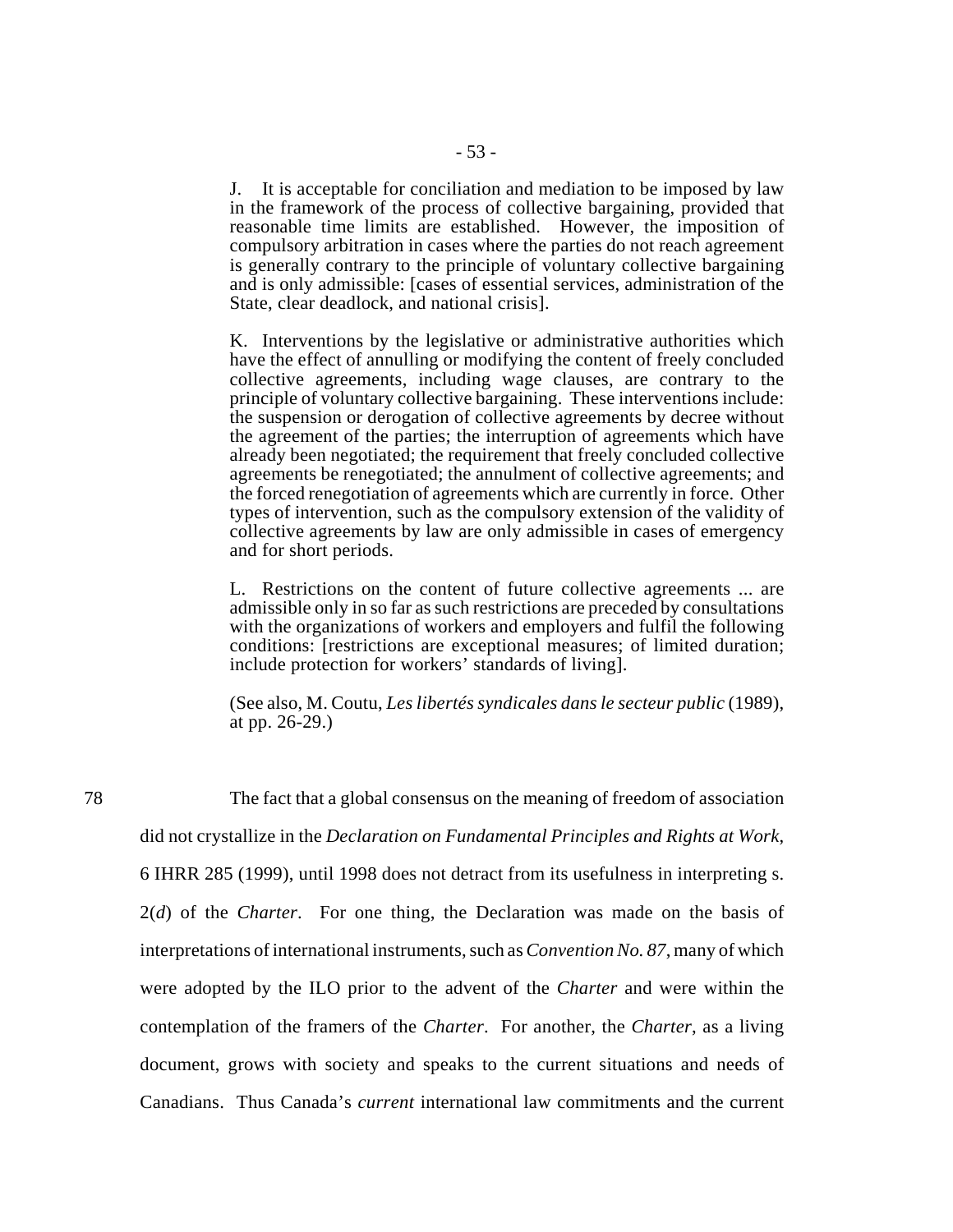state of international thought on human rights provide a persuasive source for interpreting the scope of the *Charter*.

79 In summary, international conventions to which Canada is a party recognize the right of the members of unions to engage in collective bargaining, as part of the protection for freedom of association. It is reasonable to infer that s. 2(*d*) of the *Charter* should be interpreted as recognizing at least the same level of protection: *Alberta Reference*.

> (c) *Charter Values Support Protecting a Process of Collective Bargaining Under Section 2(d)*

80 Protection for a process of collective bargaining within s. 2(*d*) is consistent with the *Charter*'s underlying values. The *Charter*, including s. 2(*d*) itself, should be interpreted in a way that maintains its underlying values and its internal coherence. As Lamer J. stated in *Dubois v. The Queen*, [1985] 2 S.C.R. 350, at p. 365:

> Our constitutional *Charter* must be construed as a system where "Every component contributes to the meaning as a whole, and the whole gives meaning to its parts" (P. A. Côté writing about statutory interpretation in *The Interpretation of Legislation in Canada* (1984), at p. 236). The courts must interpret each section of the *Charter* in relation to the others (see, for example, *R. v. Carson* (1983), 20 M.V.R. 54 (Ont. C.A.); *R. v. Konechny*, [1984] 2 W.W.R. 481 (B.C.C.A.); *Reference re Education Act of Ontario and Minority Language Education Rights* (1984), 47 O.R. (2d) 1 (C.A.); *R. v. Antoine*, *supra*).

> (See also *Big M Drug Mart*, at p. 344; and *Nova Scotia (Attorney General) v. Walsh*, [2002] 4 S.C.R. 325, 2002 SCC 83, at para. 63.)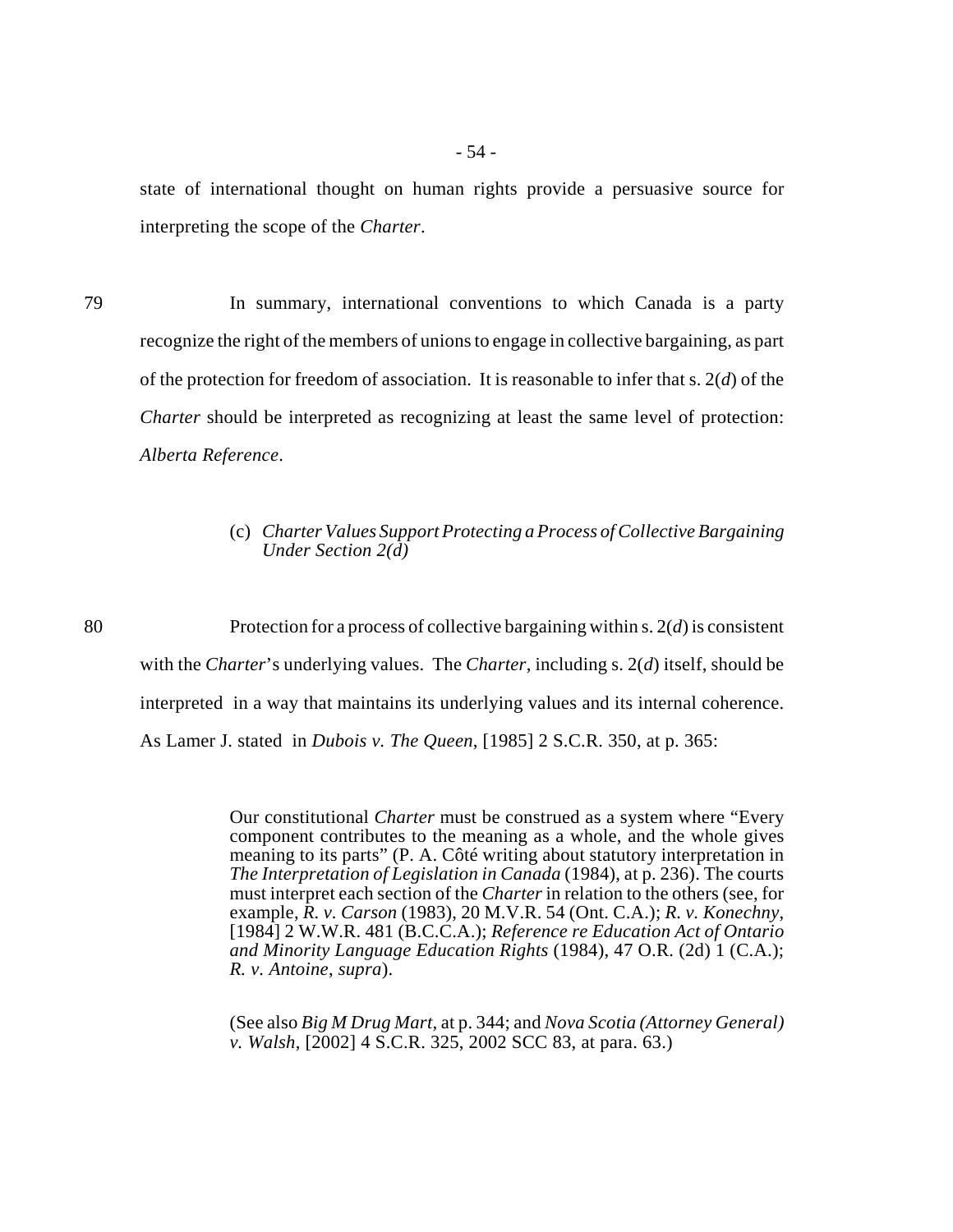- 55 -

81 Human dignity, equality, liberty, respect for the autonomy of the person and the enhancement of democracy are among the values that underly the *Charter*: *R. v. Zundel*, [1992] 2 S.C.R. 731; *Corbiere v. Canada (Minister of Indian and Northern Affairs)*, [1999] 2 S.C.R. 203, at para. 100; *R. v. Oakes*, [1986] 1 S.C.R. 103. All of these values are complemented and indeed, promoted, by the protection of collective bargaining in s. 2(*d*) of the *Charter*.

82 The right to bargain collectively with an employer enhances the human dignity, liberty and autonomy of workers by giving them the opportunity to influence the establishment of workplace rules and thereby gain some control over a major aspect of their lives, namely their work (see *Alberta Reference*, at p. 368, and *Wallace v. United Grain Growers Ltd.*, [1997] 3 S.C.R. 701, at para. 93). As explained by P. C. Weiler in *Reconcilable Differences* (1980):

> Collective bargaining is not simply an instrument for pursuing external ends, whether these be mundane monetary gains or the erection of a private rule of law to protect dignity of the worker in the face of managerial authority. Rather, collective bargaining is intrinsically valuable as an experience in self-government. It is the mode in which employees participate in setting the terms and conditions of employment, rather than simply accepting what their employer chooses to give them .... [p. 33]

83 In *R.W.D.S.U., Local 558 v. Pepsi-Cola Canada Beverages (West) Ltd.*, [2002] 1 S.C.R. 156, 2002 SCC 8, we underlined the importance of protecting workers' autonomy:

> Personal issues at stake in labour disputes often go beyond the obvious issues of work availability and wages. Working conditions, like the duration and location of work, parental leave, health benefits, severance and retirement schemes, may impact on the personal lives of workers even outside their working hours. Expression on these issues contributes to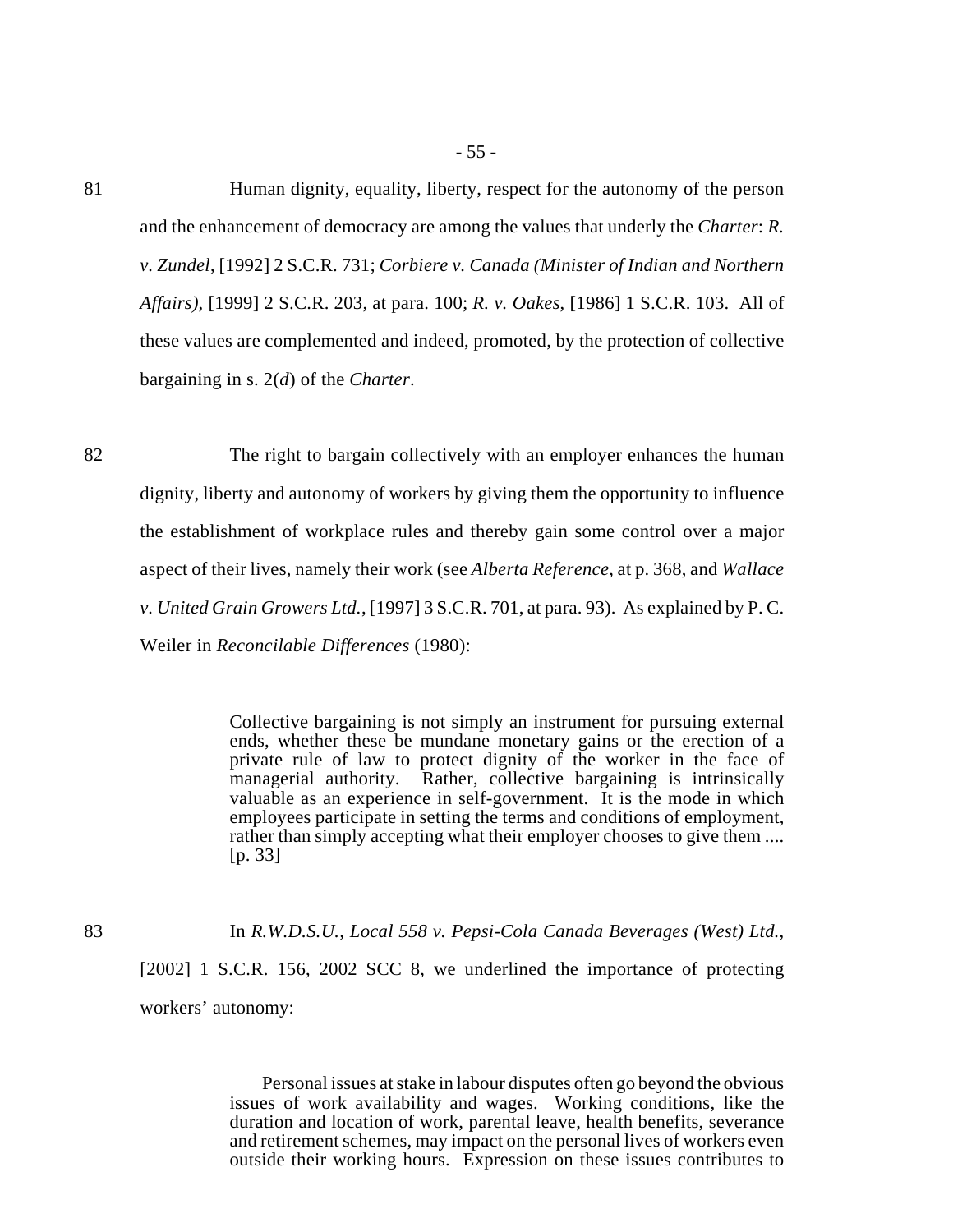self-understanding, as well as to the ability to influence one's working and non-working life. [para. 34]

84 Collective bargaining also enhances the *Charter* value of equality. One of the fundamental achievements of collective bargaining is to palliate the historical inequality between employers and employees: see *Wallace v. United Grain Growers Ltd.*, *per* Iacobucci J. In 1889, the Royal Commission on Capital and Labour appointed by the Macdonald government to make inquiries into the subject of labour and its relation to capital, stated that "Labour organizations are necessary to enable working men to deal on equal terms with their employers" (quoted in Glenday and Schrenk, at p. 121; see also G. Kealey, ed., *Canada investigates industrialism: The Royal Commission on the Relations of Labor and Capital, 1889 (abridged)* (1973)). Similarly, Dickson C.J. rightly emphasized this concern about equality in the *Alberta Reference*:

> Freedom of association is the cornerstone of modern labour relations. Historically, workers have combined to overcome the inherent inequalities of bargaining power in the employment relationship and to protect themselves from unfair, unsafe, or exploitative working conditions. As the United States Supreme Court stated in *N.L.R.B. v. Jones & Laughlin Steel Corp.*, 301 U.S. 1 (1937), at p. 33:

Long ago we stated the reason for labor organizations. We said that they were organized out of the necessities of the situation; that a single employee was helpless in dealing with an employer; that he was dependent ordinarily on his daily wage for the maintenance of himself and family; that if the employer refused to pay him the wages that he thought fair, he was nevertheless unable to leave the employ and resist arbitrary and unfair treatment; ...

The "necessities of the situation" go beyond, of course, the fairness of wages and remunerative concerns, and extend to matters such as health and safety in the work place, hours of work, sexual equality, and other aspects of work fundamental to the dignity and personal liberty of employees. [pp. 334-35]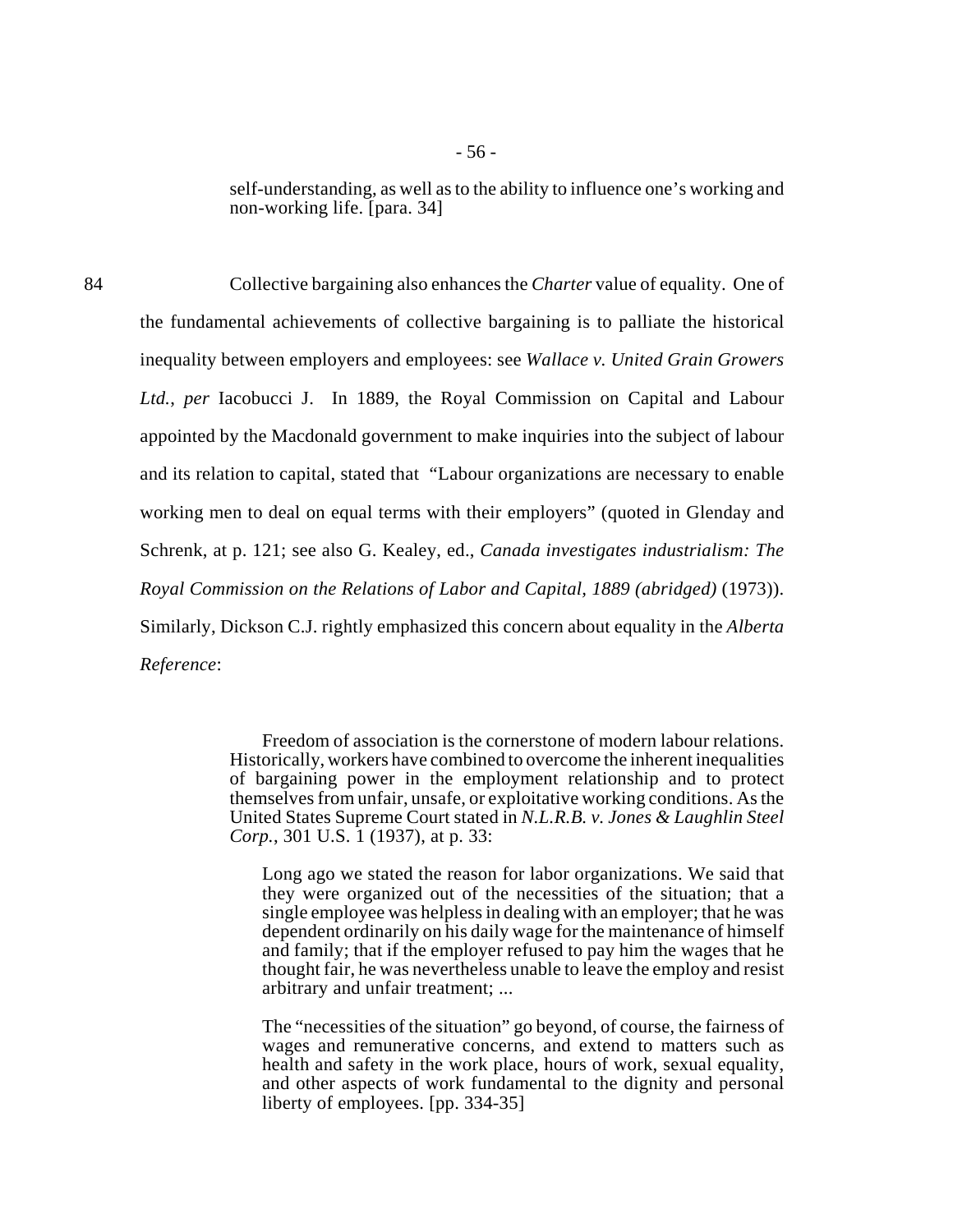85 Finally, a constitutional right to collective bargaining is supported by the *Charter* value of enhancing democracy. Collective bargaining permits workers to achieve a form of workplace democracy and to ensure the rule of law in the workplace. Workers gain a voice to influence the establishment of rules that control a major aspect of their lives (*Lavigne v. Ontario Public Service Employees Union*, [1991] 2 S.C.R. 211, at pp. 260-61, *per* Wilson J.; *Alberta Reference*, at p. 369; *Dunmore*, at paras. 12 and 46; Weiler, at pp. 31-32). The 1968 Woods Report explained:

> One of the most cherished hopes of those who originally championed the concept of collective bargaining was that it would introduce into the work place some of the basic features of the political democracy that was becoming the hallmark of most of the western world. Traditionally referred to as industrial democracy, it can be described as the substitution of the rule of law for the rule of men in the work place. [p. 96]

(See also Klare (quoted at para. 57 above).)

86 We conclude that the protection of collective bargaining under s. 2(*d*) of the *Charter* is consistent with and supportive of the values underlying the *Charter* and the purposes of the *Charter* as a whole. Recognizing that workers have the right to bargain collectively as part of their freedom to associate reaffirms the values of dignity, personal autonomy, equality and democracy that are inherent in the *Charter*.

## (3) Section 2(*d*) of the *Charter* and the Right to Collective Bargaining

87 The preceding discussion leads to the conclusion that s. 2(*d*) should be understood as protecting the right of employees to associate for the purpose of advancing workplace goals through a process of collective bargaining. The next question is what this right entails for employees, for government employers subject to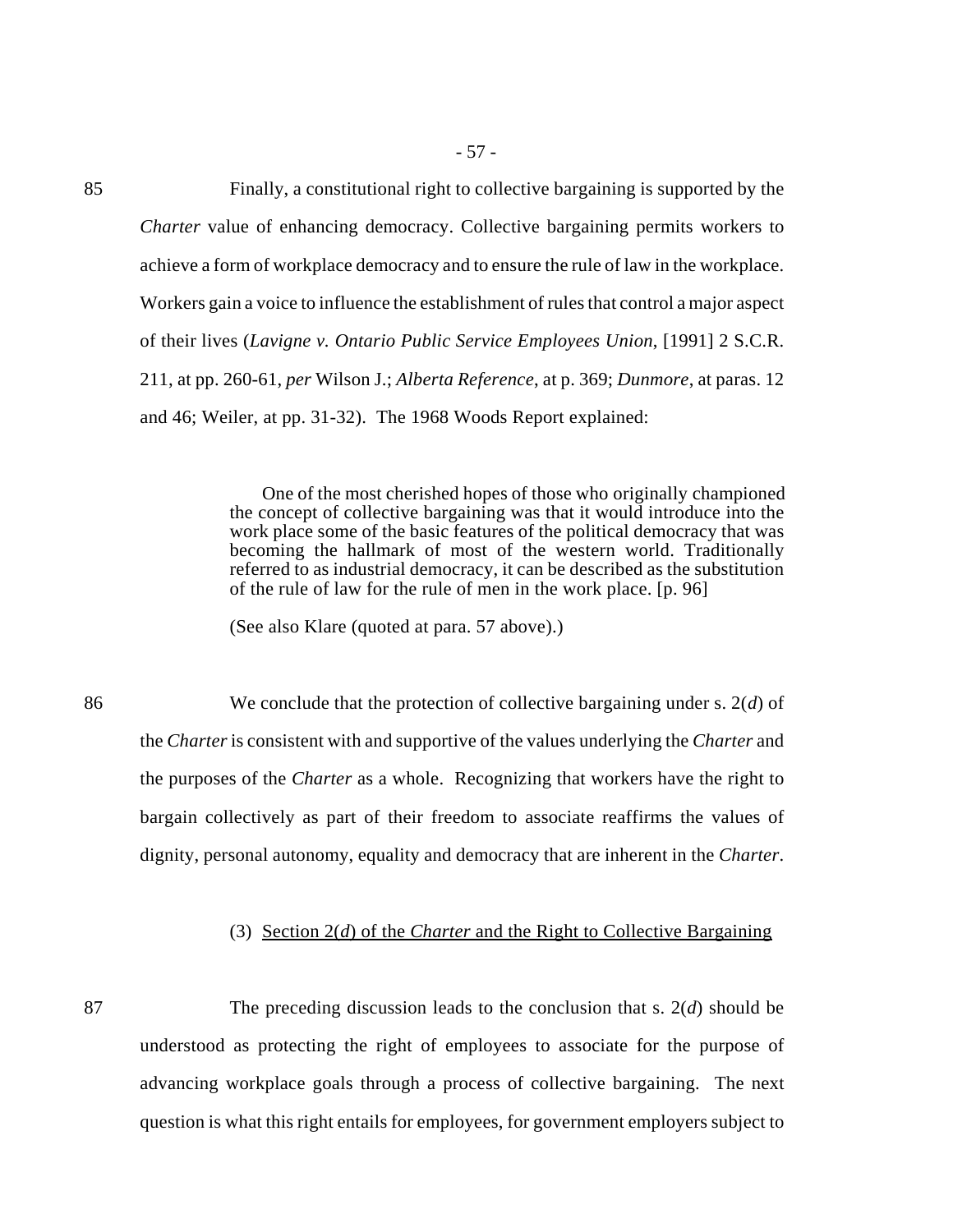the *Charter* under s. 32, and for Parliament and provincial legislatures which adopt labour laws.

88 Before going further, it may be useful to clarify who the s. 2(*d*) protection of collective bargaining affects, and how. The *Charter* applies only to state action. One form of state action is the passage of legislation. In this case, the legislature of British Columbia has passed legislation applying to relations between health care sector employers and the unions accredited to those employers. That legislation must conform to s. 2(*d*) of the *Charter*, and is void under s. 52 of the *Constitution Act, 1982* if it does not (in the absence of justification under s. 1 of the *Charter*). A second form of state action is the situation where the government is an employer. While a private employer is not bound by s. 2(*d*), the government as employer must abide by the *Charter*, under s. 32, which provides: "This Charter applies ... (*b*) to the legislature and government of each province in respect of all matters within the authority of the legislature of each province." This case is concerned with an attack on government legislation; there is no allegation that the government of British Columbia, *qua* employer, violated s. 2(*d*) of the *Charter*.

89 The scope of the right to bargain collectively ought to be defined bearing in mind the pronouncements of *Dunmore*, which stressed that s. 2(*d*) does not apply solely to individual action carried out in common, but also to associational activities themselves. The scope of the right properly reflects the history of collective bargaining and the international covenants entered into by Canada. Based on the principles developed in *Dunmore* and in this historical and international perspective, the constitutional right to collective bargaining concerns the protection of the ability of workers to engage in associational activities, and their capacity to act in common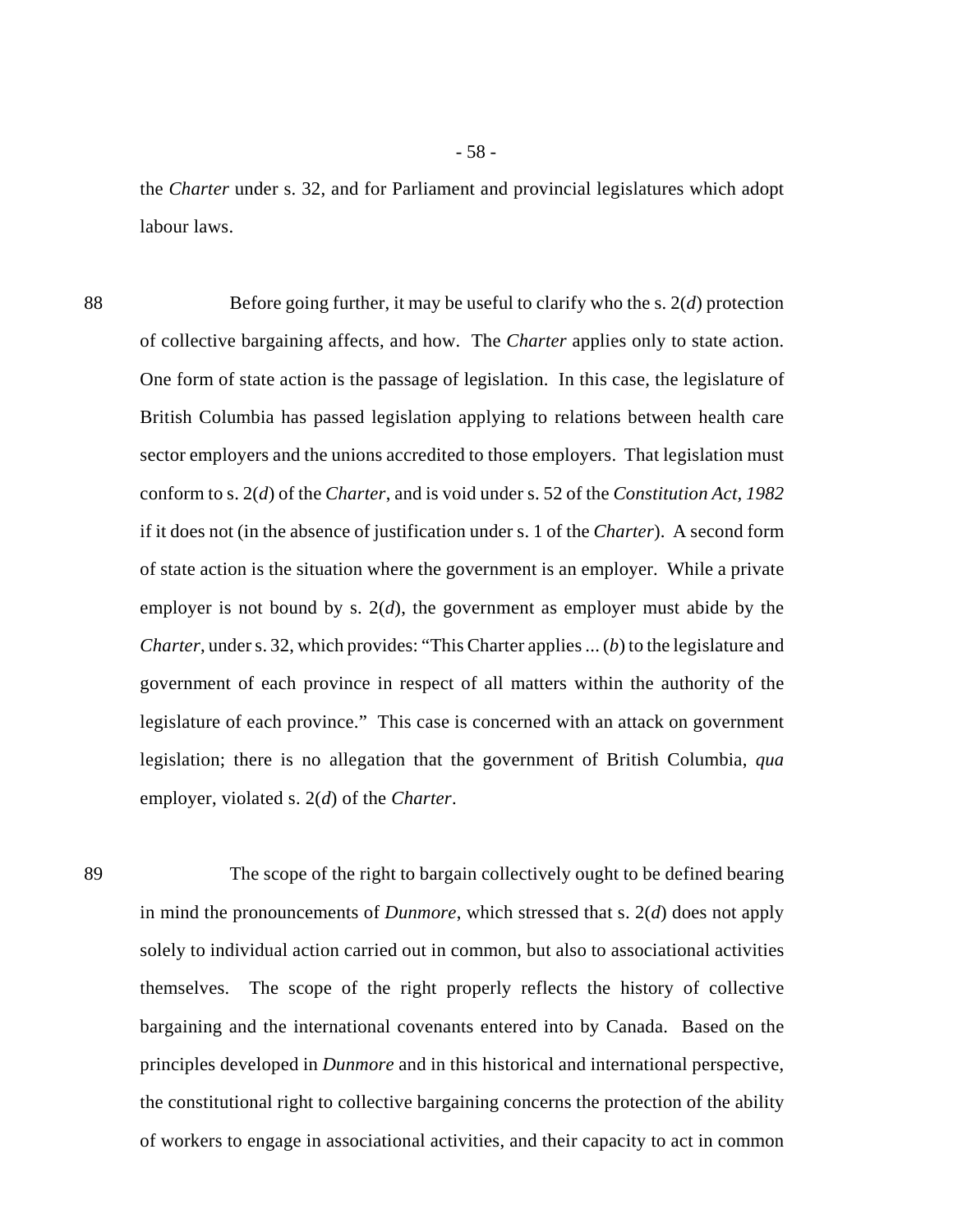to reach shared goals related to workplace issues and terms of employment. In brief, the protected activity might be described as employees banding together to achieve particular work-related objectives. Section 2(*d*) does not guarantee the particular objectives sought through this associational activity. However, it guarantees the process through which those goals are pursued. It means that employees have the right to unite, to present demands to health sector employers collectively and to engage in discussions in an attempt to achieve workplace-related goals. Section 2(*d*) imposes corresponding duties on government employers to agree to meet and discuss with them. It also puts constraints on the exercise of legislative powers in respect of the right to collective bargaining, which we shall discuss below.

90 Section 2(*d*) of the *Charter* does not protect all aspects of the associational activity of collective bargaining. It protects only against "substantial interference" with associational activity, in accordance with a test crafted in *Dunmore* by Bastarache J., which asked whether "excluding agricultural workers from a statutory labour relations regime, without expressly or intentionally prohibiting association, [can] constitute a substantial interference with freedom of association" (para. 23). Or to put it another way, does the state action target or affect the associational activity, "thereby discouraging the collective pursuit of common goals"? (*Dunmore*, at para. 16) Nevertheless, intent to interfere with the associational right of collective bargaining is not essential to establish breach of s. 2(*d*) of the *Charter*. It is enough if the *effect* of the state law or action is to *substantially interfere* with the activity of collective bargaining, thereby discouraging the collective pursuit of common goals. It follows that the state must not substantially interfere with the ability of a union to exert meaningful influence over working conditions through a process of collective bargaining conducted in accordance with the duty to bargain in good faith. Thus the

- 59 -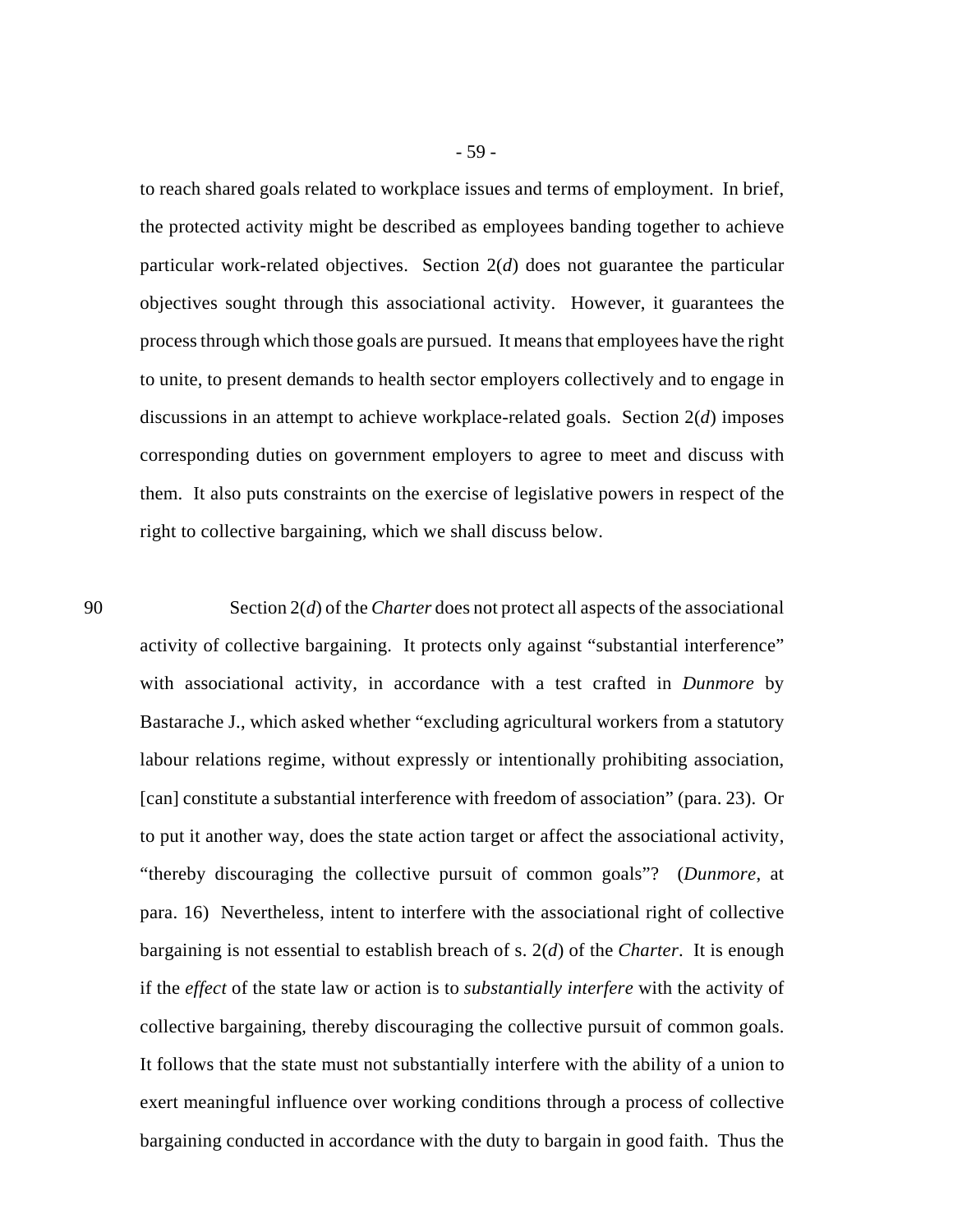employees' right to collective bargaining imposes corresponding duties on the employer. It requires both employer and employees to meet and to bargain in good faith, in the pursuit of a common goal of peaceful and productive accommodation.

91 The right to collective bargaining thus conceived is a limited right. First, as the right is to a process, it does not guarantee a certain substantive or economic outcome. Moreover, the right is to a general process of collective bargaining, not to a particular model of labour relations, nor to a specific bargaining method. As P. A. Gall notes, it is impossible to predict with certainty that the present model of labour relations will necessarily prevail in 50 or even 20 years ("Freedom of Association and Trade Unions: A Double-Edged Constitutional Sword", in J.M. Weiler and R.M. Elliot, eds., *Litigating the Values of a Nation: The Canadian Charter of Rights and Freedom*s (1986), 245, at p. 248). Finally, and most importantly, the interference, as *Dunmore* instructs, must be substantial — so substantial that it interferes not only with the attainment of the union members' objectives (which is not protected), but with the very process that enables them to pursue these objectives by engaging in meaningful negotiations with the employer.

92 To constitute *substantial interference* with freedom of association, the intent or effect must seriously undercut or undermine the activity of workers joining together to pursue the common goals of negotiating workplace conditions and terms of employment with their employer that we call collective bargaining. Laws or actions that can be characterized as "union breaking" clearly meet this requirement. But less dramatic interference with the collective process may also suffice. In *Dunmore*, denying the union access to the labour laws of Ontario designed to support and give a voice to unions was enough. Acts of bad faith, or unilateral nullification of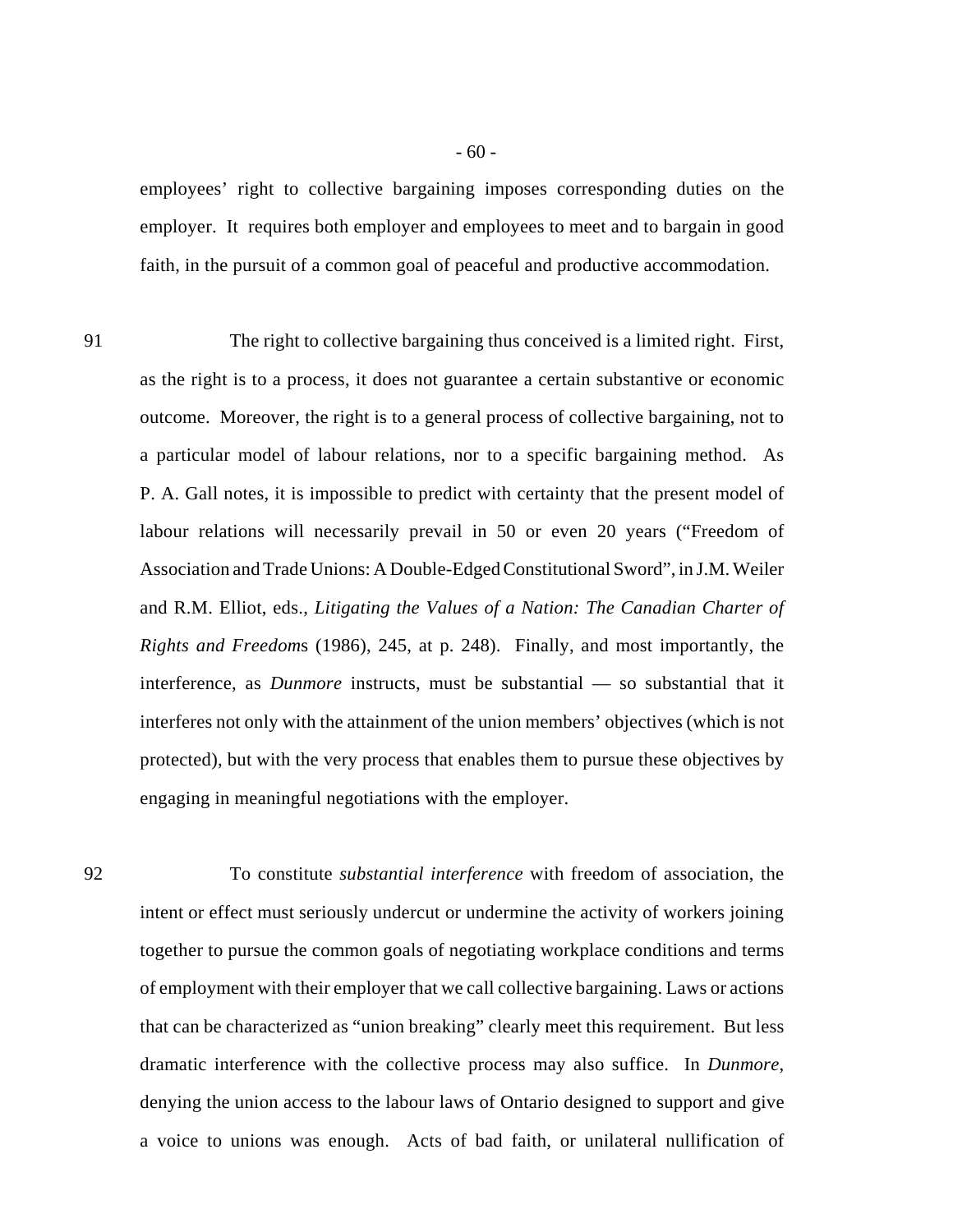negotiated terms, without any process of meaningful discussion and consultation may also significantly undermine the process of collective bargaining. The inquiry in every case is contextual and fact-specific. The question in every case is whether the process of voluntary, good faith collective bargaining between employees and the employer has been, or is likely to be, significantly and adversely impacted.

- 93 Generally speaking, determining whether a government measure affecting the protected process of collective bargaining amounts to substantial interference involves two inquiries. The first inquiry is into the importance of the matter affected to the process of collective bargaining, and more specifically, to the capacity of the union members to come together and pursue collective goals in concert. The second inquiry is into the manner in which the measure impacts on the collective right to good faith negotiation and consultation.
- 94 Both inquiries are necessary. If the matters affected do not substantially impact on the process of collective bargaining, the measure does not violate s. 2(*d*) and, indeed, the employer may be under no duty to discuss and consult. There will be no need to consider process issues. If, on the other hand, the changes substantially touch on collective bargaining, they will still not violate s. 2(*d*) if they preserve a process of consultation and good faith negotiation.

95 Turning to the first inquiry, the essential question is whether the subject matter of a particular instance of collective bargaining is such that interfering with bargaining over that issue will affect the ability of unions to pursue common goals collectively. It may help to clarify why the importance of the subject matter of bargaining is relevant to the s. 2(*d*) inquiry. As we have stated, one requirement for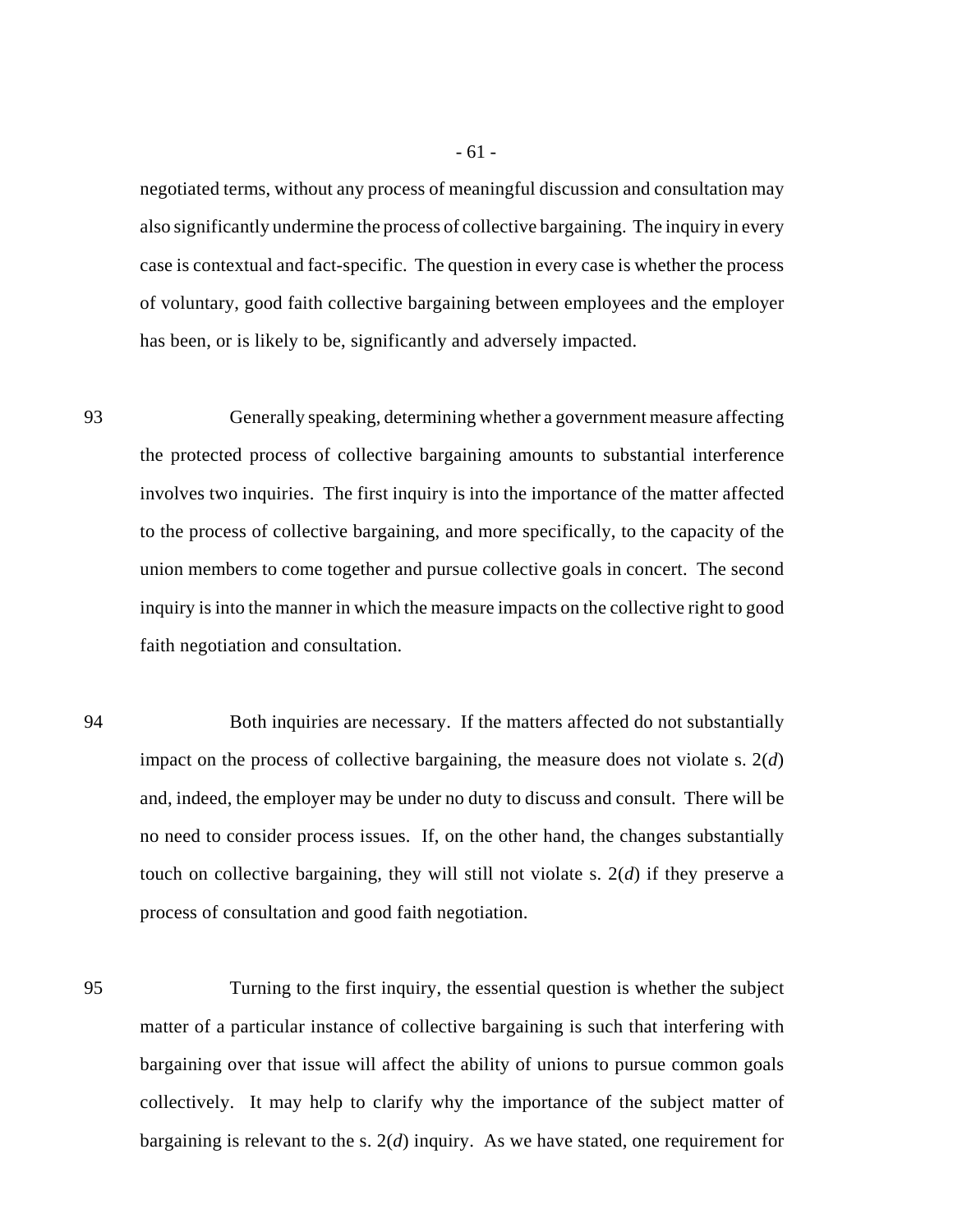finding a breach of s.  $2(d)$  is that the state has "precluded activity because of its associational nature, thereby discouraging the collective pursuit of common goals" (*Dunmore*, at para. 16 (emphasis deleted)). Interference with collective bargaining over matters of lesser importance to the union and its capacity to pursue collective goals in concert may be of some significance to workers. However, interference with collective bargaining over these less important matters is more likely to fall short of discouraging the capacity of union members to come together and pursue common goals in concert. Therefore, if the subject matter is of lesser importance to the union, then it is less likely that the s. 2(*d*) right to bargain collectively is infringed. The importance of an issue to the union and its members is not itself determinative, but will bear on the "single inquiry" prescribed in *Dunmore* as it applies in the particular context of collective bargaining: does interference with collective bargaining over certain subject matter affect the ability of the union members to come together and pursue common goals? The more important the matter, the more likely that there is substantial interference with the s. 2(*d*) right. Conversely, the less important the matter to the capacity of union members to pursue collective goals, the less likely that there is substantial interference with the s.  $2(d)$  right to collective bargaining.

96 While it is impossible to determine in advance exactly what sorts of matters are important to the ability of union members to pursue shared goals in concert, some general guidance may be apposite. Laws or state actions that prevent or deny meaningful discussion and consultation about working conditions between employees and their employer may substantially interfere with the activity of collective bargaining, as may laws that unilaterally nullify significant negotiated terms in existing collective agreements. By contrast, measures affecting less important matters such as the design of uniform, the lay out and organization of cafeterias, or the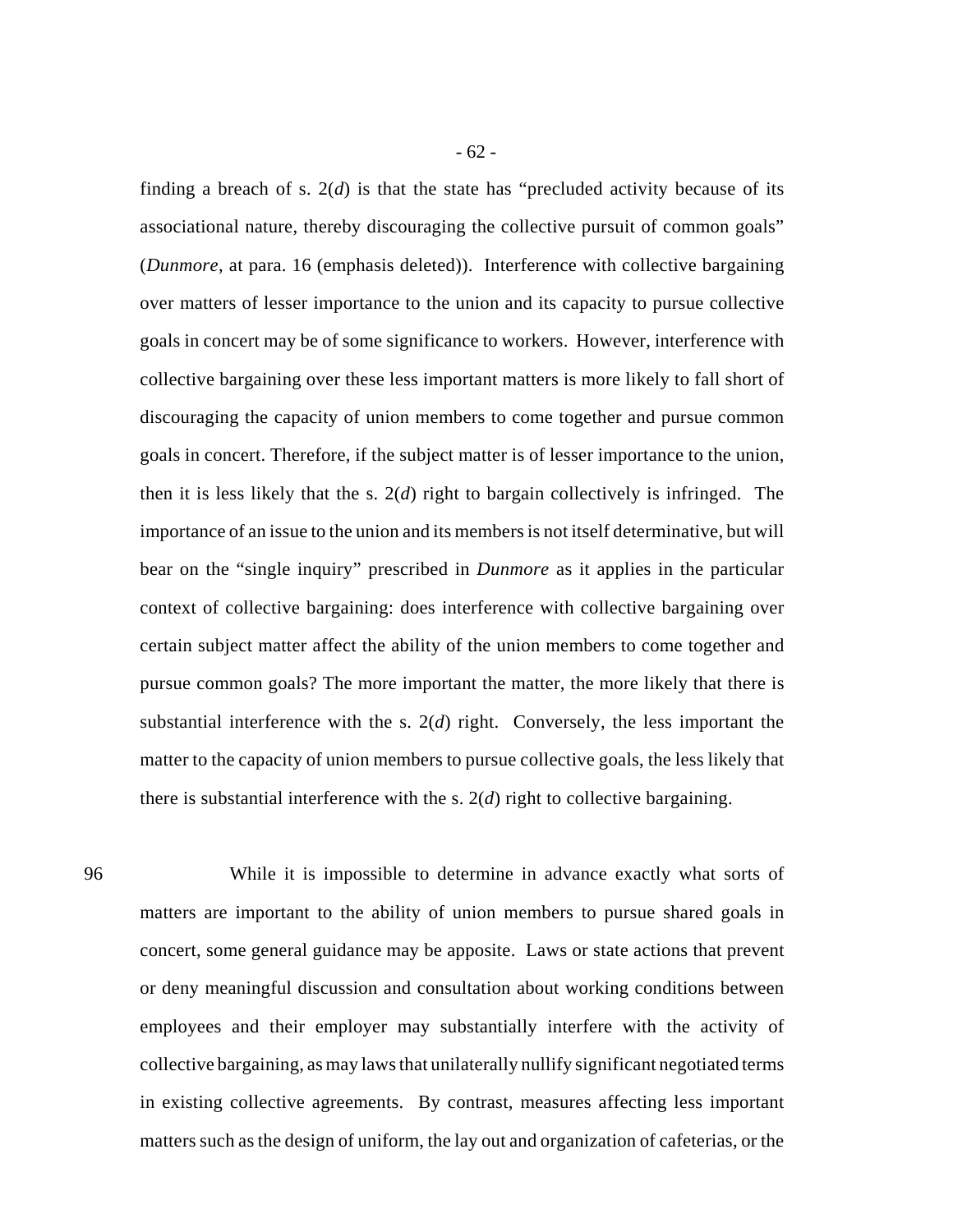location or availability of parking lots, may be far less likely to constitute significant interference with the s.  $2(d)$  right of freedom of association. This is because it is difficult to see how interfering with collective bargaining over these matters undermines the capacity of union members to pursue shared goals in concert. Thus, an interference with collective bargaining over these issues is less likely to meet the requirements set out in *Dunmore* for a breach of s. 2(*d*).

97 Where it is established that the measure impacts on subject matter important to collective bargaining and the capacity of the union members to come together and pursue common goals, the need for the second inquiry arises: does the legislative measure or government conduct in issue respect the fundamental precept of collective bargaining — the duty to consult and negotiate in good faith? If it does, there will be no violation of s. 2(*d*), even if the content of the measures might be seen as being of substantial importance to collective bargaining concerns, since the process confirms the associational right of collective bargaining.

98 Consideration of the duty to negotiate in good faith which lies at the heart of collective bargaining may shed light on what constitutes improper interference with collective bargaining rights. It is worth referring again to principle H of the ILO principles concerning collective bargaining, which emphasizes the need for good faith in upholding the right to collective bargaining and in the course of collective bargaining. Principle H thus states:

> The principle of good faith in collective bargaining implies recognizing representative organizations, endeavouring to reach an agreement, engaging in genuine and constructive negotiations, avoiding unjustified delays in negotiation and mutually respecting the commitments entered into, taking into account the results of negotiations in good faith.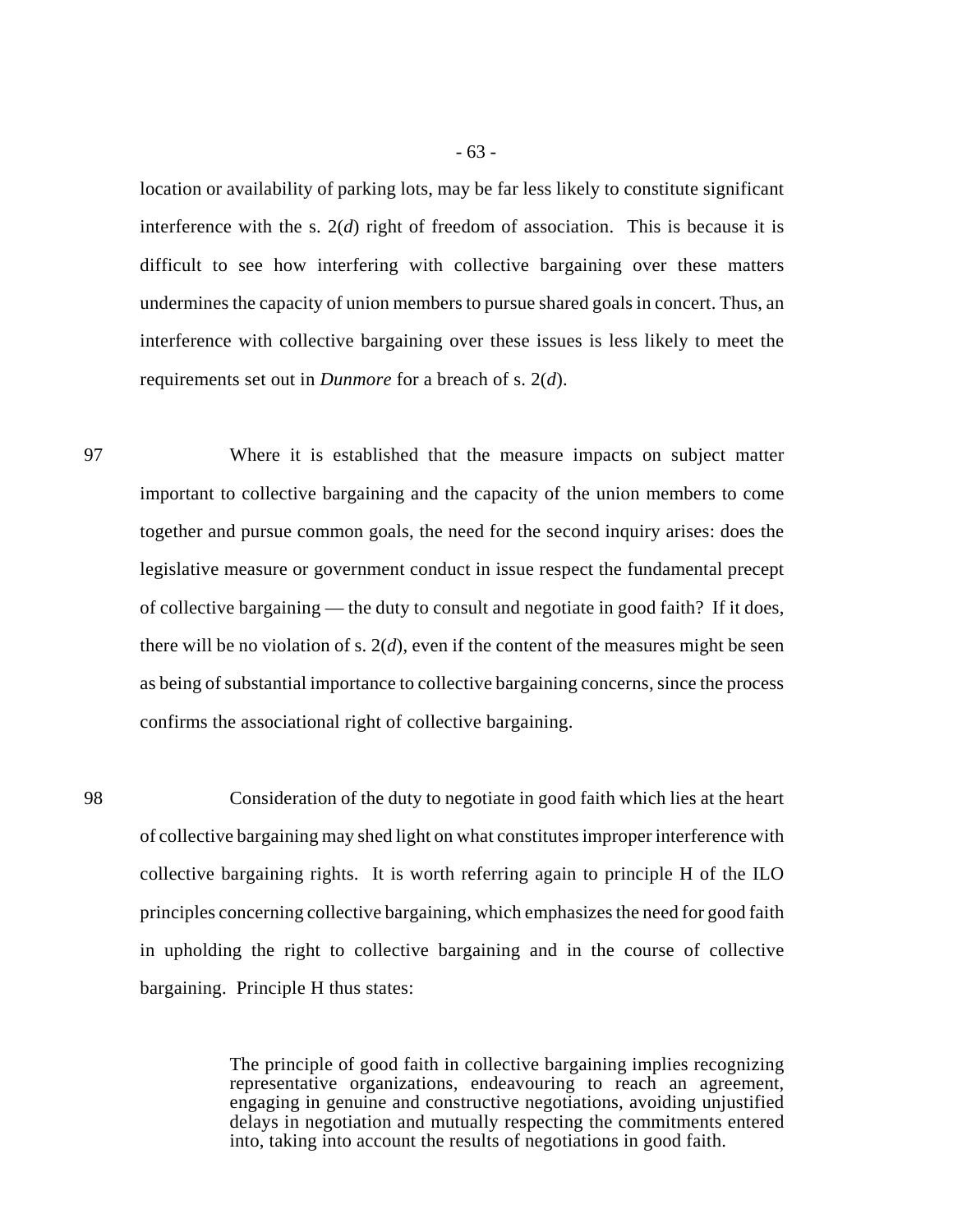99 Consistent with this, the *Canada Labour Code* and legislation from all provinces impose on employers and unions the right and duty to bargain in good faith (see generally Adams, at pp. 10-91 and 10-92). The duty to bargain in good faith under labour codes is essentially procedural and does not dictate the content of any particular agreement achieved through collective bargaining. The duty to bargain is aimed at bringing the parties together to meet and discuss, but as illustrated by Senator Walsh, chairman of the Senate committee hearing on the *Wagner Act*, the general rule is that: "The bill does not go beyond the office door." (Remarks of Senator Walsh, 79 Cong. Rec. 7659; see F. Morin, J.-Y. Brière and D. Roux, *Le droit de l'emploi au Québec* (3rd ed. 2006), at pp. 1026-27.)

100 A basic element of the duty to bargain in good faith is the obligation to actually meet and to commit time to the process (Carter et al., at p. 301). As explained by Adams:

> The failure to meet at all is, of course, a breach of the duty. A refusal to meet unless certain procedural preconditions are met is also a breach of the duty.

> A failure to make the commitment of time and preparation required to attempt to conclude an agreement is a failure to make reasonable efforts.  $[pp.10-101 \text{ and } 10-106]$

...

101 The parties have a duty to engage in meaningful dialogue and they must be willing to exchange and explain their positions. They must make a reasonable effort to arrive at an acceptable contract (Adams, at p. 10-107; Carrothers, Palmer and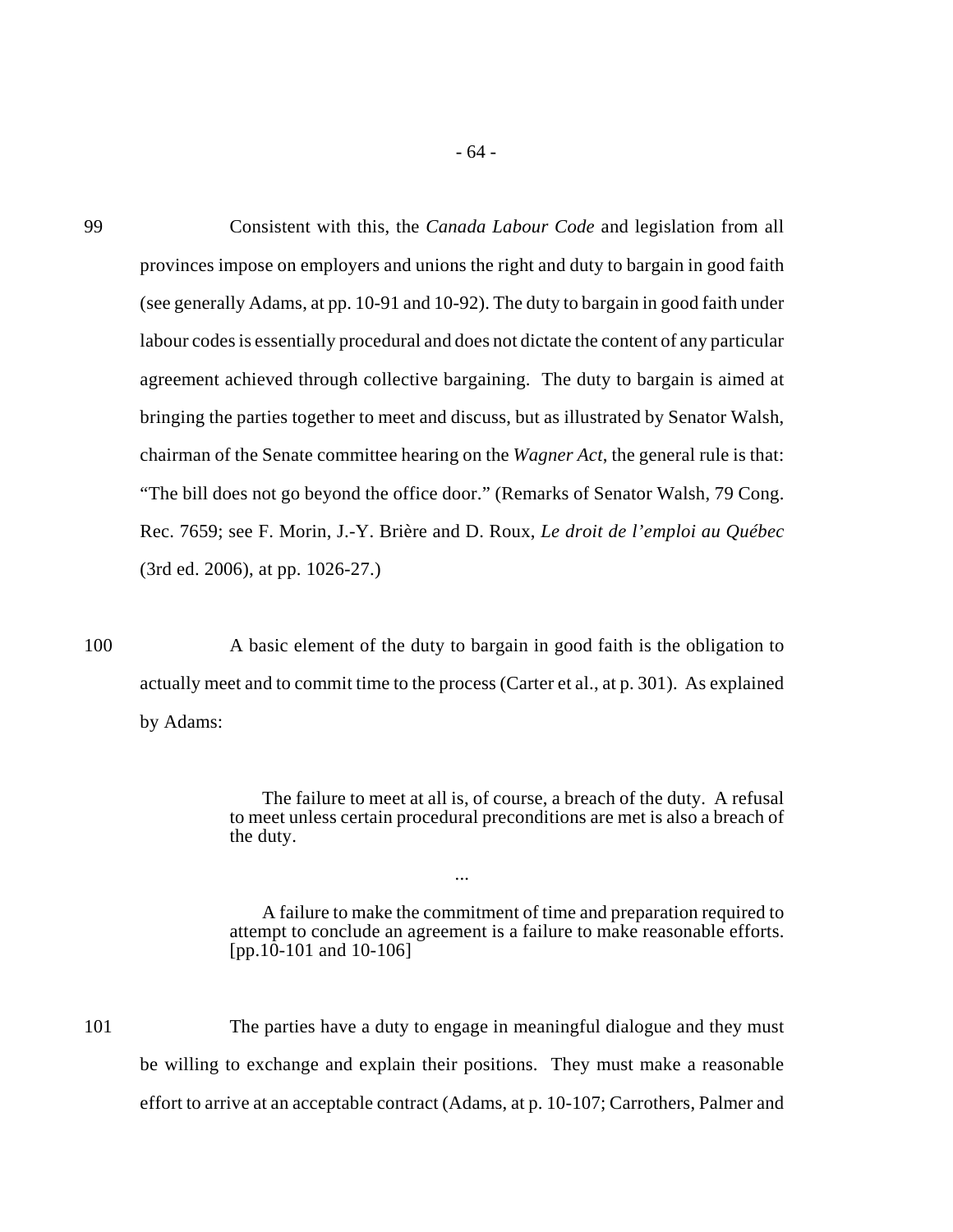# Rayner, at p. 453). As Cory J. said in *Royal Oak Mines Inc. v. Canada (Labour Relations Board)*, [1996] 1 S.C.R. 369:

In the context of the duty to bargain in good faith a commitment is required from each side to honestly strive to find a middle ground between their opposing interests. Both parties must approach the bargaining table with good intentions. [para.  $41$ ]

- 102 Nevertheless, the efforts that must be invested to attain an agreement are not boundless. "[T]he parties may reach a point in the bargaining process where further discussions are no longer fruitful. Once such a point is reached, a breaking off of negotiations or the adoption of a 'take it or leave it' position is not likely to be regarded as a failure to bargain in good faith" (Carter et al., at p. 302).
- 103 The duty to bargain in good faith does not impose on the parties an obligation to conclude a collective agreement, nor does it include a duty to accept any particular contractual provisions (Gagnon, LeBel and Verge, at pp. 499-500). Nor does the duty to bargain in good faith preclude hard bargaining. The parties are free to adopt a "tough position in the hope and expectation of being able to force the other side to agree to one's terms" (*Canadian Union of Public Employees v. Nova Scotia Labour Relations Board*, [1983] 2 S.C.R. 311, at p. 341).
- 104 In principle, the duty to bargain in good faith does not inquire into the nature of the proposals made in the course of collective bargaining; the content is left to the bargaining forces of the parties (Carter et al., at p. 300). However, when the examination of the content of the bargaining shows hostility from one party toward the collective bargaining process, this will constitute a breach of the duty to bargain in good faith. In some circumstances, even though a party is participating in the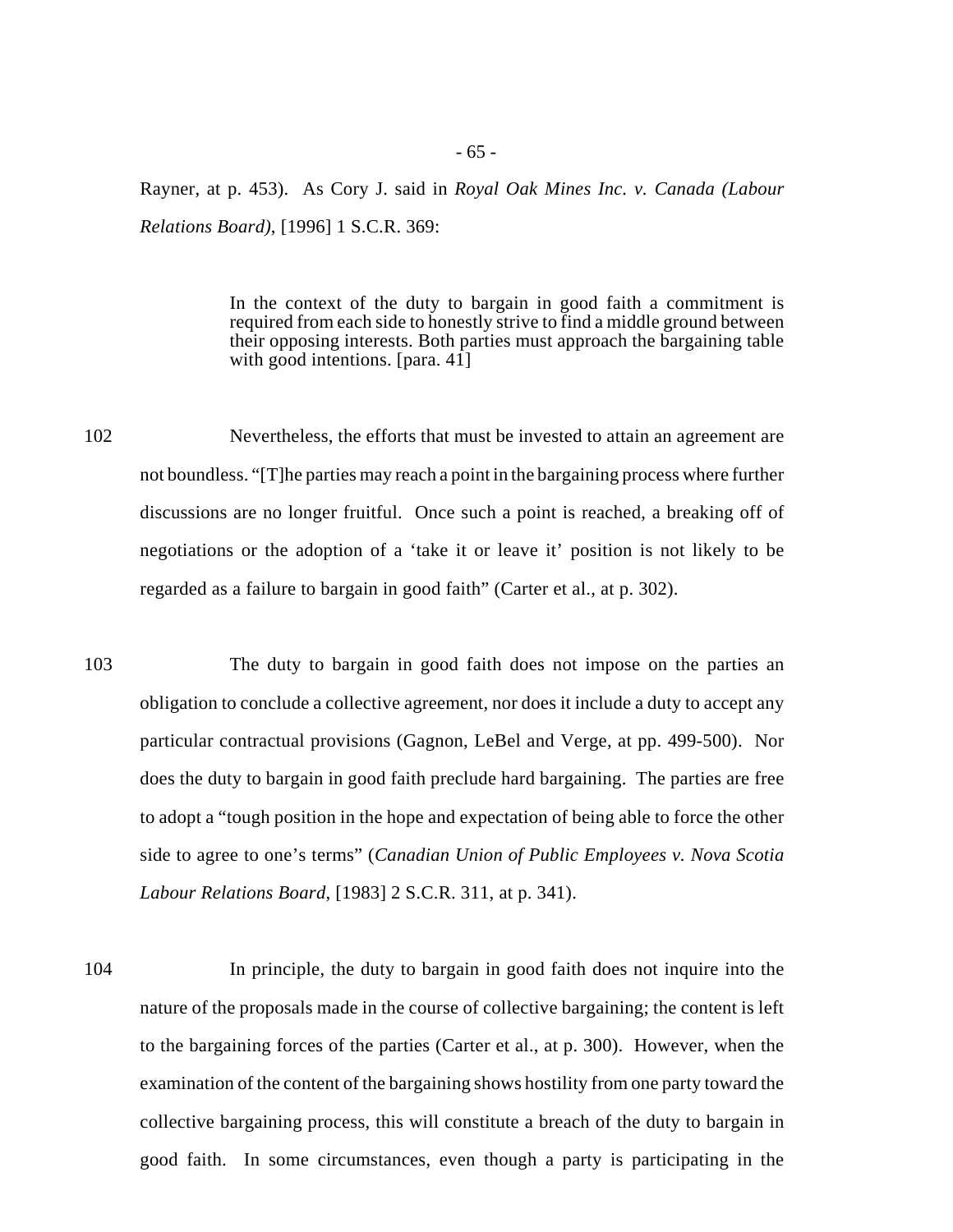bargaining, that party's proposals and positions may be "inflexible and intransigent to the point of endangering the very existence of collective bargaining" (*Royal Oak Mines*, at para. 46). This inflexible approach is often referred to as "surface bargaining". This Court has explained the distinction between hard bargaining, which is legal, and surface bargaining, which is a breach of the duty to bargain in good faith:

> It is often difficult to determine whether a breach of the duty to bargain in good faith has been committed. Parties to collective bargaining rarely proclaim that their aim is to avoid reaching a collective agreement. The jurisprudence recognizes a crucial distinction between "hard bargaining" and "surface bargaining" ... Hard bargaining is not a violation of the duty to bargain in good faith. It is the adoption of a tough position in the hope and expectation of being able to force the other side to agree to one's terms. Hard bargaining is not a violation of the duty because there is a genuine intention to continue collective bargaining and to reach agreement. On the other hand, one is said to engage in "surface bargaining" when one pretends to want to reach agreement, but in reality has no intention of signing a collective agreement and hopes to destroy the collective bargaining relationship. It is the improper objectives which make surface bargaining a violation of the Act. The dividing line between hard bargaining and surface bargaining can be a fine one.

> (*Canadian Union of Public Employees*, at p. 341; see also *Royal Oak Mines*, at para. 46)

105 Even though the employer participates in all steps of the bargaining process, if the nature of its proposals and positions is aimed at avoiding the conclusion of a collective agreement or at destroying the collective bargaining relationship, the duty to bargain in good faith will be breached: see *Royal Oak Mines Inc*. To the words of Senator Walsh, that collective bargaining does not go beyond the office door, we would add that, on occasion, courts are nevertheless allowed to look into what is going on in the room, to ensure that parties are bargaining in good faith.

106 In Canada, unlike in the United States, the duty to bargain in good faith applies regardless of the subject matter of collective bargaining. Under Canadian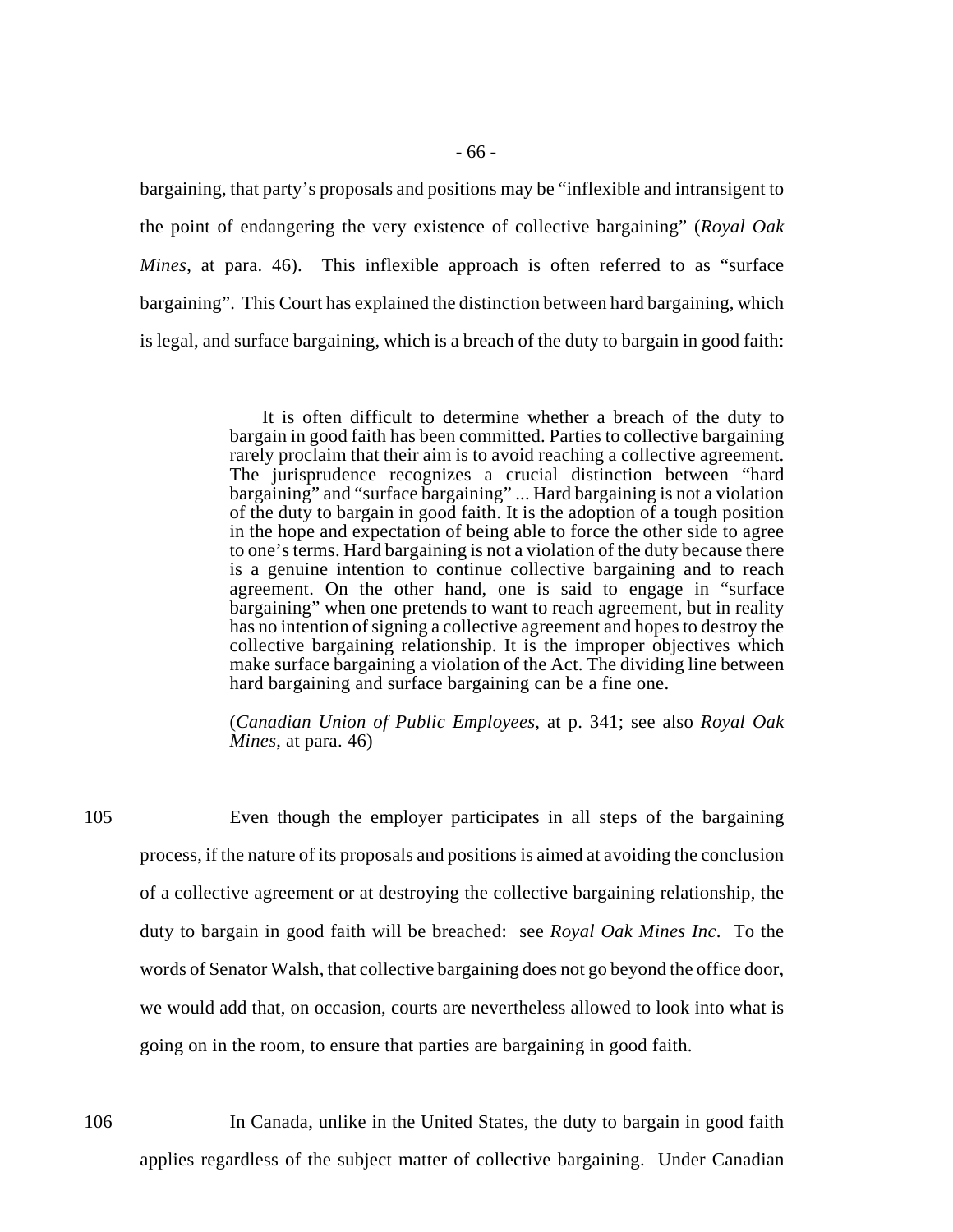labour law, all conditions of employment attract an obligation to bargain in good faith unless the subject matter is otherwise contrary to the law and could not legally be included in a collective agreement (Adams, at pp. 10-96 and 10-97; J.-P. Villaggi, "La convention collective et l'obligation de négocier de bonne foi: les leçons du droit du travail" (1996), 26 *R.D.U.S.* 355, at pp. 360-61). However, the refusal to discuss an issue merely on the periphery of the negotiations does not necessarily breach the duty to bargain in good faith (Carter et al., at p. 302).

107 In considering whether the legislative provisions impinge on the collective right to good faith negotiations and consultation, regard must be had for the circumstances surrounding their adoption. Situations of exigency and urgency may affect the content and the modalities of the duty to bargain in good faith. Different situations may demand different processes and timelines. Moreover, failure to comply with the duty to consult and bargain in good faith should not be lightly found, and should be clearly supported on the record. Nevertheless, there subsists a requirement that the provisions of the Act preserve the process of good faith consultation fundamental to collective bargaining. That is the bottom line.

108 Even where a s. 2(*d*) violation is established, that is not the end of the matter; limitations of s. 2(*d*) may be justified under s. 1 of the *Charter*, as reasonable limits demonstrably justified in a free and democratic society. This may permit interference with the collective bargaining process on an exceptional and typically temporary basis, in situations, for example, involving essential services, vital state administration, clear deadlocks and national crisis.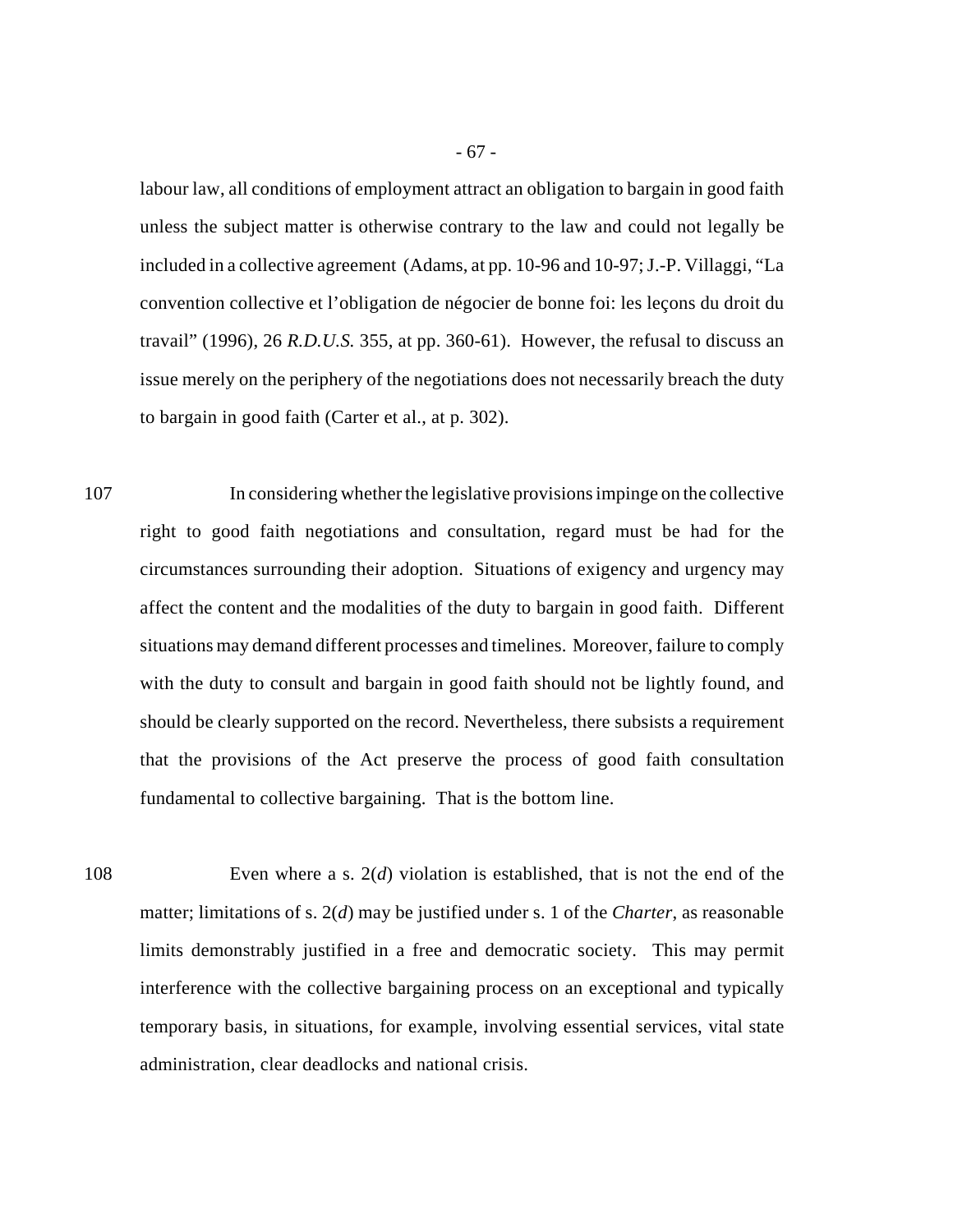109 In summary, s. 2(*d*) may be breached by government legislation or conduct that substantially interferes with the collective bargaining process. Substantial interference must be determined contextually, on the facts of the case, having regard to the importance of the matter affected to the collective activity, and to the manner in which the government measure is accomplished. Important changes effected through a process of good faith negotiation may not violate s. 2(*d*). Conversely, less central matters may be changed more summarily, without violating s. 2(*d*). Only where the matter is both important to the process of collective bargaining, and has been imposed in violation of the duty of good faith negotiation, will s. 2(*d*) be breached.

## (4) Application of the Law to the Facts at Bar

110 Having established that there is a right to bargain collectively under the protection of freedom of association in s. 2(*d*) of the *Charter*, and identified its scope, we must now apply it to the facts of this case. Ultimately, we conclude that ss. 6(2), 6(4) and 9 of the Act are unconstitutional because they infringe the right to collective bargaining protected under s. 2(*d*) and cannot be saved under s. 1. The remainder of Part 2 of the Act (consisting of ss. 3, 4, 5, 7, 8 and 10) does not violate the right to collective bargaining and withstands constitutional scrutiny under s. 2(*d*).

# (a) *Does the Act Infringe the Right to Bargain Collectively Under Section 2(d) of the Charter?*

111 The question before us is whether particular provisions of the Act violate the procedural right to collective bargaining by significantly interfering with meaningful collective bargaining. In this context, examples of acts that may have such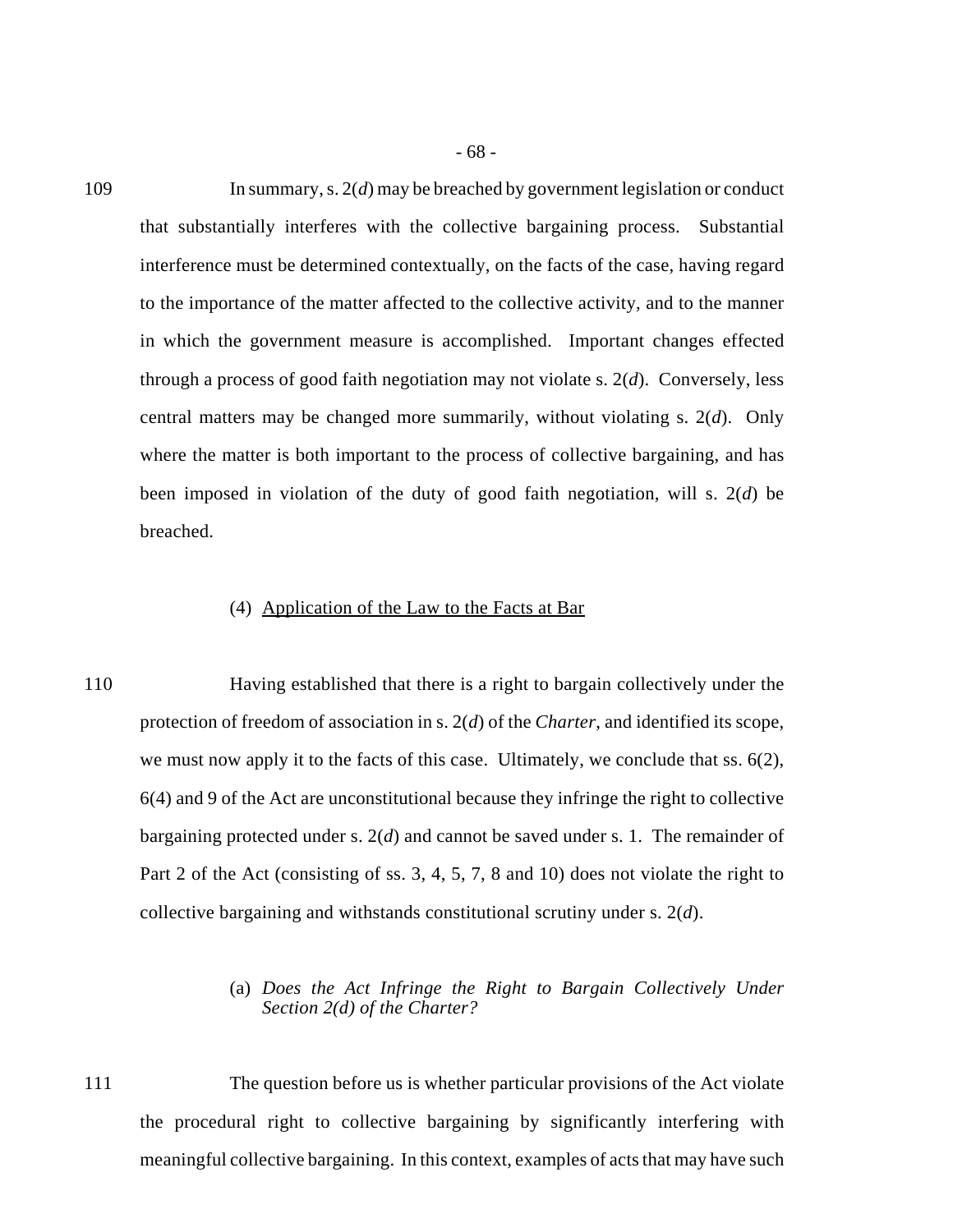an impact are: failure to consult, refusal to bargain in good faith, taking important matters off the table and unilaterally nullifying negotiated terms.

112 On the analysis proposed above, two questions suggest themselves. First, does the measure interfere with collective bargaining, in purpose or effect? Secondly, if the measure interferes with collective bargaining, is the impact, evaluated in terms of the matters affected and the process by which the measure was implemented, significant enough to substantially interfere with the associational right of collective bargaining, so as to breach the s. 2(*d*) right of freedom of association?

### (i) Does the Act Interfere with Collective Bargaining?

- 113 Sections 4 to 10 of the Act have the potential to interfere with collective bargaining in two ways: first, by invalidating existing collective agreements and consequently undermining the past bargaining processes that formed the basis for these agreements; and second, by prohibiting provisions dealing with specified matters in future collective agreements and thereby undermining future collective bargaining over those matters. Future restrictions on the content of collective agreements constitute an interference with collective bargaining because there can be no real dialogue over terms and conditions that can never be enacted as part of the collective agreement.
- 114 We pause to reiterate briefly that the right to bargain collectively protects not just the act of making representations, but also the right of employees to have their views heard in the context of a meaningful process of consultation and discussion. This rebuts arguments made by the respondent that the Act does not interfere with

- 69 -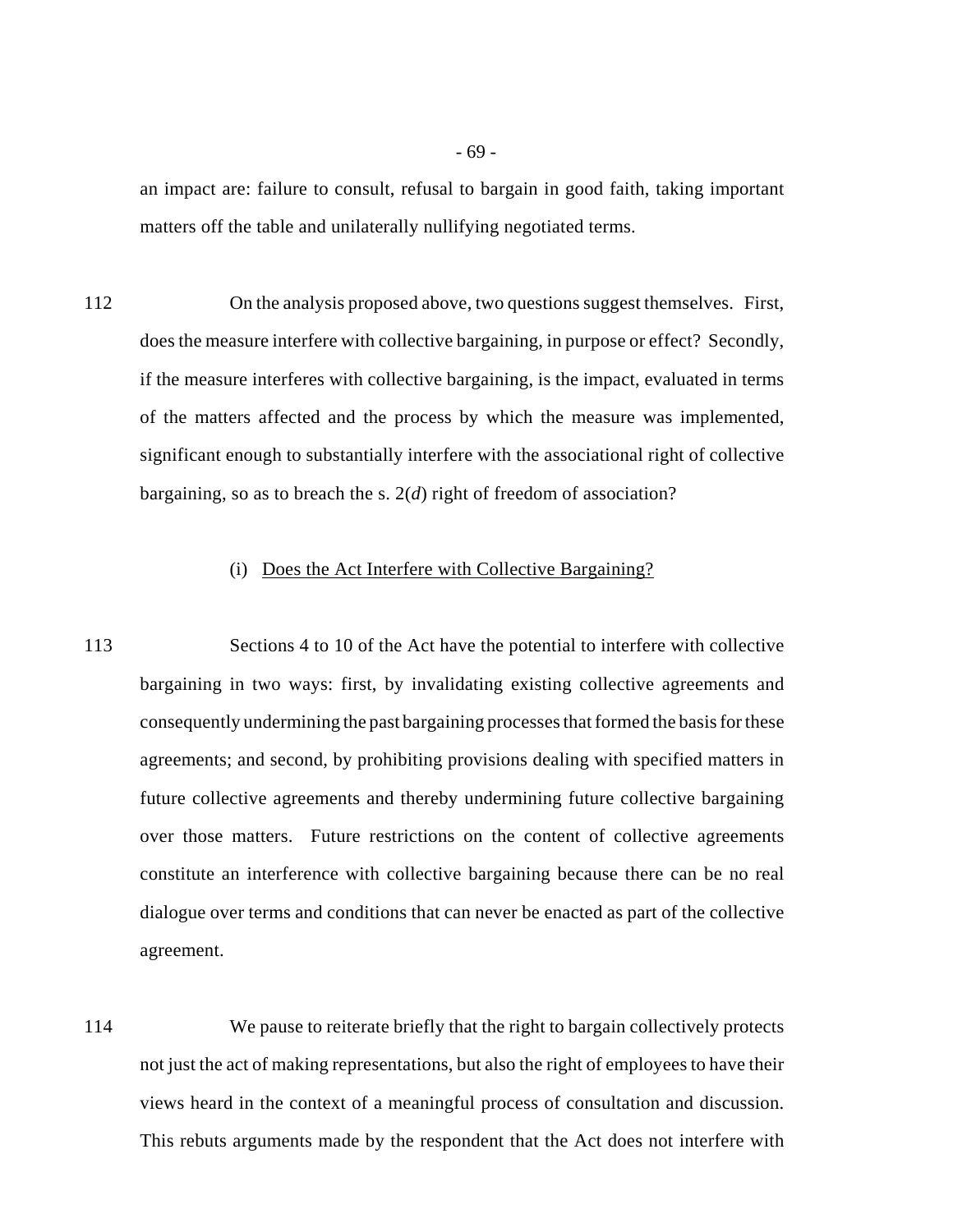collective bargaining because it does not explicitly prohibit health care employees from making collective representations. While the language of the Act does not technically prohibit collective representations to an employer, the right to collective bargaining cannot be reduced to a mere right to make representations. The necessary implication of the Act is that prohibited matters cannot be adopted into a valid collective agreement, with the result that the process of collective bargaining becomes meaningless with respect to them. This constitutes interference with collective bargaining.

- 115 A more detailed examination of Part 2 of the Act suggests that some of the provisions substantially interfere with the process of collective bargaining. They affect matters of substantial importance to employees, and they fail to safeguard the basic processes of collective bargaining. In proceeding through this analysis, it is critical to bear in mind the relationship between ss. 4 to 9 and s. 10 of the Act, which has the effect of voiding provisions of any collective agreement to the extent that these provisions are inconsistent with Part 2 of the Act.
	- 1. *Sections 4 and 5*
- 116 Sections 4 and 5 deal with transfer and reassignment of employees. Their effect was summarized by Garson J. at trial:

Sections 4 and 5 of [the Act] give health sector employers the right to reorganize the delivery of their services. Pursuant to these sections, employers have the right to transfer functions, services and employees to another health sector employer or within a worksite. The Regulation sets out employee transfer rights and obligations. For example employees must not be transferred outside of their geographic location without their consent. Employees who decline transfers in such circumstances are entitled to lay-off notice and the limited bumping rights available under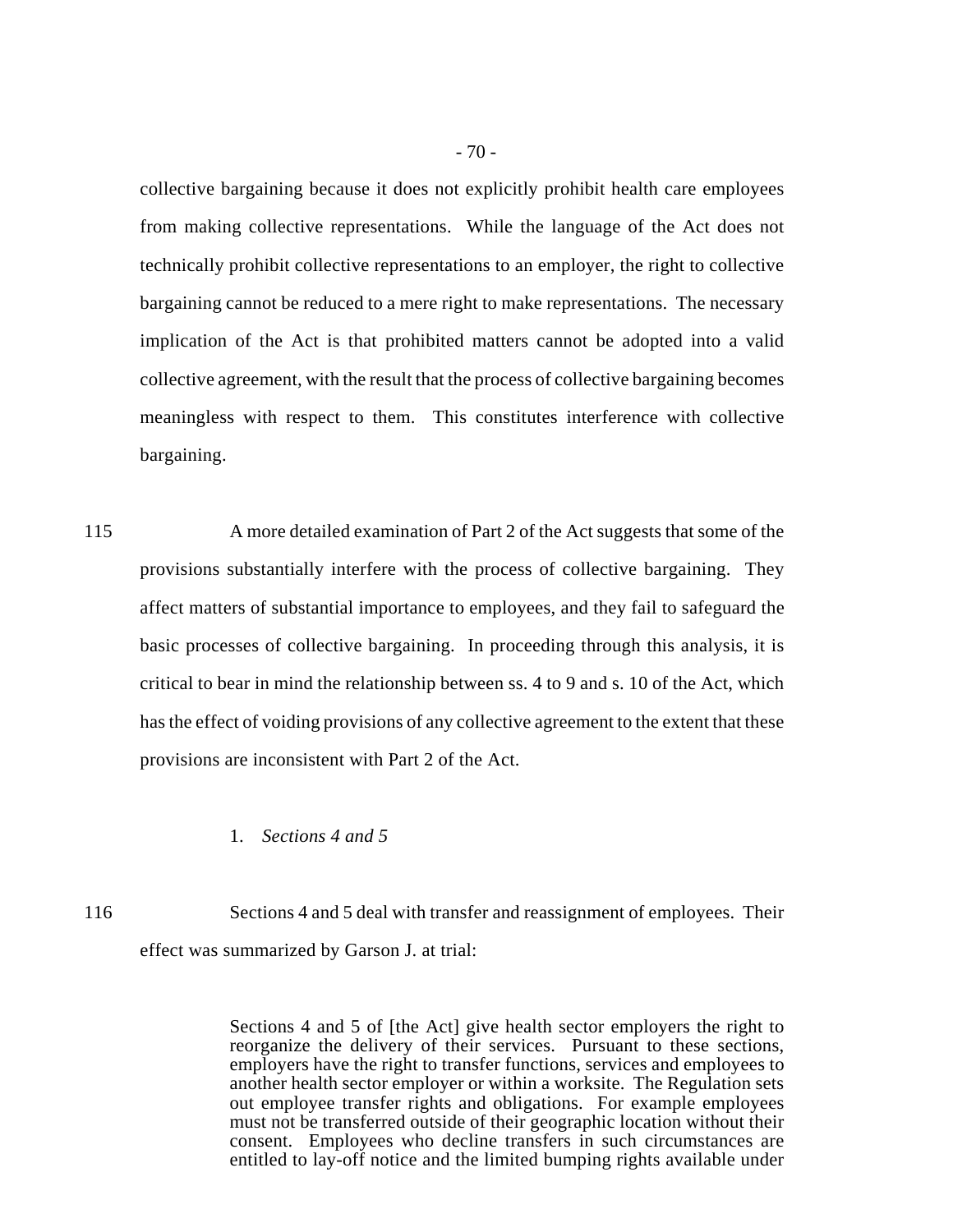the Act. Employees who decline transfers within their geographic region, however, will be deemed to have resigned 30 days after the refusal. [para. 38]

- 117 Sections 4 and 5 altered the provisions for transfer and reassignment, as they existed in some collective agreements prior to the Act. Specific rights in existing collective agreements that employees lost when ss. 4 and 5 were enacted included: a requirement that the employer consider enumerated criteria in making hiring decisions, a guarantee that temporary assignments would not exceed four months, some protections for seniority, and the right to refuse a transfer if the employee has other employment options with the original employer under the collective agreement.
- 118 However, through the *Health Sector Labour Adjustment Regulation*, B.C. Reg. 39/2002, referred to in s. 4, protections similar in part to what the employees had under existing collective agreements were preserved. Notably, the regulation provided employees with a right to refuse being transferred outside of their geographic location without their consent, and a right to reasonable relocation expenses (see s.  $2(1)(a)$  and (b)). These were substantially similar to entitlements that some employees previously had under their collective agreements. Thus although ss. 4 and 5 of the Act (together with s. 10) nullified some of the employee's entitlements under existing collective agreements, they appear to have preserved the substance of the central aspects of the provisions of existing collective agreements that dealt with those questions. We therefore conclude that ss. 4 and 5 may have had some impact on prior collective agreements, although the impact was not great.

119 Nevertheless, the effect of ss. 4 and 5, in conjunction with s. 10, is to render *future* collective bargaining over transfers and reassignments largely

- 71 -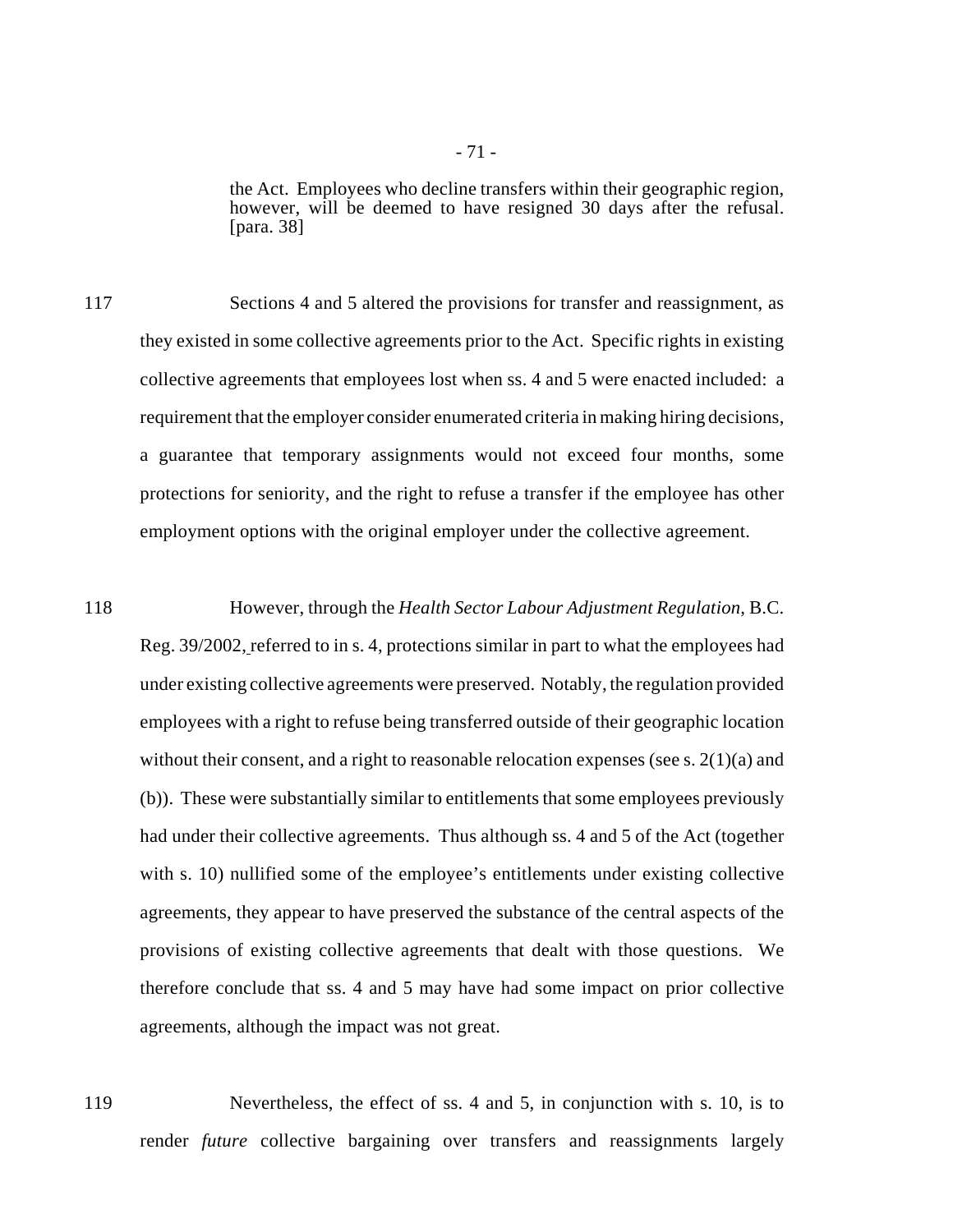meaningless, since collective bargaining cannot alter the employer's right to make transfers and reassignments. Section 10 of the Act would render void any terms inconsistent with ss. 4 and 5. Because it is meaningless to bargain over an issue which cannot ever be included in a collective agreement, ss. 4 and 5, considered together with s. 10, interfere with future collective bargaining.

#### 2. *Section 6*

120 Section 6(2) gives the employer increased power to contract out nonclinical services. Prior to the enactment of the Act, all collective agreements in the health care sector contained provisions restricting the right of management to contract out work. These provisions were inconsistent with s. 6(2) when that section was passed. The effect of s.  $6(2)$ , together with s. 10, is to invalidate these provisions in prior collective agreements. Further, s. 6(4), in conjunction with s. 10, invalidates any provision of a collective agreement that requires an employer to consult with a trade union prior to contracting outside the bargaining unit. For example, s. 17.12 of the Facilities Subsector Collective Agreement, which limits the ways in which the employer can contract out, is made void by ss. 6(4) and 10.

121 The combined effect of ss. 6(2), 6(4) and 10 is to forbid the incorporation into future collective agreements of provisions protecting employees from contracting out, or the inclusion of a provision requiring the employer to consult with the union. The prohibition on including certain provisions in a collective agreement related to contracting out is reflected in explicit language in s.  $6(2)$ , that "[a] collective agreement ... must not contain a provision" dealing with certain aspects of contracting out. The prohibition both repudiates past collective bargaining relating to the issue of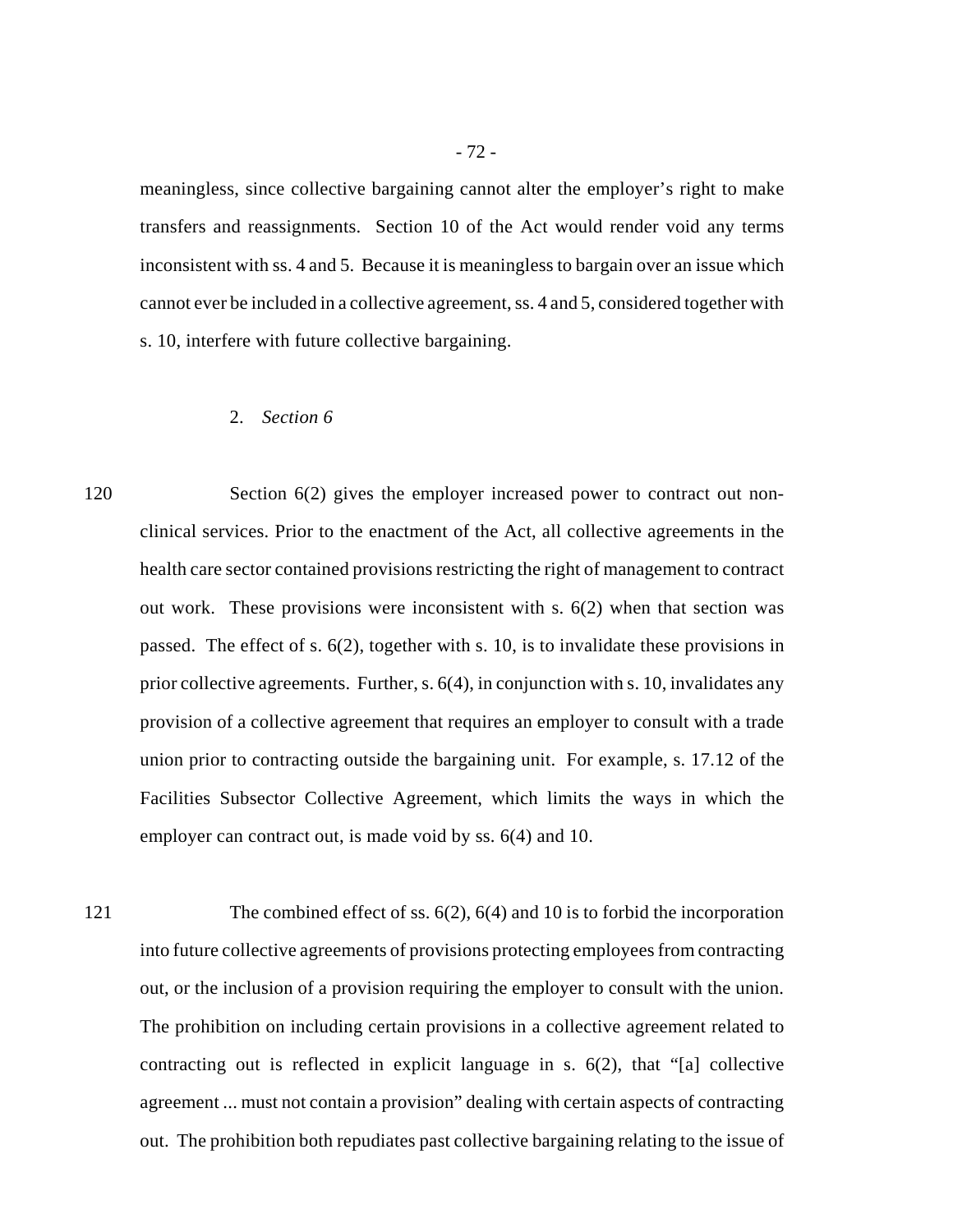contracting out and makes future collective bargaining over this issue meaningless. It follows that ss. 6(2) and 6(4) have the effect of interfering with collective bargaining.

- 122 Sections 6(3), 6(5) and 6(6) deal with a different but related issue, namely, the status of employees and the recognition of successorship rights where business is contracted out by the original employer. Section 6(3) sets out a more onerous definition of the employer-employee relationship under the *Labour Relations Code*, R.S.B.C. 1996, c. 244, making it less likely that a health sector employer will still be considered the "true" employer owing duties to the union and its members if work is contracted out. Sections 6(5) and 6(6) prevent employees from retaining their collective bargaining rights with the subcontractor, as they would otherwise have done under ss. 35 and 38 of the *Labour Relations Code* if work was contracted out.
- 123 Although some might see ss. 6(3), 6(5) and 6(6) as harsh provisions aimed solely at employees of the health care sector, these sections simply modify the protections available under the *Labour Relations Code* and do not deal with entitlements of employees based on collective bargaining. Consequently, ss. 6(3), 6(5) and 6(6) do not interfere with collective bargaining and do not infringe the protection over collective bargaining offered by s. 2(*d*).

# 3. *Sections 7 and 8 — Job Security Programs*

124 Sections 7 and 8 deal with job security programs. Section 7 abolishes the Employment Security and Labour Force Adjustment Agreement ("ESLA"), a program giving employees of the health sector one year of training, assistance and financial

- 73 -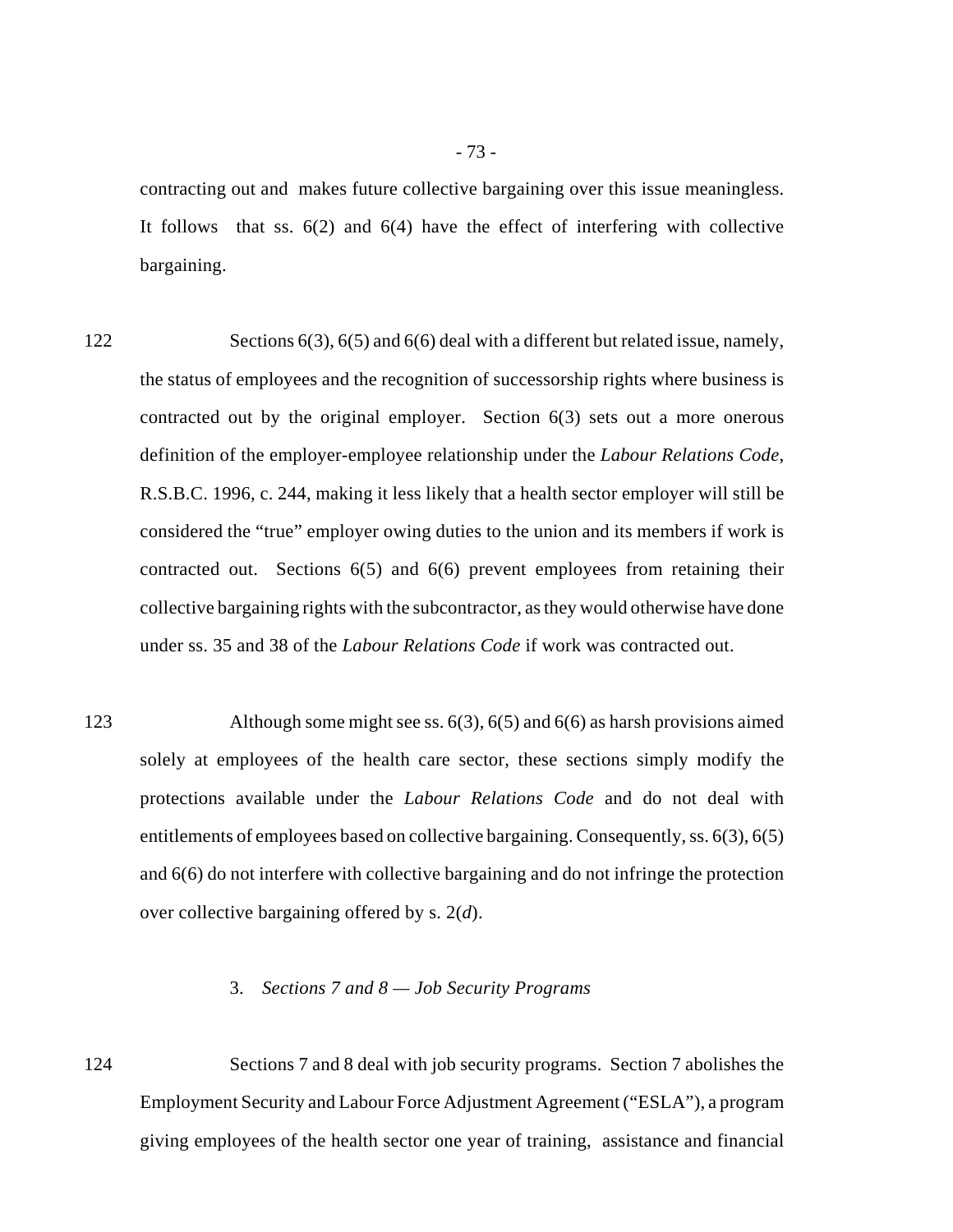support. This program was administered by the Healthcare Labour Adjustment Agency ("HLAA"), which is also abolished under the Act.

125 The ESLA did not arise out of collective bargaining but, rather, was imposed by the government on health sector employers pursuant to the recommendations of an inquiry committee. Since neither the ESLA nor the HLAA was the outcome of a collective bargaining process, modifying them cannot constitute an interference with past bargaining processes. Further, since the ESLA and HLAA rely heavily on the authority of the government for their existence, and are outside of the power of health sector employees and employers, there is no potential for future collective bargaining over matters relating to either the ESLA and HLAA. Since there can be no future collective bargaining relating to the ESLA or the HLAA, there can be no interference with future collective bargaining over these matters either. It follows that neither s. 7 nor s. 8 has the purpose or effect of interfering with collective bargaining, past or future.

# 4. *Section 9 — Layoff and Bumping*

126 Section 9, which applies only to collective agreements up until December 31, 2005, deals with layoff and bumping. During the currency of this section, collective agreements could not contain provisions dealing with certain aspects of layoff and bumping. With respect to layoff, no collective agreement could restrict the right of health care employers to lay off employees (s. 9(a)), nor require them to meet conditions before giving layoff notice (s. 9(b)), nor provide notice beyond the 60 days guaranteed under the *Labour Relations Code* (s. 9(c)). With respect to bumping, no

- 74 -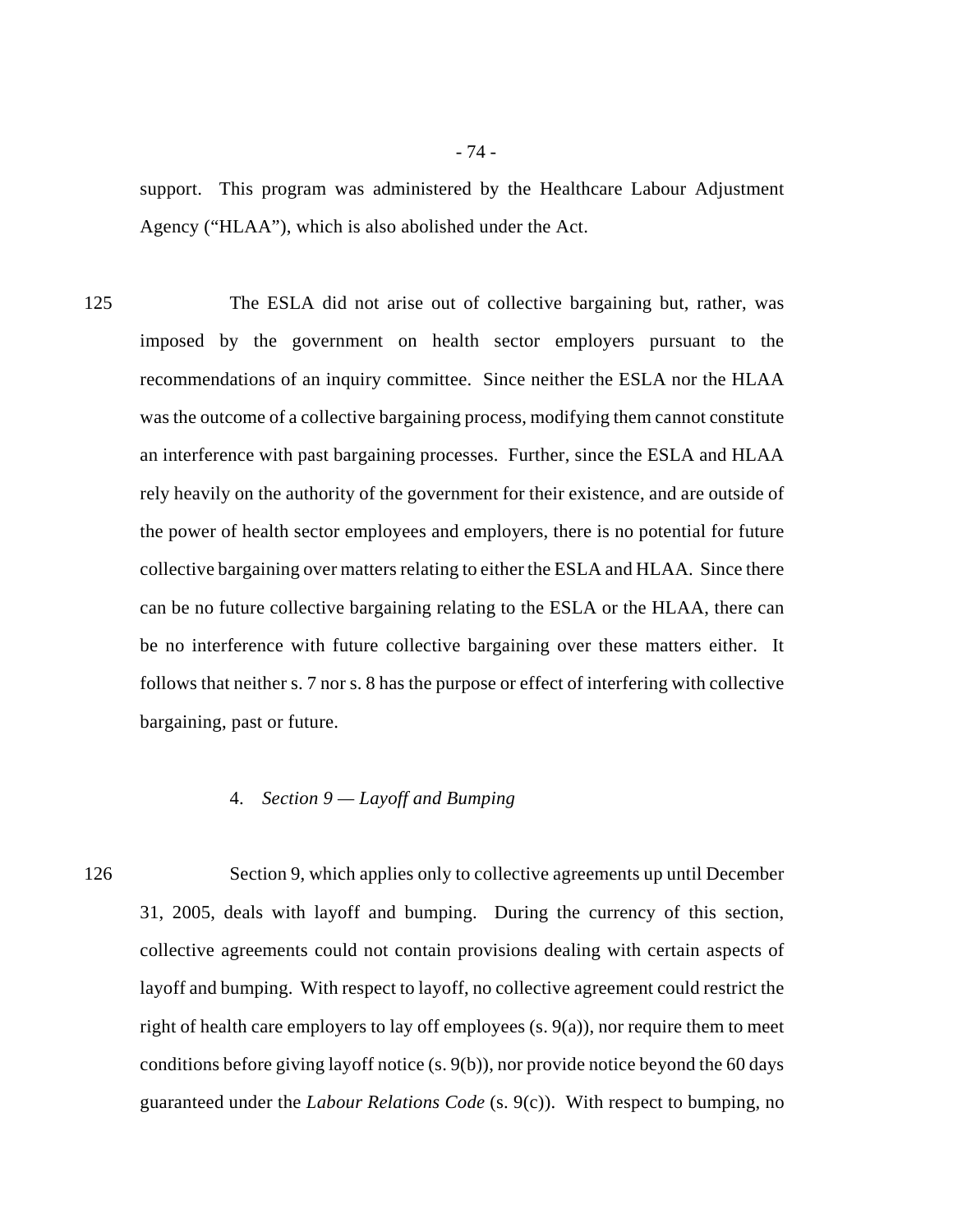collective agreement could contain a provision providing an employee with bumping options other than those set out in regulations pursuant to the Act (s. 9(d)).

- 127 Section 9 made collective bargaining over specified aspects of layoff and bumping meaningless and also invalidated parts of collective agreements dealing with these issues, up to December 31, 2005. This constituted interference with both past and future collective bargaining, albeit an interference limited to the period between the enactment of the Act and December 31, 2005.
- 128 We conclude that ss. 4, 5, 6(2), 6(4) and 9, in conjunction with s. 10, interfere with the process of collective bargaining, either by disregarding past processes of collective bargaining, by pre-emptively undermining future processes of collective bargaining, or both. This requires us to determine whether these changes substantially interfere with the associational right of the employees to engage in collective bargaining on workplace matters and terms of employment*.*

# (ii) Was the Interference Substantial, so as to Constitute a Breach of Freedom of Association?

129 To amount to a breach of the s. 2(*d*) freedom of association, the interference with collective bargaining must compromise the essential integrity of the process of collective bargaining protected by s. 2(*d*). Two inquiries are relevant here. First, substantial interference is more likely to be found in measures impacting matters central to the freedom of association of workers, and to the capacity of their associations (the unions) to achieve common goals by working in concert. This suggests an inquiry into the nature of the affected right. Second, the manner in which the right is curtailed may affect its impact on the process of collective bargaining and

- 75 -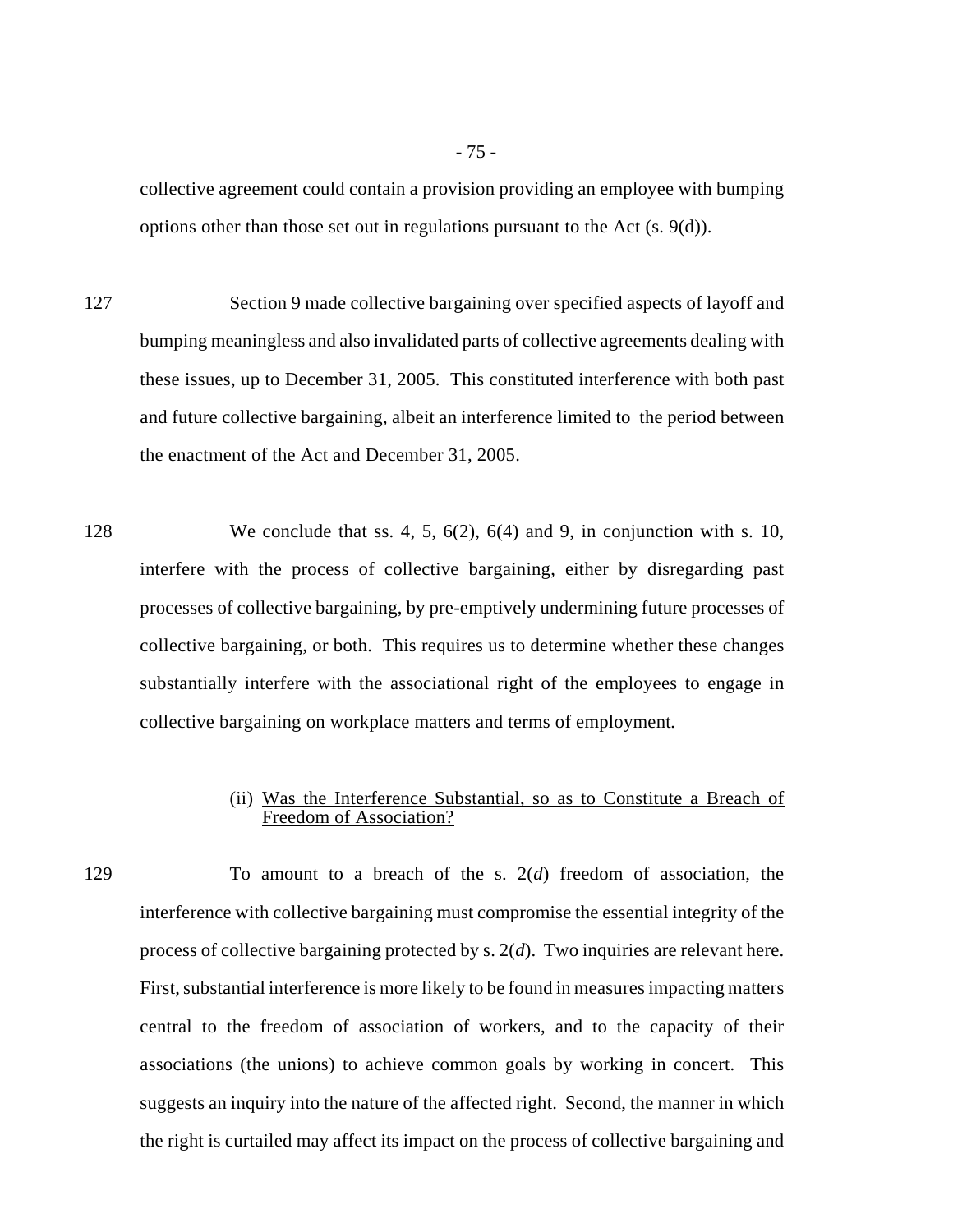ultimately freedom of association. To this end, we must inquire into the process by which the changes were made and how they impact on the voluntary good faith underpinning of collective bargaining. Even where a matter is of central importance to the associational right, if the change has been made through a process of good faith consultation it is unlikely to have adversely affected the employees' right to collective bargaining. Both inquiries, as discussed earlier, are essential.

#### 1. *The Importance of the Provisions*

130 The provisions dealing with contracting out (ss. 6(2) and 6(4)), layoffs  $(s, 9(a), 9(b)$  and  $9(c)$ ) and bumping  $(s, 9(d))$  deal with matters central to the freedom of association. Restrictions in collective agreements limiting the employer's discretion to lay off employees affect the employees' capacity to retain secure employment, one of the most essential protections provided to workers by their union. Similarly, limits in collective agreements on the management rights of employers to contract out allow workers to gain employment security. Finally, bumping rights are an integral part of the seniority system usually established under collective agreements, which is a protection of significant importance to the union. "Seniority is one of the most important and far-reaching benefits which the trade union movement has been able to secure for its members by virtue of the collective bargaining process" (*Re United Electrical Workers, Local 512, and Tung-Sol of Canada Ltd.* (1964), 15 L.A.C. 161, at p. 162; see D. J. M. Brown and D. M. Beatty, *Canadian Labour Arbitration* (4th ed. (loose-leaf)), vol. 2, para. 6:0000, at p. 6-1). Viewing the Act's interference with these essential rights in the context of the case as a whole, we conclude that its interference with collective bargaining over matters pertaining to contracting out, layoff conditions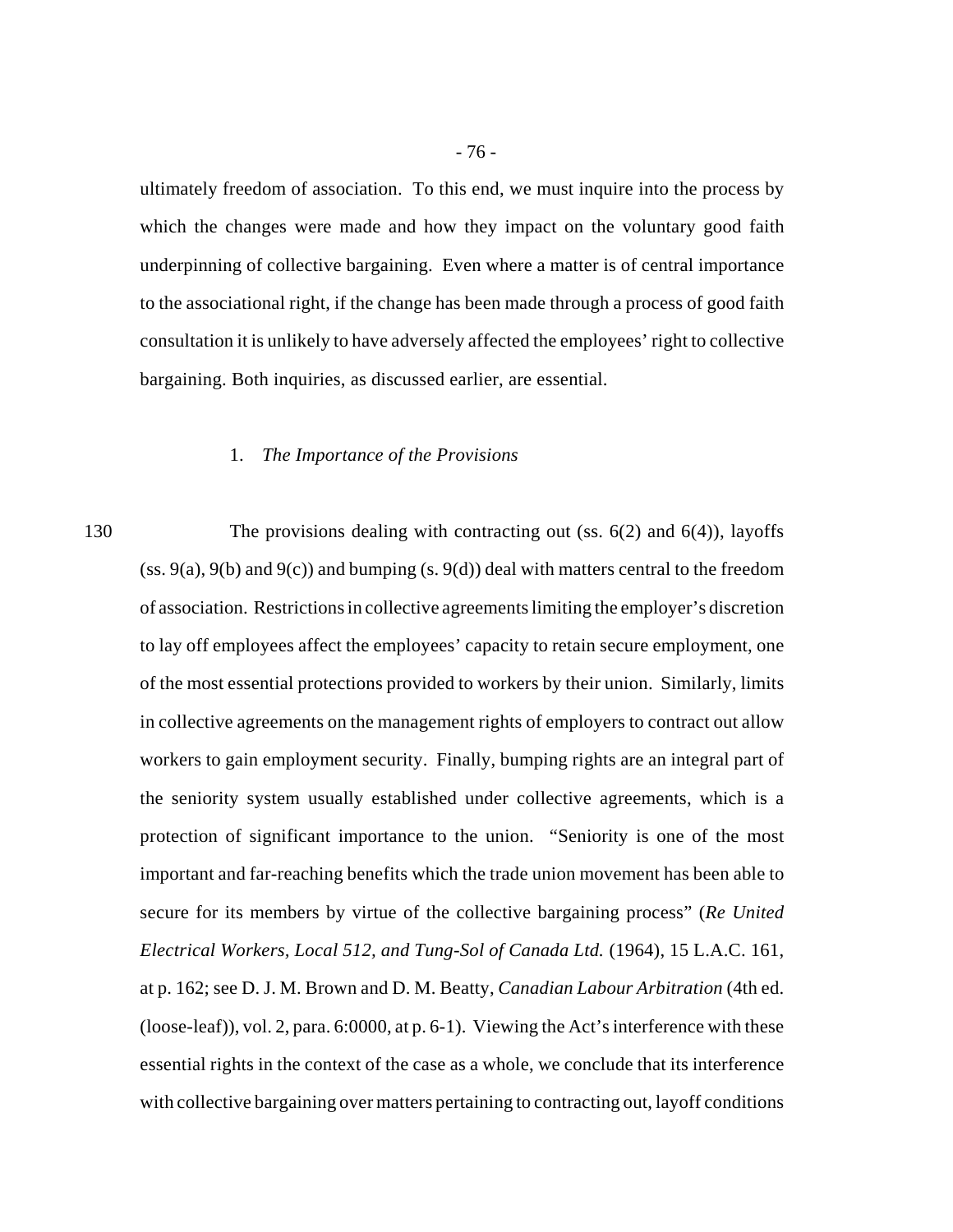and bumping constitutes substantial interference with the s.  $2(d)$  right of freedom of association.

131 The same cannot be said of the transfers and reassignments covered under ss. 4 and 5 of the Act. These provisions, as discussed above, are concerned with relatively minor modifications to in-place schemes for transferring and reassigning employees. Significant protections remained in place. It is true that the Act took these issues off the collective bargaining table for the future. However, on balance ss. 4 and 5 cannot be said to amount to a substantial interference with the union's ability to engage in collective bargaining so as to attract the protection under s. 2(*d*) of the *Charter*.

## 2. *The Process of Interference with Collective Bargaining Rights*

- 132 Having concluded that the subject matter of ss. 6(2), 6(4) and 9 of the Act is of central importance to the unions and their ability to carry on collective bargaining, we must now consider whether those provisions preserve the processes of collective bargaining. Together, these two inquiries will permit us to assess whether the law at issue here constitutes significant interference with the collective aspect of freedom of association, which *Dunmore* recognized.
- 133 This inquiry refocuses our attention squarely and exclusively on how the provisions affect the process of good faith bargaining and consultation. In this case, we are satisfied that ss. 6(2), 6(4) and 9 interfere significantly with the ability of those bound by them to engage in the associational activity of collective bargaining.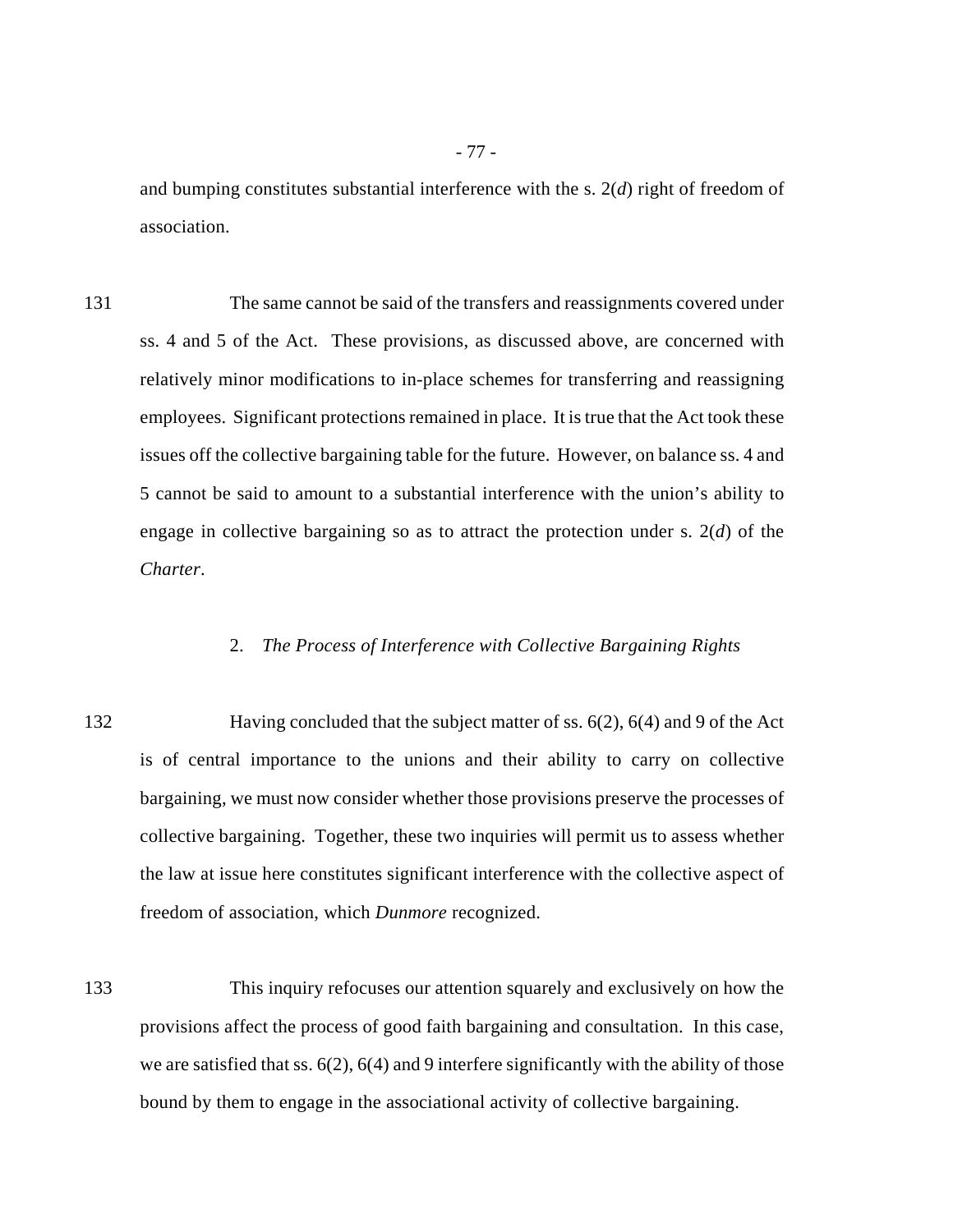134 It is true that the government was facing a situation of exigency. It was determined to come to grips with the spiralling cost of health care in British Columbia. This determination was fuelled by the laudable desire to provide quality health services to the people of British Columbia. Concerns such as these must be taken into account in assessing whether the measures adopted disregard the fundamental s. 2(*d*) obligation to preserve the processes of good faith negotiation and consultation with unions.

- 135 The difficulty, however, is that the measures adopted by the government constitute a virtual denial of the s. 2(*d*) right to a process of good faith bargaining and consultation. The absolute prohibition on contracting out in s. 6(2), as discussed, eliminates any possibility of consultation. Section 6(4) puts the nail in the coffin of consultation by making void any provisions in a collective agreement imposing a requirement to consult before contracting out. Section 9, in like fashion, effectively precludes consultation with the union prior to laying off or bumping.
- 136 We conclude that ss. 6(2), 6(4) and 9 of the legislation constitute a significant interference with the right to bargain collectively and hence violate s. 2(*d*) of the *Charter*. The remaining issue is whether these infringements can be saved under s. 1 of the *Charter*, as limits that are reasonable and justifiable in a free and democratic society.

(b) *Are the Violations of Section 2(d) Justified Under Section 1?*

137 Section 1 provides: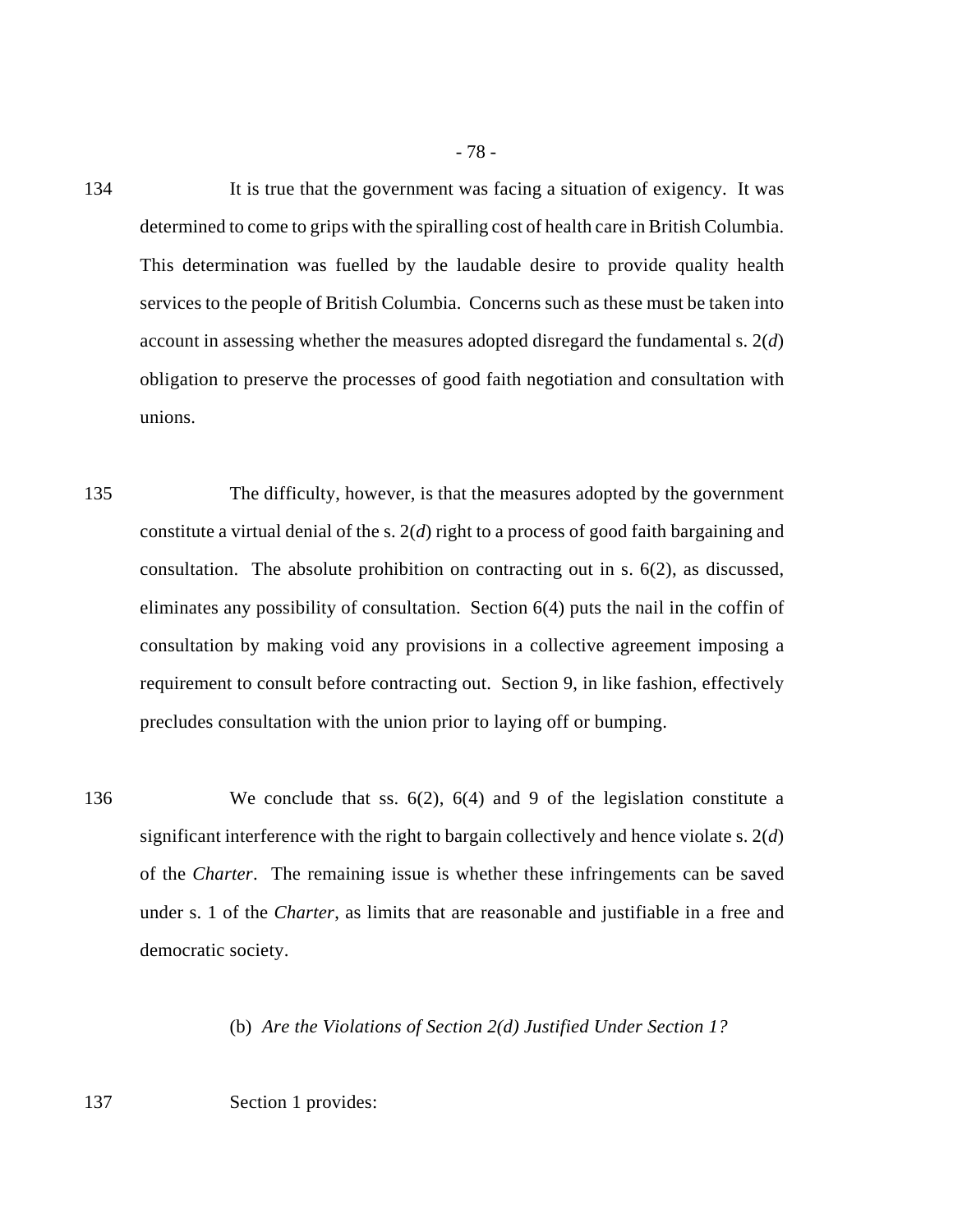The *Canadian Charter of Rights and Freedoms* guarantees the rights and freedoms set out in it subject only to such reasonable limits prescribed by law as can be demonstrably justified in a free and democratic society.

138 The analysis for assessing whether or not a law violating the *Charter* can be saved as a reasonable limit under s. 1 is set out in *Oakes*. A limit on *Charter* rights must be prescribed by law to be saved under s. 1. Once it is determined that the limit is prescribed by law, then there are four components to the *Oakes* test for establishing that the limit is reasonably justifiable in a free and democratic society (*Oakes*, at pp. 138-40). First, the objective of the law must be pressing and substantial. Second, there must be a rational connection between the pressing and substantial objective and the means chosen by the law to achieve the objective. Third, the impugned law must be minimally impairing. Finally, there must be proportionality between the objective and the measures adopted by the law, and more specifically, between the salutary and deleterious effects of the law (*Oakes*, at p. 140; *Dagenais v. Canadian Broadcasting Corp.*, [1994] 3 S.C.R. 835, at p. 889).

139 The s. 1 analysis focuses on the particular context of the law at issue. Contextual factors to be considered include the nature of the harm addressed, the vulnerability of the group protected, ameliorative measures considered to address the harm, and the nature and importance of the infringed activity: *Thomson Newspapers Co. v. Canada (Attorney General)*, [1998] 1 S.C.R. 877, and *Harper v. Canada (Attorney General)*, [2004] 1 S.C.R. 827, 2004 SCC 33. This said, the basic template of *Oakes* remains applicable, and each of the elements required by that test must be satisfied. The government bears the onus of establishing each of the elements of the *Oakes* test and hence of showing that a law is a reasonable limit on *Charter* rights on a balance of probabilities (see *Oakes*, at pp. 136-37).

- 79 -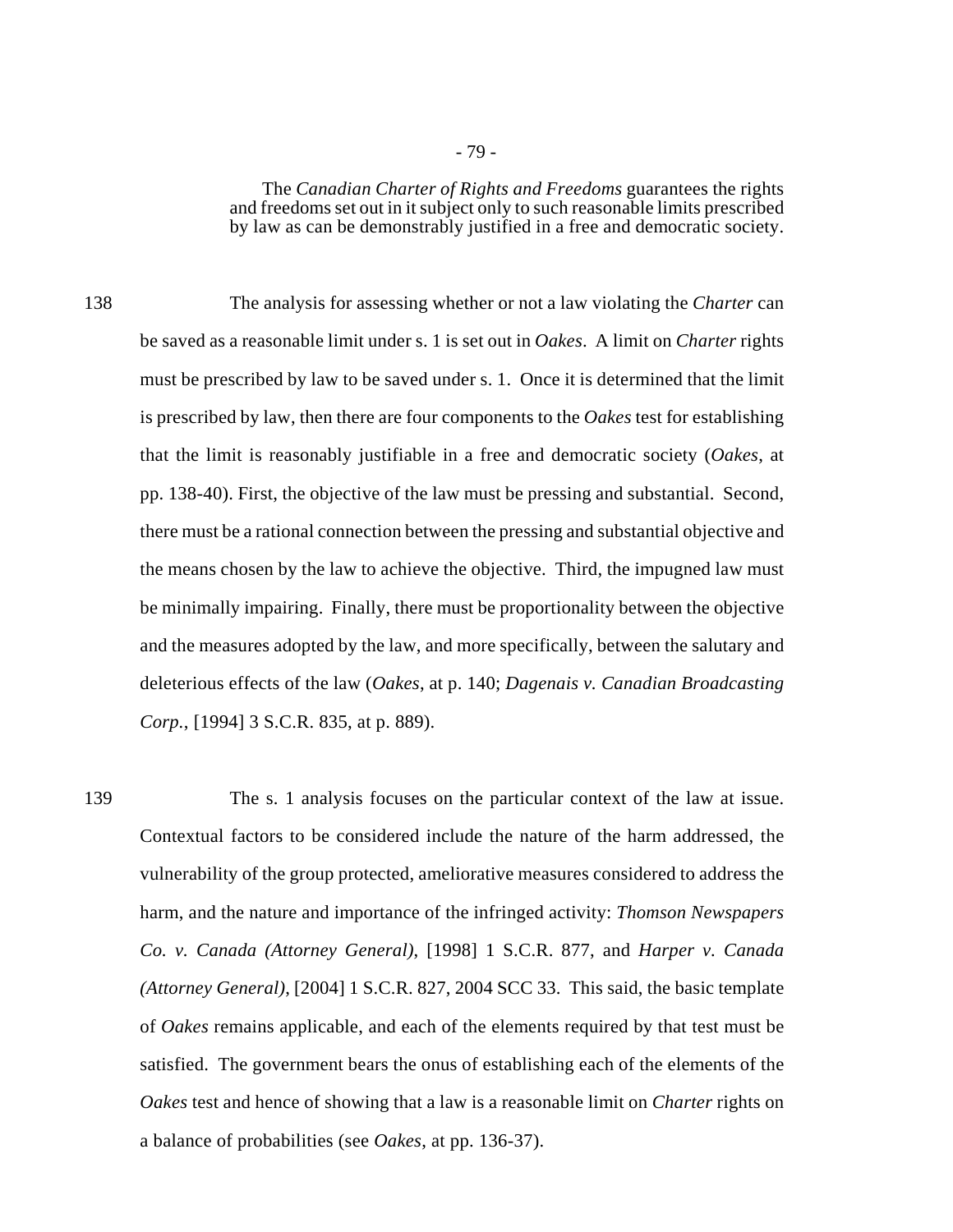- 140 In this case, the infringement of the appellants' right to bargain collectively is unquestionably prescribed by law, since the interference with collective bargaining is set out in legislation. The question is whether the remaining elements of the *Oakes* test are made out, such that the law is a reasonable limit on the appellants' right to collective bargaining under s. 2(*d*).
- 141 We find that the intrusions on collective bargaining represented by ss. 6(2), 6(4) and 9 are not minimally impairing, and therefore cannot be saved as a reasonable and justifiable limit in a free and democratic society. We turn now to the *Oakes* test to explain this conclusion.

#### (i) Does the Act Pursue a Pressing and Substantial Objective?

142 The first step of the *Oakes* test requires the government to establish that the limit on *Charter* rights was undertaken in pursuit of an objective "of sufficient importance to warrant overriding a constitutionally protected right or freedom" (*Big M Drug Mart*, at p. 352). At minimum, the objective must relate to concerns which are pressing and substantial in a free and democratic society.

143 The government set out its objectives for enacting the Act as follows:

The objective of the *Act* is to improve the delivery of health care services by enabling health authorities to focus resources on the delivery of clinical services, by enhancing the ability of health employers and authorities to respond quickly and effectively to changing circumstances, and by enhancing the accountability of decision-makers in public health care.

(Respondent's Factum, at para. 144)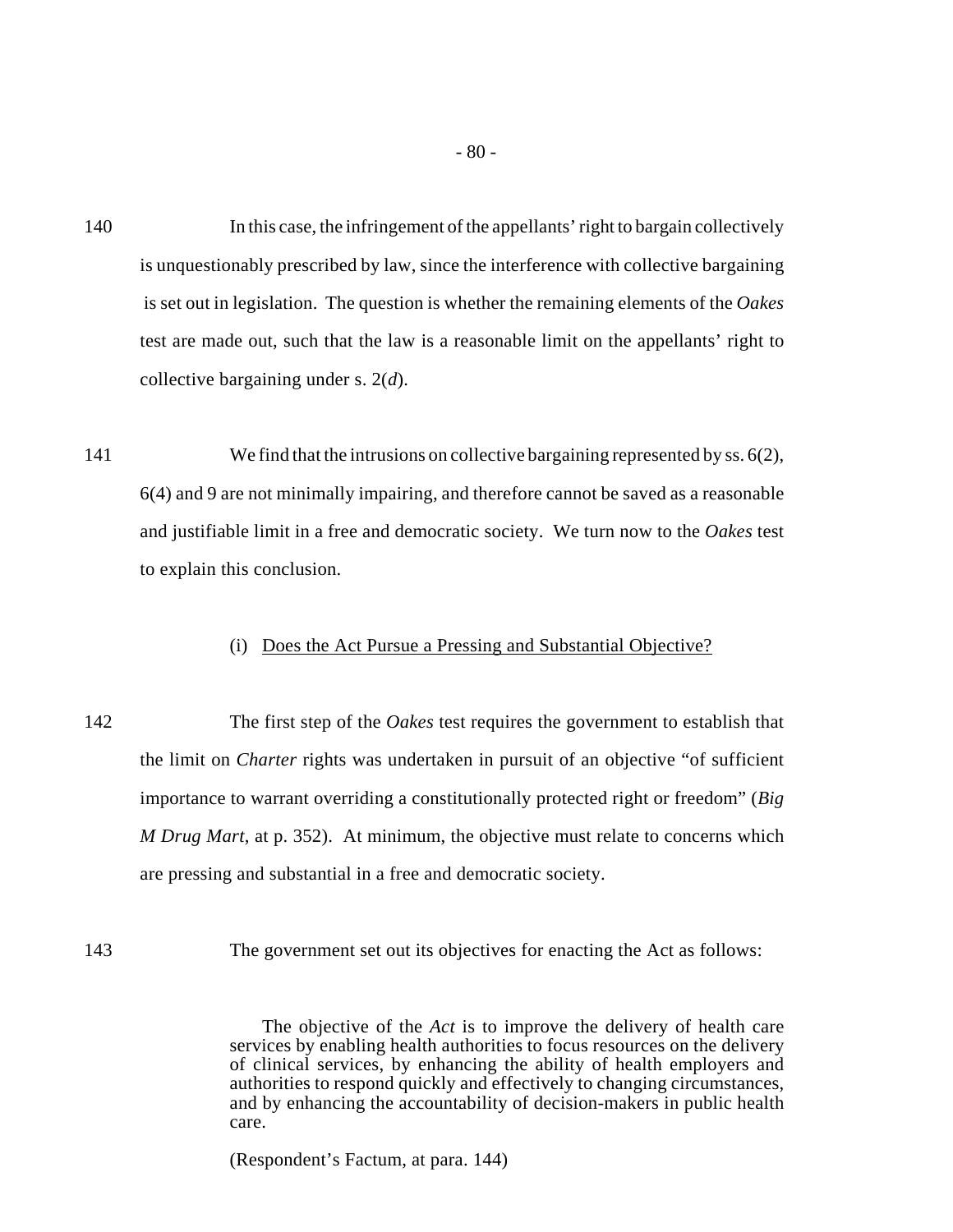- 144 These are pressing and substantial objectives. We agree with the respondent that the health care crisis in British Columbia is an important contextual factor in support of the conclusion that these objectives are pressing and substantial. (R.F., at para. 141). We also agree with the respondent that this Court's recent ruling in *Chaoulli v. Quebec (Attorney General)*, [2005] 1 S.C.R. 791, 2005 SCC 35, that governments are constitutionally obliged to provide public health care of a reasonable standard within a reasonable time, at least in some circumstances, reinforces the importance of the objectives, particularly of the main objective of delivering improved health care services (R.F., at para. 141).
- 145 The appellants argue that the objectives behind the legislation are not pressing and substantial on two bases. First, they contend that the objective is framed too broadly and is not linked to the specific harm that the legislation is aimed at addressing. Second, they argue that the evidence suggests that the true objective behind the Act is to increase the rights of management, and to save costs, which constitute a suspect basis for finding a pressing and substantial objective. (See *Newfoundland (Treasury Board) v. N.A.P.E.*, [2004] 3 S.C.R. 381, 2004 SCC 66, at para. 72, and *Nova Scotia (Workers' Compensation Board) v. Martin*, [2003] 2 S.C.R. 504, 2003 SCC 54, at para. 109).
- 146 We reject the argument that the government's objective is stated too broadly. The government states its objective in terms of one main objective (improving health care delivery), pursued by way of several sub-objectives (enabling health authorities to focus resources on clinical services, enhancing the ability of health employers and authorities to respond quickly to changing circumstances, and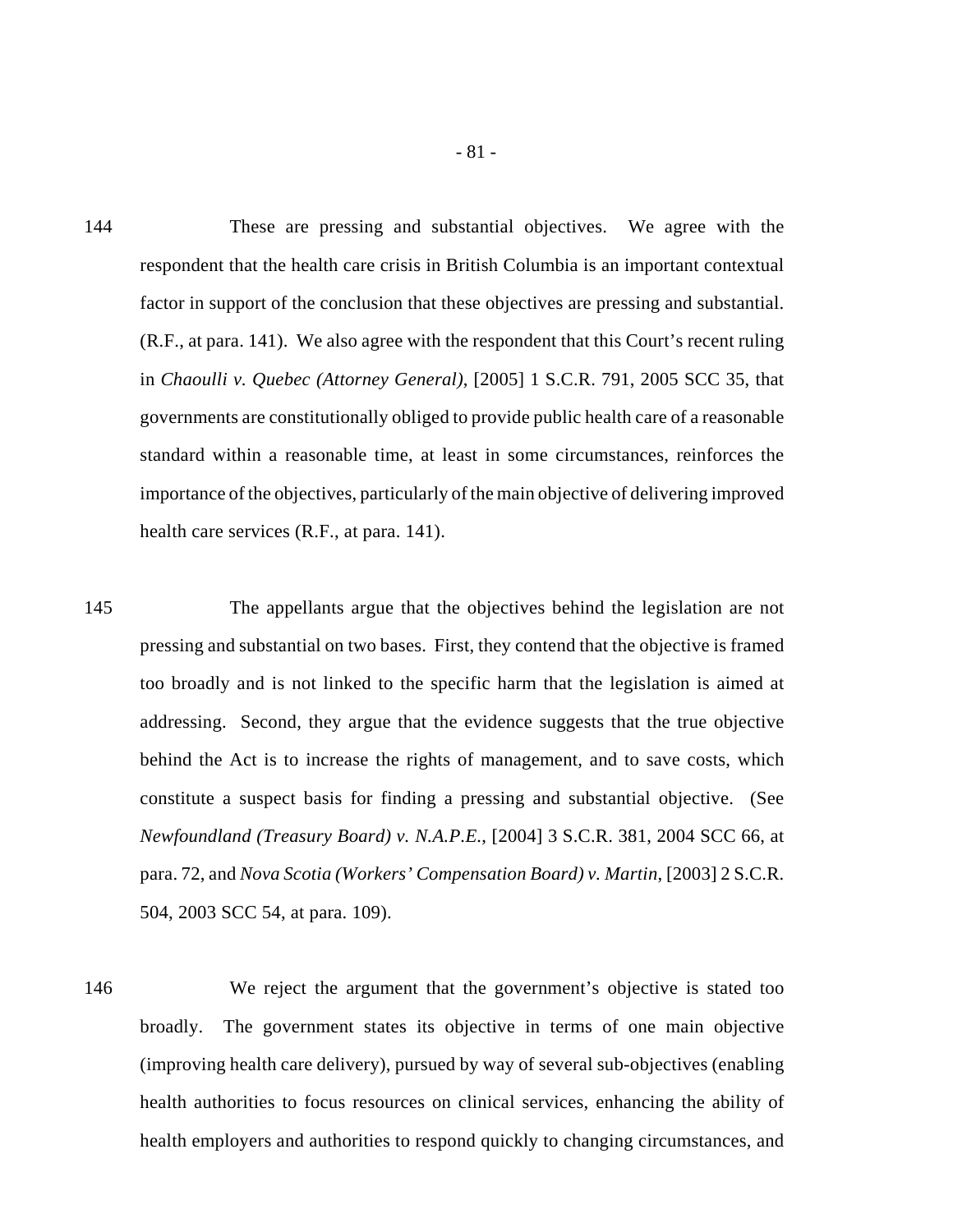enhancing the accountability of decision-makers in public health care). Even if it is accepted that the main objective is somewhat broad, the more precise aims of the government are made clear in the sub-objectives. Therefore, the objective is not stated too broadly.

147 The appellants' contention that cutting costs and increasing the power of management are also objectives of the legislation has merit. The record indicates that at least part of the government's intention in enacting the Act was to cut costs and increase the rights of management. (A.F. (Reply), at paras. 8 and 14). To the extent that the objective of the law was to cut costs, that objective is suspect as a pressing and substantial objective under the authority in *N.A.P.E.* and *Martin*, indicating that "courts will continue to look with strong scepticism at attempts to justify infringements of *Charter* rights on the basis of budgetary constraints" (*N.A.P.E*., at para. 72, see also *Martin*). Nor, on the facts of this case, is it clear that increasing management power is an objective that is "pressing and substantial in a free and democratic society". However, this does not detract from the fact that the government has established other pressing and substantial objectives.

## (ii) Is There a Rational Connection Between the Means Adopted by the Act and the Pressing and Substantial Objectives?

148 The second stage of the *Oakes* analysis requires the government to establish that there is a rational connection between the pressing and substantial objective and the means chosen by the government to achieve the objective. In other words, the government must establish, on the balance of probabilities, that the means adopted in the Act are rationally connected to achieving its pressing and substantial objectives. This element of the *Oakes* test has been described in this Court as "not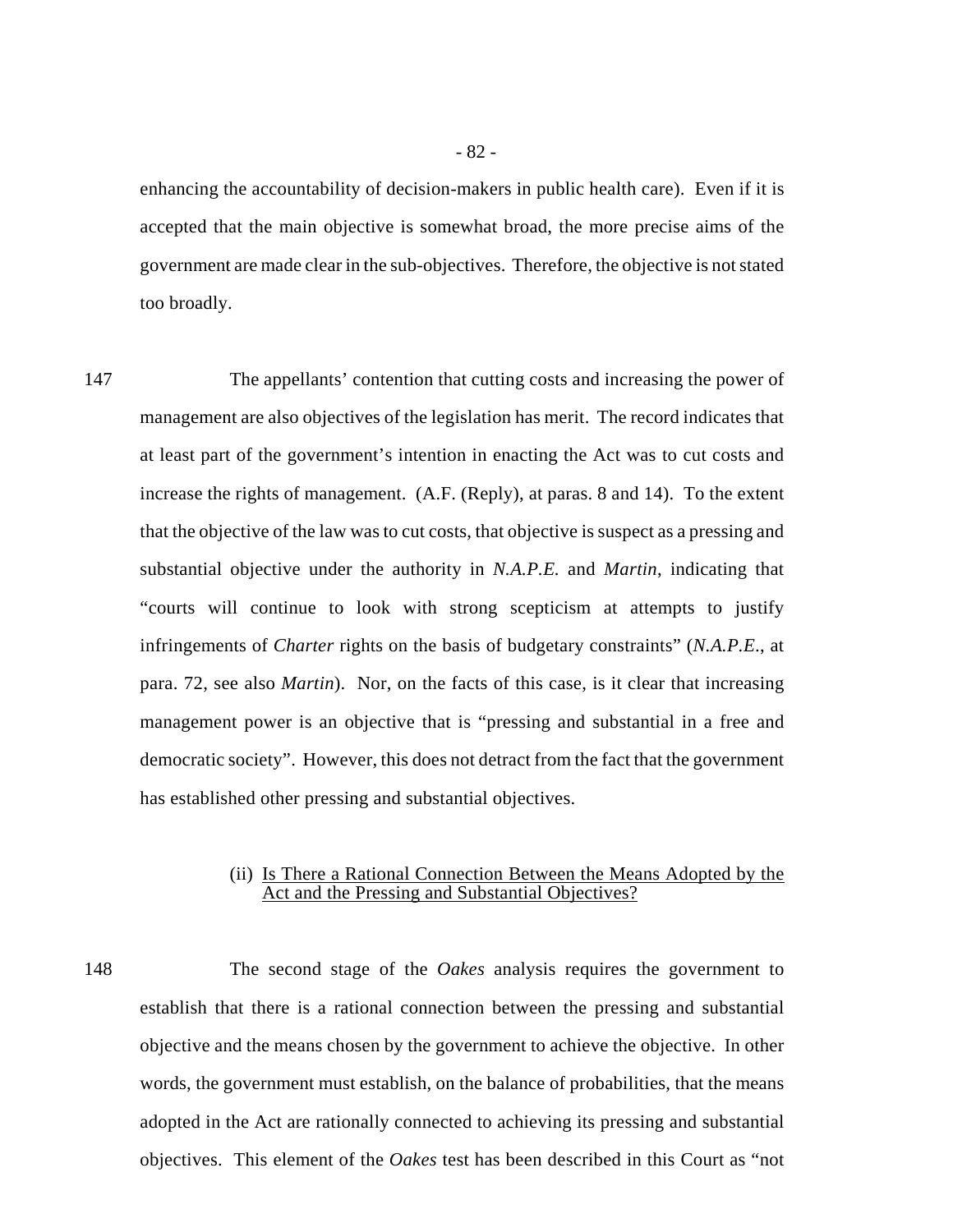particularly onerous" (see *Little Sisters Book and Art Emporium v. Canada (Minister of Justice)*, [2000] 2 S.C.R. 1120, 2000 SCC 69, at para. 228, cited in *Trociuk v. British Columbia (Attorney General)*, [2003] 1 S.C.R. 835, 2003 SCC 34, at para. 34).

149 Broadly speaking, the means adopted by the Act include: modifying the scheme of bumping rights, winding up the HLAA and ESLA, and loosening restrictions on the employer's capacity to contract out non-clinical services, transfer and reassign employees, and lay off employees. Although the evidence does not conclusively establish that the means adopted by the Act achieve the government's objectives, it is at least logical and reasonable to conclude so. We therefore move to the determinative inquiry of minimal impairment.

# (iii) Does the Act Minimally Impair the *Charter* Rights of the Appellants?

150 At the third stage of the *Oakes* test, the court is directed to inquire whether the impugned law minimally impairs the *Charter* right (*Oakes*, at p. 139, citing *Big M Drug Mart*, at p. 352). The government need not pursue the least drastic means of achieving its objective. Rather, a law will meet the requirements of the third stage of the *Oakes* test so long as the legislation "falls within a range of reasonable alternatives" which could be used to pursue the pressing and substantial objective (*RJR-MacDonald Inc. v. Canada (Attorney General)*, [1995] 3 S.C.R. 199, at para. 160).

- 83 -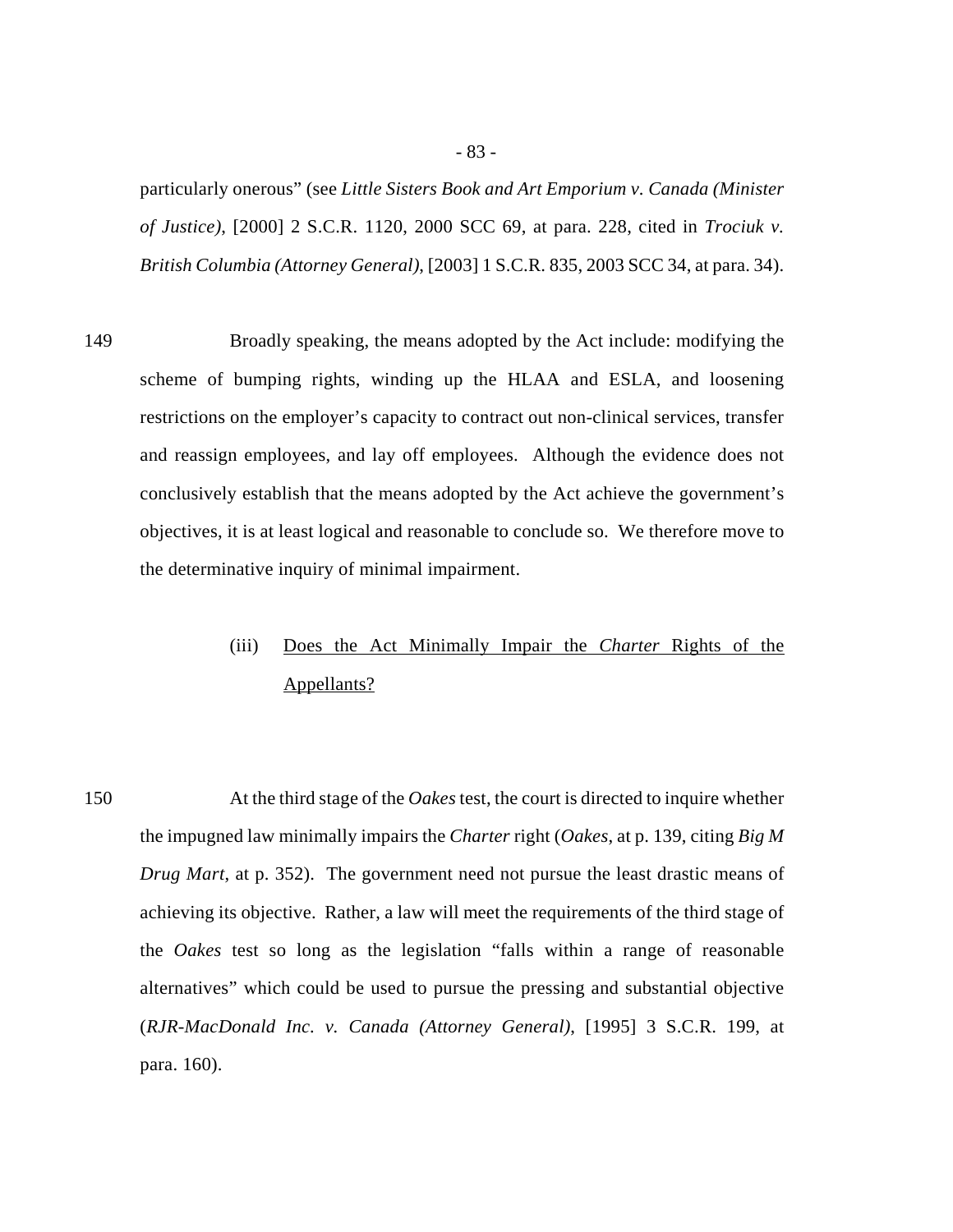151 We conclude that the requirement of minimal impairment is not made out in this case. The government provides no evidence to support a conclusion that the impairment was minimal. It contents itself with an assertion of its legislative goal — "to enhance management flexibility and accountability in order to make the health care system sustainable over the long term", — adding that "the *Act* is a measured, reasonable, and effective response to this challenge, and ... satisfies the minimal impairment requirement" (R.F., at para. 147). In the absence of supportive evidence, we are unable to conclude that the requirement of minimal impairment is made out in this case.

152 The provisions at issue bear little evidence of a search for a minimally impairing solution to the problem the government sought to address.

- 153 Section 6(2) forbids any provision "that in any manner restricts, limits or regulates the right of a health sector employer to contract outside of the collective agreement". It gives the employers absolute power to contract out of collective agreements. There is no need or incentive to consult with the union or the employees before sending the work they normally perform to an outside contractor. To forbid any contracting out clause completely and unconditionally strikes us as not minimally impairing. A more refined provision, for example, permitting contracting out after meaningful consultation with the union, might be envisaged.
- 154 Section 6(4) makes void a provision in a collective agreement to consult before contracting out. The bite of s. 6(4) is arguably small; given the employer's absolute power to contract out under s. 6(2), there would appear to be no reason for an employer to agree to such a clause in any event. However, insofar as it hammers home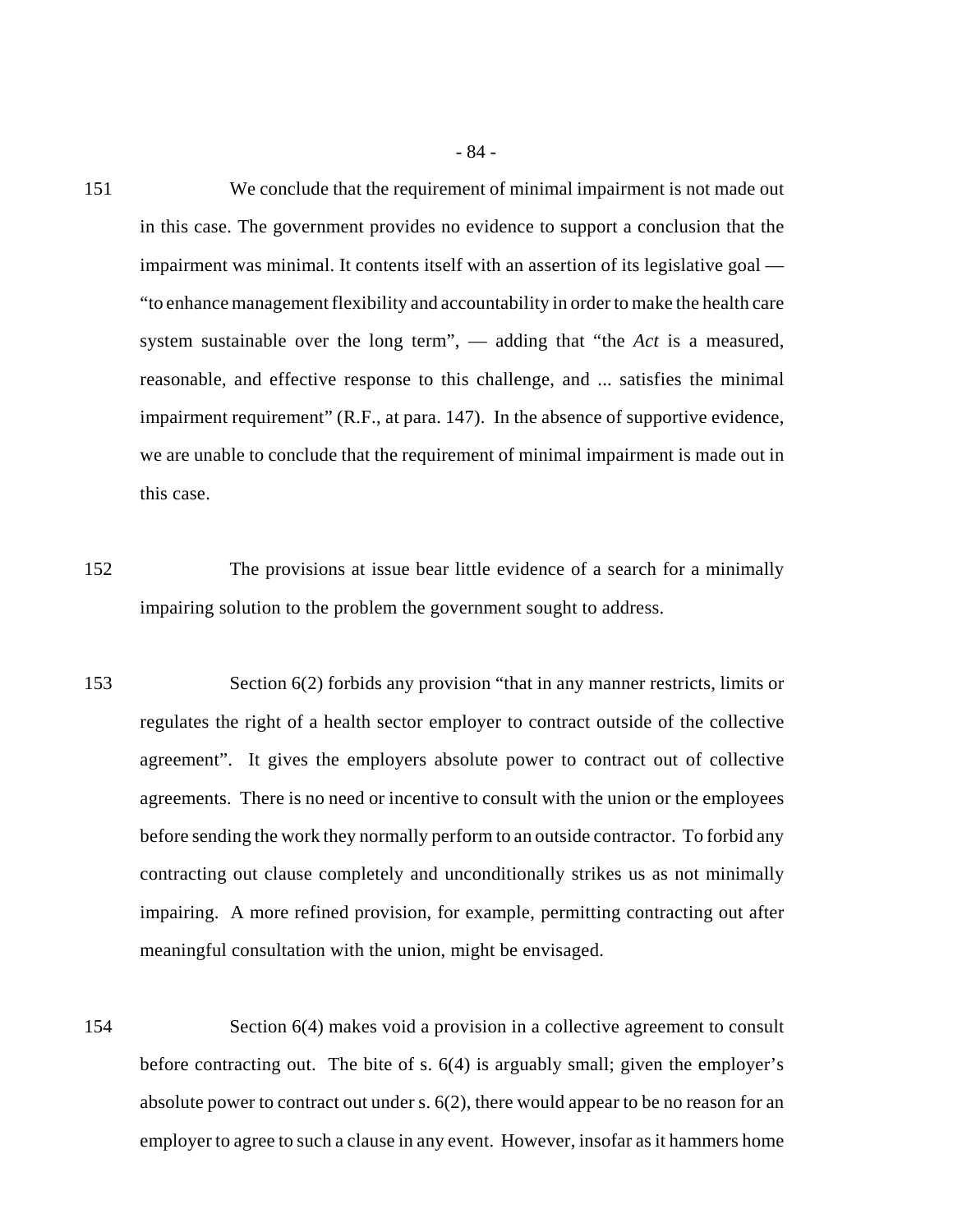the policy of no consultation under any circumstances, it can scarcely be described as suggesting a search for a solution that preserves collective bargaining rights as much as possible, given the legislature's goal.

155 Section 9 evinces a similar disregard for the duty to consult the union, in this case before making changes to the collective agreement's layoff and bumping rules. It is true that s. 9 was temporally limited, being in force only to December 31, 2005. However, this is scant comfort to employees who may have been laid off or bumped before this date, without the benefit of a union to represent them on the issue.

156 An examination of the record as to alternatives considered by the government reinforces the conclusion that the impairment in this case did not fall within the range of reasonable alternatives available to the government in achieving its pressing and substantial objective of improving health care delivery. The record discloses no consideration by the government of whether it could reach its goal by less intrusive measures, and virtually no consultation with unions on the matter.

157 Legislators are not bound to consult with affected parties before passing legislation. On the other hand, it may be useful to consider, in the course of the s. 1 justification analysis, whether the government considered other options or engaged consultation with the affected parties, in choosing to adopt its preferred approach. The Court has looked at pre-legislative considerations in the past in the context of minimal impairment. This is simply evidence going to whether other options, in a range of possible options, were explored.

- 85 -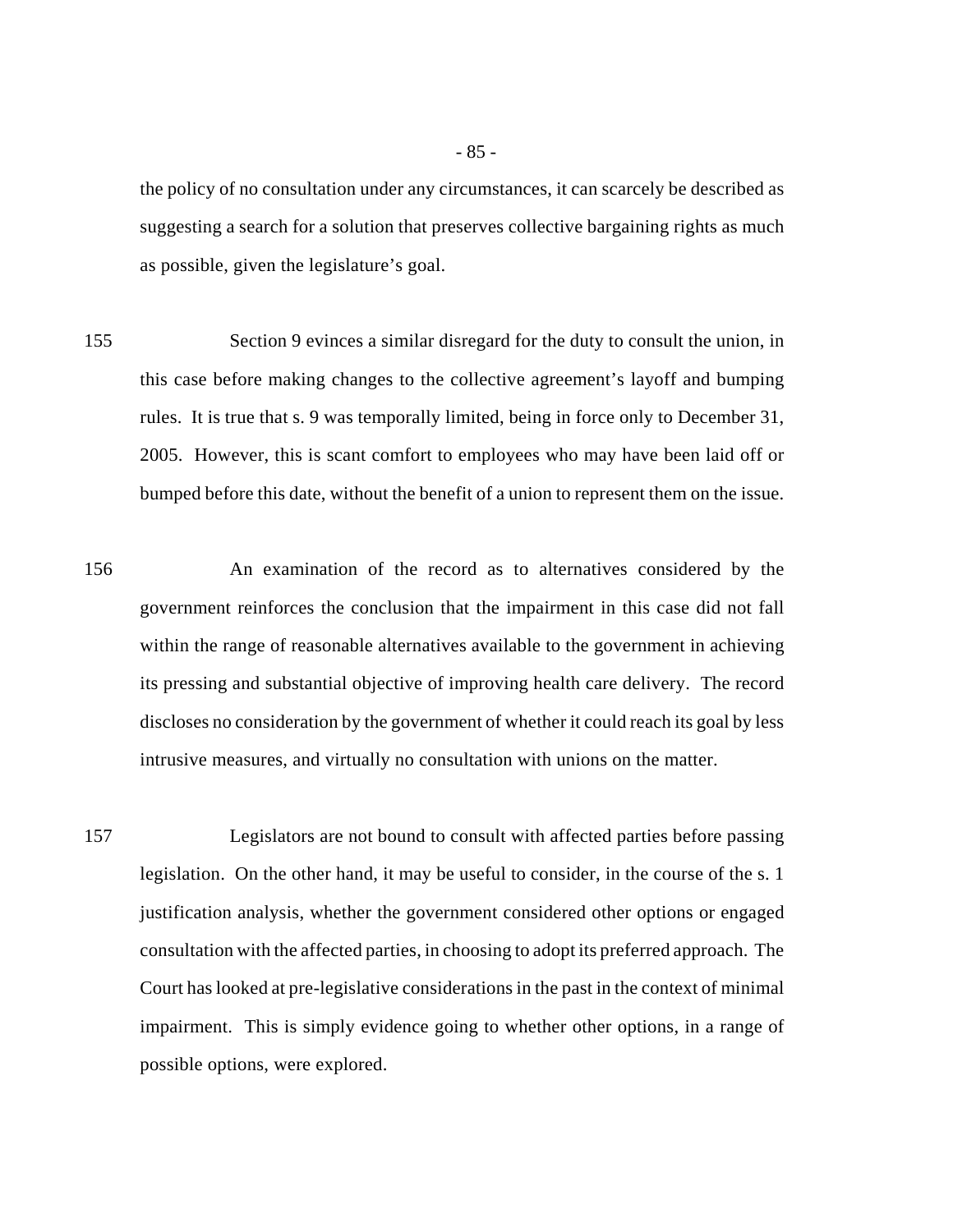158 In this case, the only evidence presented by the government, including the sealed evidence, confirmed that a range of options were on the table. One was chosen. The government presented no evidence as to why this particular solution was chosen and why there was no consultation with the unions about the range of options open to it.

159 The evidence establishes that there was no meaningful consultation prior to passing the Act on the part of either the government or the HEABC (as employer). The HEABC neither attempted to renegotiate provisions of the collective agreements in force prior to the adoption of Bill 29, nor considered any other way to address the concerns noted by the government relating to labour costs and the lack of flexibility in administrating the health care sector. The government also failed to engage in meaningful bargaining or consultation prior to the adoption of Bill 29 or to provide the unions with any other means of exerting meaningful influence over the outcome of the process (for example, a satisfactory system of labour conciliation or arbitration). Union representatives had repeatedly expressed a desire to consult with government regarding specific aspects of the Act, and had conveyed to the government that the matters to be dealt with under the Act were of particular significance to them. Indeed, the government had indicated willingness to consult on prior occasions. Yet, in this case, consultation never took place. The only evidence of consultation is a brief telephone conversation between a member of the government and a union representative within the half hour before the Act (then Bill 29) went to the legislature floor and limited to informing the union of the actions that the government intended to take.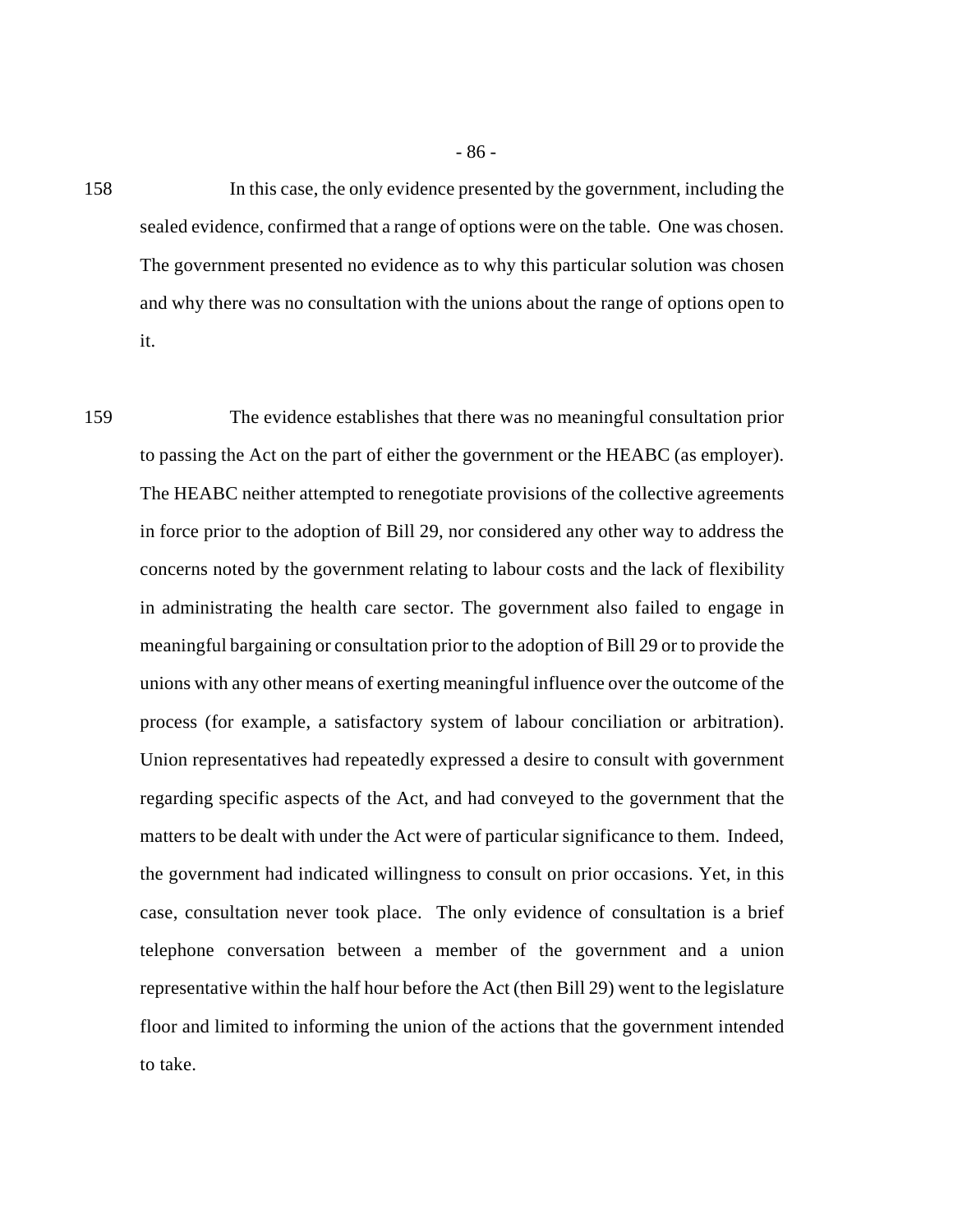160 This was an important and significant piece of labour legislation. It had the potential to affect the rights of employees dramatically and unusually. Yet it was adopted with full knowledge that the unions were strongly opposed to many of the provisions, and without consideration of alternative ways to achieve the government objective, and without explanation of the government's choices.

161 We conclude that the government has not shown that the Act minimally impaired the employees' s. 2(*d*) right of collective bargaining. It is unnecessary to consider the proportionality between the pressing and substantial government objectives and the means adopted by the law to achieve these objectives. We find that the offending provisions of the Act (ss.  $6(2)$ ,  $6(4)$  and 9) cannot be justified as reasonable limits under s. 1 of the *Charter* and are therefore unconstitutional.

## B. *Does the Act Violate Section 15 Equality Rights?*

- 162 Having established that ss. 6(2), 6(4) and 9 are unconstitutional on the basis that they infringe the right to bargain collectively in s. 2(*d*), we must consider whether the remainder of Part 2 of the Act violates the guarantee of equality under s. 15 of the *Charter*.
- 163 Section 15(1) of the *Charter* provides:

**15.** (1) Every individual is equal before and under the law and has the right to the equal protection and equal benefit of the law without discrimination and, in particular, without discrimination based on race, national or ethnic origin, colour, religion, sex, age or mental or physical disability.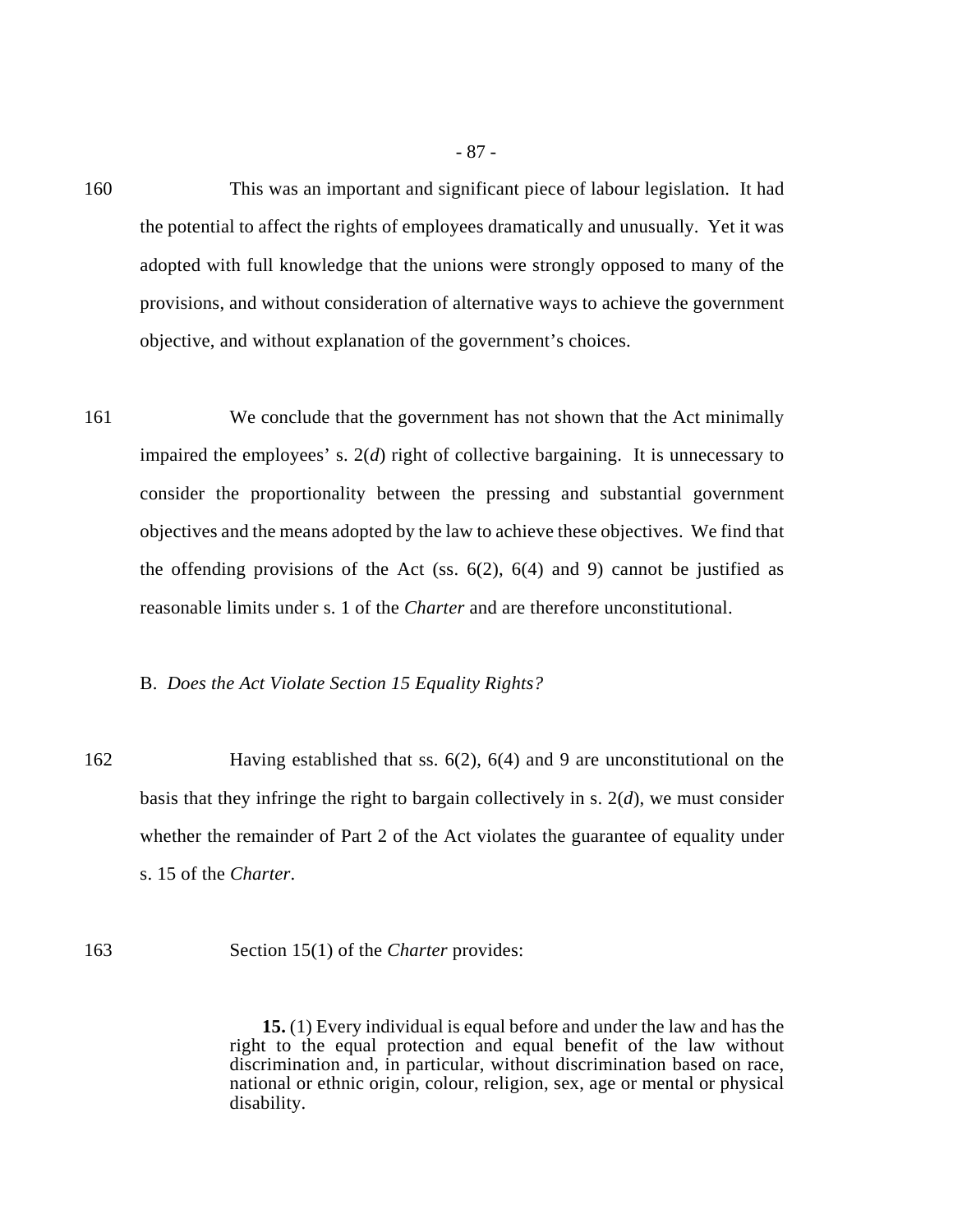164 At issue is whether the Act violates s. 15 of the *Charter*, and more specifically, that the Act discriminates against health care workers based on a number of interrelated enumerated and analogous grounds including: sex, employment in the health care sector, and status as non-clinical workers.

- 165 The courts below found no discrimination contrary to s. 15 of the *Charter*. We would not disturb these findings. Like the courts below, we conclude that the distinctions made by the Act relate essentially to segregating different sectors of employment, in accordance with the long-standing practice in labour regulation of creating legislation specific to particular segments of the labour force, and do not amount to discrimination under s. 15 of the *Charter*. The differential and adverse effects of the legislation on some groups of workers relate essentially to the type of work they do, and not to the persons they are. Nor does the evidence disclose that the Act reflects the stereotypical application of group or personal characteristics. Without minimizing the importance of the distinctions made by the Act to the lives and work of affected health care employees, the differential treatment based on personal characteristics required to get a discrimination analysis off the ground is absent here.
- 166 Accordingly, we see no reason to depart from the view of the trial judge that these effects on health care workers, however painful, do not, on the evidence adduced in this case, constitute discrimination under s. 15 of the *Charter.*

167 In summary, we find that the impugned Act does not violate s. 15 of the *Charter*. Therefore, there is no need to consider potential reasonable justification under s. 1.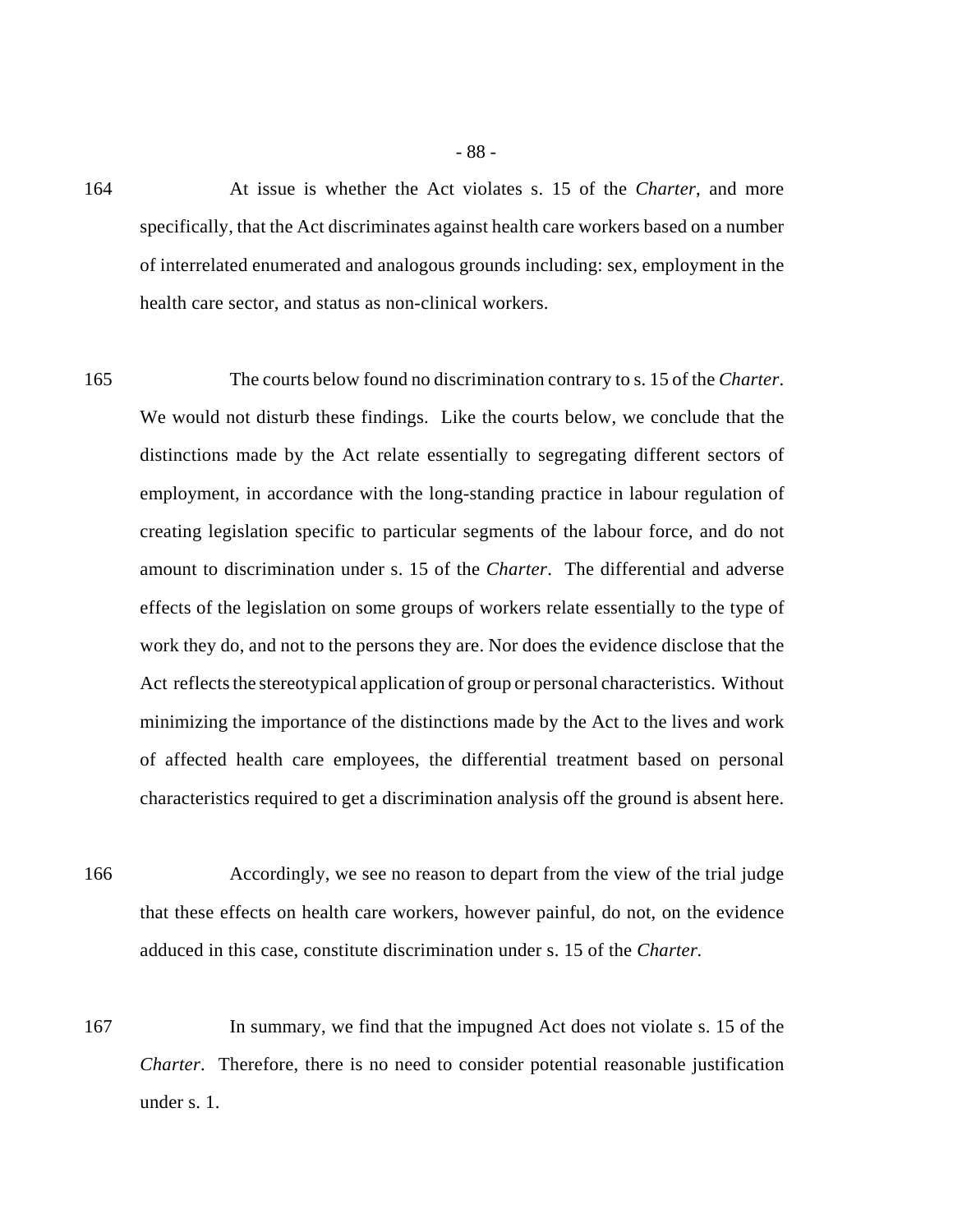- 89 -

# IV. Conclusions and Disposition

168 For the above reasons, we allow the appeal in part, with costs. We conclude that ss.  $6(2)$ ,  $6(4)$  and 9 of the Act are unconstitutional. However, we suspend this declaration for a period of 12 months to allow the government to address the repercussions of this decision. We would answer the constitutional questions as follows:

1. Does Part 2 of the *Health and Social Services Delivery Improvement Act*, S.B.C. 2002, c. 2, in whole or in part, infringe s. 2(*d*) of the *Canadian Charter of Rights and Freedoms*?

Yes, in part. Sections  $6(2)$ ,  $6(4)$  and 9 infringe s.  $2(d)$ .

2. If so, is the infringement a reasonable limit prescribed by law as can be demonstrably justified in a free and democratic society under s. 1 of the *Canadian Charter of Rights and Freedoms*?

No.

3. Does Part 2 of the *Health and Social Services Delivery Improvement Act*, S.B.C. 2002, c. 2, in whole or in part, infringe s. 15 of the *Canadian Charter of Rights and Freedoms*?

No.

4. If so, is the infringement a reasonable limit prescribed by law as can be demonstrably justified in a free and democratic society under s. 1 of the *Canadian Charter of Rights and Freedoms*?

It is not necessary to answer this question.

The following are the reasons delivered by

169 DESCHAMPS J. — The future of our health care system is a matter of

serious concern across the country. Sharply escalating health care costs combined with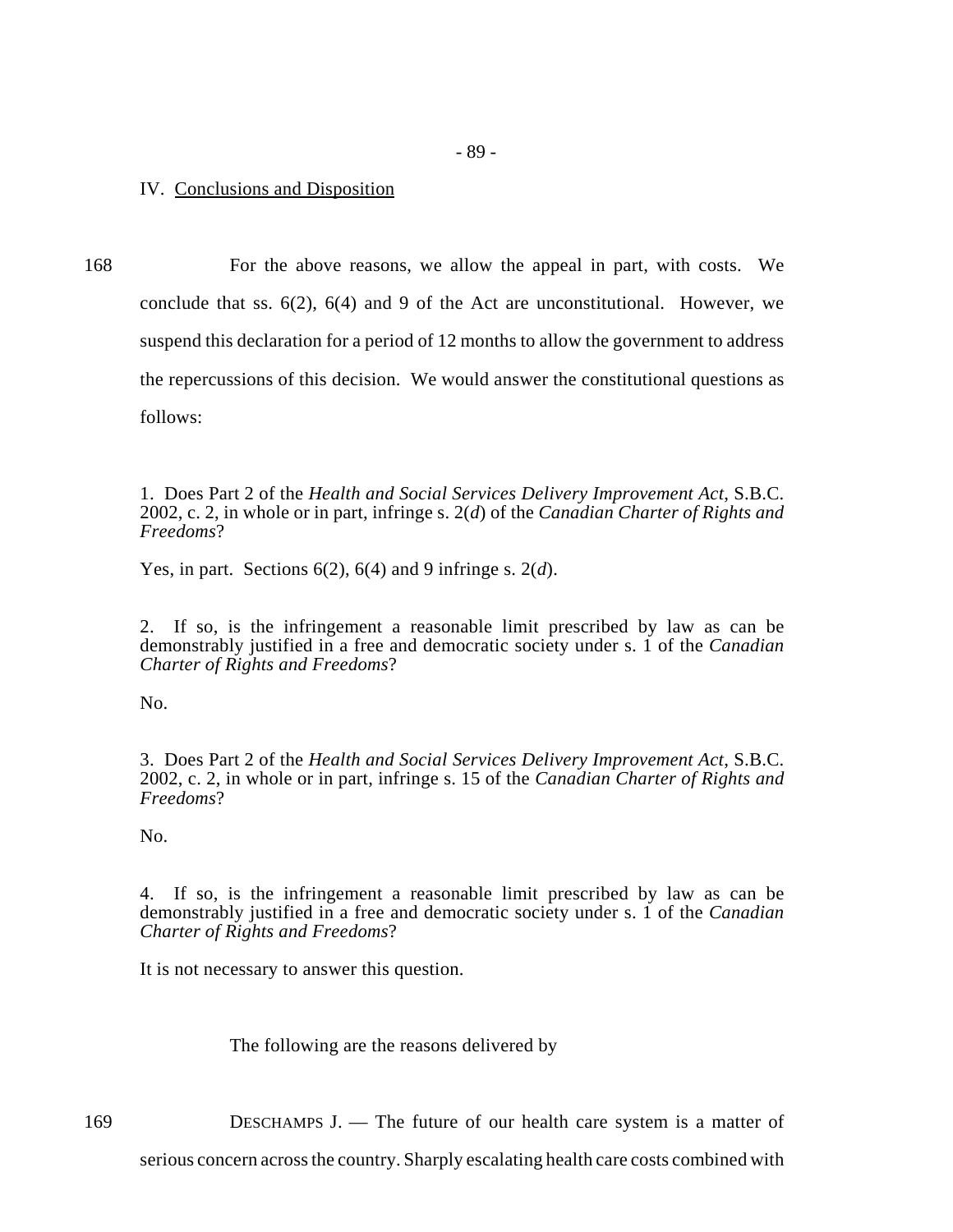an aging population have spurred governments to attempt to find new ways to ensure that health care services will be available to those who need them. When, in doing so, a government makes a policy decision that infringes a *Charter* right, it is required to justify its choice as a reasonable limit on the protected right.

- 170 I am in general agreement with the Chief Justice and LeBel J. concerning the scope of freedom of association under s. 2(*d*) of the *Canadian Charter of Rights and Freedoms* in the collective bargaining context. I also agree that no claim of discrimination contrary to s. 15 of the *Charter* has been established. However, I part company with my colleagues over their analysis relating to both the infringement of s. 2(*d*) and the justification of the infringement under s. 1 of the *Charter*.
- 171 The interpretation that the Court is now giving to s. 2(*d*) of the *Charter* is a major step forward in the recognition of collective activities. However, the importance of this advance should not overshadow the justification analysis under s. 1 of the *Charter*. Throughout the litigation, the government of British Columbia has maintained that in the event that Part 2 of the *Health and Social Services Delivery Improvement Act*, S.B.C. 2002, c. 2 ("Act"), is found to have infringed the *Charter*, the infringement will be justified under s. 1. I find that ss. 4, 5,  $6(2)$ ,  $6(4)$  and 9 of the Act infringe s. 2(*d*) of the *Charter*, but in my view only s. 6(4) of the Act is not demonstrably justified in a free and democratic society.

# I. Relevant Constitutional and Statutory Provisions

172 It will be helpful to recall the constitutional and statutory provisions that are at issue: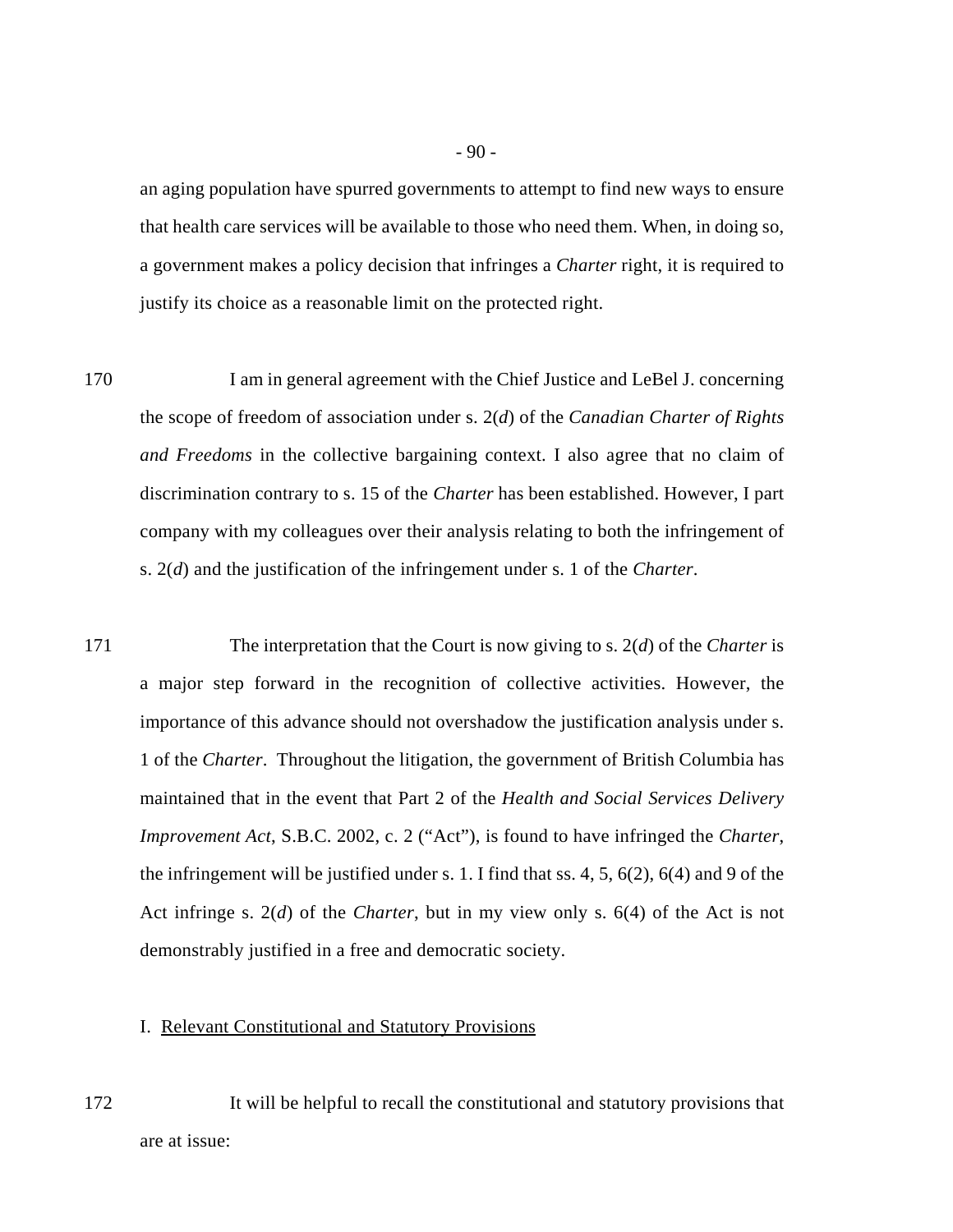*Canadian Charter of Rights and Freedoms*

**1.** The *Canadian Charter of Rights and Freedoms* guarantees the rights and freedoms set out in it subject only to such reasonable limits prescribed by law as can be demonstrably justified in a free and democratic society.

**2.** Everyone has the following fundamental freedoms:

. . .

(*d*) freedom of association.

*Health and Social Services Delivery Improvement Act*, S.B.C. 2002, c. 2

## **Right to reorganize service delivery**

- **4** (1) A health sector employer has the right to reorganize the delivery of its services by transferring functions or services within a worksite or to another worksite within the region or to another health sector employer, including, but not limited to, partnerships or joint ventures with other health sector employers or subsidiaries.
	- (2) A health sector employer has the right to transfer
		- (a) functions or services that are to be performed or provided by another health sector employer under subsection (1) to that other health sector employer, and
		- (b) functions or services that are to be performed or provided at another worksite in the region to that other worksite.
	- (3) If a function or service is transferred to another health sector employer or within or to a worksite under this section, an employee who performs that function or service may be transferred to that employer or within or to that worksite in accordance with the regulations.

## **Multi-worksite assignment rights**

**5** A health sector employer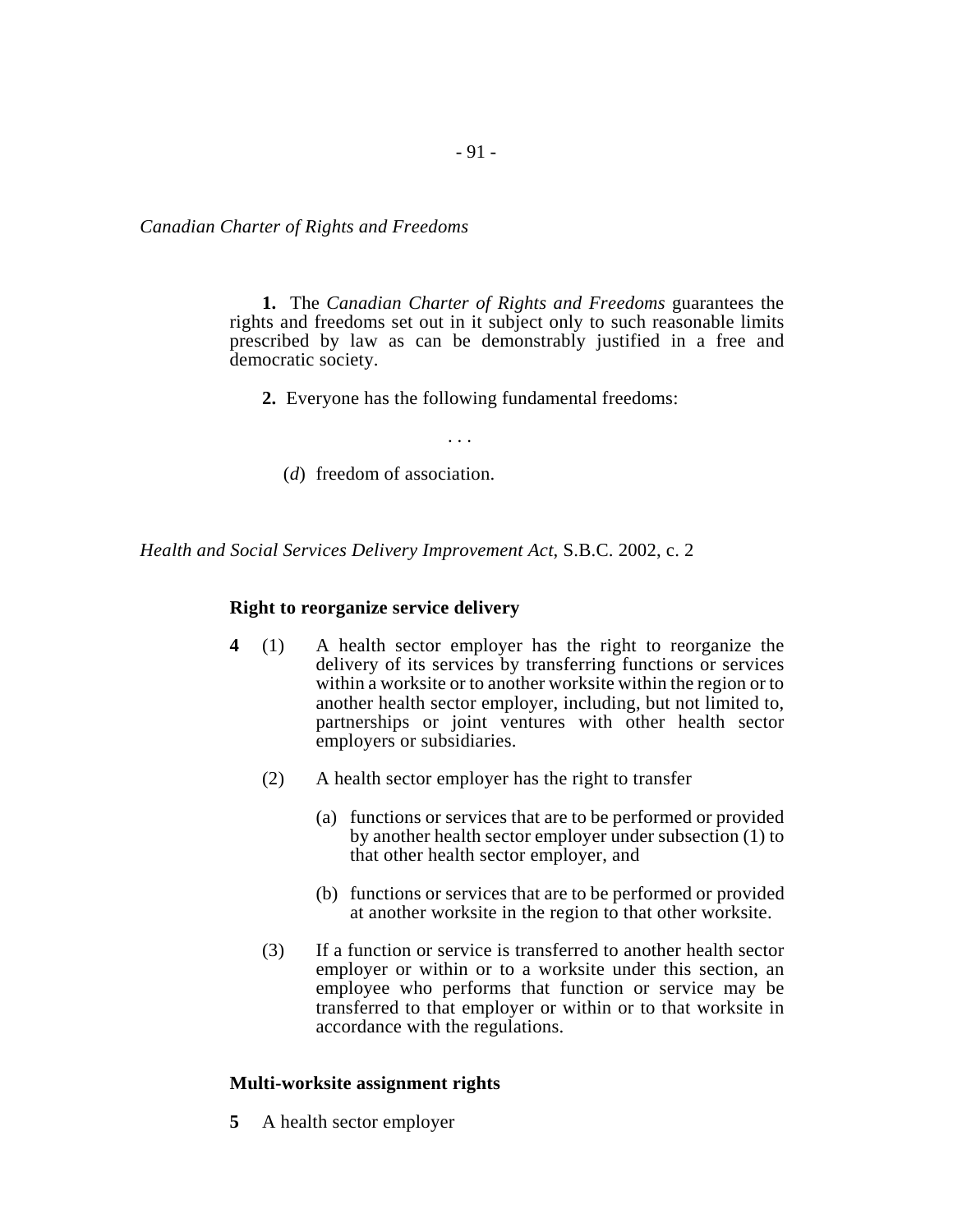- (a) has a right to assign an employee within or to any worksite of that employer or to a worksite operated by another health sector employer for a period not exceeding that set out in the regulations and under conditions specified in the regulations, and
- (b) must post any position pursuant to the collective agreement if the employer requires the successful candidate for that position to work on a regular ongoing basis at more than one worksite of that employer as a condition of employment in that position.

#### **Contracting outside of the collective agreement for services**

- **6** (1) In this section:
	- **"acute care hospital"** means a hospital or part of a hospital designated by regulation;

#### **"designated health services professional"** means

- (a) a nurse licensed under the *Nurses (Registered) Act*,
- (b) a person who is a member of a health profession designated under the *Health Professions Act* on the date on which this section comes into force, or
- (c) a person in an occupation or job classification designated by regulation;
- **"non-clinical services"** means services other than medical, diagnostic or therapeutic services provided by a designated health services professional to a person who is currently admitted to a bed in an inpatient unit in an acute care hospital, and includes any other services designated by regulation.
- (2) A collective agreement between HEABC and a trade union representing employees in the health sector must not contain a provision that in any manner restricts, limits or regulates the right of a health sector employer to contract outside of the collective agreement for the provision of non-clinical services.
- (3) The labour relations board or an arbitrator appointed under the Code or under a collective agreement must not declare a person who
	- (a) provides services under a contract between a health sector employer and an employer that is not a health sector employer, and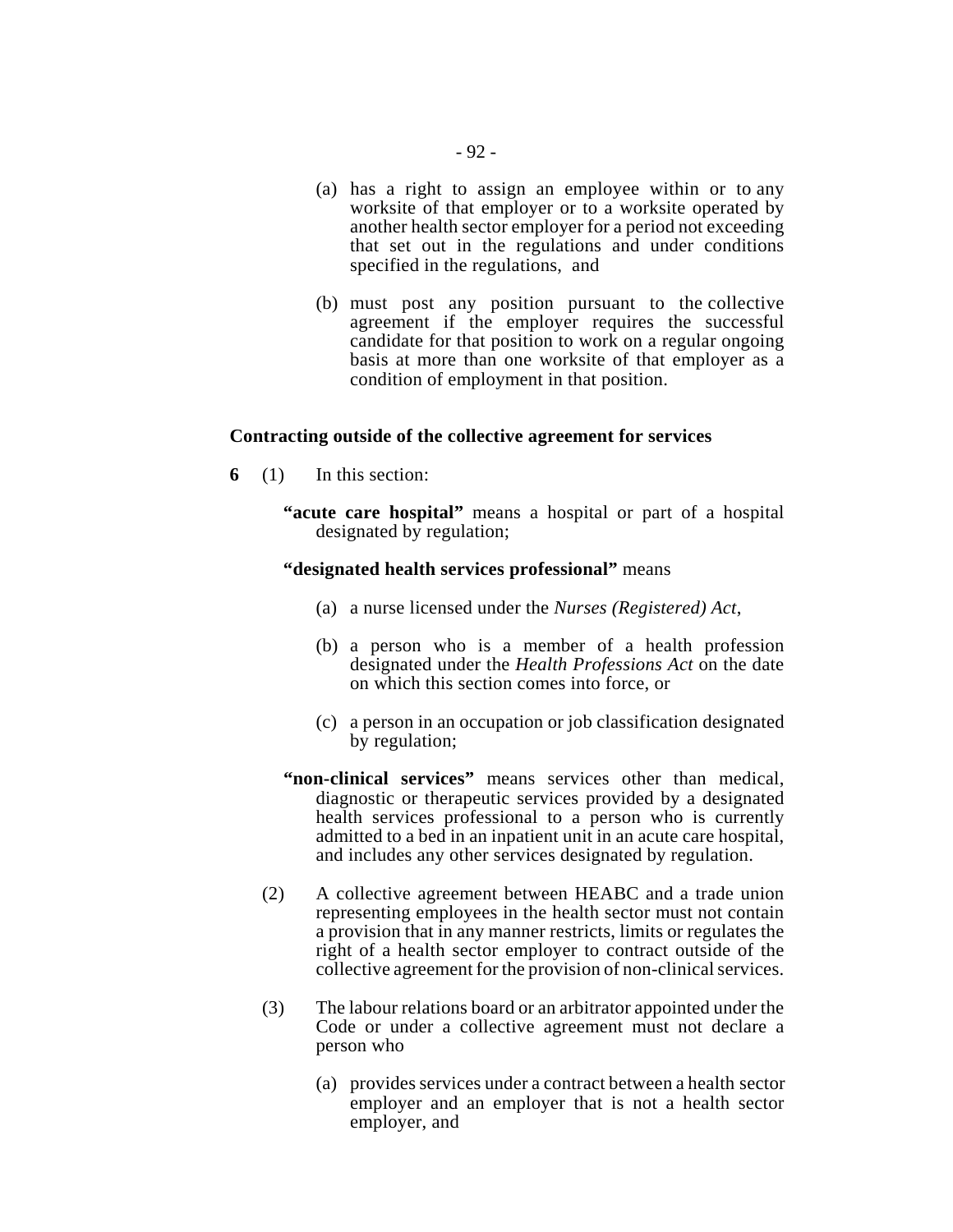(b) is an employee of the employer that is not a health sector employer

to be an employee of the health sector employer unless the employee is fully integrated with the operations and under the direct control of the health sector employer.

- (4) A provision in a collective agreement requiring an employer to consult with a trade union prior to contracting outside of the collective agreement for the provision of non-clinical services is void.
- (5) A collective agreement does not bind, and section 35 of the Code does not apply to, a person who contracts with a health sector employer.
- (6) A health sector employer must not be treated under section 38 of the Code as one employer with any other health sector employer or a contractor.

# **Employment Security and Labour Force Adjustment Agreement**

- **7** (1) A party to ESLA is not required to carry out a term of ESLA on or after the coming into force of this section.
	- (2) A party to a collective agreement is not required to carry out any part of a provision that is based on or derived from ESLA in the collective agreement.
	- (3) ESLA does not apply for the purposes of the interpretation or application of the collective agreement.

## **Healthcare Labour Adjustment Society**

- **8** (1) In this section, "**HLAA**" means The Healthcare Labour Adjustment Society of British Columbia incorporated under the *Society Act*.
	- (2) The minister may appoint an administrator for HLAA.
	- (3) The administrator appointed under subsection (2) replaces the directors of HLAA and may exercise all the rights and duties of directors under the *Society Act*.
	- (4) The administrator must ensure that HLAA\*s programs and activities operate only to the extent necessary to honour obligations to employees of health sector employers who were laid off under ESLA and to honour existing financial commitments made to health sector or other employers for reimbursement under one of HLAA's programs.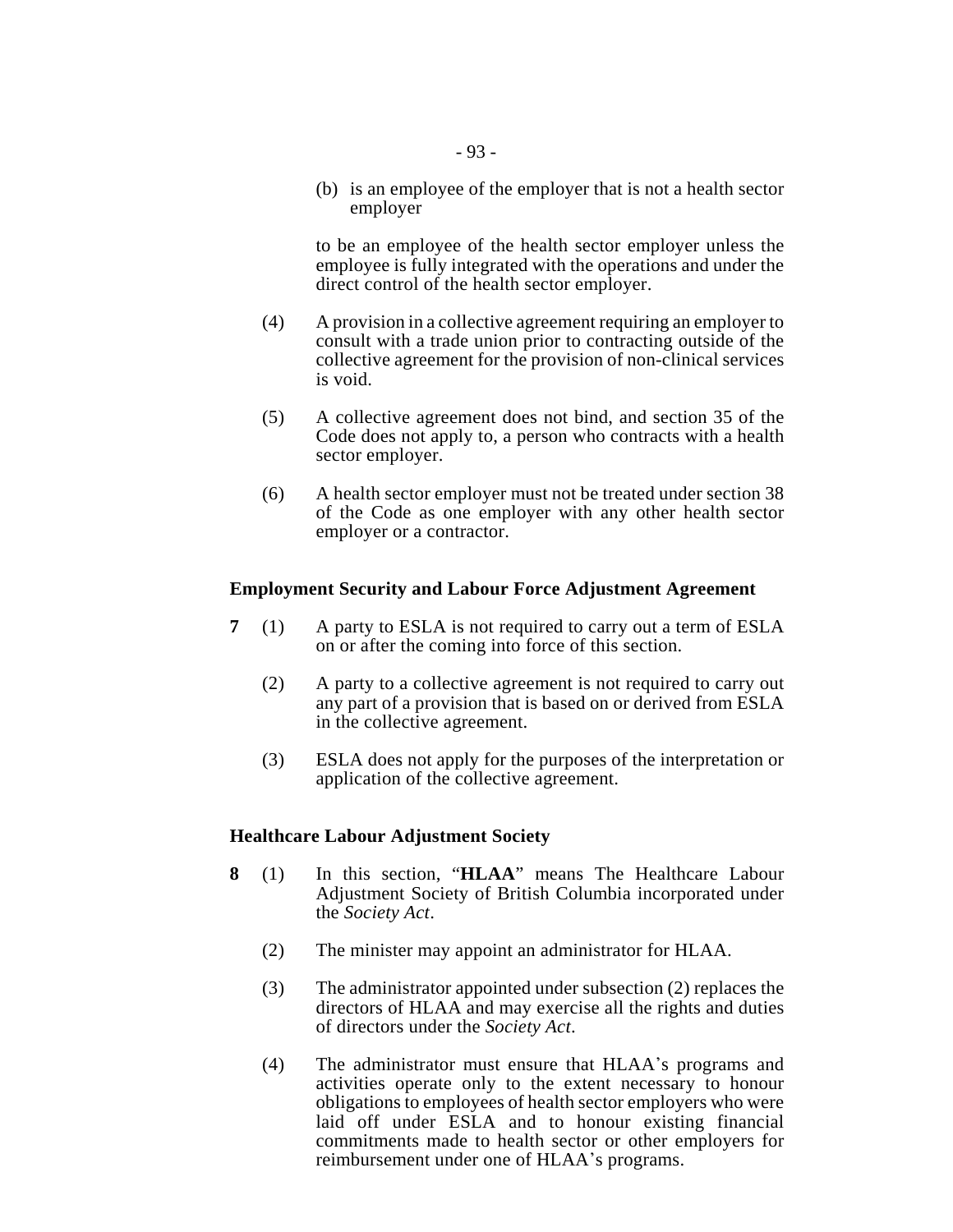- (5) The minister may direct the administrator to offer programs and activities beyond those in subsection (4).
- (6) The administrator is responsible for winding up HLAA in accordance with the *Society Act*.
- (7) The administrator may wind up HLAA when its obligations under subsections (4) and (5) are complete.
- (8) The administrator must complete his or her duties under this section within one year from the date on which he or she is appointed.
- (9) Any money remaining in HLAA at the time it is wound up must be paid into the Health Special Account referred to in the *Health Special Account Act.*

#### **Layoff and bumping**

- **9** For the period ending December 31, 2005, a collective agreement must not contain a provision that
	- (a) restricts or limits a health sector employer from laying off an employee,
	- (b) subject to paragraph (c), requires a health sector employer to meet conditions before giving layoff notice,
	- (c) requires a health sector employer to provide more than 60 days' notice of layoff to an employee directly or indirectly affected and to the trade union representing the employee, or
	- (d) provides an employee with bumping options other than the bumping options set out in the regulations.

### **Part prevails over collective agreements**

- **10** (1) A collective agreement that conflicts or is inconsistent with this Part is void to the extent of the conflict or inconsistency.
	- (2) A provision of a collective agreement that
		- (a) requires a health sector employer to negotiate with a trade union to replace provisions of the agreement that are void as a result of subsection (1), or
		- (b) authorizes or requires the labour relations board, an arbitrator or any person to replace, amend or modify provisions of the agreement that are void as a result of subsection  $(1)$ ,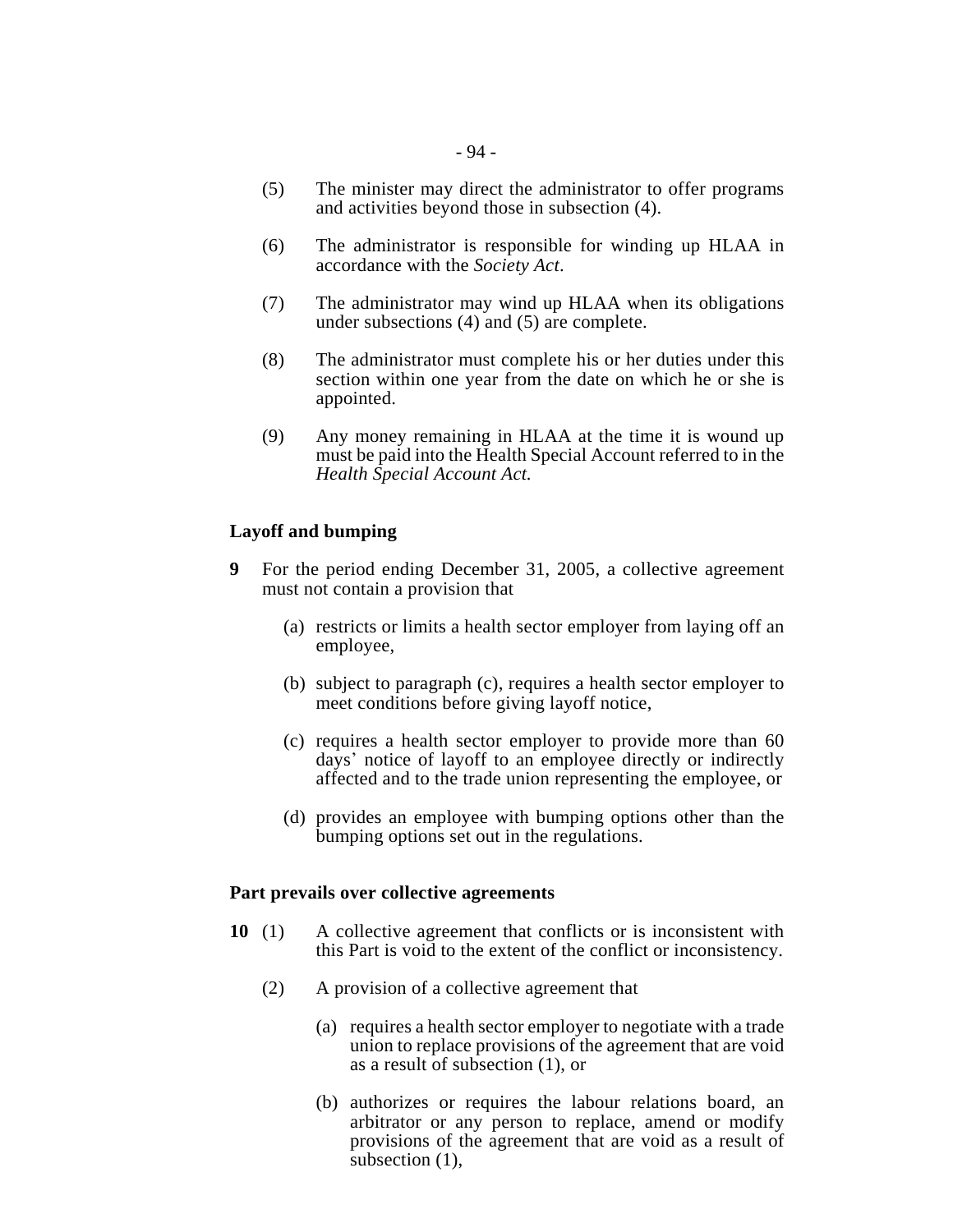is void to the extent that the provision relates to a matter prohibited under this Part.

# II. Analysis

- 173 I will begin by discussing s. 2(*d*) of the *Charter* in the context of legislation that interferes with collective bargaining where the government is not acting as a party to a collective bargaining process but is, as in this case, performing its legislative function. I will then examine the alleged infringement of s. 2(*d*) in the case at bar. Next, turning to s. 1 of the *Charter*, I will review the contextual approach, after which I will assess the impugned legislative measures.
	- A. *Freedom of Association and Collective Bargaining Under the Charter*
- 174 I am in agreement with the following key propositions stated by the majority concerning the scope of s. 2(*d*) of the *Charter*:
	- 1) The constitutional right to collective bargaining concerns the protection of the ability of workers to engage in associational activities, and their capacity to act in common to reach shared goals related to workplace issues and terms of employment;
	- 2) The right is to a process of collective bargaining it does not guarantee a certain substantive or economic outcome or access to any particular statutory regime; and
	- 3) The right places constraints on the exercise of legislative powers in respect of the collective bargaining process.

175 However, I have concerns with the majority's test for determining whether a government measure amounts to an infringement of s. 2(*d*). According to my colleagues, the test involves two inquiries, the first into the importance of the matter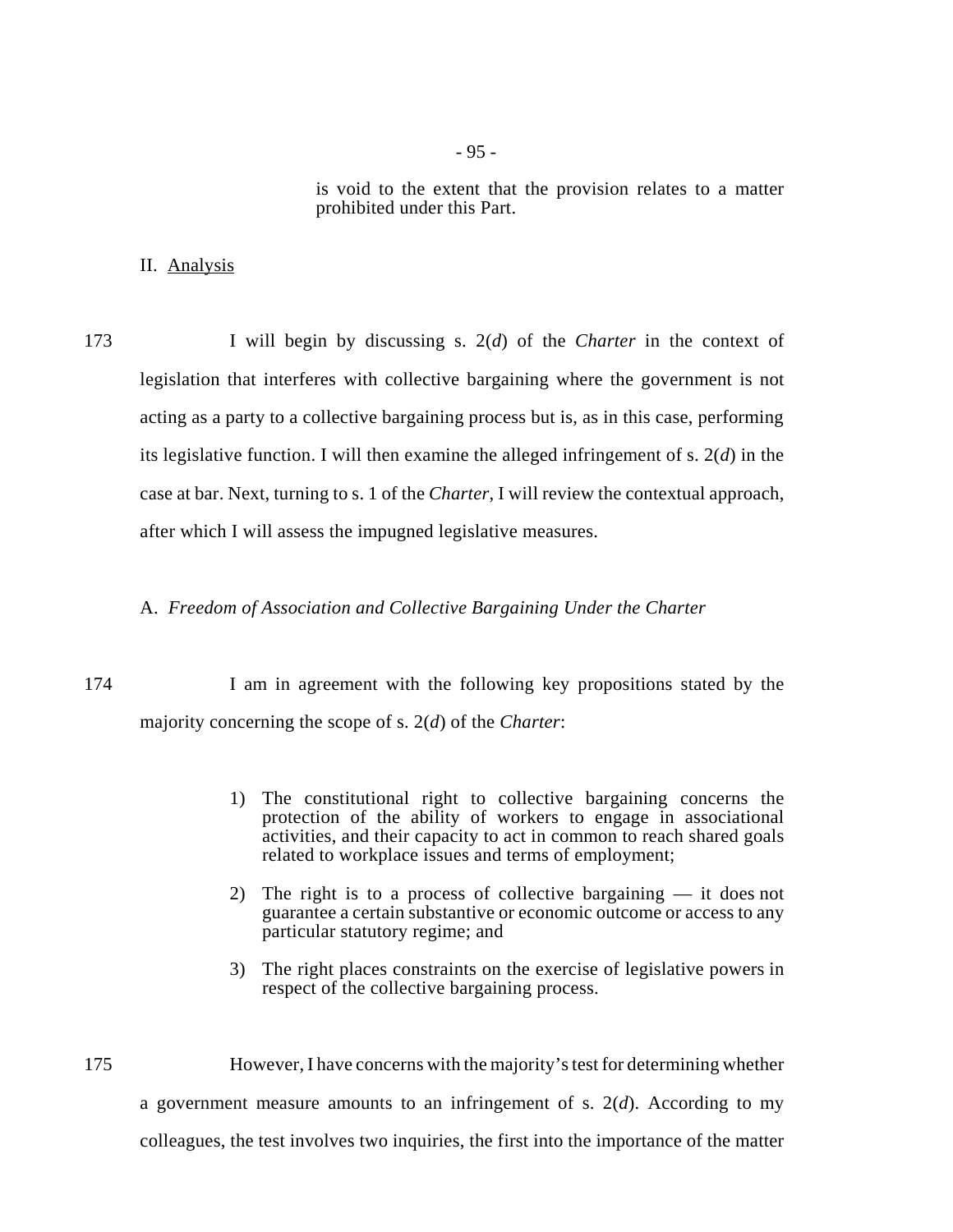follows (para. 93):

Generally speaking, determining whether a government measure affecting the protected process of collective bargaining amounts to substantial interference involves two inquiries. The first inquiry is into the importance of the matter affected to the process of collective bargaining, and more specifically, to the capacity of the union members to come together and pursue collective goals in concert. The second inquiry is into the manner in which the measure impacts on the collective right to good faith negotiation and consultation.

176 The majority focus on "substantial" interference with a collective bargaining process and purport to do so on the basis of this Court's decision in *Dunmore v. Ontario (Attorney General)*, [2001] 3 S.C.R. 1016, 2001 SCC 94 (majority reasons at paras. 19, 35 and 90). However, the "substantial interference" standard cannot be adopted in this case simply because it was mentioned in *Dunmore*. It is necessary to look closely at the principles applied in that case. The concept of "substantial interference" was introduced by Bastarache J. in *Dunmore* because that case dealt with whether the government had a positive obligation to extend to a claimant the benefits of a particular statutory regime from which he or she was excluded. Requiring "substantial interference" was presented as one of the considerations circumscribing "the possibility of challenging underinclusion under s. 2 of the *Charter*" (para. 24). The term referred to the heavier burden on a claimant attempting to make a case of underinclusion that had been established by the Court in *Haig v. Canada*, [1993] 2 S.C.R. 995, *Native Women's Assn. of Canada v. Canada*, [1994] 3 S.C.R. 627, and *Delisle v. Canada (Deputy Attorney General)*, [1999] 2 S.C.R. 989. The use of the "substantial interference" criterion is explained in para. 25 of *Dunmore*. The following excerpt captures its essence: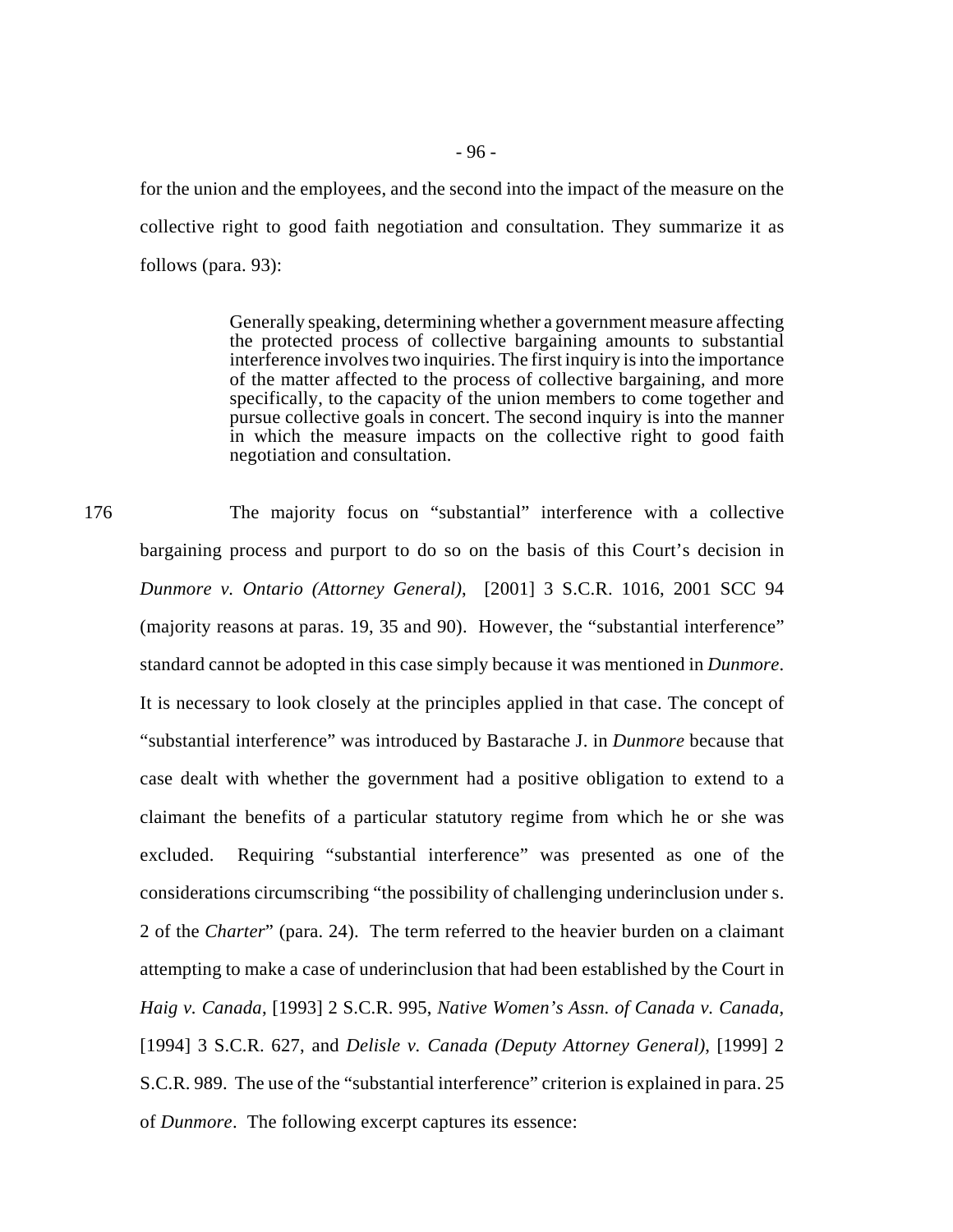In my view, the evidentiary burden in these cases is to demonstrate that exclusion from a statutory regime permits a substantial interference with the exercise of protected s.  $2\overline{d}$  activity. [Emphasis omitted; para. 25]

177 Since the present appeal does not involve a claim of underinclusive legislation, but an obligation that the state not interfere in a collective bargaining process, I cannot agree with imposing a "substantial interference" standard.

178 Moreover, the first inquiry of the majority's test ("the importance of the matter affected to the process of collective bargaining" (para. 93)) is focused on the substance of the workplace issue rather than on interference with the collective bargaining process, which is what the constitutionally guaranteed right protects against. Since there is no constitutional protection for the substantive outcome of a collective bargaining process, I consider that the matter affected is not the threshold issue when a claim is being evaluated under s. 2(*d*) of the *Charter*. Rather, the primary focus of the inquiry should be whether the legislative measures infringe the ability of workers to act in common in relation to workplace issues. However, I recognize that the significance of the matter may be relevant. In some cases, it may be helpful to consider whether the matter affected is of so little significance that the right to a collective bargaining process is not infringed and, accordingly, the purpose of freedom of association is not engaged. Nevertheless, I remain unconvinced that the importance of the workplace issue should "play a key role" in the infringement analysis.

179 With respect to the second inquiry ("the manner in which the measure impacts on the collective right to good faith negotiation and consultation" (para. 93)), I am concerned with the way this test is restated and applied in the majority's reasons. For example, rather than focussing on the impact on the right, the majority refer to "the

- 97 -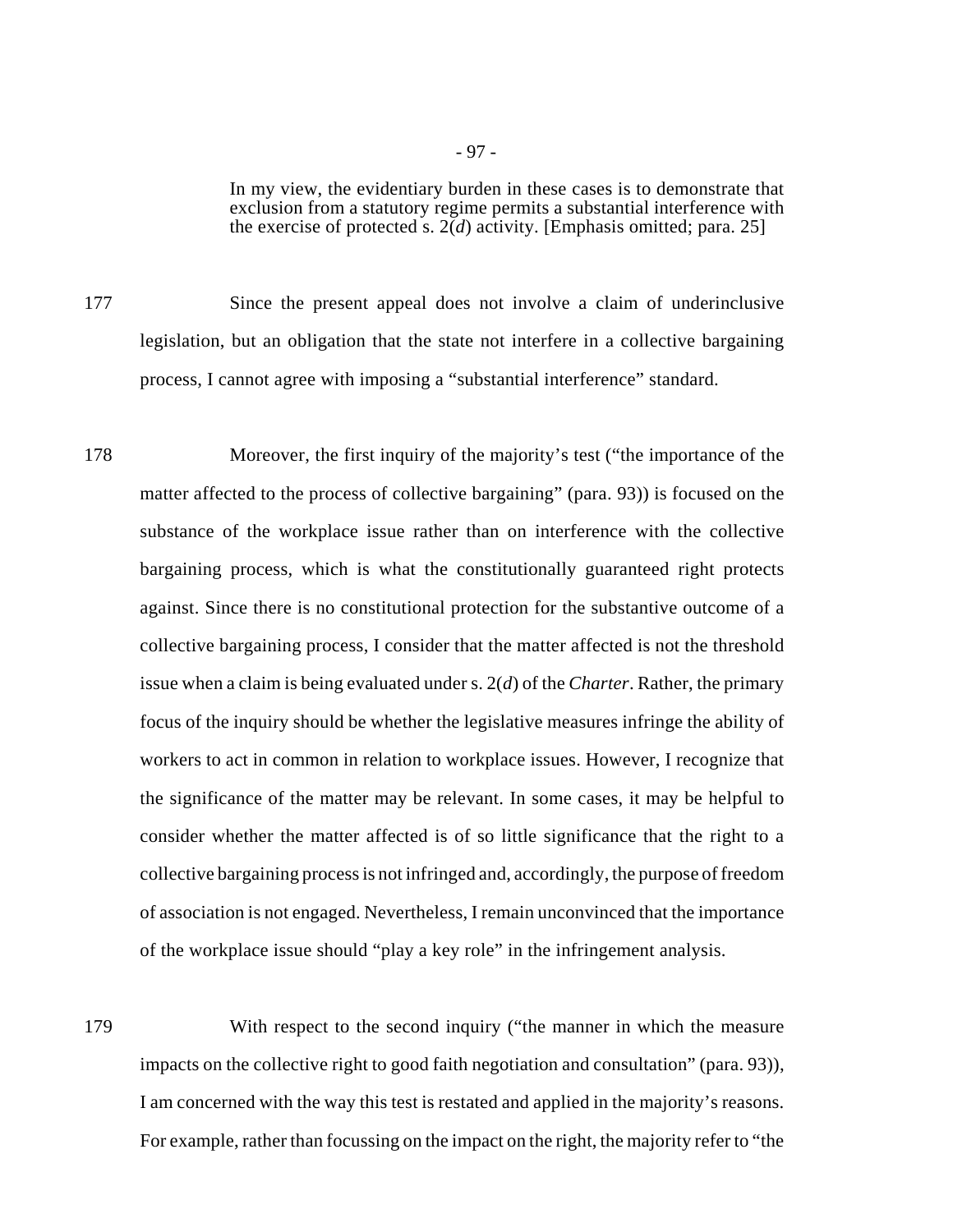manner in which the government measure is accomplished" (para. 109), "the process by which the measure was implemented" (para. 112) and "the process by which the changes were made" (para. 129). With respect, these formulations imply a duty to consult that is inconsistent with the proposition that "[l]egislators are not bound to consult with affected parties before passing legislation" (para. 157), one with which I fully agree. Another concern is that the majority consider the "circumstances" surrounding the adoption of the legislative provisions, such as the spiralling health care costs faced by the government, at the stage of determining whether s. 2 (*d*) is infringed. In my view, those considerations are entirely relevant to the s. 1 justification analysis, but are irrelevant where the issue is whether freedom of association is infringed.

180 Given these concerns, I find it more appropriate to rely on a somewhat different test than the one suggested by the majority, although the test I propose is built on the same foundation as theirs (see majority's reasons, para. 96). I am adjusting their test to take into consideration the fact that what is in issue is a positive infringement, not underinclusiveness, and that what is under scrutiny is legislation, not government action. My test can be stated as follows:

> Laws or state actions that prevent or deny meaningful discussion and consultation about significant workplace issues between employees and their employer may interfere with the activity of collective bargaining, as may laws that unilaterally nullify negotiated terms on significant workplace issues in existing collective agreements.

181 This test still involves two inquiries. The first is into whether the process of negotiation between employers and employees or their representatives is interfered with in any way, and the second into whether the interference concerns a significant issue in the labour relations context. An approach under which interference with the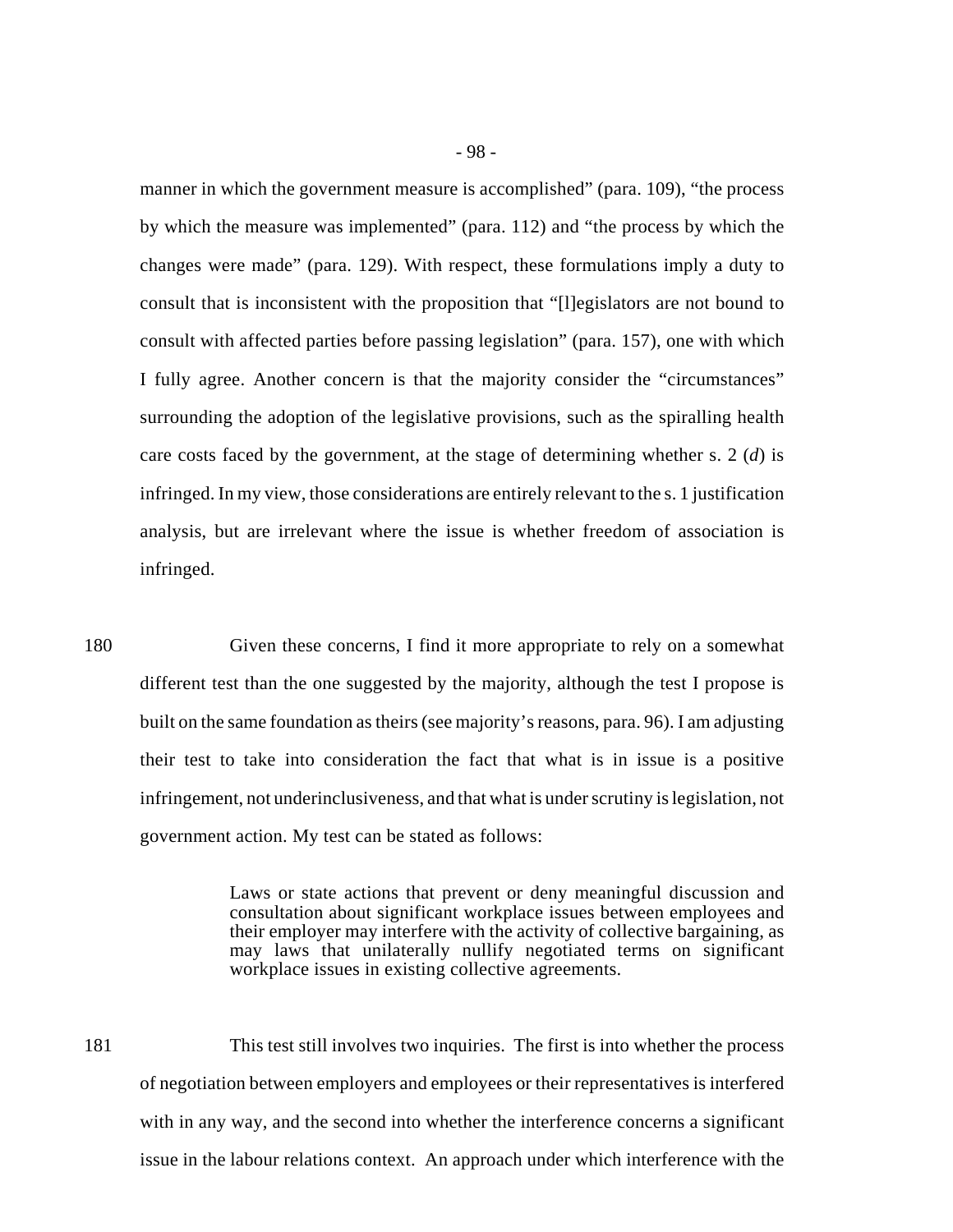process is considered first has the merit of focussing attention on the constitutionally protected right itself, rather than having the court indirectly protect the substance of clauses in collective agreements. Only if the court determines that there has been interference with a process of negotiation should it turn to the second inquiry and consider whether the issues involved are significant, in order to ensure that the scope of s. 2(*d*) is not interpreted so as to exceed its purpose. In this way, not all workplace issues, but only significant ones, are relevant to s.  $2(d)$ . I agree with the majority that the "protection does not cover all aspects of 'collective bargaining', as that term is understood in the statutory labour relations regimes that are in place across the country" (para. 19). There may be matters covered by collective agreements that do not warrant constitutional protection — it is not every workplace issue that triggers s. 2(*d*) protection, but only those of significance.

- 182 Thus, legislation that alters terms of a collective agreement bearing on significant workplace issues, or that precludes negotiations on significant workplace issues that would normally be negotiable, will interfere with the collective bargaining process. Such legislative measures nullify negotiations that have already taken place or prevent future negotiations on the topics they cover.
- 183 Even though I disagree with significant aspects of the majority's test for determining whether an infringement has occurred, I agree, for the reasons set out below, that certain provisions of the Act infringe s. 2(*d*) of the *Charter*.
	- B. *Infringement of Section 2(d) of the Charter*

- 99 -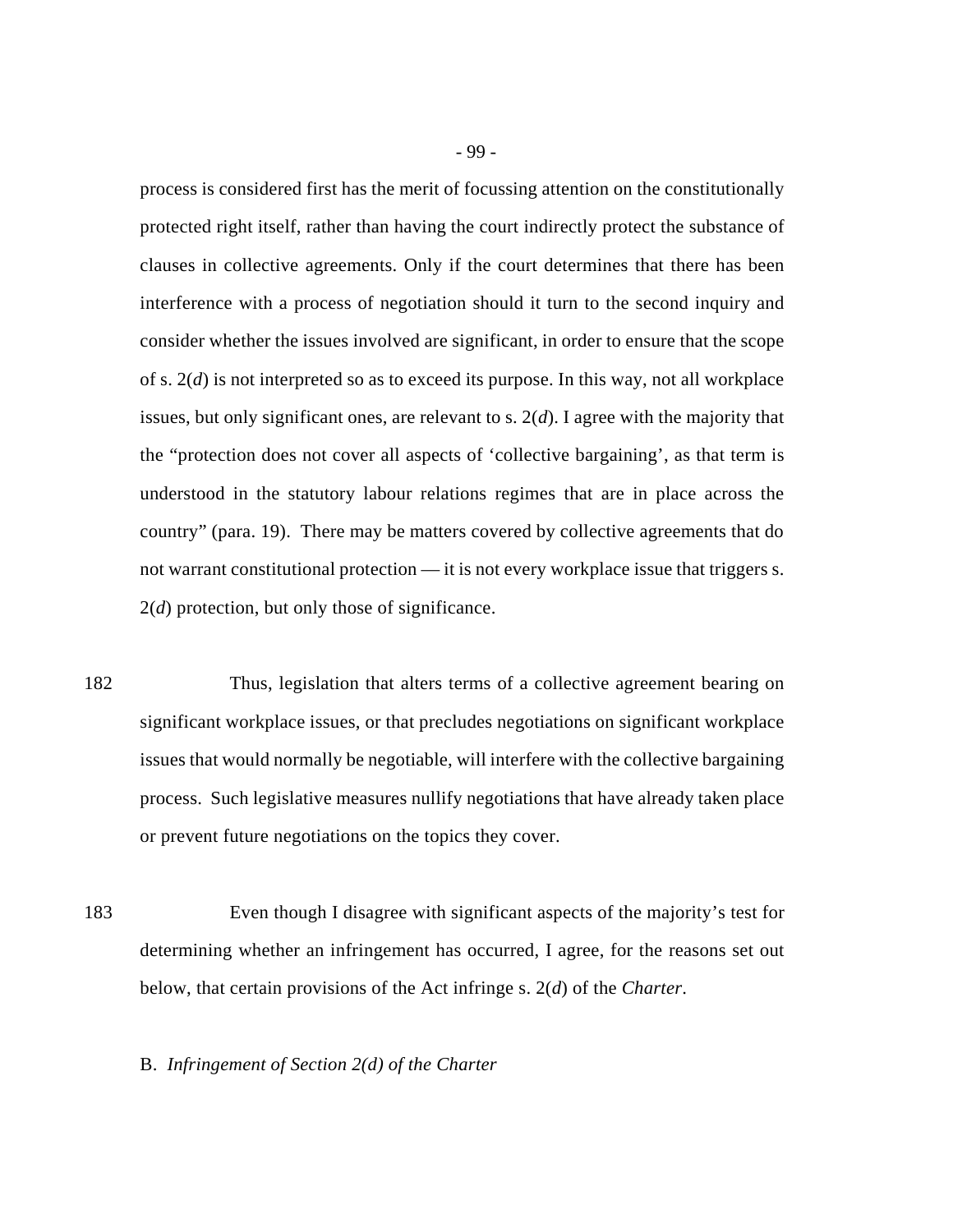184 This case concerns a claim that legislation enacted by the government of British Columbia interferes with the collective bargaining process, both because it unilaterally nullifies significant terms in existing collective agreements and because it precludes future collective bargaining on certain issues. The relevant collective bargaining process in this case involves, on the one hand, the Health Employers Association of British Columbia ("HEABC"), whose members are both public and private sector employers, and, on the other hand, health care unions. I will deal first with the provisions that do not infringe s. 2(*d*) of the *Charter*, before turning to those that do.

- 185 Sections 3 and 6(1) of the Act, which are definition provisions, and s. 10, which is an interpretative clause that operates only in conjunction with other provisions, do not need to be reviewed independently. Moreover, I agree with the majority that ss. 6(3), 6(5) and 6(6) of the Act do not infringe s. 2(*d*) of the *Charter*. They do not interfere with the collective bargaining process, but merely modify entitlements under a statutory scheme, which is within the legislature's authority. Similarly, for the reasons given by the majority, I agree that ss. 7 and 8 of the Act, which deal with statutory job security programs, do not infringe s. 2(*d*) of the *Charter*. They do not relate to a collective bargaining process, past or future.
- 186 Sections 4 and 5 of the Act deal with the transfer and assignment of employees. Certain existing collective agreement provisions establish when an employee may refuse a transfer and how assignments are to take place. Similarly, existing collective agreements contain provisions relating to contracting out, which is dealt with in ss. 6(2) and 6(4) of the Act, and to layoffs and bumping, which are dealt with in s. 9 of the Act.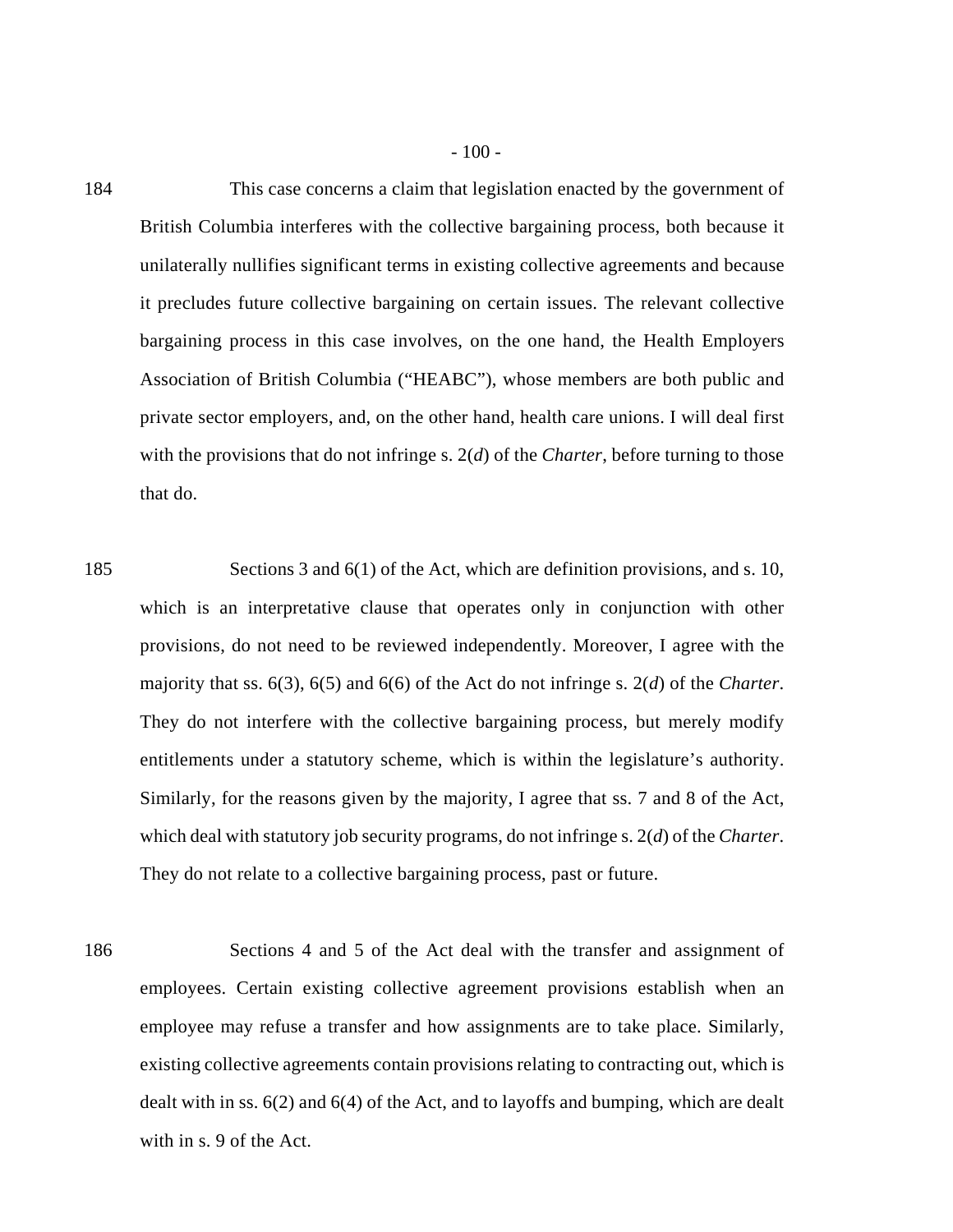187 Therefore, ss. 4 and 5 of the Act (in conjunction with s. 10) nullify some existing terms of collective agreements and limit the scope of future negotiations; they prevent workers from engaging in associational activities on transfers and assignments. The majority appear to consider such provisions as importing "relatively innocuous administrative changes" (para. 12). However, I have some difficulty with discounting the importance of these working conditions by regarding them as insignificant. I prefer to consider the impact of the *Health Sector Labour Adjustment Regulation*, B.C. Reg. 39/2002 ("Regulation") at the justification stage. Accordingly, I find that these provisions infringe s. 2(*d*) of the *Charter*.

188 I agree with the majority that ss. 6(2) and 6(4) of the Act (in conjunction with s. 10) explicitly "repudiat [e] past collective bargaining relating to the issue of contracting out and mak[e] future collective bargaining over this issue meaningless" (para. 121). These provisions nullify past collective bargaining relating to contracting out, thereby rendering the process nugatory, and preclude future collective bargaining on the issue. They concern a significant issue of employment security, and negotiating such issues is one of the purposes of associational activities in the workplace. I also agree with the majority that s. 9 of the Act (in conjunction with s. 10) interferes with collective bargaining in that it makes "collective bargaining over specified aspects of layoff and bumping meaningless and also invalidate  $[s]$  parts of collective agreements dealing with these issues" (para. 127). Section 9 deals with significant workplace issues related to the purpose of s. 2(*d*): layoff provisions give union members a degree of support at times when their livelihoods may be in jeopardy; bumping rights implicate seniority rights, and seniority is a cornerstone of employees' rights in most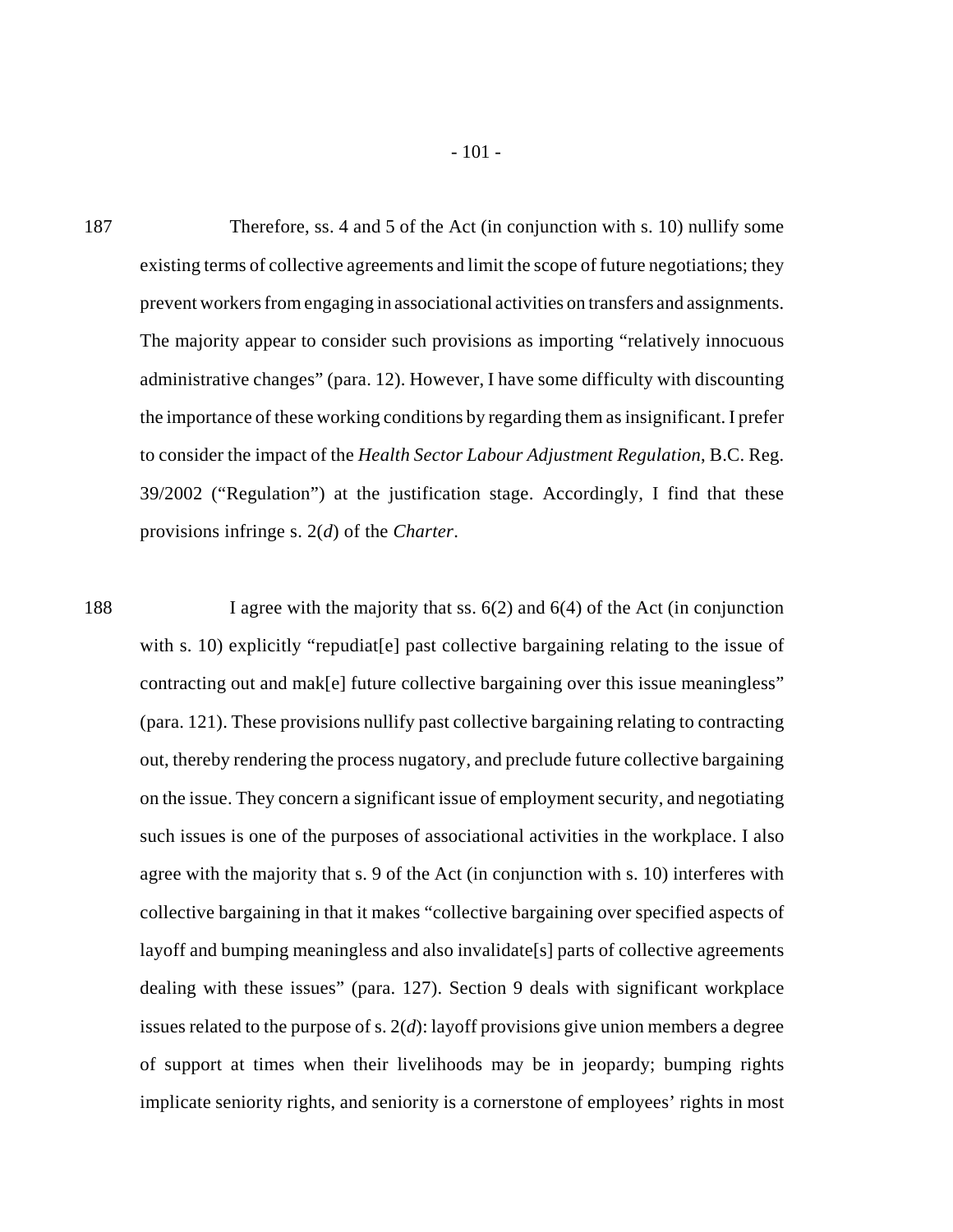collective agreements. Therefore, I find that ss.  $6(2)$ ,  $6(4)$  and 9 also infringe s.  $2(d)$ of the *Charter*.

189 Having stated my view regarding the infringement of s. 2(*d*) of the *Charter* in this case, I will now discuss the applicable legal framework for the s. 1 analysis.

C. *Contextual Approach Required in the Section 1 Analysis*

190 Over the past decade, my colleague Bastarache J. has been at the forefront of articulating the basis for and operation of the contextual approach to s. 1 in a trilogy of judgments of this Court that have garnered majority support. This jurisprudence is a major contribution towards a full and proper understanding of the s. 1 analysis. Several considerations are important to highlight in reviewing this case law.

191 First, in *Thomson Newspapers Co. v. Canada (Attorney General)*, [1998] 1 S.C.R. 877, at paras. 87-88, Bastarache J. described the importance of considering contextual factors:

> The analysis under s. 1 of the *Charter* must be undertaken with a close attention to context. This is inevitable as the test devised in *R. v. Oakes*, [1986] 1 S.C.R. 103, requires a court to establish the objective of the impugned provision, which can only be accomplished by canvassing the nature of the social problem which it addresses. Similarly, the proportionality of the means used to fulfil the pressing and substantial objective can only be evaluated through a close attention to detail and factual setting. In essence, context is the indispensable handmaiden to the proper characterization of the objective of the impugned provision, to determining whether that objective is justified, and to weighing whether the means used are sufficiently closely related to the valid objective so as to justify an infringement of a *Charter* right.

> Characterizing the context of the impugned provision is also important in order to determine the type of proof which a court can demand of the legislator to justify its measures under s. 1. . . .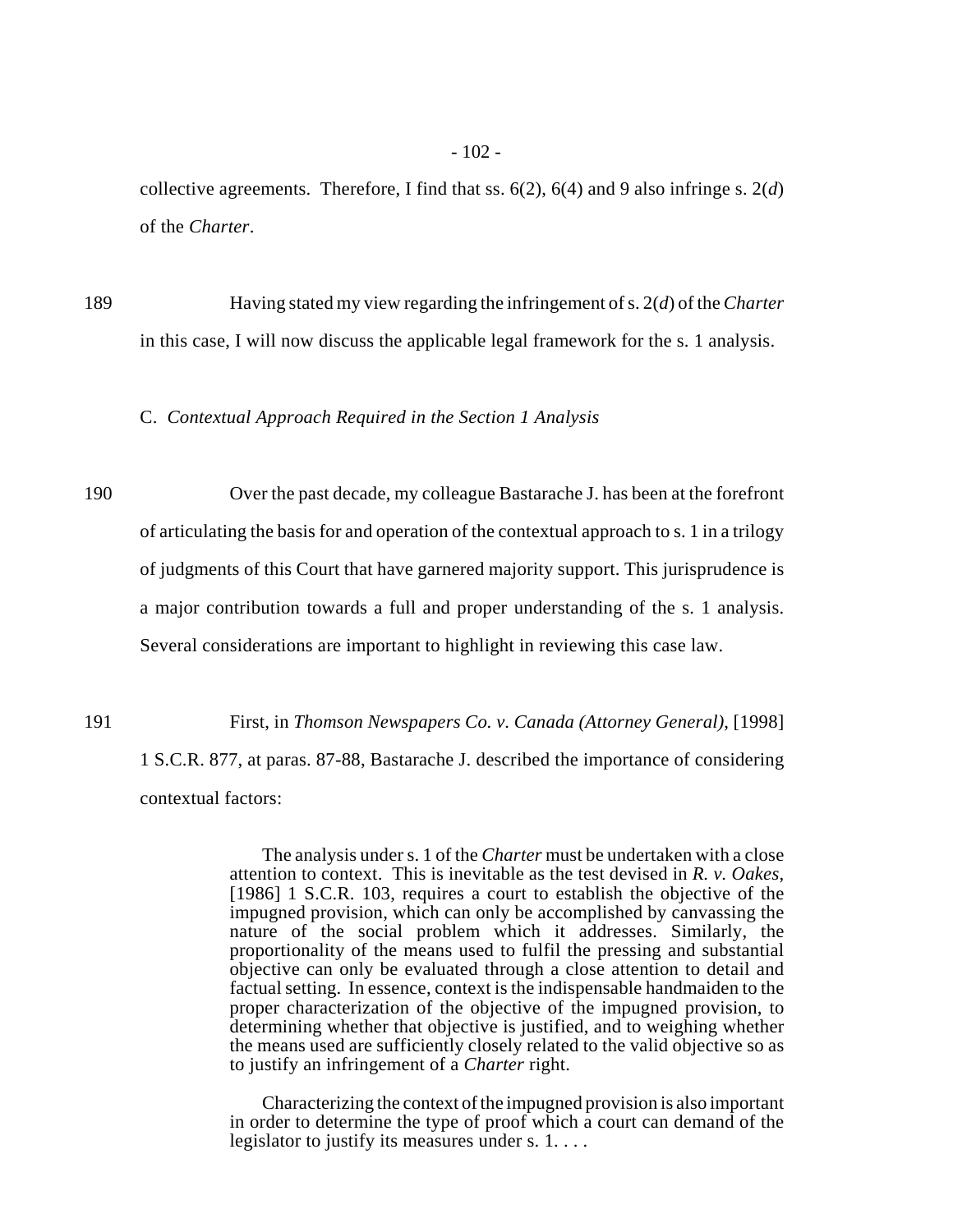- 103 -

192 Second, Bastarache J. recently summarized the relevant contextual factors discussed in *Thomson Newspapers*, *Harper v. Canada (Attorney General)*, [2004] 1 S.C.R. 827, 2004 SCC 33, and *R. v. Bryan*, 2007 SCC 12, as follows: "(i) the nature of the harm and the inability to measure it, (ii) the vulnerability of the group protected, (iii) subjective fears and apprehension of harm, and (iv) the nature of the infringed activity": *Bryan*, at para. 10. He had noted in *Thomson Newspapers* (at para. 90) that these factors "do not represent categories of standard of proof which the government must satisfy, but are rather factors which go to the question of whether there has been a demonstrable justification". It is not surprising that the factors considered in this trilogy of cases were so similar, since all the cases in the trilogy concerned alleged infringements of freedom of expression in the law relating to federal elections. I am of the view that, in cases on topics other than freedom of expression, a contextual approach necessarily implies that the factors may be adjusted to take into consideration differences between claims of justification under s. 1 of the *Charter*.

193 Third, in this Court's recent decision in *Bryan*, Bastarache J., again writing for the majority, explained that "only once the objectives of the impugned provision are stated can we turn to an examination of the context of those objectives to determine the nature and sufficiency of the evidence required under s. 1" (para. 11).

194 Fourth, in *Harper*, Bastarache J. explicitly noted that there is a link between the contextual factors and the degree of deference owed to the government in evaluating s. 1 of the *Charter*:

> On balance, the contextual factors favour a deferential approach to Parliament in determining whether the third party advertising expense limits are demonstrably justified in a free and democratic society. Given the difficulties in measuring this harm, a reasoned apprehension that the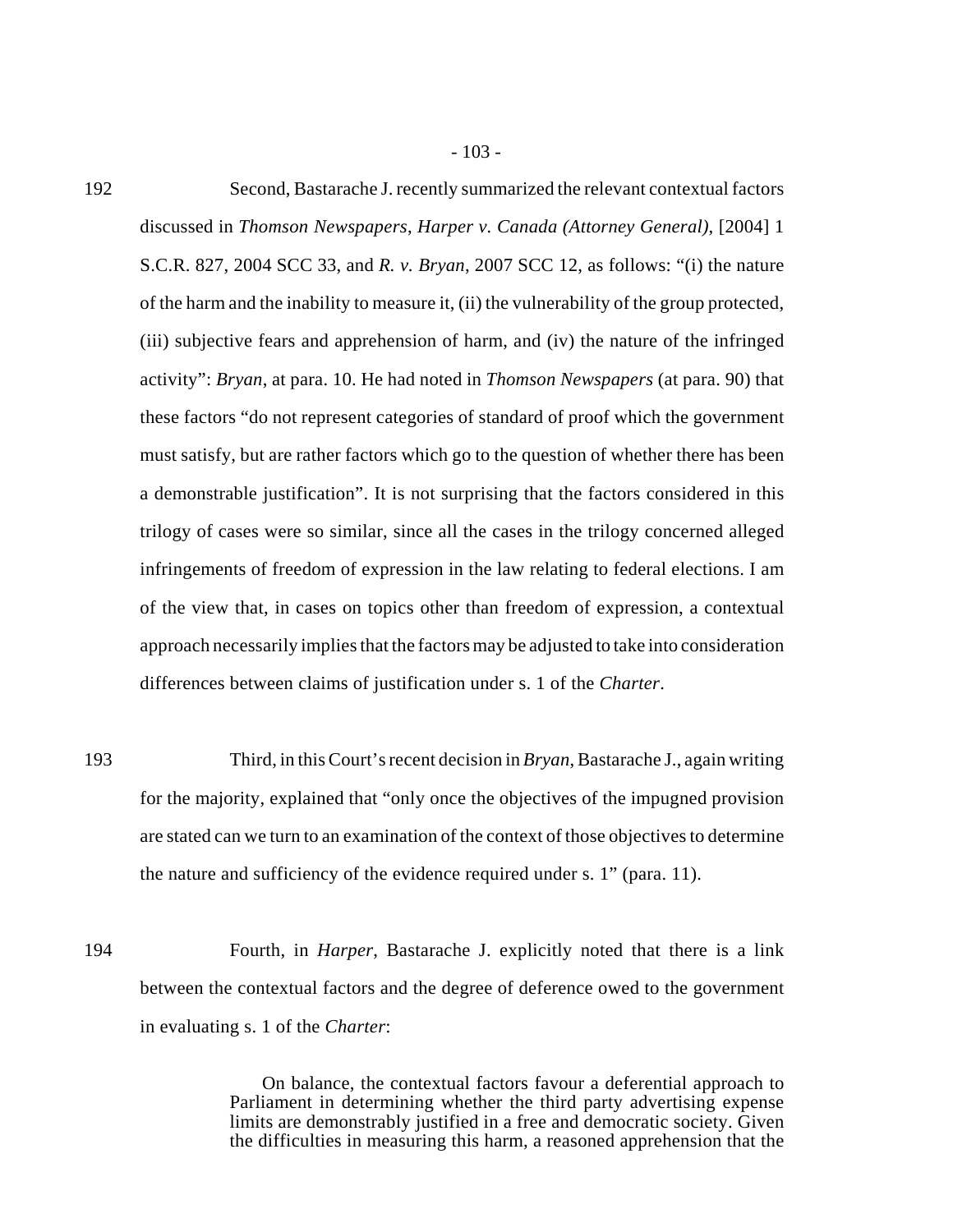absence of third party election advertising limits will lead to electoral unfairness is sufficient. [para. 88]

195 Therefore, the trilogy underlines several features of the contextual approach. First, context infuses every aspect of the proportionality stage of the framework developed in *R. v. Oakes*, [1986] 1 S.C.R. 103, thereby avoiding tunnel vision in the analysis. Second, as the context varies with the nature of the claims, the factors need to be adapted accordingly. Third, the objective has to be identified before turning to the context; only then will it be possible to determine the nature of the evidence that is required and whether the evidence that has been adduced is sufficient. Finally, the contextual factors have a specific effect on the overall degree of deference that will be afforded to the government in determining whether the measures it has adopted are demonstrably justified in a free and democratic society.

196 While the majority agree that a contextual approach to s. 1 is appropriate, they do not apply it in their justification analysis. In my view, the majority do not give context the importance it deserves. Instead, my colleagues adopt an axiological approach that does not lend itself to the justification analysis: see, e.g., S. Bernatchez, "La procéduralisation contextuelle et systémique du contrôle de constitutionnalité à la lumière de l'affaire *Sauvé*" (2006), 20 *N.J.C.L.* 73, at pp. 87-90. This is apparent from their sweeping statements concerning possible justification claims, such as the following (at para. 108):

> Even where a s. 2(*d*) violation is established, that is not the end of the matter; limitations of s. 2(*d*) may be justified under s. 1 of the *Charter*, as reasonable limits demonstrably justified in a free and democratic society. This may permit interference with the collective bargaining process on an exceptional and typically temporary basis, in situations, for example, involving essential services, vital state administration, clear deadlocks and national crisis. [Emphasis added.]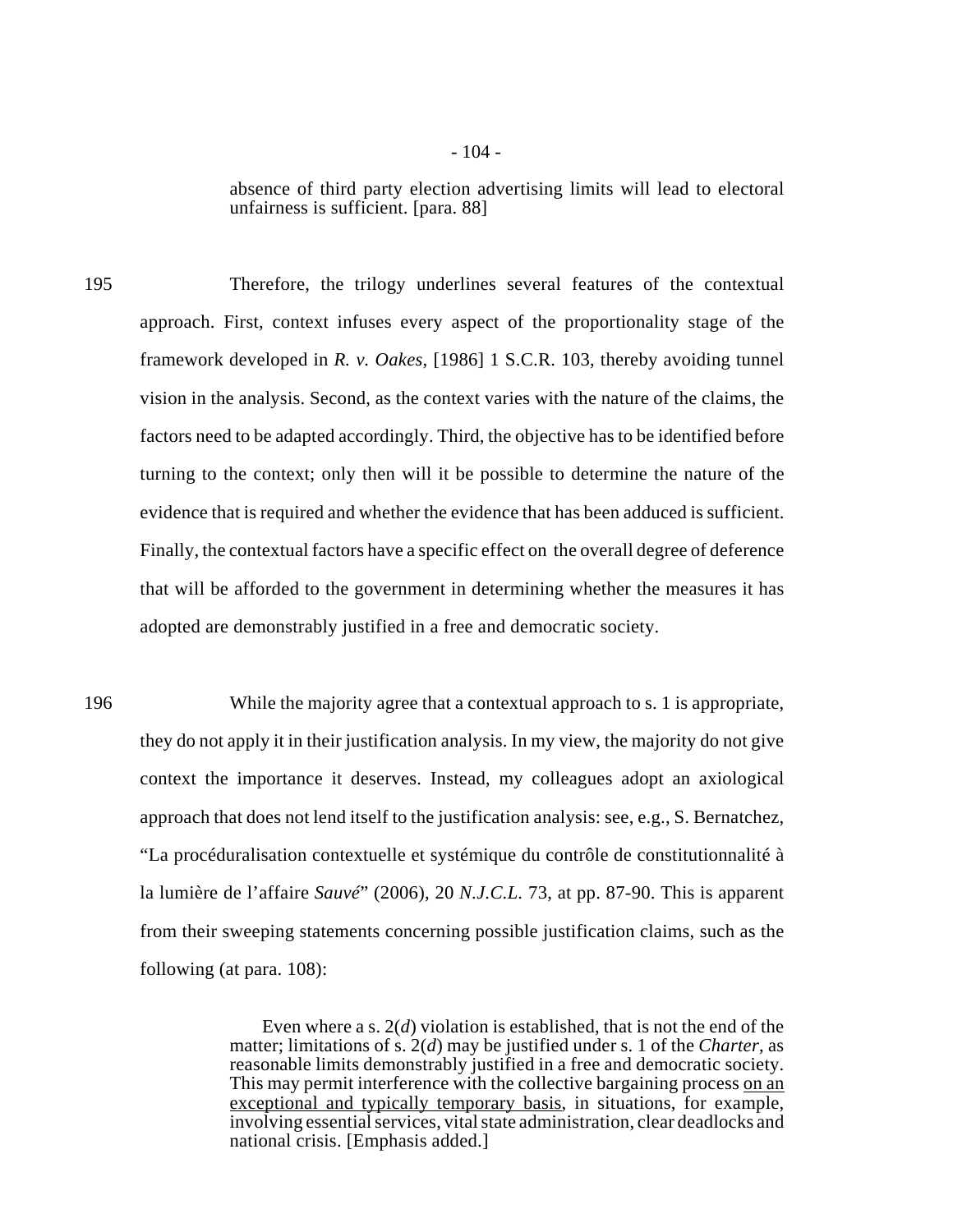With respect, it is my view that these statements prejudge the s. 1 analysis by limiting justification to exceptional and temporary measures. This is inconsistent with the Court's s. 1 jurisprudence. It is the first time that a standard of exceptional and temporary circumstances has been applied to justification.

#### D. *Contextual Analysis*

197 In the trilogy of *Thomson Newspapers*, *Harper* and *Bryan*, this Court refined the criteria of the contextual approach under s. 1 of the *Charter*, emphasizing the notion that "courts ought to take a natural attitude of deference toward Parliament when dealing with election laws" (*Bryan*, at para. 9). It is now incumbent on us in the instant case to identify the relevant criteria and to adapt them to a context in which health care legislation is at issue. As was mentioned in *Bryan*, we must begin by identifying the objectives of the impugned provisions before turning to the specific contextual factors.

# (1) Objectives of the Impugned Provisions

198 In its factum, the government states the objectives it was pursuing as follows: "to respond to growing demands on services, to reduce structural barriers to patient care, and to improve planning and accountability, so as to achieve long term sustainability" (para. 4). Two restructuring priorities flowed from these objectives: "adopting new health service models to maintain the level and quality of publicly delivered health services within the new financial mandate, and improving value for money" (para. 5).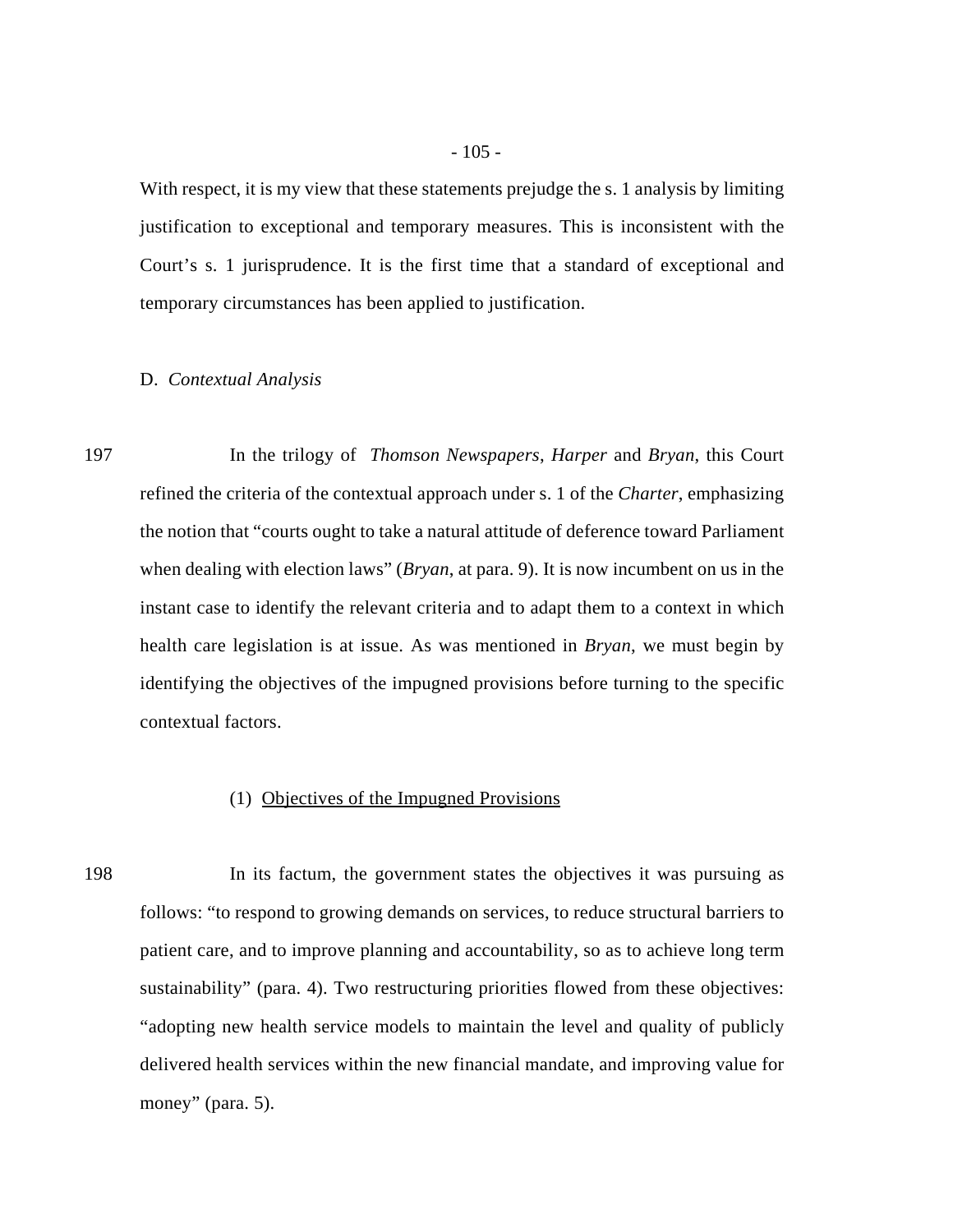199 In addition to these general objectives, the record provides further insights into the objectives of the specific impugned provisions. All of them were designed to "[p]rovide a more seamless and flexible health care delivery system" and "[d]evelop more cost-effective and efficient ways of delivering health services in order to improve patient care and reduce costs" (Respondent's Record, at pp. 52, 55, 59 and 84). Facilitating the reorganization of health care service delivery was a specific goal of ss. 4 (transfers) and 9 (layoff and bumping) (R.R., at pp. 52 and 84). One objective of s. 5 of the Act (multi-worksite assignment rights) was "improved use of human resources . . . [in order] to deal with fluctuations in workload" (R.R., at p. 55). Finally, the contracting-out provisions in s. 6 of the Act were intended to "[a]llow fair competition on hospital contracts and provide better value to taxpayers" (R.R., at p. 59).

200 I agree with the majority that the objectives of Part 2 of the Act are important ones and would add that the objectives of the impugned provisions are also important. The health care system is under serious strain and is, as will be discussed below, facing a crisis of sustainability. There is little hope that it can survive in its current form. Patients depend on the availability of health care services of a reasonable standard within a reasonable time: *Chaoulli v. Quebec (Attorney General)*, [2005] 1 S.C.R. 791, 2005 SCC 35, at para. 112. Having discussed the objectives of Part 2 of the Act and the specific impugned provisions, I will now consider the relevant contextual factors in detail.

(2) Contextual Factors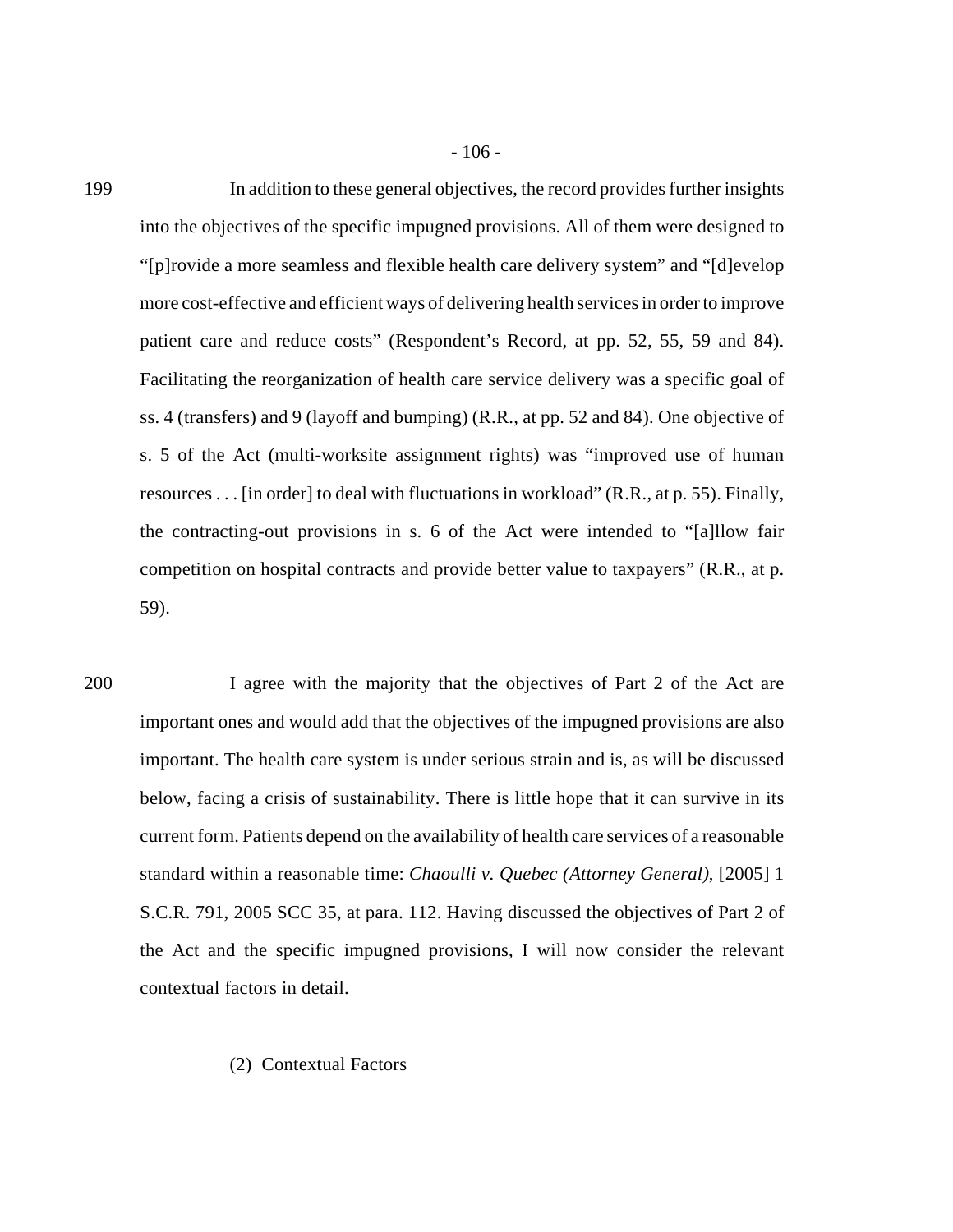201 Several contextual factors have been advanced for the s. 1 analysis. I will apply the guiding principles that were adopted in the elections trilogy, making adjustments to adapt them to the health care context.

#### (a) *Nature of the Harm*

- 202 In *Harper*, the nature of the harm that the impugned legislation was intended to address was electoral unfairness (para. 79). In the instant case, the nature of the harm that Part 2 of the Act is designed to address is a crisis of sustainability in health care. There is substantial evidence in the record that the delivery of services in British Columbia's health care system was unsustainable at the time the Act was introduced and that the Act was part of the government's approach in attempting to address the situation.
- 203 A growing and aging population, costly emerging high-end technology and drugs, and complexity in disease patterns have caused an explosion in the demand for health services in British Columbia and elsewhere in Canada. In British Columbia, health care costs have been rising three times faster than the rate of economic growth in the province. In a submission to the International Labour Office, the government referred to "unsustainable pressures on the budget that needed to be addressed", given that "health and education expenditures by the province represented 64.4 per cent of the total expenditure in 2001-02": International Labour Office, Committee on Freedom of Association, Report No. 330, Cases Nos. 2166, 2173, 2180 and 2196, "Complaints against the Government of Canada concerning the Province of British Columbia", *I.L.O. Official Bulletin*, vol. LXXXVI, 2003, Series B, No. 1, at para. 267. As a result, the government submitted that:

- 107 -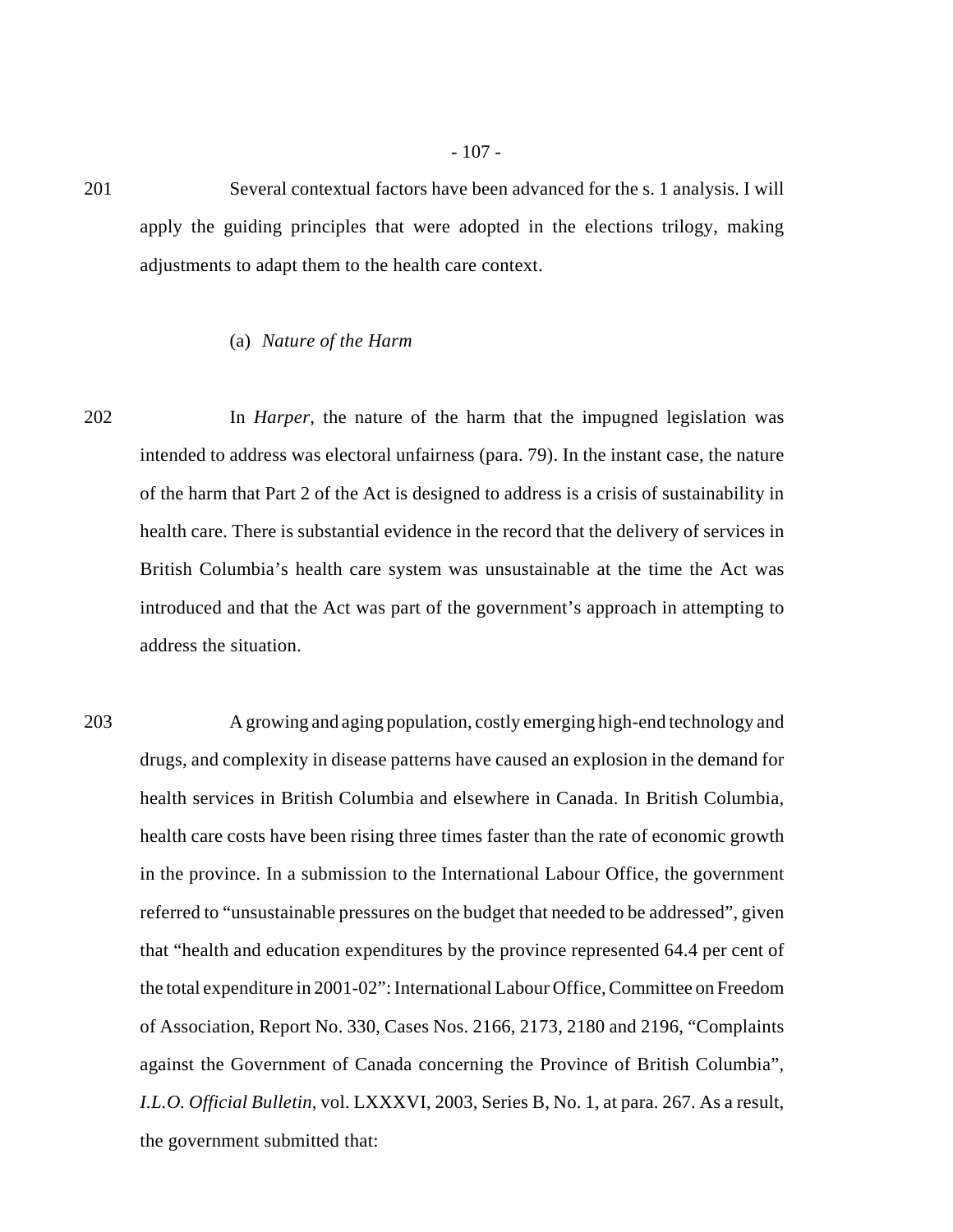The health care system in British Columbia is facing a crisis of sustainability, as the costs of health care will continue to rise, and a crisis of service, as the demands on the system exceed its capacity to provide service.

(R.R., at p. 1040)

204 By far the largest share of health care costs are those relating to labour: "[a]pproximately 80% of healthcare costs are labour costs – the majority being unionized labour costs" (Appellants' Supplementary Record, at p. 7). In breaking these costs down further, the government presented evidence that health support workers in British Columbia receive higher wages than in other jurisdictions:

> Support workers are particularly highly paid in comparison with their counterparts in other provinces, with starting and maximum wages on average 34% and 28% higher than the national average.

(R.R., at p. 1044; see also R.R., at pp. 199 and 207)

205 Based on this evidence, I consider the crisis of sustainability in the province's health care system, which this Act and the impugned provisions were designed to address, to be a contextual factor that is of the utmost importance to the s. 1 analysis in the case at bar.

(b) *Vulnerability of the Protected Group* 

206 In *Harper*, the impugned legislation was designed to protect "the Canadian electorate by ensuring that it is possible to hear from all groups and thus promote a more informed vote" (para. 80), as well as candidates and political parties to ensure that they "have an equal opportunity to present their positions to the electorate" (para. 81). In the instant case, the primary group that Part 2 of the Act is designed to protect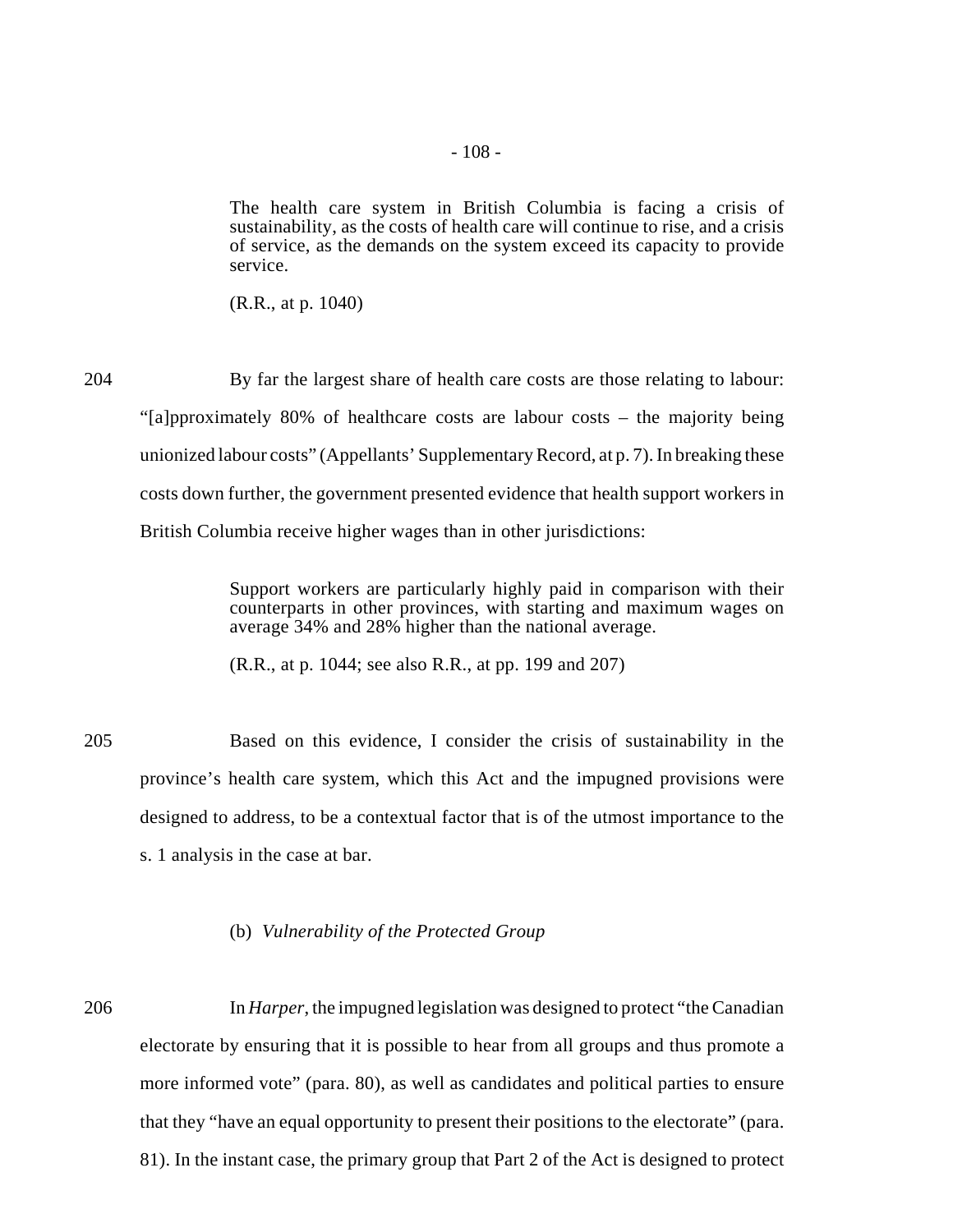is composed of persons in need of health care. The government submits that the Act "advances the interests of health care users, who are a vulnerable group" (Respondent's Factum, at para. 143).

207 In the years before the Act came into force, labour relations in British Columbia's health sector were volatile and, at times, acrimonious. The interests and demands of health care unions were pursued not just at the bargaining table, but also by means of political advertising and lobbying (R.R., at p. 1033). As late as the summer of 2001, nurses and paramedics were engaged in partial strike action. Legislation was enacted by the government, first to impose a "cooling off" period, and then to end the strikes and impose collective agreements (R.R., at p. 1039). The government submits that "[c]ontrolling public health care labour costs through collective bargaining is difficult, if not impossible. The public depends on access to health care, and cannot go elsewhere during a labour dispute for these services, as they typically can when a labour dispute involves a private sector business" (R.F., at para. 35).

208 In *Chaoulli*, the majority of this Court were critical of years of failure by the Quebec government to act to improve that province's deteriorating public health care system; patients may face serious, and even grave, consequences where the health care system fails to provide services of a reasonable standard within a reasonable time (paras. 97, 105 and 112). Accordingly, this Court cannot ignore patients' needs in considering the constitutionality of health care reforms that are designed to make the system more viable and efficient.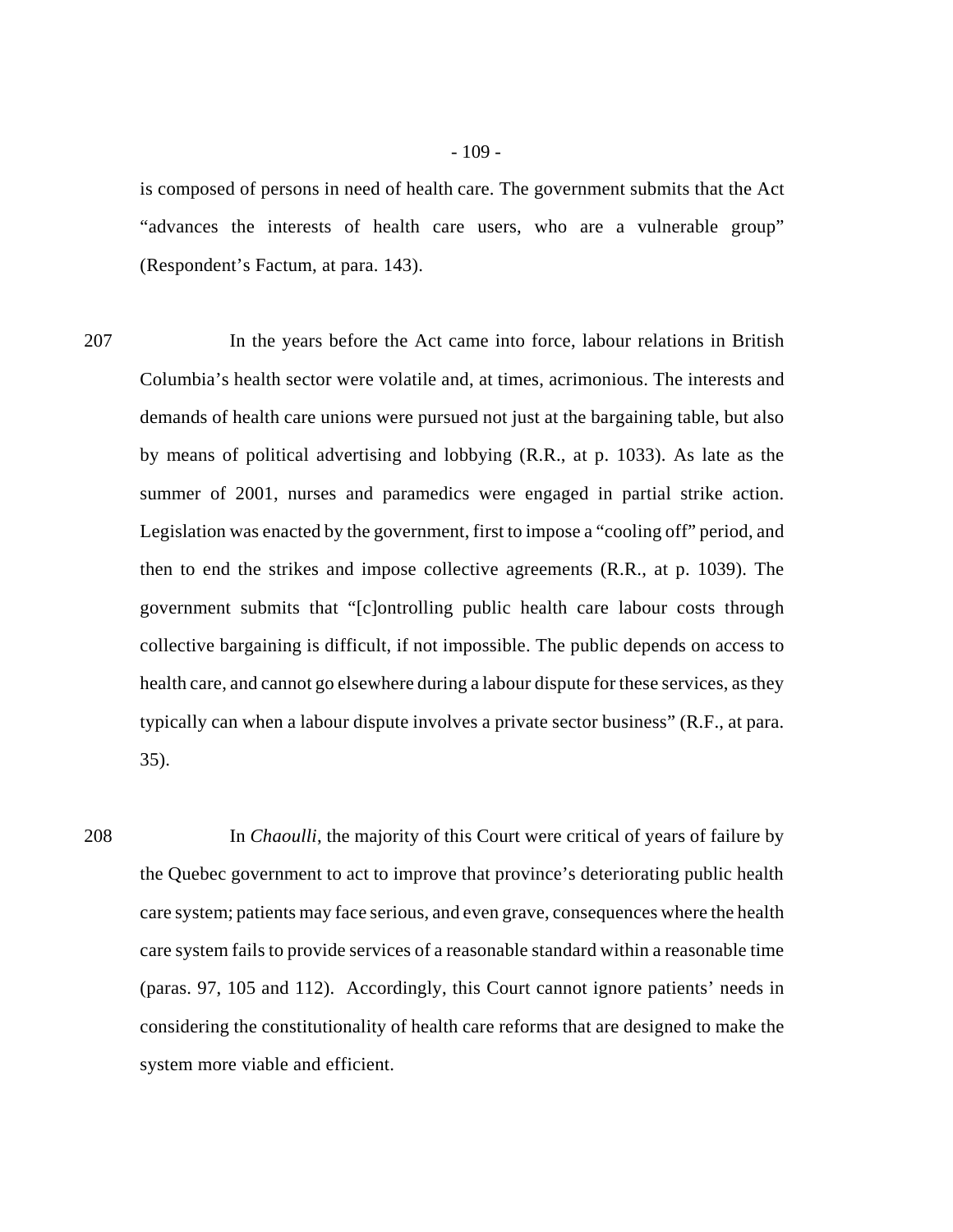209 In my view, the vulnerability of health care users and their constitutionally protected rights are relevant contextual factors to be considered in determining whether the impugned legislative provisions are demonstrably justified under s. 1.

#### (c) *Apprehension of Harm and Ameliorative Measures Considered*

- 210 In *Harper*, the Court considered the Canadian electorate's subjective fears and apprehension of harm with respect to electoral unfairness as part of the contextual approach (paras. 82-83). This factor thus served to link the nature of the harm to the vulnerability of the group. In the instant case, two factors that led to the adoption of the Act were concerns over the need to respond to the province's health care crisis and the government's evaluation of other alternatives.
- 211 Governments across the country have been attempting to develop measures to reform the health care system that will address concerns about its sustainability. On introducing the Act, the Minister responsible for it, the Honourable Graham Bruce, stated: "The reality is that our health system has been on a fast track to collapse. We've got to get the situation under control so we can meet the needs of patients and the needs of the people of British Columbia" (British Columbia. *Debates of the Legislative Assembly*, 2nd Sess., 37th Parl., vol. 2, No. 29, January 26, 2002, at p. 909). In fact, as outlined below in the discussion on minimal impairment, the government considered numerous measures to address this harm.
- 212 As this Court recognized in *Chaoulli*, at para. 94, "courts must show deference . . . [where there is] an ongoing situation in which the government makes strategic choices with future consequences that a court is not in a position to evaluate".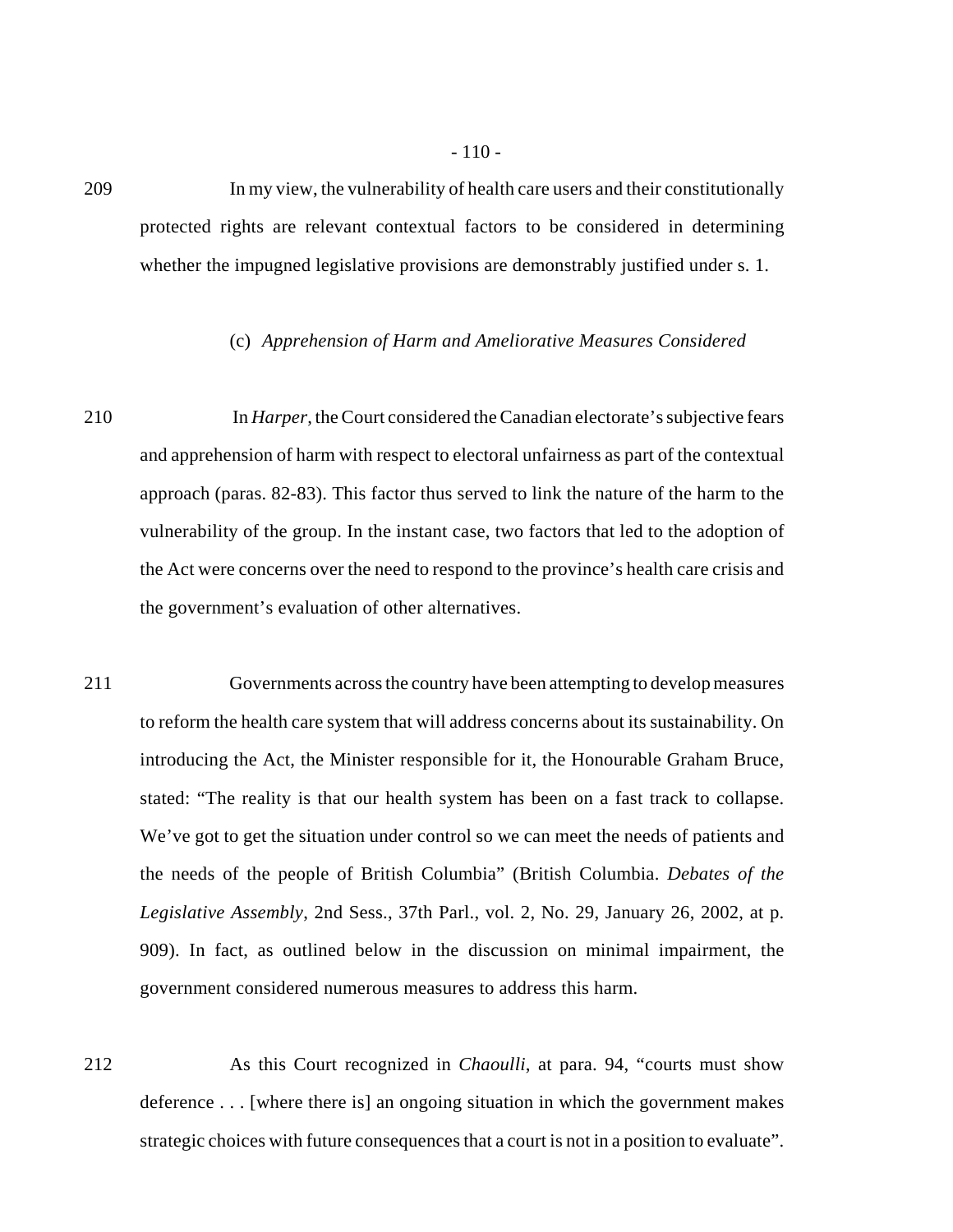In the case at bar, the various alternatives considered by the government to address concerns about the viability of the province's health care system constitute a contextual factor that is relevant to the s. 1 analysis.

#### (d) *Nature of the Affected Activity*

213 In *Harper*, the affected activity was expression under s. 2(*b*) of the *Charter*. The Court considered the nature of that activity in the electoral context in order to determine the degree of constitutional protection that ought to be afforded it. The instant case concerns the freedom of association of union members under s. 2(*d*) of the *Charter* in the health care context. Since the activity of collective bargaining involves both employees (through their union representatives) and their employer (in this case, the HEABC), the interests of each of them are relevant contextual factors. Additionally, since the claim in this case is against the government of British Columbia, its position must be taken into account to ensure that the entire context in which the Act was adopted is considered.

#### (i) The Employees' Perspective

- 214 Although s. 2(*d*) of the *Charter* protects only the collective bargaining process, the substance of the negotiated provisions is what matters to employees. For them, collective bargaining is a means to an end. Employees bargain, through their union representatives, on matters that are of varying degrees of importance to them.
- 215 Sections 4 and 5 of the Act affect a worker's ability to keep the same job description and position in the same institution. Section 6(2) of the Act could affect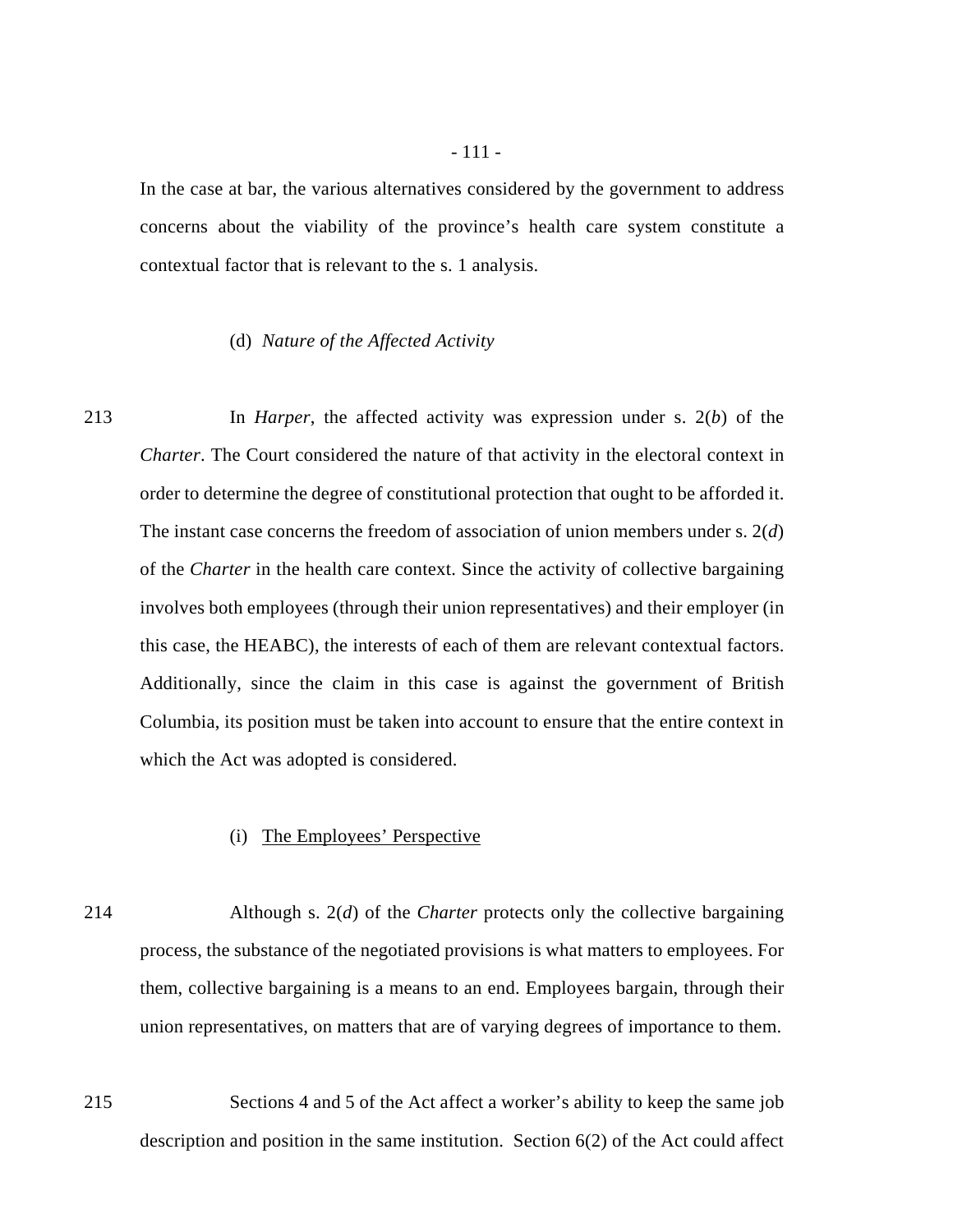the ability of workers to maintain their present employment and "to gain employment security". Section 6(4) takes this a step further by signalling to the union that even consultation on contracting out would be a waste of time. With respect to s. 9 of the Act, it affects the seniority regime that is valued by unions and their members, as well as an employee's ability to retain secure employment. There is no question that some of the issues concerned here, such as restrictions on contracting out and mobility, are high priorities for most unions and workers. However, this is not necessarily the case for all the impugned provisions. For example, the revised rules for transfer and assignment set out in ss. 4 and 5 might be considered less important, given that employees retain their employment.

#### (ii) The HEABC's Perspective

- 216 The HEABC is not a party to this appeal, but its perspective as disclosed in the record – both as an employer and as an administrator of the health care system, is nevertheless a relevant contextual factor. In August 2001, the HEABC, in a briefing document prepared for the government, identified numerous provisions in the main health sector collective agreements that, in its view, had to be changed "to enable health employers to seek greater efficiencies in operating B.C.'s health care system" (HEABC, *Briefing Document – Collective Agreement Efficiencies* (2001), at p. 1).
- 217 In that document, written just five months before the Act was introduced, the HEABC outlined changes that it desired to 33 aspects of existing collective agreements. Most of the provisions that found their way into Part 2 of the Act appear among these recommendations, such as: eliminating restrictions on contracting out, removing barriers to cross-site mobility and transfers, eliminating the Healthcare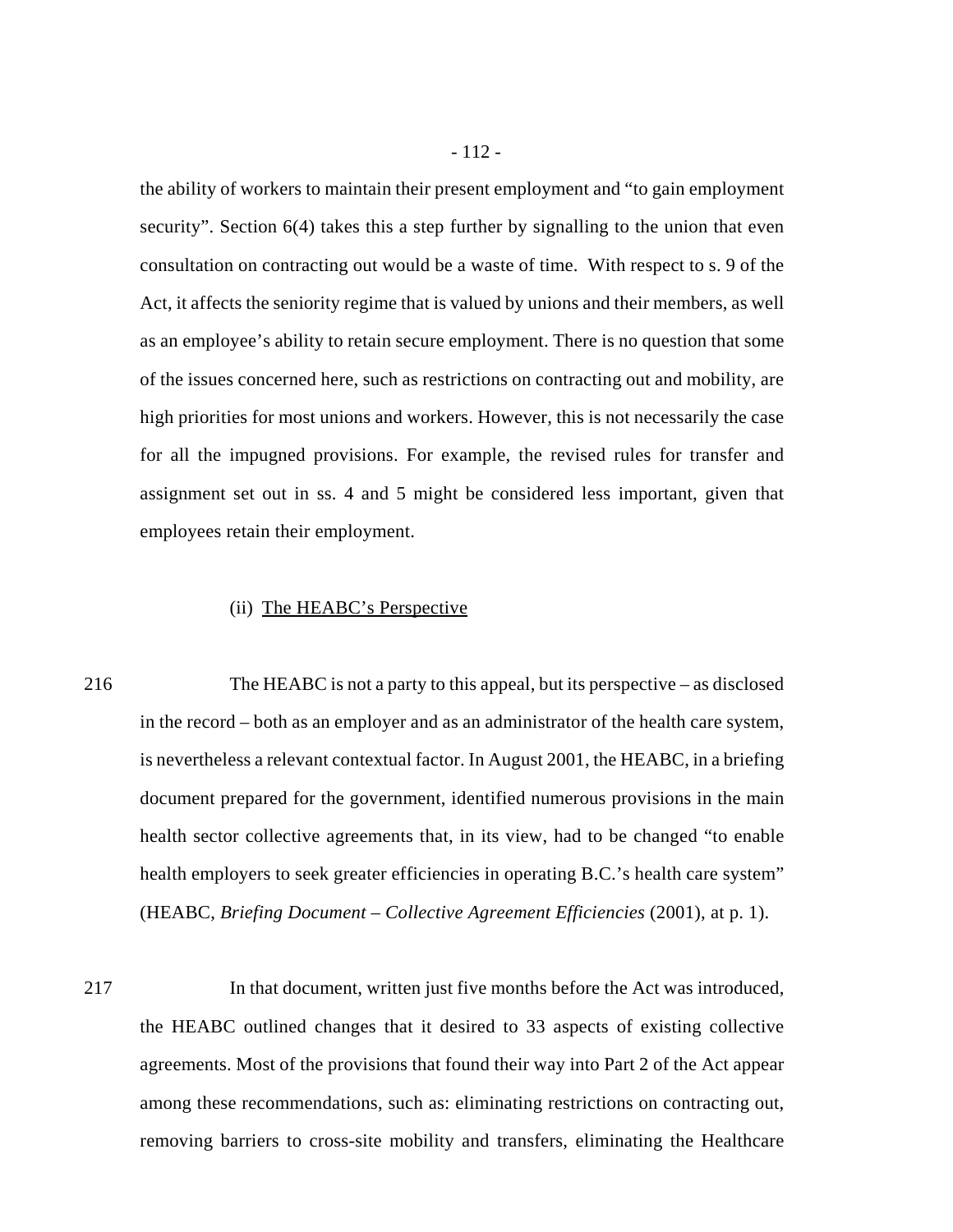Labour Adjustment Agency, making bumping less disruptive and changing layoff requirements.

- 218 However, the HEABC also called for numerous other changes to health sector collective agreements that went well beyond those that were ultimately adopted in Part 2 of the Act, such as: removing pay equity adjustments, adjusting vacation levels and reducing vacation entitlements, ensuring enhanced accountability for union leaves, reducing the amount of paid and unpaid time off for union-related business, requiring the unions to reimburse the employer for one half of the expense of paying union representatives to represent the union at committee meetings, amending various job classifications, allowing banked overtime only at the employer's discretion, and taking unspecified measures to "reduce" the number of employees on sick leave, workers' compensation and long-term disability.
- 219 I find that it is a relevant contextual factor both that the government, in adopting the impugned provisions of the Act, was reacting to the HEABC's recommendations on how to improve the health care system and that it elected *not* to pursue many of the avenues proposed by the HEABC that might have affected *Charter* rights directly and substantially (such as removing pay equity adjustments, and measures that would affect the union's ability to effectively represent employees).

#### (iii) The Government's Perspective

220 The government submits that the Act is part of a broader program to restructure health care in the province and that its "general philosophy about the proper boundaries of publicly provided health services as between clinical services and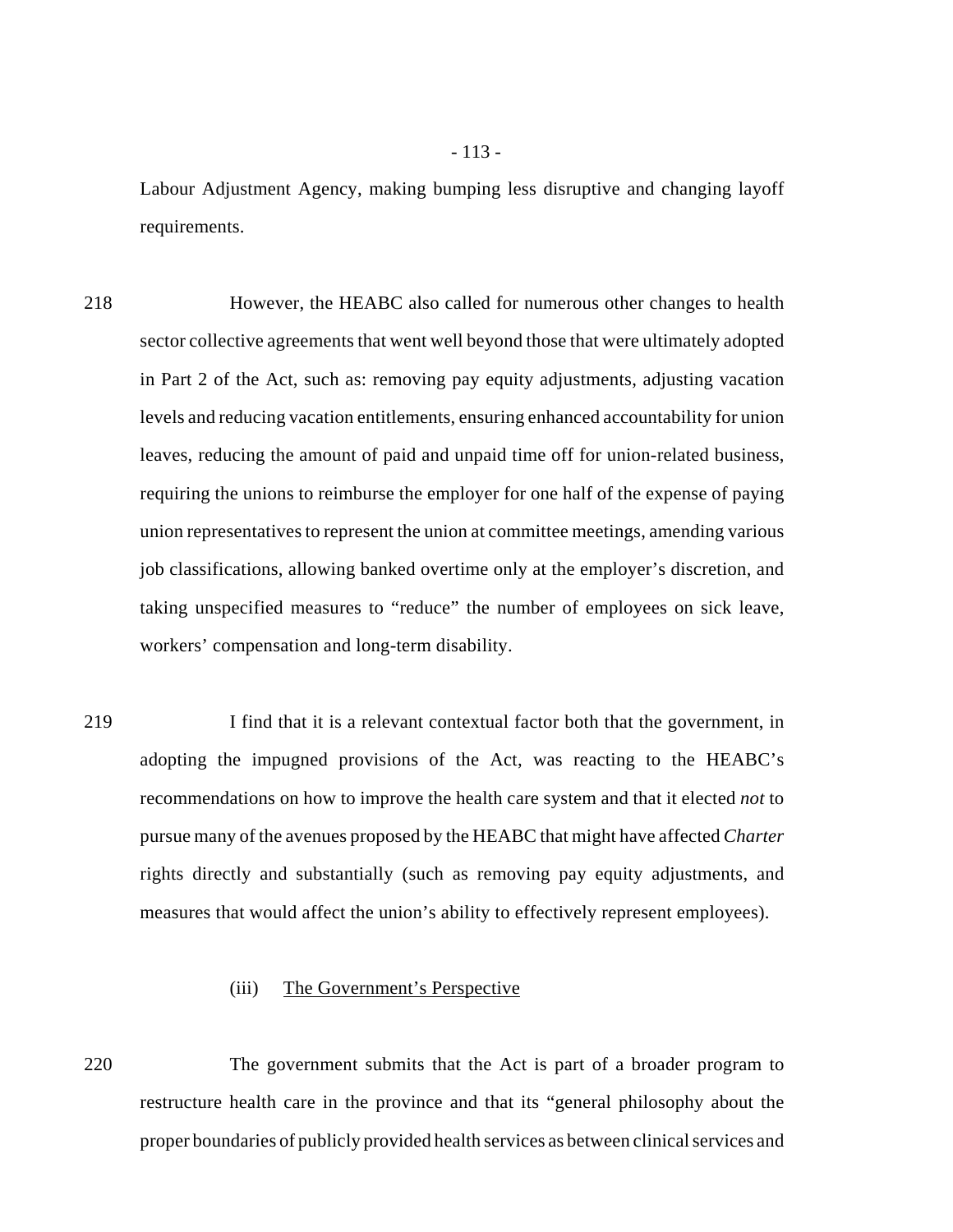non-clinical services" is a relevant contextual factor in the s. 1 analysis (R.F., at para. 142). It is worth noting that the HEABC, as the employer, remains constant, whereas governments come and go as they are elected and defeated. New governments are sometimes elected on the basis of promises to reform social programs, and the need to reform the health care system is one of the most serious challenges that has ever been faced. Legislation is one of the principal tools available to governments to set policy and restructure programs. However, the terms and the duration of collective agreements that are in force when a new government takes office may operate as a severe constraint on efforts to reform programs that depend on unionized labour, such as the public health care system.

221 The political background to the introduction of the Act at issue in the case at bar is thus a relevant contextual factor. This is particularly so given that the reform of the province's health care system was part of a shift in the government's philosophy towards health care delivery after a decisive election on May 16, 2001. Some eight months later, in introducing the Act, the Minister of Skills Development and Labour characterized it as "a fundamental restructuring of the size and scope of government that reflects our New Era commitments, the core services review, and taxpayers' priorities" (R.R., at p. 337). The Act was therefore part of a much larger shift in the government's approach to the role of government services at a time of a crisis of sustainability, and of labour tensions, in the health care sector.

## 3. Summary on Contextual Factors

222 While the nature of some of the working conditions that are likely to be affected tends to favour a less deferential approach, substantial deference must be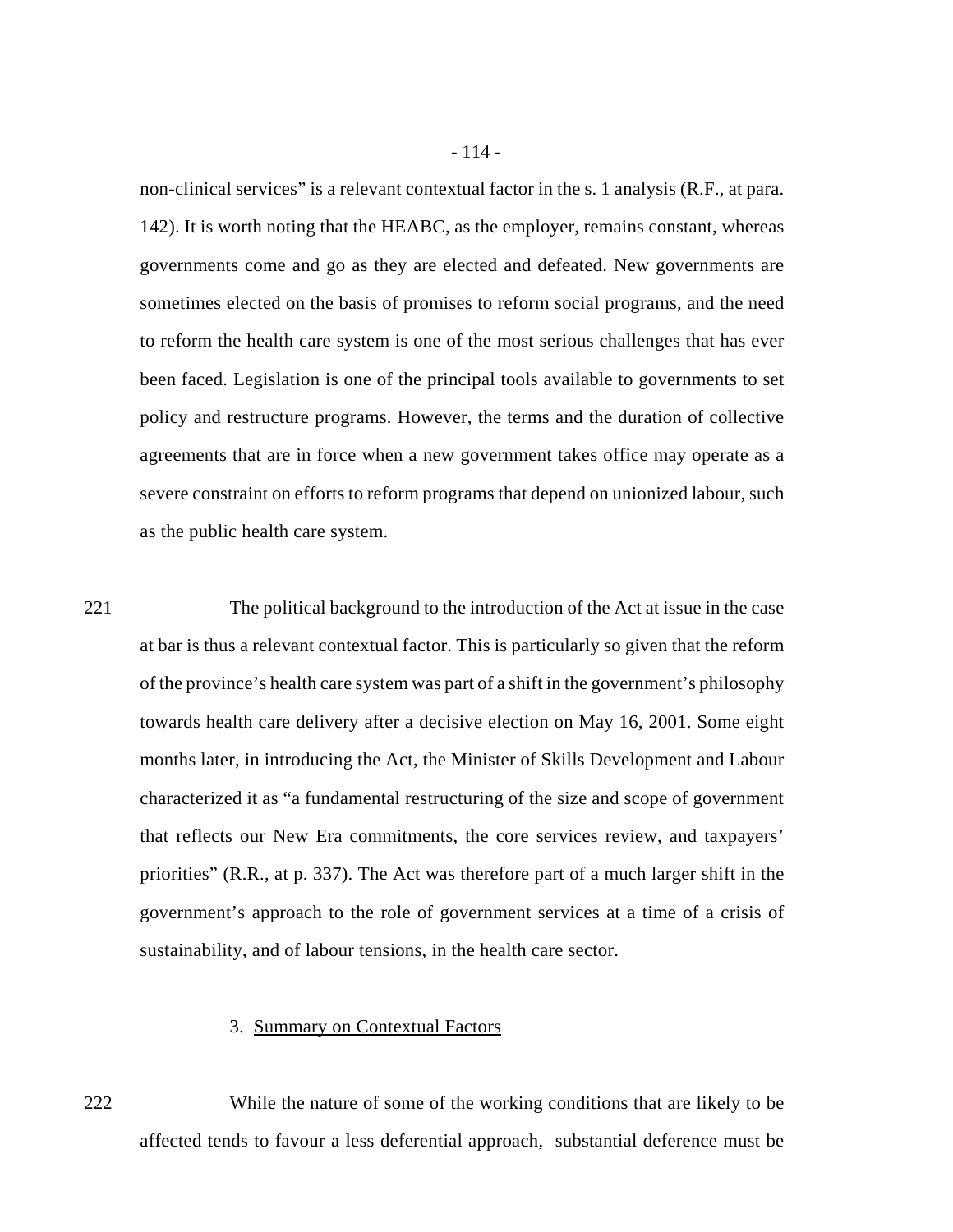shown in determining whether the measures adopted in this case are justified under s. 1 in light of the crisis of sustainability in the health care sector, the vulnerability of patients, whose rights are constitutional in nature, the recommendations of the HEABC as an employer and as an administrator of the health care system, and the highly political context of health care reform in B.C.

#### E. *Section 1 Justification Analysis*

223 The majority set out the applicable framework from *Oakes* for determining whether s. 1 of the *Charter* has been satisfied. I substantially agree with them that the impugned provisions in the case at bar are prescribed by law, that they were enacted in pursuit of a pressing and substantial objective, and that the measures taken are rationally connected with the objective being pursued. However, for the reasons that follow, I find that ss. 4, 5, 6(2) and 9 of the Act satisfy the *Oakes* test and are saved by s. 1 of the *Charter*. While I agree that s. 6(4) of the Act fails the minimal impairment test and thus is not justified under s. 1 of the *Charter*, I arrive at this conclusion for different reasons than those given by the majority.

#### (1) Minimal Impairment Test

224 Under this Court's approach to the minimal impairment test, the government bears the burden of justifying the infringement of a *Charter* right, but deference is owed to its choice of means to attain its legitimate objectives. In *RJR-MacDonald Inc. v. Canada (Attorney General)*, [1995] 3 S.C.R. 199, at para. 160, McLachlin J. (as she then was) stated: "If the law falls within a range of reasonable alternatives, the courts will not find it overbroad merely because they can conceive of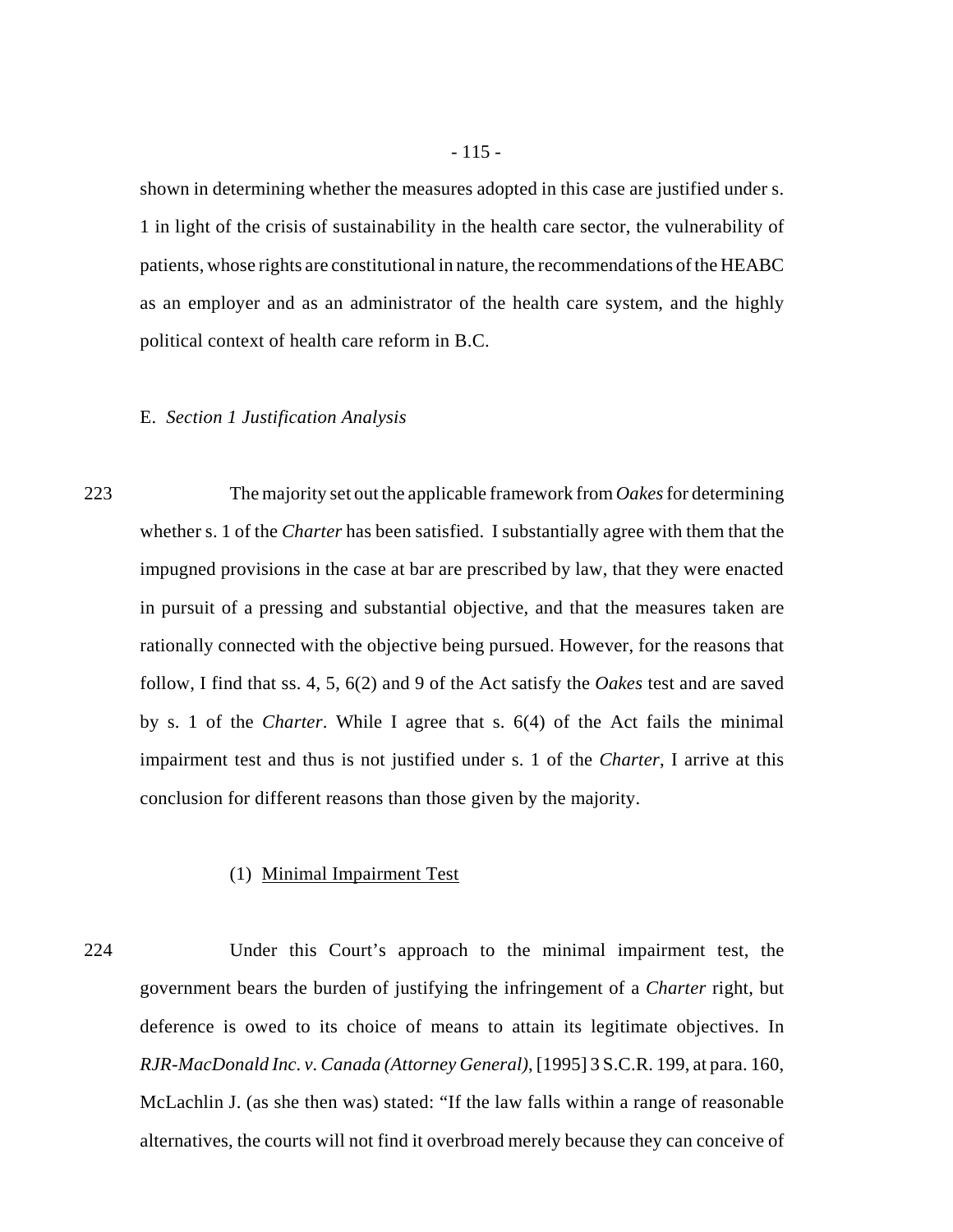an alternative which might better tailor objective to infringement". Expanding on this in *Harper* at paras. 110-11, Bastarache J. held that "the impugned measures need not be the least impairing option. The contextual factors speak to the degree of deference to be accorded to the particular means chosen by Parliament to implement a legislative purpose".

225 Measures adopted by a government may be part of a broader legislative, administrative and operational response. They may further objectives in ways that would not otherwise be possible. As Dickson C.J. held in *R. v. Keegstra*, [1990] 3 S.C.R. 697, at pp. 784-85:

> It may be that a number of courses of action are available in the furtherance of a pressing and substantial objective, each imposing a varying degree of restriction upon a right or freedom. In such varying degree of restriction upon a right or freedom. circumstances, the government may legitimately employ a more restrictive measure, either alone or as part of a larger programme of action, if that measure is not redundant, furthering the objective in ways that alternative responses could not, and is in all other respects proportionate to a valid s. 1 aim.

226 This jurisprudence demonstrates that minimal impairment is a spectrum of constitutionally justifiable activity whose outer limits are defined by the courts on the basis of relevant contextual factors.

(2) Proportionate Effects Test

227 The purpose of the final stage of the *Oakes* analysis is to evaluate the proportionality between the government's objective and the measures it has adopted. This stage requires an assessment of the benefits and the harmful effects of the measures. In *R. v. Edwards Books and Art*, [1986] 2 S.C.R. 713, at p. 768, Dickson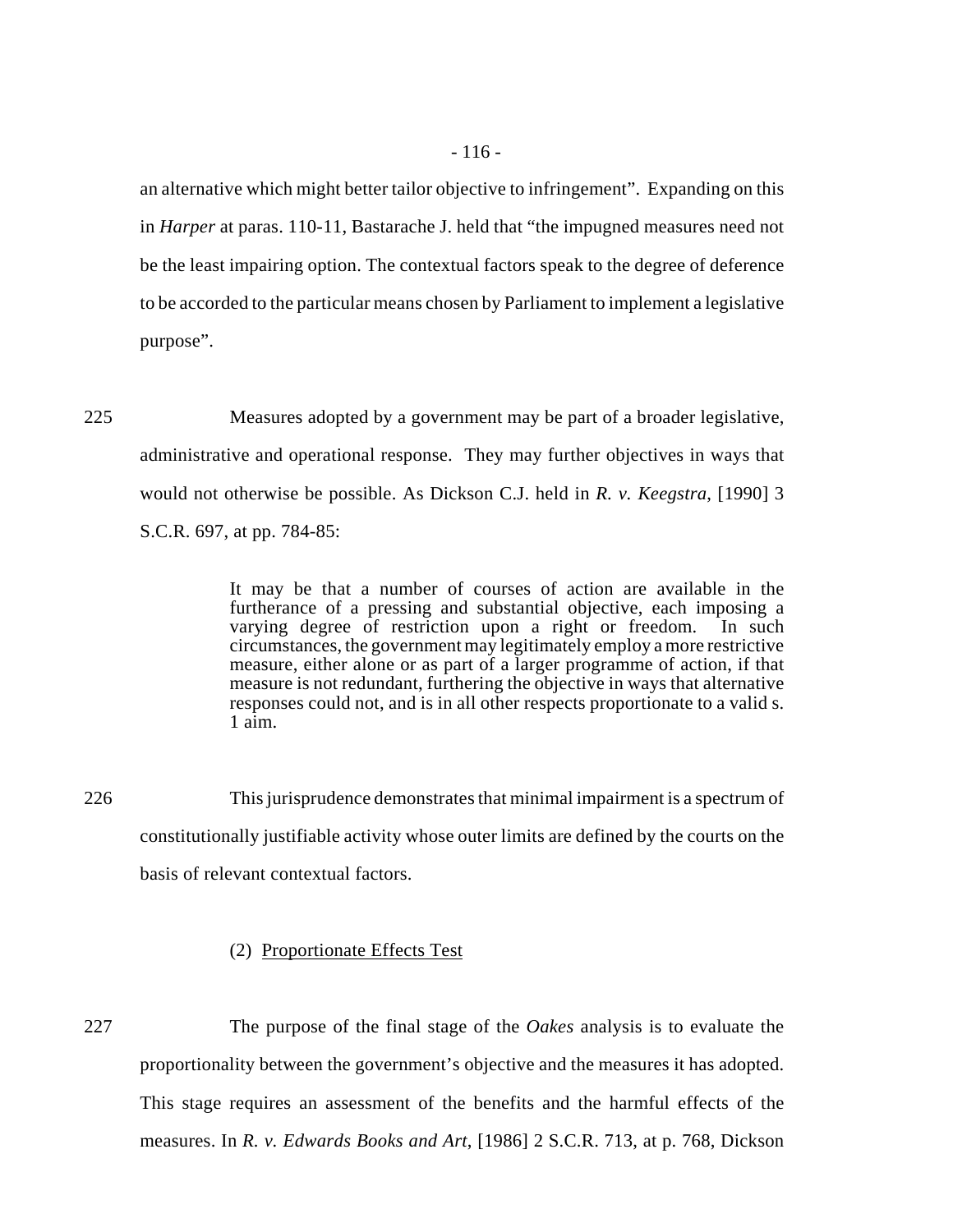C.J. held with respect to the limiting measures that "their effects must not so severely trench on individual or group rights that the legislative objective, albeit important, is nevertheless outweighed by the abridgment of rights". See also *Dagenais v. Canadian Broadcasting Corp.*, [1994] 3 S.C.R. 835, at p. 889. In other words, the court must ask "whether the Charter infringement is too high a price to pay for the benefit of the law": P. W. Hogg, *Constitutional Law of Canada* (2002 ed.), at p. 801.

228 Having set out the relevant contextual factors and the minimal impairment and proportionate effects tests, I can now apply them to the impugned provisions in the case at bar.

## (3) Application to the Impugned Provisions

229 The government chose, in performing its legislative function, to enact the *Health and Social Services Delivery Improvement Act*, Part 2 of which was designed to improve the delivery of health care in the province and to ensure the sustainability of this vitally important social program. Sections 4 and 5 affect agreements resulting from past collective bargaining and make future collective bargaining on transfer and multi-worksite assignments meaningless. Section 6(2) provides that prohibitions on contracting out in health sector collective agreements are void, and prevents future collective bargaining on this subject. Under s. 6(4), provisions in such agreements that require an employer to consult with the affected union before contracting out are void. Section 9 modifies layoff and bumping provisions in such agreements. Each of these provisions of the Act has been found above to infringe s. 2(*d*) of the *Charter*. Bearing in mind the deference owed to the government in the instant case under the contextual approach, these impugned provisions may now be assessed to determine whether they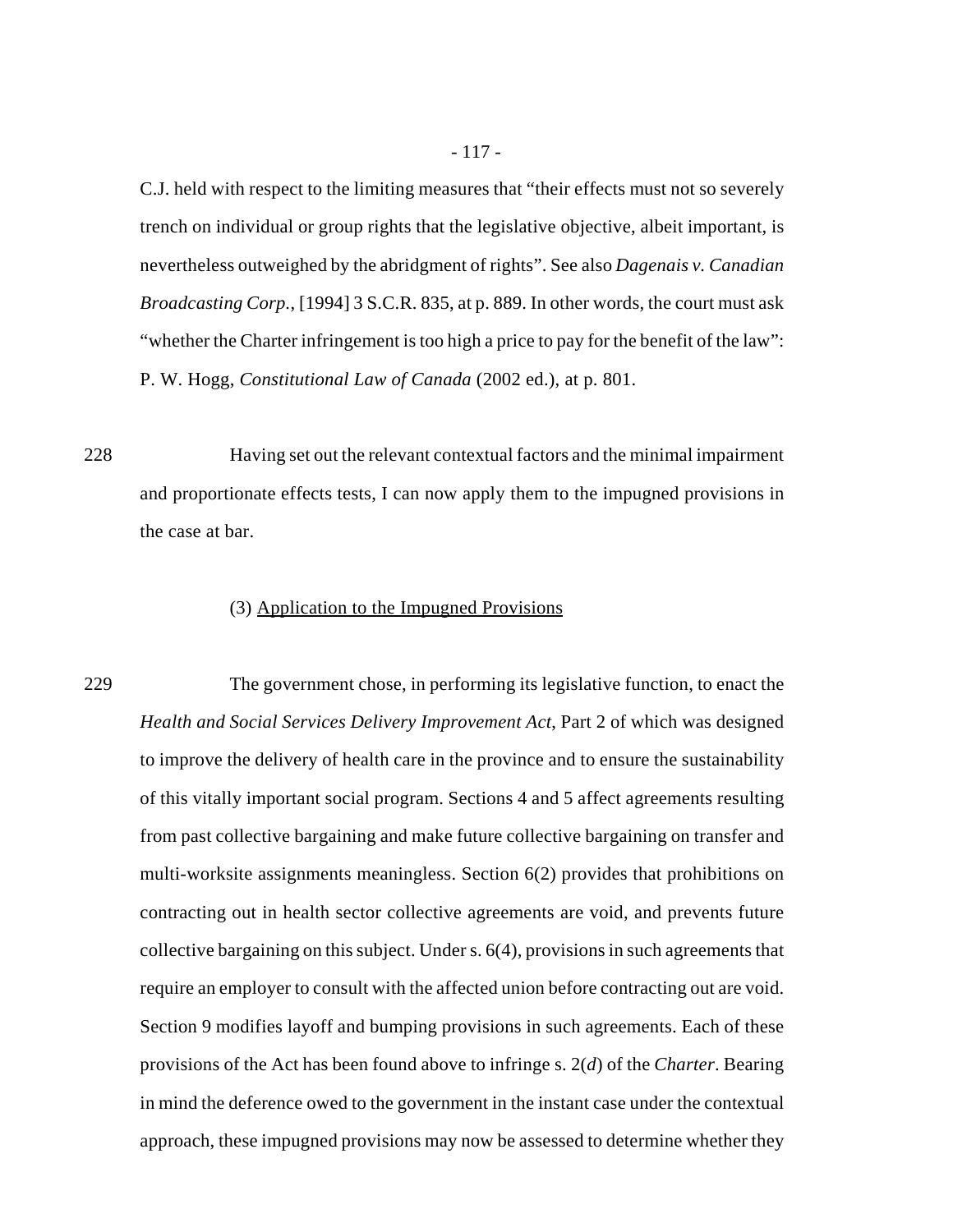satisfy the minimal impairment and proportionate effects tests. If they do, they will be justified under s. 1 of the *Charter*.

#### (a) *Minimal Impairment Analysis*

230 The record shows that the government considered a range of alternatives in seeking to address the crisis of sustainability in the province's health care system. Several options that required government intervention were considered, and their advantages and disadvantages were identified. These options included the following (see R.R., at pp. 13, 14, 16 and 17):

- (a) imposing an across-the-board wage reduction for all unionized health care employees (see also Appellants' Record, at p. 1870);
- (b) removing pay equity adjustments for "Facilities" employees;
- (c) increasing the work week from 36 to 37.5 hours per week without a pay increase (see also R.R., at pp. 28-30);
- (d) changing the employer's share of health and welfare premiums from 100% to 50%;
- (e) changing the governance structures of regional health authorities;
- (f) imposing differentiated compensatory and job security terms for new hires;
- (g) removing the requirement in collective agreements to provide 12 months of employment security following the end of a contractual layoff notice period; and
- (h) voiding collective agreement language that prohibits contracting out, while maintaining the unions' ability to advocate against contracting out on the basis of a business rationale.

231 The government also submitted that the Act was linked to the findings of several federal and provincial health care commissions and – with respect for the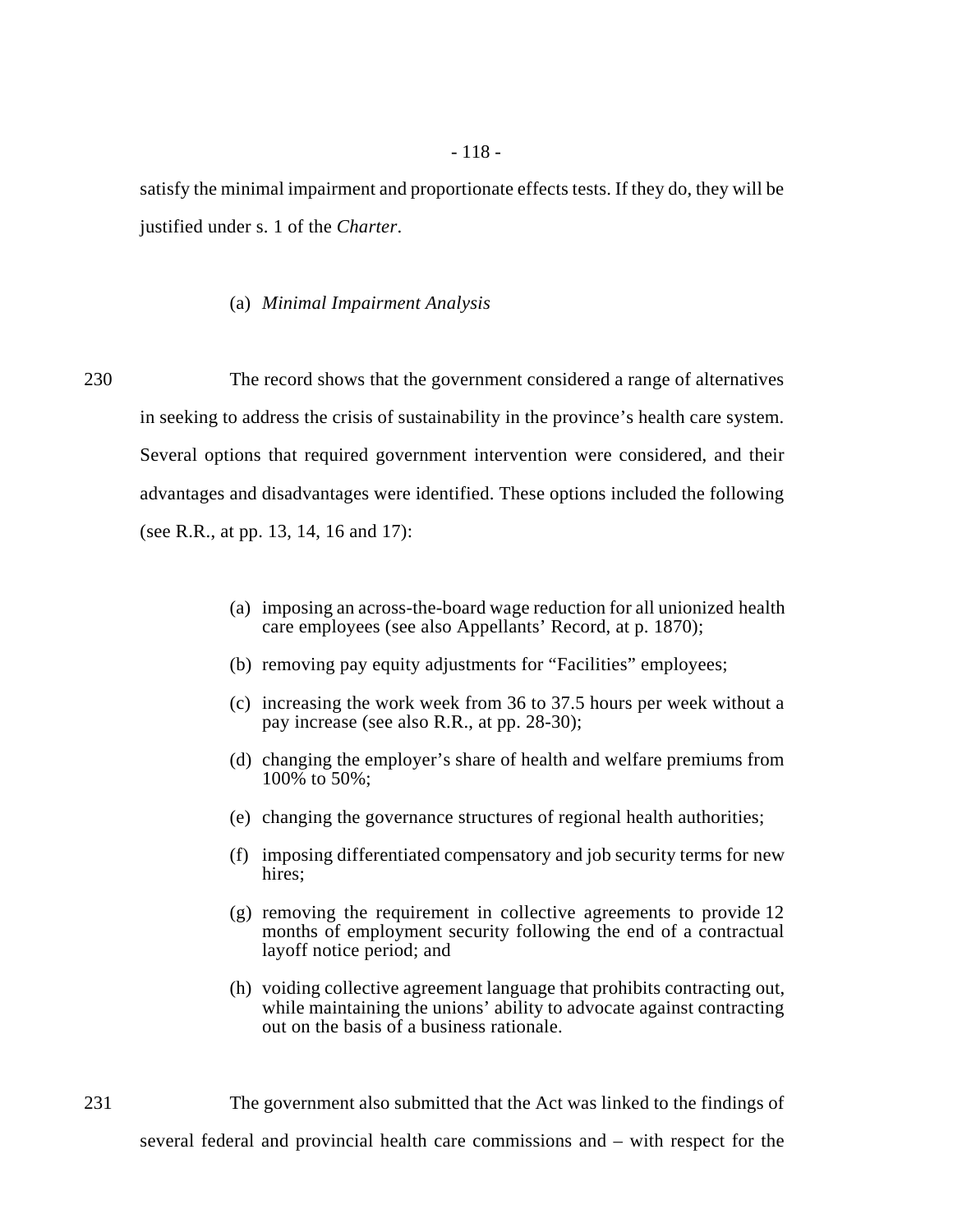majority's view to the contrary – did in fact explain how the measures it had adopted would help it achieve its objectives:

> As a result of these studies, various options for reform were identified. One set of options focussed on reducing existing restrictions on management's ability to change service delivery. These included: eliminating restrictions on contracting out of services; eliminating the 'enhanced consultation', long notice periods and the employment security process required by ELSA; reducing lengthy bumping chains; and reducing restrictions on transfer of services and employees from one site to another. The other set of options focussed on directly reducing compensation for health sector workers. These included wage rollbacks, wage freezes, return to a 37.5 hour work week, reduction in holidays, elimination of pay equity increases, reduction or elimination of sick bank payouts. While the latter set of options would save money in the short term, the government concluded that these options could not advance the goal of creating a different framework for conduction business [sic] or contribute to long-term sustainability. The former set of options furthered both of these objectives. [Emphasis added; (R.R., at pp. 1045-46).]

232 While some of the options put forward by the HEABC and considered by the government were ultimately adopted in Part 2 of the Act, many were examined and rejected. It is notable that the rejected options included alternatives that could have affected other *Charter* rights directly and substantially, such as removing pay equity adjustments, which could have infringed the equality rights provided for in s. 15 of the *Charter*. In addition, many of the other rejected alternatives — such as imposing an across-the-board wage reduction, increasing the work week without a pay increase, changing the employer's share of health and welfare premiums, and imposing different compensation and security terms for new hires — would have interfered with the collective bargaining process and may also have infringed s. 2(*d*) of the *Charter*. Others — such as those affecting union leave and the payment of union representatives — could have affected the union's ability to represent employees effectively. The record shows that many of these rejected alternatives were not pursued at the time because the government believed that they would not meet its objective of improving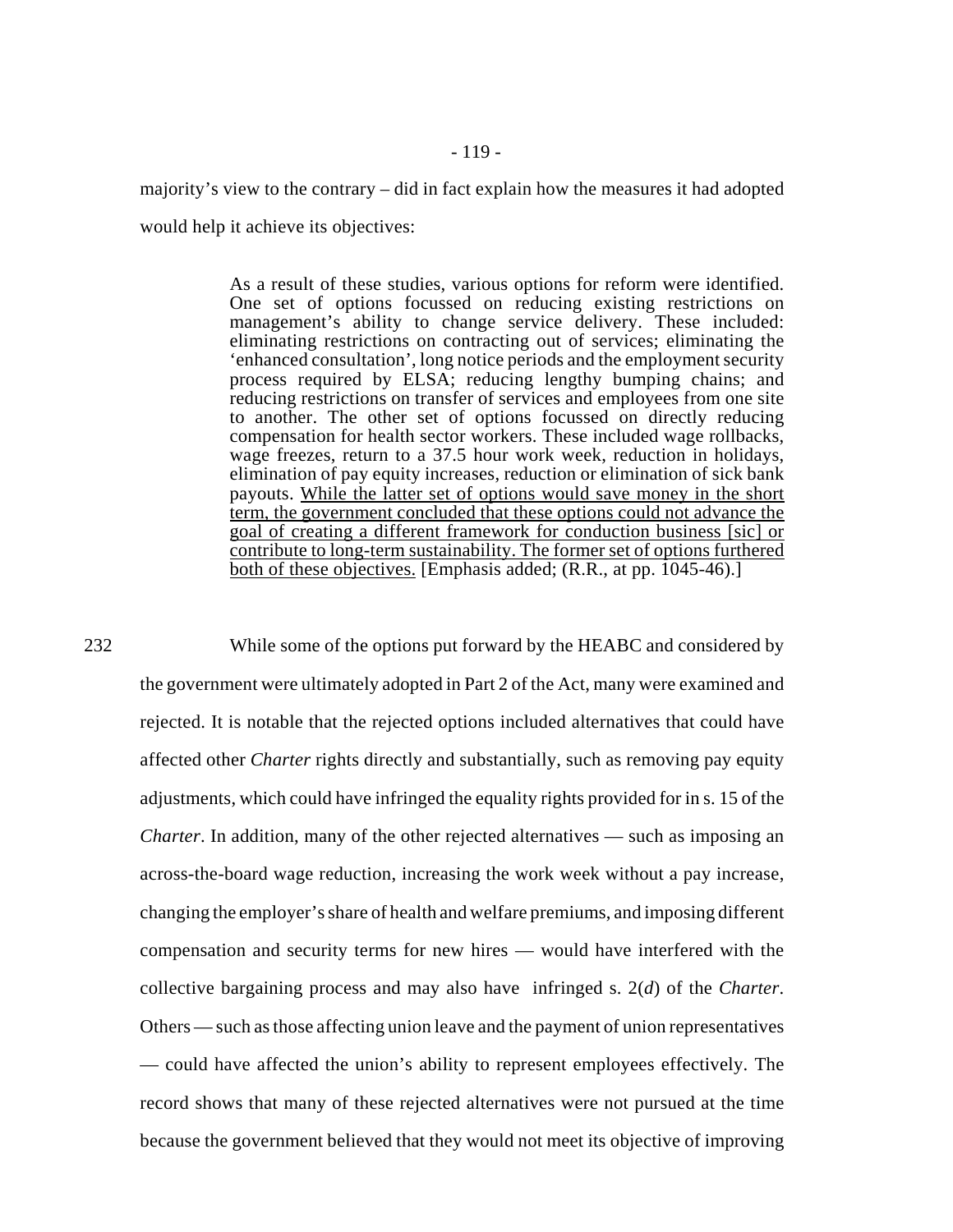the delivery of health care services. In particular, the government found that many of the options, while offering short-term cost savings, would not facilitate the longer-term structural reforms that were necessary to ensure the sustainability of service delivery for patients.

233 The government chose to enact legislation as part of its "multi-faceted policy initiative" (R.F., at para. 21). In applying the minimal impairment test, it is important to consider whether the impugned legislation or state action directly targets the *Charter* rights of an identifiable individual or group of individuals, or whether its effect infringes a *Charter* right of a more amorphous class of persons. Generally speaking, the former situation suggests that the adopted measure is more drastic than in the latter situation. For example, in *Multani v. Commission scolaire Marguerite-Bourgeoys*, [2006] 1 S.C.R. 256, 2006 SCC 6, the majority found that an absolute prohibition by a school board against a student's wearing a kirpan infringed the student's freedom of religion under s. 2(*a*) of the *Charter* and that the infringement was not saved by s. 1. In that case, the individual student was singled out by the administrative decision maker who refused to allow him "to wear his kirpan to school [even if] he complied with certain conditions to ensure that it was sealed in his clothing" (para. 3). Further, "there was no evidence of any violent incidents involving kirpans in Quebec schools" (para. 8).

234 In the instant case, it cannot be said that the legislation intentionally targeted the s. 2(*d*) rights of health sector union members or that it was aimed at an identifiable group. This finding flows largely from the fact that in its jurisprudence, this Court had not previously held that employees have a right to a process of collective bargaining. For the reasons given by the majority, the foundations of that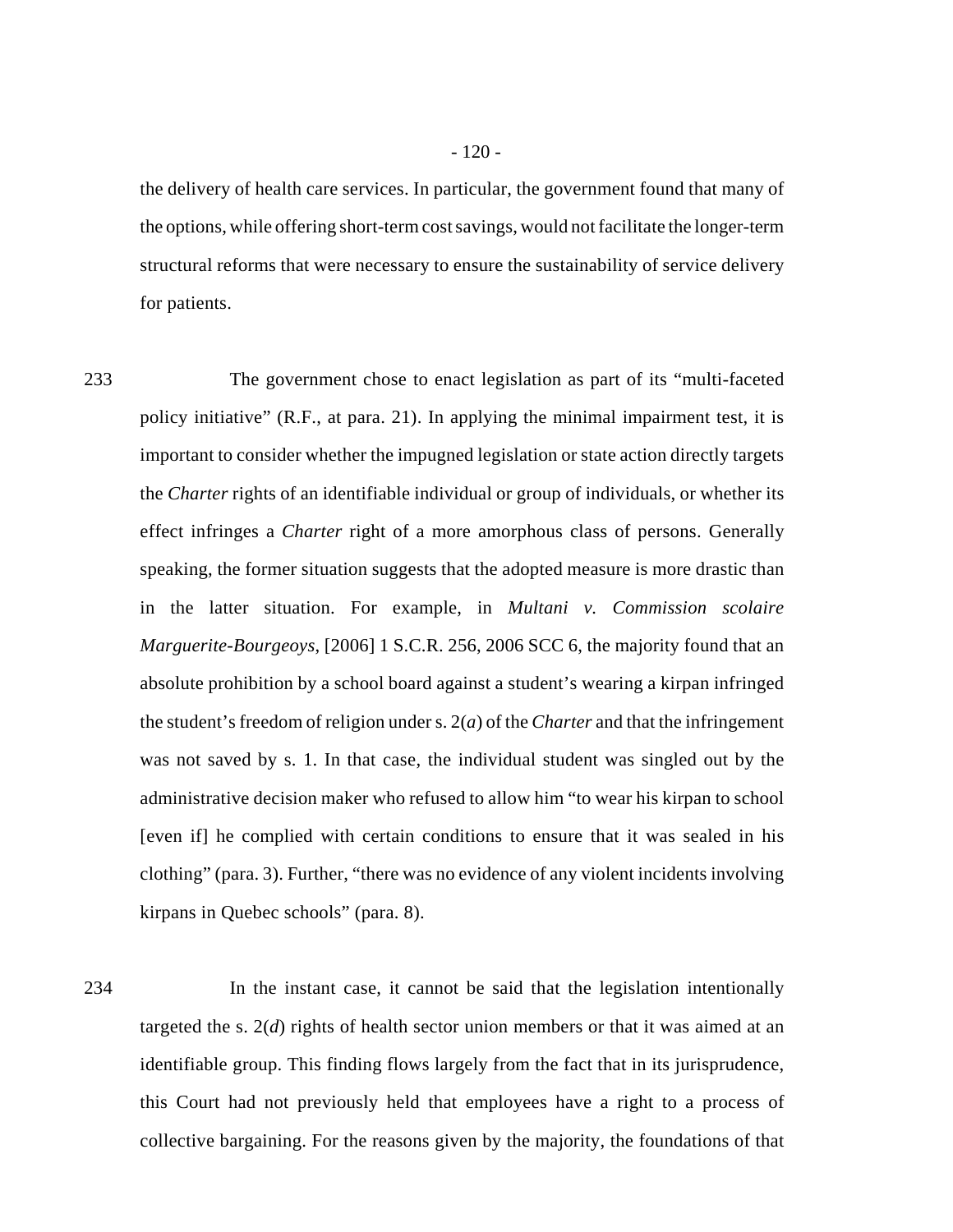case law have been displaced, and it is now appropriate for us to recognize such a right. Nor can it be said that the government disregarded rights that employees were then recognized to have or to have targeted such rights. Rather, the goal was "to respond to growing demands on services, to reduce structural barriers to patient care, and to improve planning and accountability, so as to achieve long term sustainability" (R.F., at para. 4).

235 I thus accept that other alternatives would not have enabled the government to achieve its objectives and that Part 2 of the Act was not aimed directly at the *Charter* rights of the affected employees. I will now consider the specific impugned provisions.

#### (i) Sections 4 and 5 of the Act (Transfer and Assignments)

236 Section 4 of the Act was specifically designed to facilitate the reorganization of health care service delivery by enabling employers to transfer functions or services to another worksite or to another health sector employer within a region. As for s. 5, it relates to the *temporary* assignment of an employee to another worksite or another employer. Employees do not lose their employment as a result of these provisions. Furthermore, as the majority noted, the Regulation adopted pursuant to the Act mitigates the impact of ss. 4 and 5 on employees (para. 118). These provisions are important to a timely restructuring of the health care system. For example, without s. 4, a transfer of functions or services to another worksite would likely result in disruption and delays if affected employees were to exercise bumping, layoff and recall rights (R.R., at p. 52). Nonetheless, s. 5(b) specifically requires that the collective agreement's provisions on posting a position be complied with where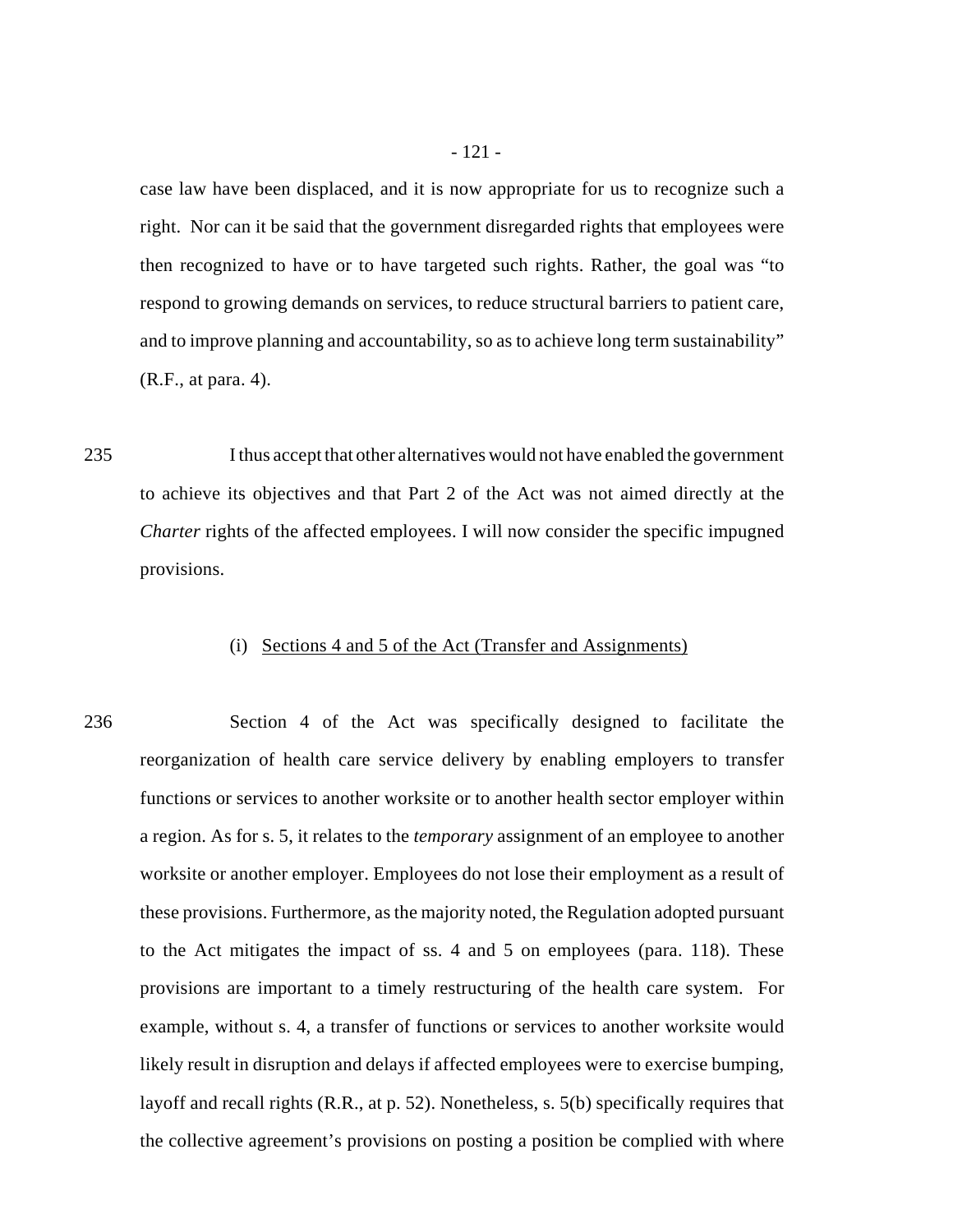the assignment is to be on an ongoing basis. These provisions are thus carefully tailored so as to ensure that the government's objective is attained while infringing s. 2(*d*) as little as possible.

#### (ii) Sections  $6(2)$  and  $6(4)$  of the Act (Contracting Out)

- 237 Sections 6(2) and 6(4) were adopted to enable health sector employers to contract out certain non-clinical services in order to "[d]evelop more cost-effective and efficient ways of delivering non-clinical health services in order to improve patient care and reduce costs" (R.R., at p. 59). Section 6(2) has the effect of repudiating collective agreement provisions that in "any manner restric[t], limi[t] or regulat[e] the right of a health sector employer to contract outside of the collective agreement for the provision of non-clinical services", and prevents such provisions from being agreed to in the future. Section 6(4) voids provisions in collective agreements that require employers to consult with unions before contracting out non-clinical services.
- 238 The chambers judge, Garson J., found that s. 6(2) of the Act "does not restrict the ability of unions, including the plaintiff unions, to organize employees of outside contractors" ((2003), 19 B.C.L.R. (4th) 37, 2003 BCSC 1379, at para. 24). Moreover, it is notable that contracting out is not obligatory. Rather, what s. 6(2) does is prohibit collective agreement clauses preventing contracting out. Thus, although union density may be lower when work is contracted out, there is still substantial room for *all* employees providing non-clinical services to exercise their right to freedom of association and to engage in a process of collective bargaining, even when certain of those services are contracted out.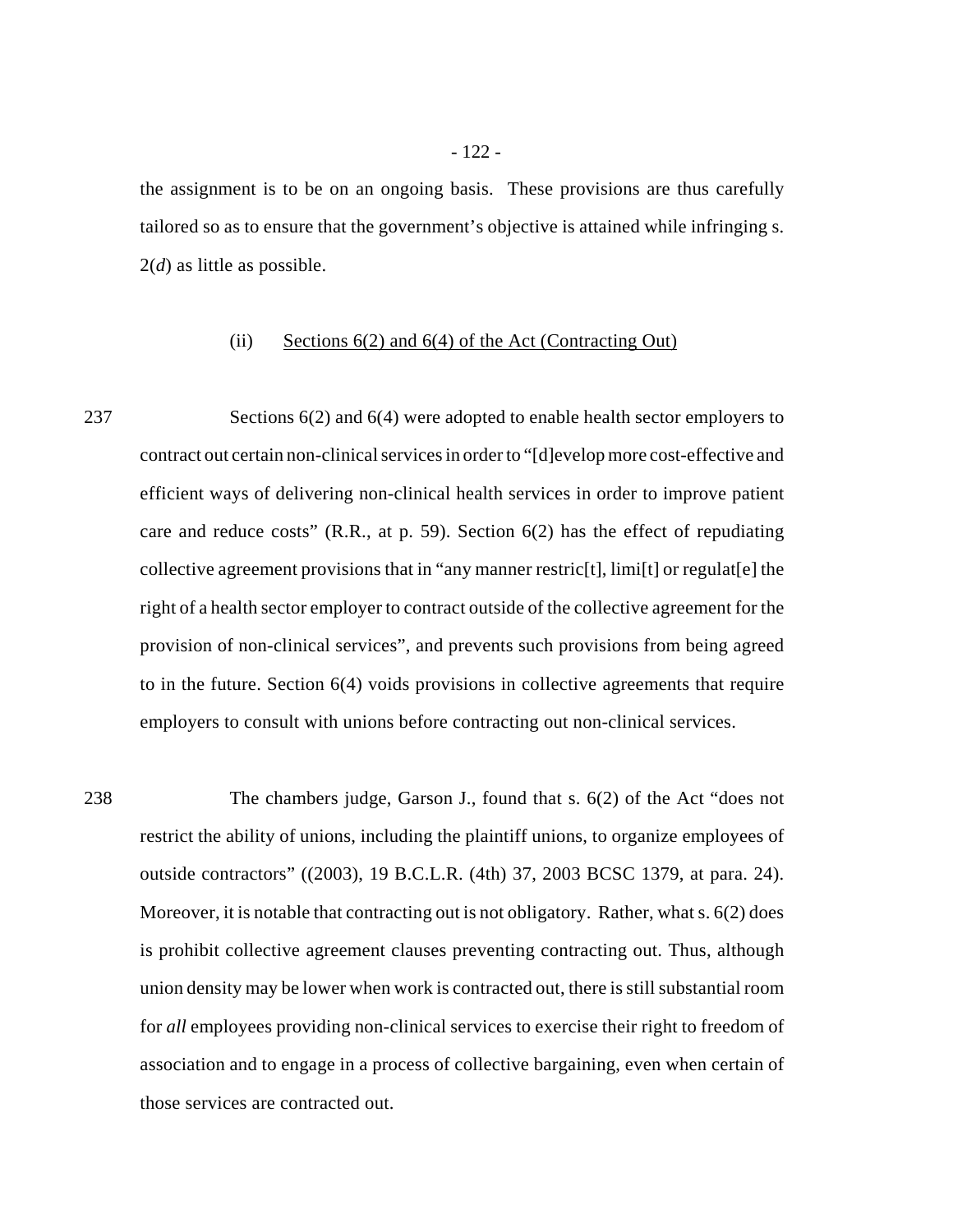239 An impact assessment of the Act by the Ministry of Health dated January 24, 2002 explained that the contracting-out provisions "[w]ill allow employers to control costs while focusing on care delivery" (A. Supp. R., at p. 17). The government added that:

> Eliminating contracting-out restrictions on non-clinical services, in particular, was seen as necessary to inject an 'air of reality' into compensation for these services, and to empower health authorities to appropriately allocate scarce resources as between support services and clinical services involving direct patient care and health programs. (R.R., at p. 1046)

In negotiating, the parties can avoid contracting out by agreeing to working conditions that are more consistent with those that apply when work is contracted out. The provision thus brings some competition into the bargaining process. Without s. 6(2) of the Act, the government would be effectively prohibited from making a policy decision to restructure non-clinical health services in the province, because existing collective agreements would block such a decision, without any further discussion.

240 The history of labour relations in the province, discussed above, strongly suggests that the terms set out in s. 6(2) could not have been successfully negotiated by the HEABC and the health sector unions. Moreover, in the context of the province's health care crisis, removing prohibitions on contracting out in collective agreements furthered the government's objective in ways that alternative responses could not. Furthermore, the alternative measures considered by the government were problematic in that many may have directly affected other *Charter* rights. For these reasons, in my view, s. 6(2) of the Act satisfies the minimal impairment test.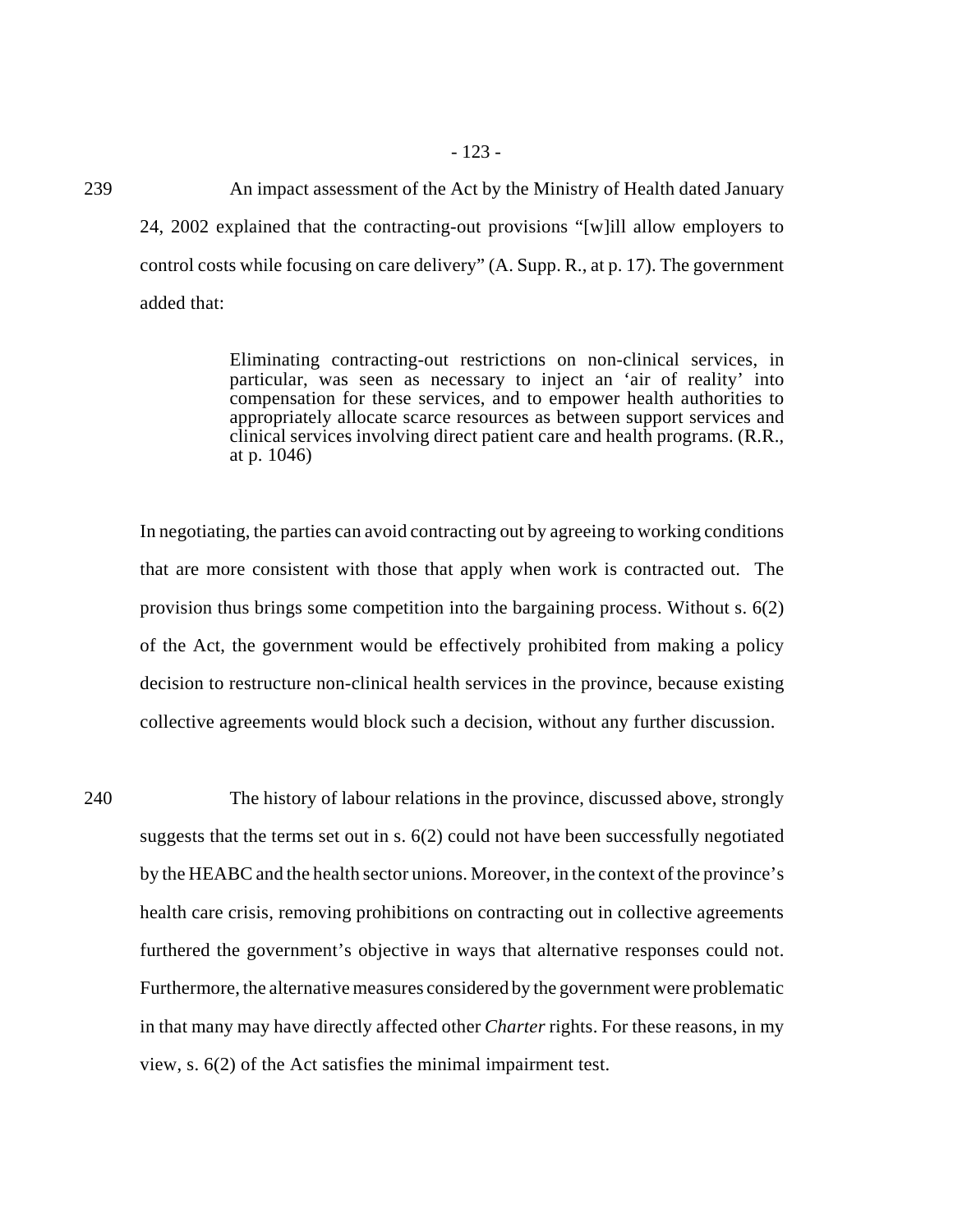241 The same cannot be said about s. 6(4) of the Act. The only evidence in the record that may be relevant to the minimal impairment analysis in respect of s. 6(4) comes from the HEABC, which made representations to the government with respect to "enhanced consultation" between the HEABC, as the employer, and the relevant unions:

> The supposed purpose of the language was to allow the unions' input prior to the finalization of employer decisions affecting union members. The reality has proven to be constant union attempts to move from an 'input' model to a 'co-management' model and the use of the language to block or delay management initiatives. Many Employers have indicated that Labour Adjustment Committees and the Enhanced Consultation models are significant barriers to any innovative changes Employers want to make to the health system.

> (HEABC, *Briefing Document – Collective Agreement Efficiencies*, at p. 4.)

In that document, the HEABC was in my view expressing to the government its frustration with the "enhanced consultation" model that has been adopted in the past for other management initiatives. However, there is no constitutional entitlement to such consultation prior to contracting out. A far more direct, or time-limited, consultation between the HEABC and the affected unions might be possible. It is notable that during oral argument before this Court, even counsel for the government submitted that it would be desirable to hold consultations before contracting out.

242 Accordingly, I consider that the government has failed to establish by evidence, inference or common sense that the employers' ability to contract out would be restricted unreasonably by a requirement to consult with the relevant unions beforehand. While s. 6(4) does not, strictly speaking, prohibit consultations on contracting out, declaring that any clause in a collective agreement providing for consultation is void is an invitation to employers not to consult. Consultation is never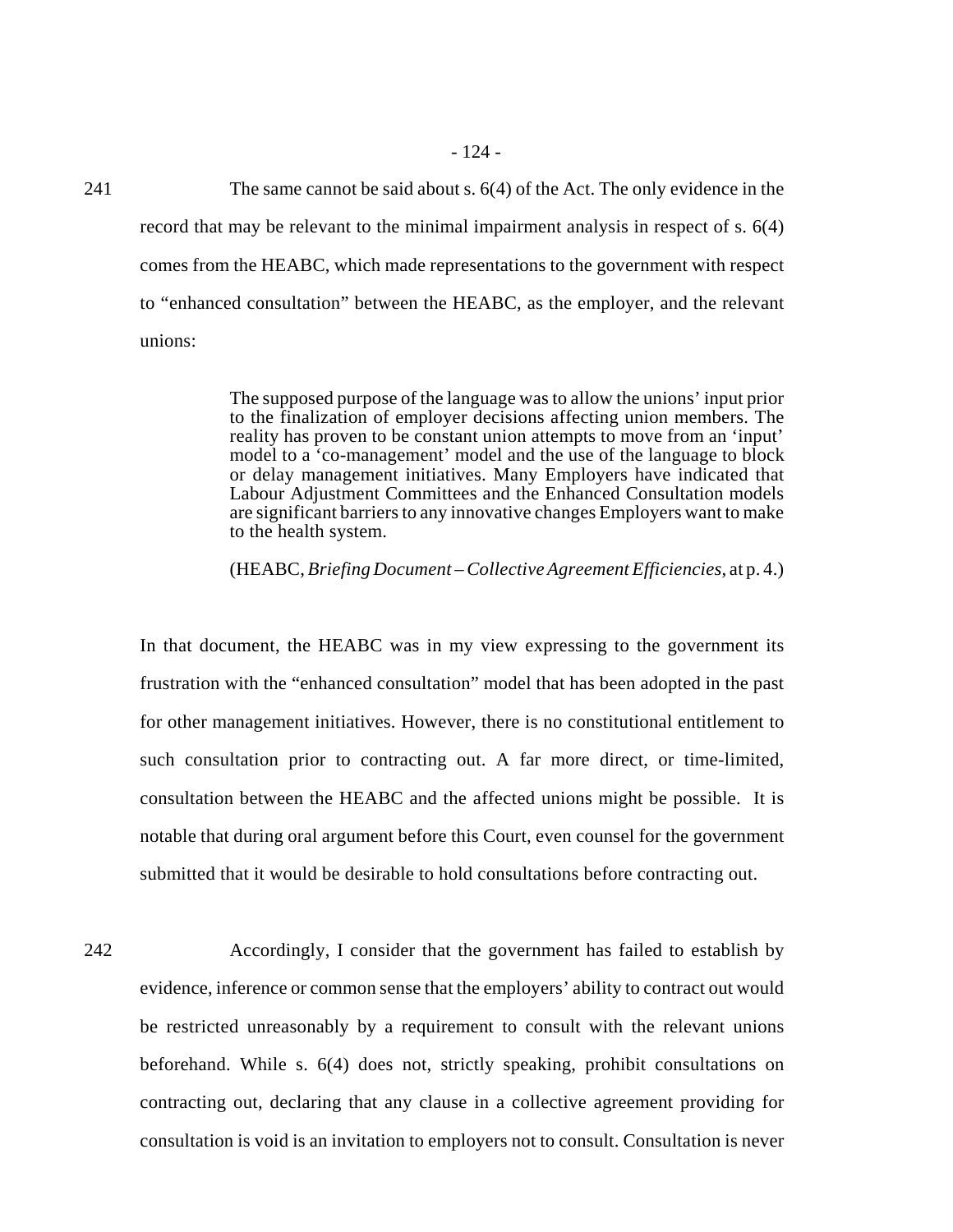harmful unless truly exigent circumstances do not allow time for it, or it is rendered moot because recent consultations have made further discussions unnecessary.

#### (iii) Section 9 of the Act (Layoff and Bumping)

243 Section 9 of the Act is designed "to allow for the timely reorganization and restructuring of health care services" (R.R., at p. 84) by modifying, for the period ending December 31, 2005, provisions of collective agreements relating to layoffs and bumping.

244 There is evidence in the record that bumping and layoff restrictions can significantly delay the restructuring of health care service delivery. In its impact assessment of the Act dated January 24, 2002, the Ministry of Health stated the following about the bumping and layoff provisions:

> Employers need the ability to lay people off quickly and efficiently. Current bumping provisions create endless chains. Numerous employees are affected and considerable time transpires before anyone is actually laid-off. New bumping provisions in the Regulations still allow for bumping but reduces its affect and inherent delays. [A. Supp. R., at p. 17]

The record contains several examples of the disruption that bumping can cause in the workplace. In one particularly clear example, the elimination of a data entry clerk position in July 1996 resulted in a chain of eight people in total bumping each other, and the last person in the chain was not placed in a position until four years later, in July 2000 (R.R., at p. 86; see also R.R., at p. 118). The HEABC advised the government that "[d]isplacement and bumping is disruptive to staff directly affected by the displacement, and those involved in the bumping chain. This disruption impacts on the quality of program delivery and occupies unnecessary administrative time. The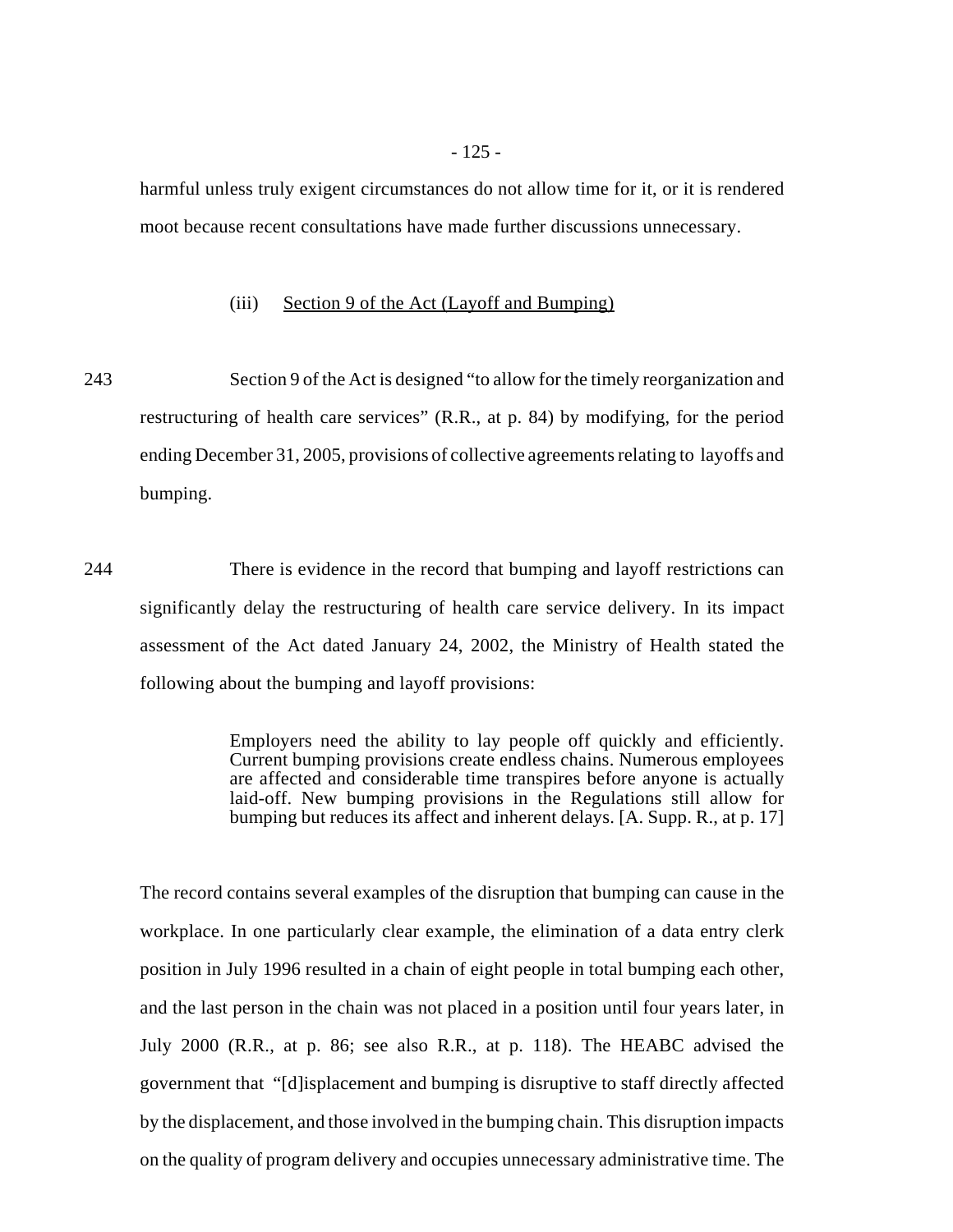bumping process needs to be expedited" (*Briefing Document – Collective Agreement Efficiencies*, at p. 6).

245 One feature of s. 9 that is relevant to the minimal impairment analysis is that it is a sunset provision. The Act came into force on January 28, 2002, and s. 9 ceased to operate on December 31, 2005. Section 9 impaired the collective bargaining process in respect of layoffs and bumping, but was limited by a time period approximating the mandate of the government, which had been elected some eight months previously. This suggests that it was closely tied to the health care reform being implemented, and that it was adopted as a transitional measure. The majority state that "this is scant comfort to employees who may have been laid off or bumped before this date, without the benefit of a union to represent them on the issue" (para. 155). With respect, there is nothing in the Act that prevents the union from representing an employee who is laid off as a result of the operation of s. 9. Furthermore, s. 9 did not ban bumping or layoff provisions in collective agreements, which are not, *per se*, constitutionally protected. Rather, it imposed by legislative means attenuated terms for layoffs and bumping in place of those agreed to in the collective bargaining process. As with ss. 4 and 5 of the Act, the impact of s. 9(d) on workers was minimized by safeguards provided for in s. 5 of the Regulation made under the Act. There is sufficient evidence that s. 9 of the Act enabled the government to meet its objectives of making the health care system more sustainable and improving service to patients in ways that other alternatives would not permit. As with s. 6(2), the history of labour relations in the province strongly suggests that the terms set out in s. 9 could not have been successfully negotiated by the HEABC and the health sector unions. Therefore, in my view, it satisfies the minimal impairment test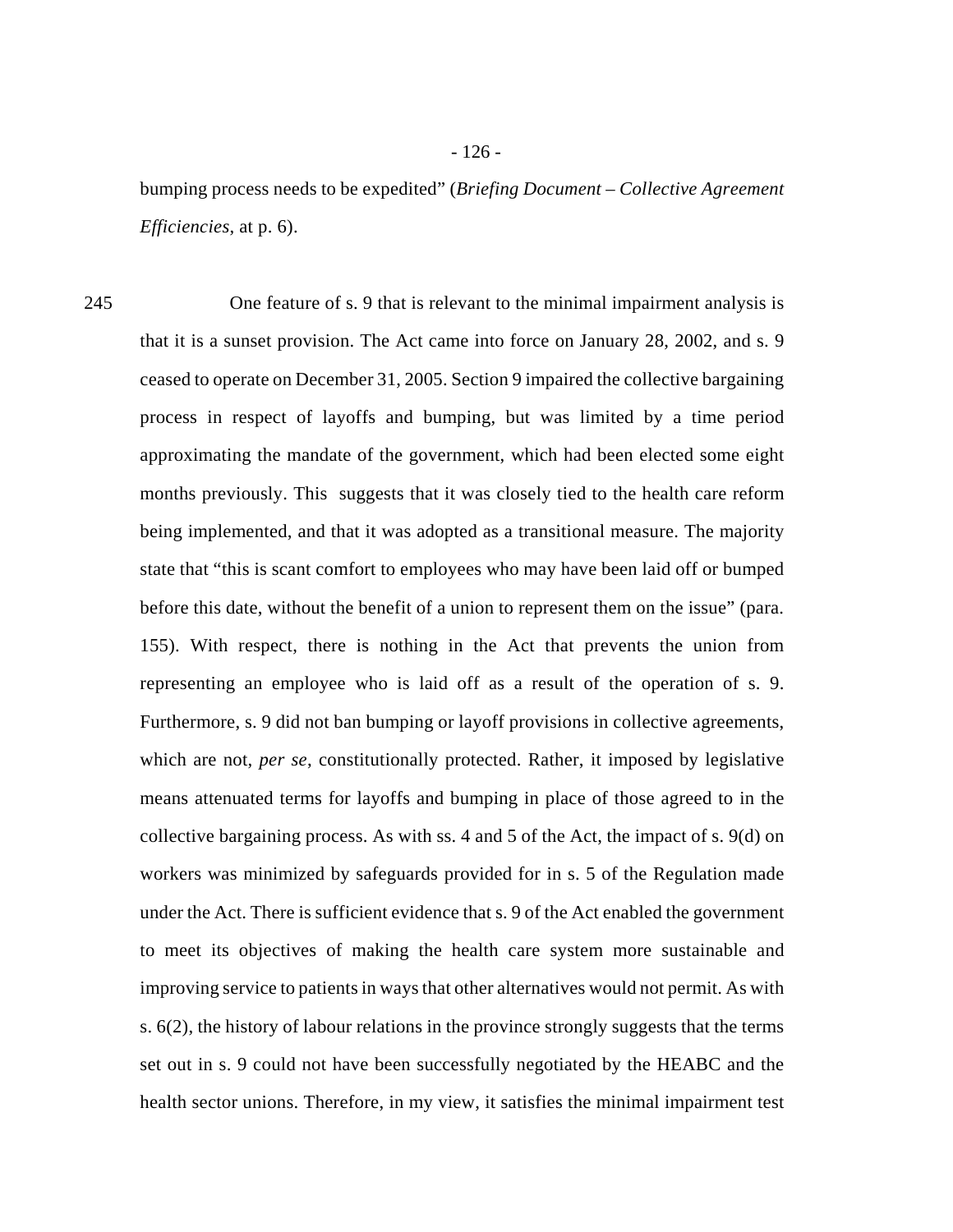as a transitional clause that represents government policy and is carefully circumscribed.

(b) *Proportionate Effects Analysis*

246 Sections 4, 5, 6(2) and 9 of the Act have been fashioned to facilitate the restructuring of the province's health care system in order to improve service delivery and sustainability. Are the effects of the measures proportionate? In its submission to the International Labour Office, the government emphasized the link between the Act and the health care challenges it was facing:

> Any restrictions on collective bargaining or on the right to strike were exceptional measures, enacted in view of the difficult economic and fiscal situation, in the context of protracted and difficult labour disputes, which could have serious consequences in the health and education sectors.

> ("Complaints against the Government of Canada concerning the Province of British Columbia", at para. 269)

It is now necessary to consider whether the benefits of the impugned measures outweigh their negative consequences in terms of the infringement of s. 2(*d*) of the *Charter*.

(i) Sections 4 and 5 of the Act (Transfer and Assignments)

247 In my view, ss. 4 and 5 of the Act do not have a serious impact on employees and, what is more, the measures provided for in s. 5 are only temporary. As noted earlier, the intrusiveness of the revised transfer and assignment process under ss. 4 and 5 is limited, given that employees retain their employment. Conversely, the benefit of these provisions is to open the door to improvements to the health care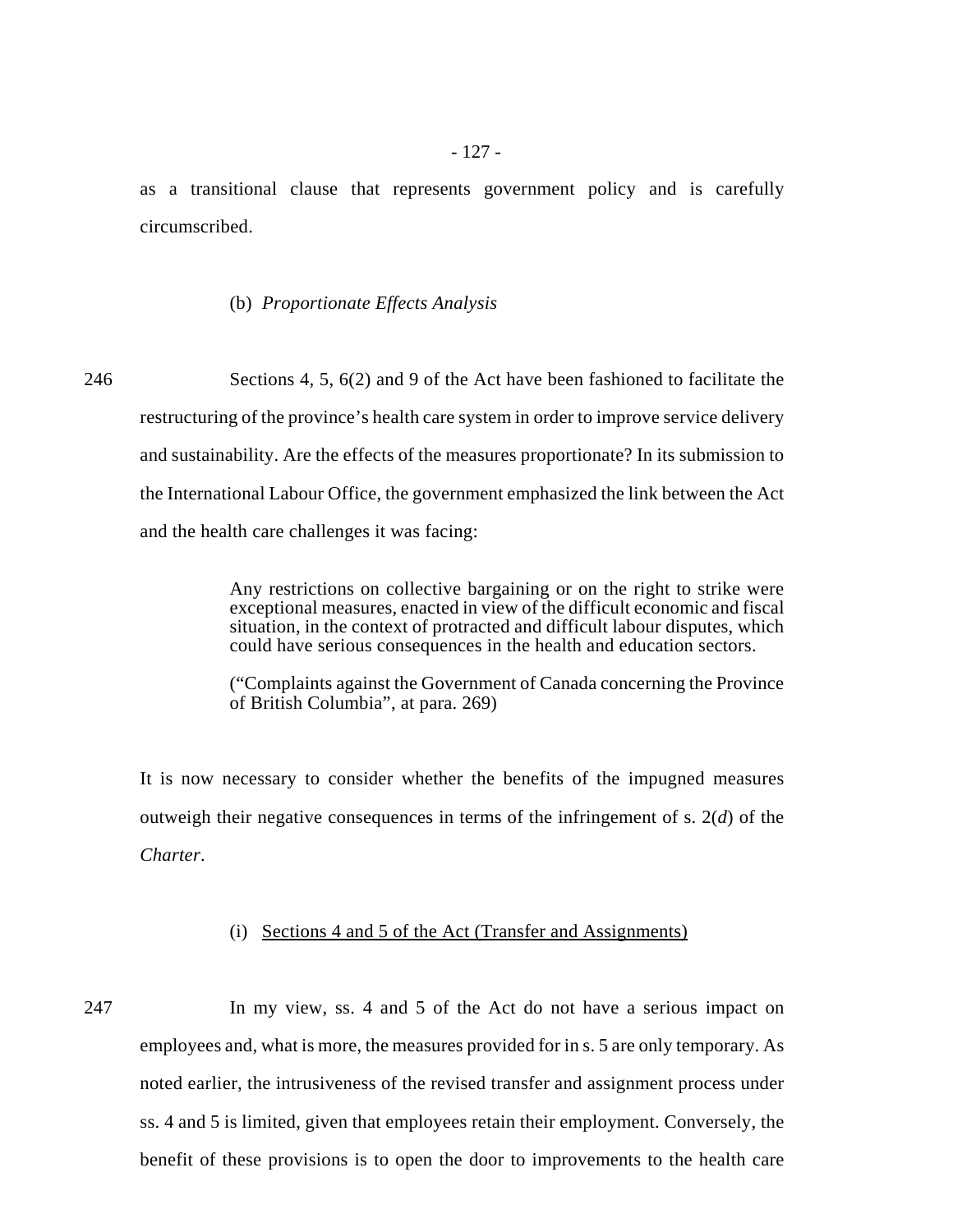system by providing flexibility for the restructuring process. Thus, I am satisfied that they are a proportionate response to the crisis of sustainability in health care.

#### (ii) Sections  $6(2)$  and  $6(4)$  of the Act (Contracting Out)

248 Section 6(2) of the Act does not prevent employees providing contractedout non-clinical services from exercising their right to freedom of association in a collective bargaining process. Moreover, the intention in enacting it was to facilitate the long-term reform of health care delivery, as opposed to simply seeking short-term cost savings or imposing a heavier burden on taxpayers (who are also potential health care users). Although s. 6(2) does interfere with collective bargaining on contracting out, it strikes an appropriate balance between the government's objectives and the freedom of association of employees. Therefore, the infringement resulting from s. 6(2) of the Act is justified under s. 1 of the *Charter*.

249 While I have already found that s. 6(4) fails the minimal impairment test, I would add that taking consultation, which is an important component of the collective bargaining process, off the table is also a disproportionate measure. The benefit of s. 6(4), that of reducing the pressure on employers to consult with unions before contracting out, is nominal. The marginal benefits of this provision are outweighed by the deleterious effects of denying consultation to affected unions. Accordingly, s. 6(4) fails to satisfy s. 1 of the *Charter* and is unconstitutional.

(iii) Section 9 of the Act (Layoff and Bumping)

- 128 -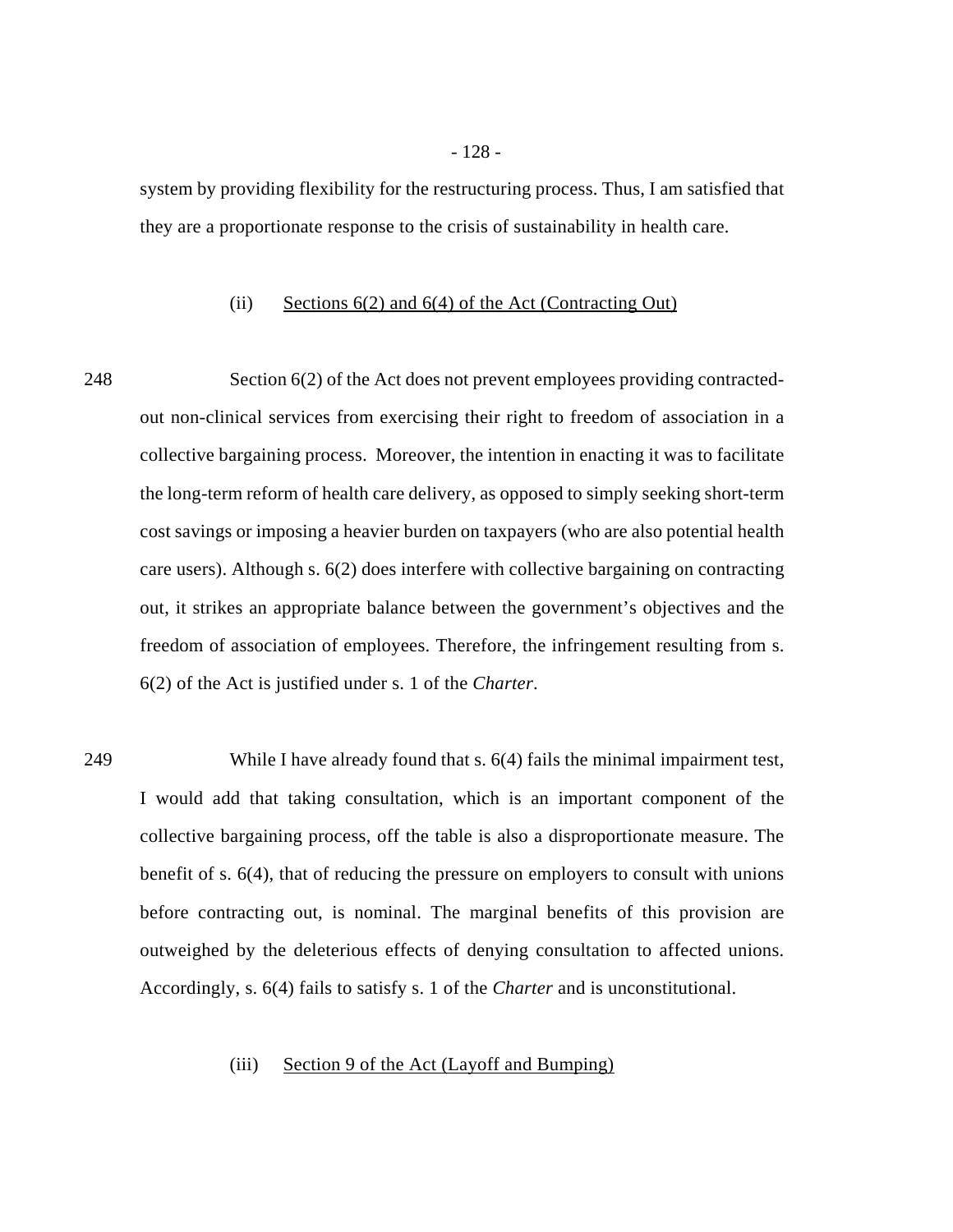250 Finally, s. 9 is consistent with the government's objectives relating to systemic reform, which I have found to be entitled to deference, and the cost of its enactment is limited interference with the collective bargaining process. The negative effects of the infringement are minimal because it is time-limited, and while bumping and layoff protections are attenuated, they are not abolished. The procedural infringement is thus outweighed by the evidence that layoff and bumping provisions in collective agreements would place serious obstacles in the way of the timely restructuring of the health care system. Timely restructuring simply could not take place unless such barriers were removed. Accordingly, s. 9 of the Act is a proportionate response, and the infringement is justified under s. 1 of the *Charter*.

#### III. Conclusion

251 In addressing the crisis of sustainability in health care, governments face a difficult public policy challenge with no end in sight in the immediate future. As alternatives are considered, competing rights and interests arise. Government must be accorded deference to enable them to navigate these difficult waters. At the same time, this Court must ensure that the path they take is respectful of the constitutional rights of those who are affected by it, and that any infringement of those rights is demonstrably justified.

252 In the case at bar, the freedom of association of health care employees has been infringed in several instances, because provisions of the legislation enacted by the government interfere with their right to a process of collective bargaining with the employer. It is the collective bargaining process that is constitutionally protected, not the content of the actual provisions of the collective agreements. In my view, the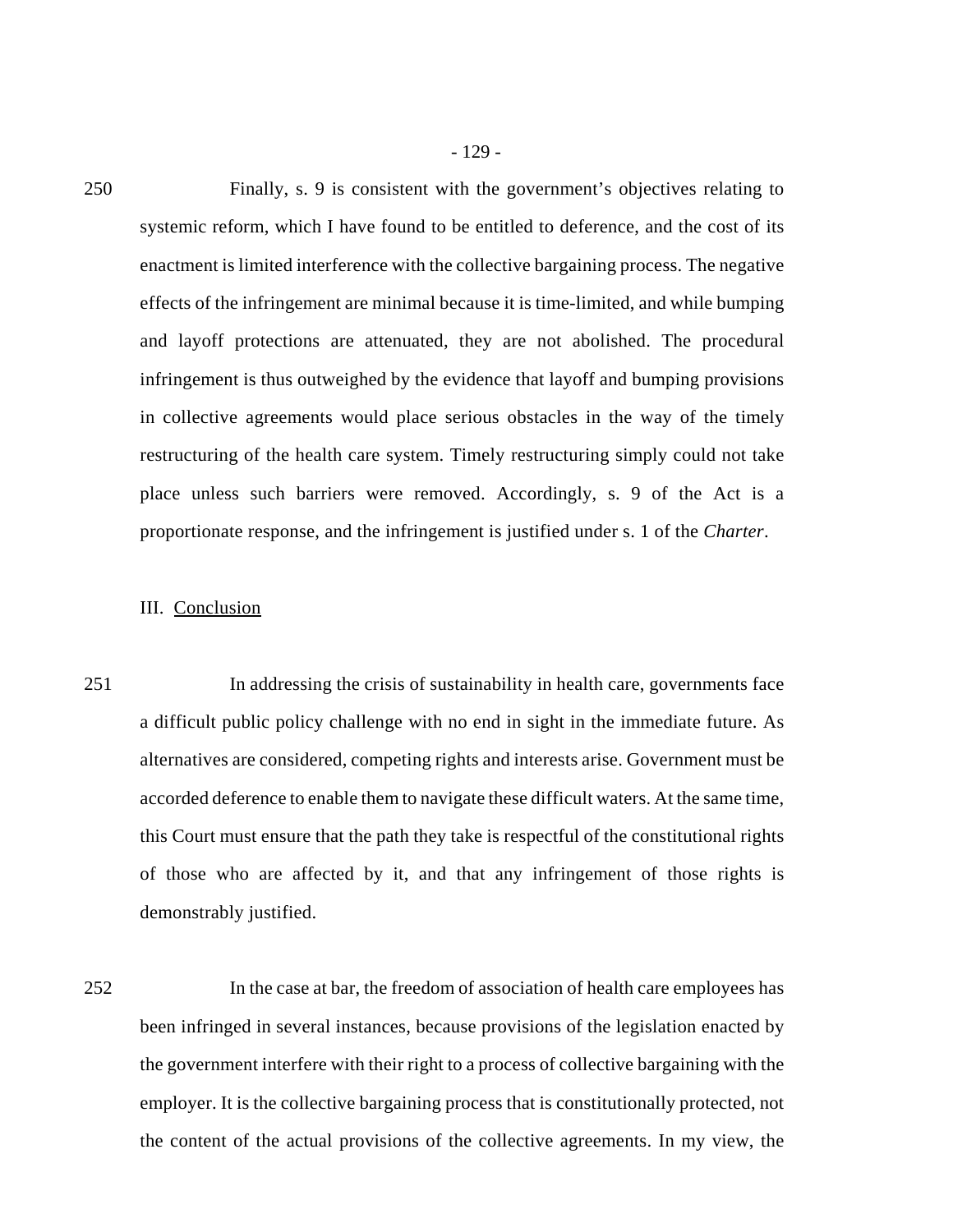government has established that four of the five infringements, namely those resulting from ss. 4, 5, 6(2) and 9 of the Act, are constitutionally justified. However, I find that s. 6(4) of the Act fails the minimal impairment and proportionate effects tests and thus is not saved under s. 1 of the *Charter*.

#### **Appendix**

# **HEALTH AND SOCIAL SERVICES DELIVERY IMPROVEMENT ACT S.B.C. 2002, CHAPTER 2**

### **PART 2- HEALTH SECTOR**

#### **Definitions**

- **3** In this Part:
	- "**bumping**" means the exercise of a right of one employee to displace another employee who is on the same seniority list under a collective agreement;
	- "**collective agreement**" means a collective agreement between HEABC and a trade union or an association of trade unions in an appropriate bargaining unit;
	- "**ESLA**" means the Employment Security and Labour Force Adjustment Agreement, issued as part of the recommendations of the Industrial Inquiry Commissioner on May 8, 1996 and included in whole or in part in one or more collective agreements between HEABC and trade unions representing employees in appropriate bargaining units, and includes any collective agreement provisions arising from ESLA, including Part 4 and Schedule 1 of the Recommendations of the Industrial Inquiry Commissioner;
	- "**HEABC**" means the Health Employers Association of British Columbia established under section 6 of the *Public Sector Employers Act*;
	- "**health sector**" means all members of HEABC whose employees are unionized and includes their unionized employees;
	- "**health sector employer**" means an employer in the health sector;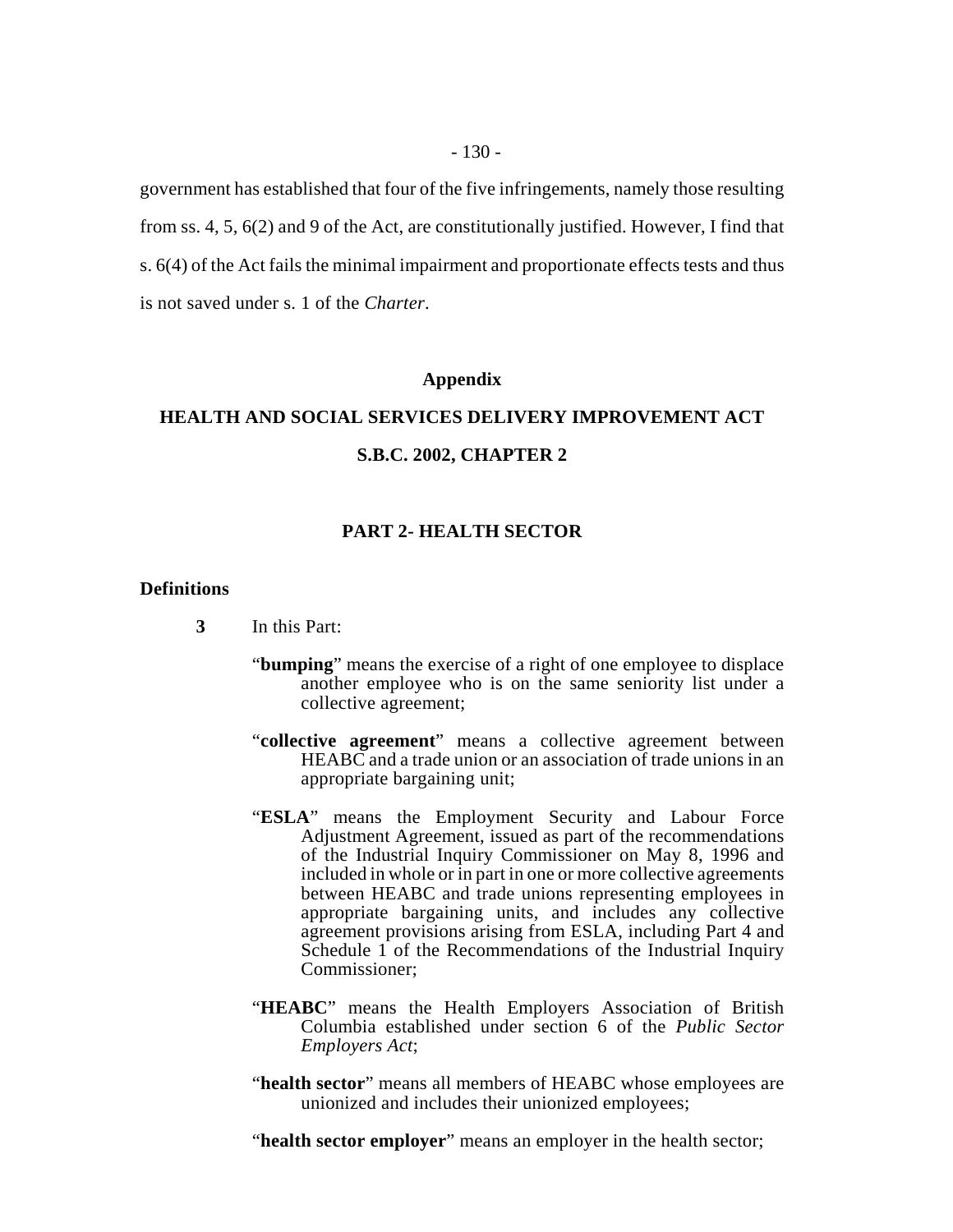## "**worksite**" means a facility, agency, centre, program, organization or location at or from which an employee is assigned to work.

## **Right to reorganize service delivery**

- **4** (1) A health sector employer has the right to reorganize the delivery of its services by transferring functions or services within a worksite or to another worksite within the region or to another health sector employer, including, but not limited to, partnerships or joint ventures with other health sector employers or subsidiaries.
	- (2) A health sector employer has the right to transfer
		- (a) functions or services that are to be performed or provided by another health sector employer under subsection (1) to that other health sector employer, and
		- (b) functions or services that are to be performed or provided at another worksite in the region to that other worksite.
	- (3) If a function or service is transferred to another health sector employer or within or to a worksite under this section, an employee who performs that function or service may be transferred to that employer or within or to that worksite in accordance with the regulations.

## **Multi-worksite assignment rights**

- **5** A health sector employer
	- (a) has a right to assign an employee within or to any worksite of that employer or to a worksite operated by another health sector employer for a period not exceeding that set out in the regulations and under conditions specified in the regulations, and
	- (b) must post any position pursuant to the collective agreement if the employer requires the successful candidate for that position to work on a regular ongoing basis at more than one worksite of that employer as a condition of employment in that position.

## **Contracting outside of the collective agreement for services**

- **6** (1) In this section:
	- "**acute care hospital**" means a hospital or part of a hospital designated by regulation;
	- "**designated health services professional**" means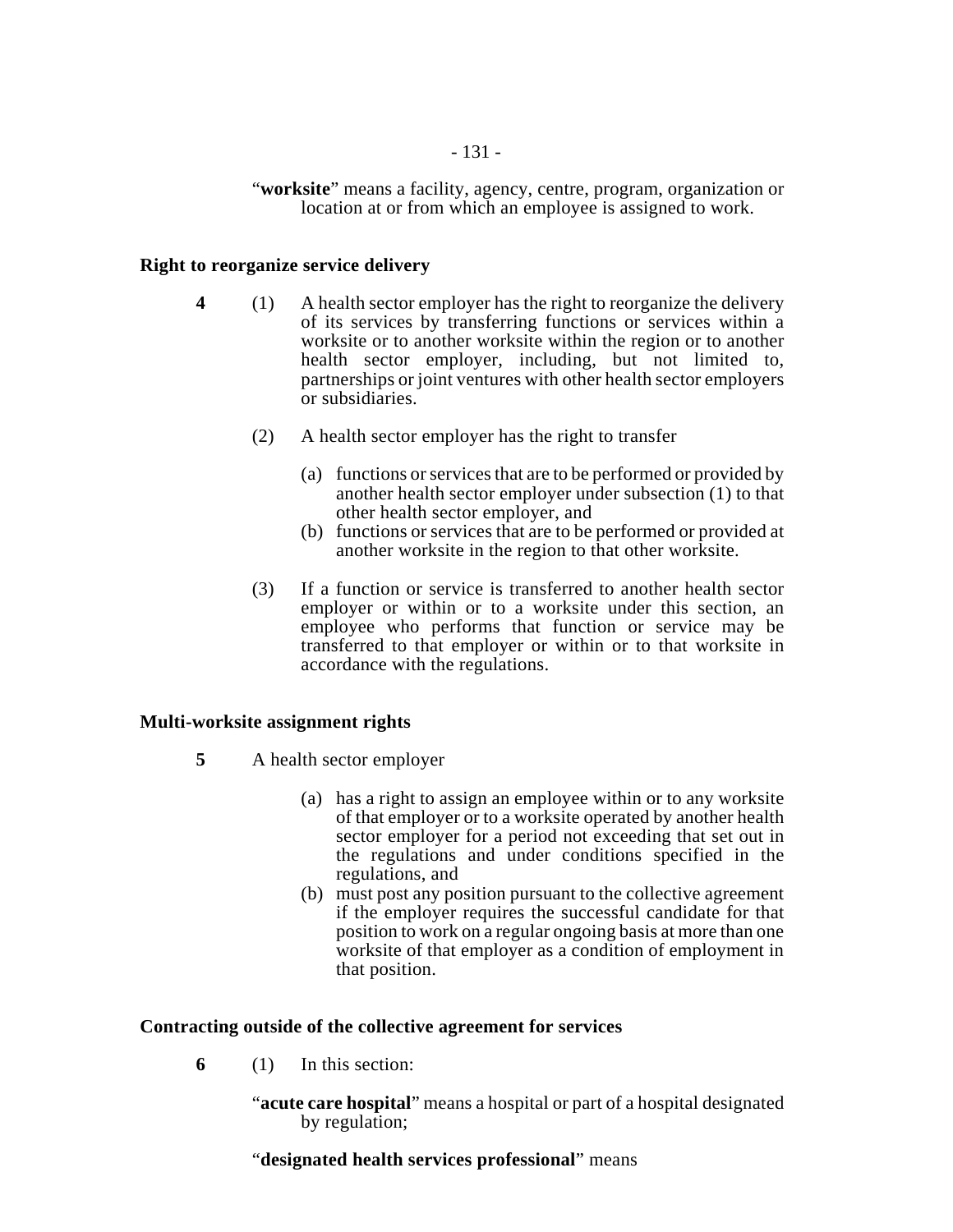- (a) a nurse licensed under the *Nurses (Registered) Act*,
- (b) a person who is a member of a health profession designated under the *Health Professions Act* on the date on which this section comes into force,or
- (c) a person in an occupation or job classification designated by regulation;
- "**non-clinical services**" means services other than medical, diagnostic or therapeutic services provided by a designated health services professional to a person who is currently admitted to a bed in an inpatient unit in an acute care hospital, and includes any other services designated by regulation.
- (2) A collective agreement between HEABC and a trade union representing employees in the health sector must not contain a provision that in any manner restricts, limits or regulates the right of a health sector employer to contract outside of the collective agreement for the provision of non-clinical services.
- (3) The labour relations board or an arbitrator appointed under the Code or under a collective agreement must not declare a person who
	- (a) provides services under a contract between a health sector employer and an employer that is not a health sector employer, and
	- (b) is an employee of the employer that is not a health sector employer

to be an employee of the health sector employer unless the employee is fully integrated with the operations and under the direct control of the health sector employer.

- (4) A provision in a collective agreement requiring an employer to consult with a trade union prior to contracting outside of the collective agreement for the provision of non-clinical services is void.
- (5) A collective agreement does not bind, and section 35 of the Code does not apply to, a person who contracts with a health sector employer.
- (6) A health sector employer must not be treated under section 38 of the Code as one employer with any other health sector employer or a contractor.

#### **Employment Security and Labour Force Adjustment Agreement**

**7** (1) A party to ESLA is not required to carry out a term of ESLA on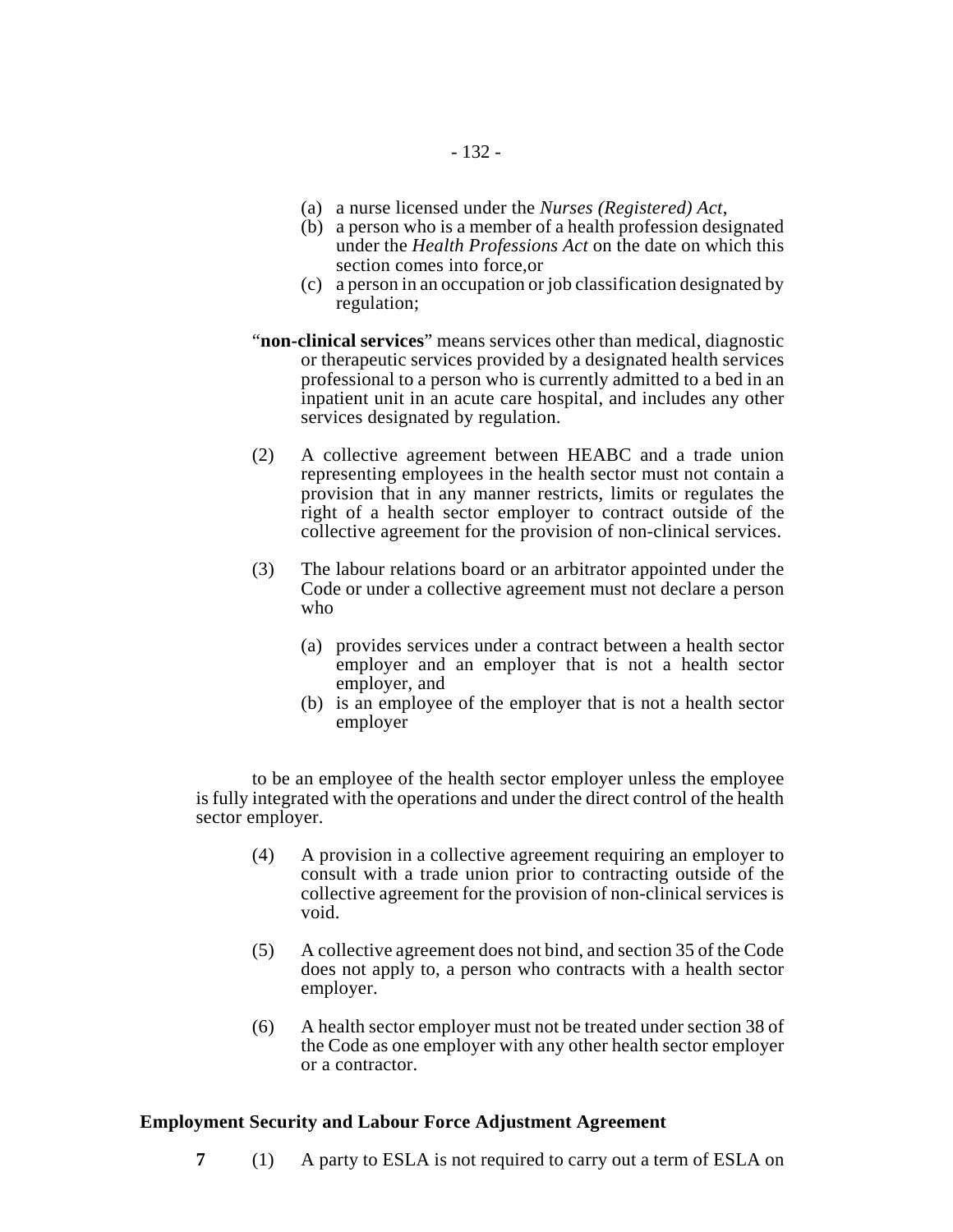or after the coming into force of this section.

- (2) A party to a collective agreement is not required to carry out any part of a provision that is based on or derived from ESLA in the collective agreement.
- (3) ESLA does not apply for the purposes of the interpretation or application of the collective agreement.

## **Healthcare Labour Adjustment Society**

- **8** (1) In this section, "**HLAA**" means The Healthcare Labour Adjustment Society of British Columbia incorporated under the *Society Act*.
	- (2) The minister may appoint an administrator for HLAA.
	- (3) The administrator appointed under subsection (2) replaces the directors of HLAA and may exercise all the rights and duties of directors under the *Society Act.*
	- (4) The administrator must ensure that HLAA\*s programs and activities operate only to the extent necessary to honour obligations to employees of health sector employers who were laid off under ESLA and to honour existing financial commitments made to health sector or other employers for reimbursement under one of HLAA's programs.
	- (5) The minister may direct the administrator to offer programs and activities beyond those in subsection (4).
	- (6) The administrator is responsible for winding up HLAA in accordance with the *Society Act.*
	- (7) The administrator may wind up HLAA when its obligations under subsections (4) and (5) are complete.
	- (8) The administrator must complete his or her duties under this section within one year from the date on which he or she is appointed.
	- (9) Any money remaining in HLAA at the time it is wound up must be paid into the Health Special Account referred to in the *Health Special Account Act.*

## **Layoff and bumping**

**9** For the period ending December 31, 2005, a collective agreement must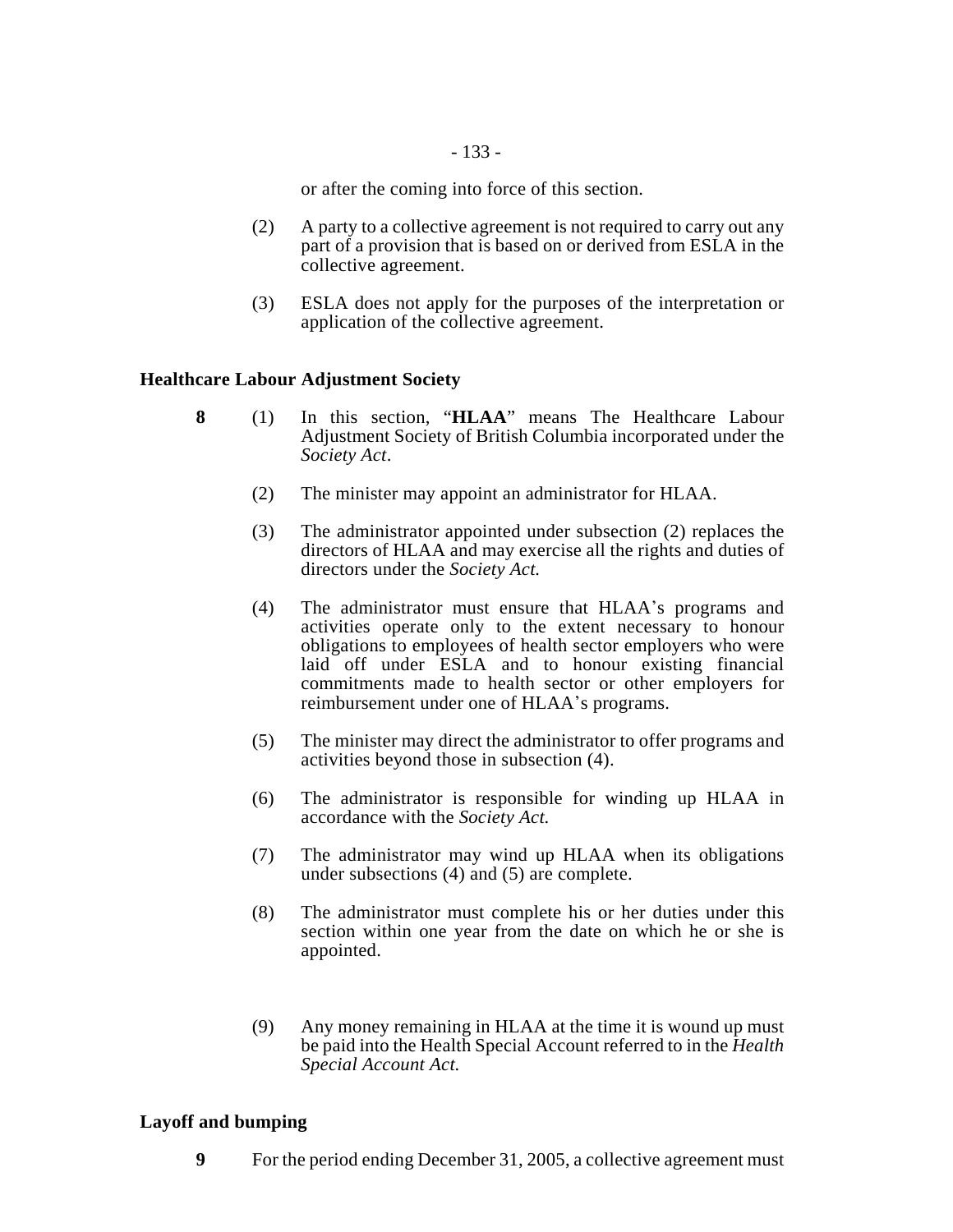not contain a provision that

- (a) restricts or limits a health sector employer from laying off an employee,
- (b) subject to paragraph (c), requires a health sector employer to meet conditions before giving layoff notice,
- (c) requires a health sector employer to provide more than 60 days' notice of layoff to an employee directly or indirectly affected and to the trade union representing the employee, or
- (d) provides an employee with bumping options other than the bumping options set out in the regulations.

#### **Part prevails over collective agreements**

- **10** (1) A collective agreement that conflicts or is inconsistent with this Part is void to the extent of the conflict or inconsistency.
	- (2) A provision of a collective agreement that
		- (a) requires a health sector employer to negotiate with a trade union to replace provisions of the agreement that are void as a result of subsection (1), or
		- (b) authorizes or requires the labour relations board, an arbitrator or any person to replace, amend or modify provisions of the agreement that are void as a result of subsection (1),

is void to the extent that the provision relates to a matter prohibited under this Part.

The judgment of McLachlin C.J. and Bastarache, Binnie, LeBel, Fish and Abella JJ. was delivered by

*Appeal allowed in part with costs*, DESCHAMPS J. *dissenting in part.*